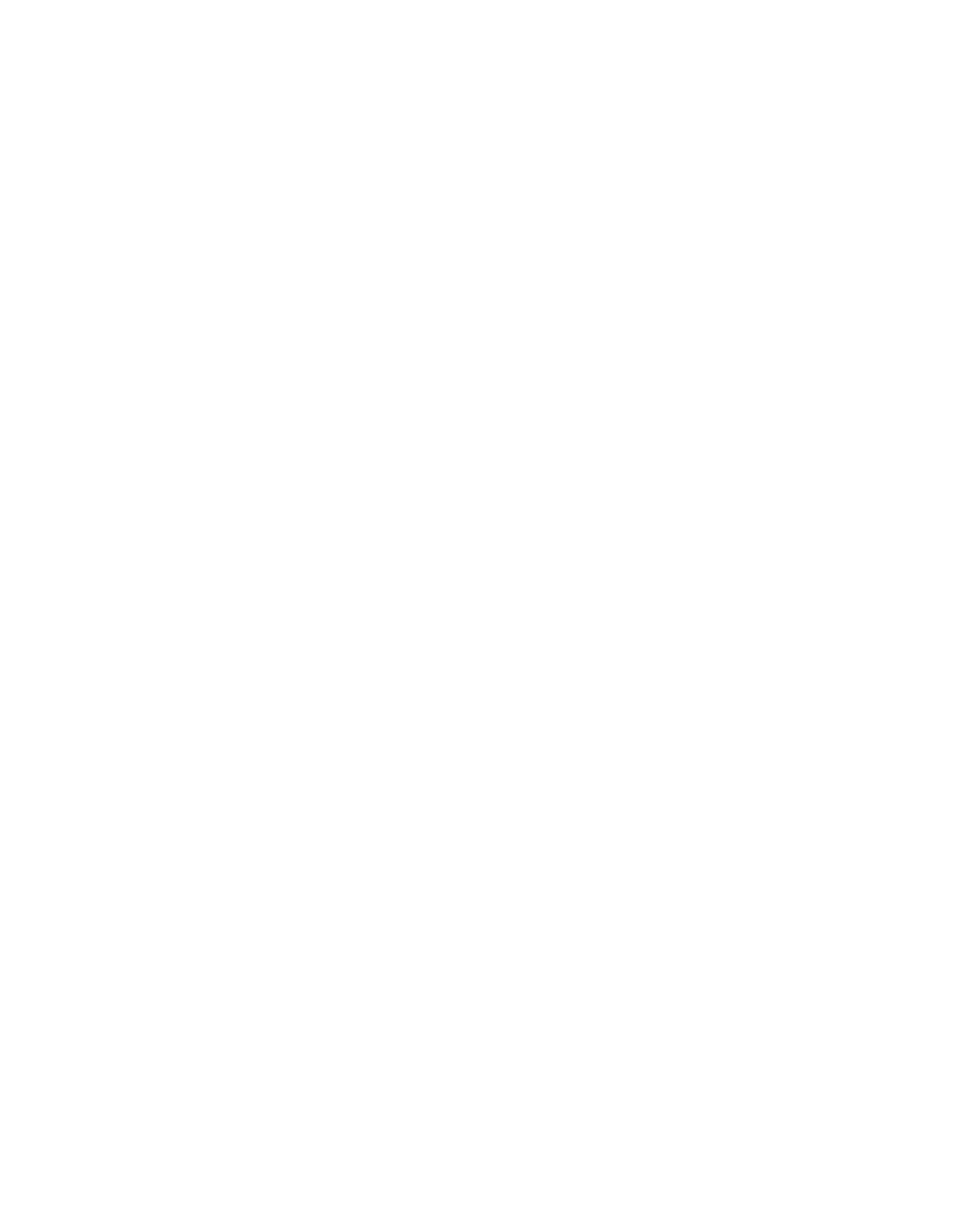# **TAX EXPENDITURE REVIEW**

# **REPORT OF THE JOINT STANDING COMMITTEE ON TAXATION**

# **TABLE OF CONTENTS**

 **Page**

| <b>Executive Summary</b> |                                      |                                                                                                                                                           | $\mathbf{i}$     |
|--------------------------|--------------------------------------|-----------------------------------------------------------------------------------------------------------------------------------------------------------|------------------|
| I.                       |                                      | <b>Introduction; General background</b>                                                                                                                   |                  |
| $\mathbf{I}\mathbf{I}$   | <b>Expedited review expenditures</b> |                                                                                                                                                           | $\mathbf{3}$     |
|                          | A.                                   | Scope of report                                                                                                                                           | $\mathbf{3}$     |
|                          | <b>B.</b>                            | <b>Process</b>                                                                                                                                            | $\mathbf{3}$     |
|                          | $C_{\bullet}$                        | Provisions subject to review                                                                                                                              | 4                |
|                          | D.                                   | Analysis of tax policy                                                                                                                                    | 5                |
|                          | E.                                   | Analysis of individual tax expenditures                                                                                                                   | 7                |
|                          |                                      | 1. Sales tax exemption for certain loaner vehicles                                                                                                        | 7                |
|                          |                                      | 2. Sales tax exemption for certain property purchased by the present<br>owner outside Maine and registered outside Maine (if registration<br>is required) | 8                |
|                          |                                      | 3. Sales tax exemption for certain returnable containers                                                                                                  | $\boldsymbol{9}$ |
|                          |                                      | 4. Sales tax exemption for certain meals and lodging provided to<br>employees                                                                             | 10               |
|                          |                                      | 5. Sales tax exemption for mobile and modular homes                                                                                                       | 10               |
|                          |                                      | 6. Sales tax exemption for motor vehicle fuel subject to fuel taxes                                                                                       | 11               |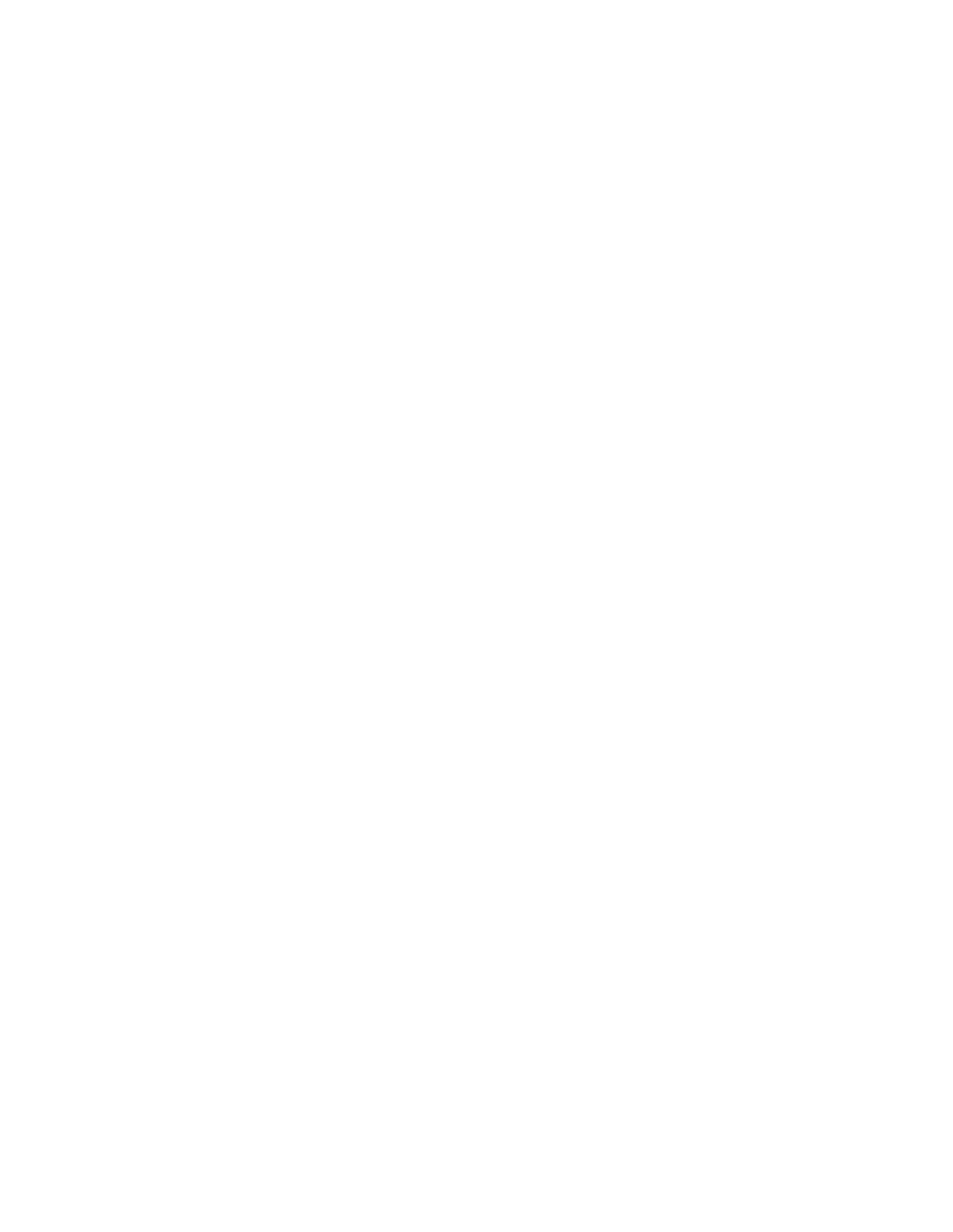|     | 7. Sales tax exemption for packaging materials                                                                                | 12 |
|-----|-------------------------------------------------------------------------------------------------------------------------------|----|
|     | 8. Sales tax credit for certain trade-ins                                                                                     | 13 |
|     | 9. Income tax credit for income tax paid to other jurisdictions                                                               | 14 |
|     | 10. Income tax deduction for active duty military pay for service performed                                                   | 14 |
|     | 11. Income tax deduction for dividends from affiliates not included in<br>combined return                                     | 15 |
|     | 12. Income tax deduction for Social Security benefits and Railroad<br>Retirement benefits that are taxed at the federal level | 16 |
|     | 13. Refund of gasoline tax for off-highway use and for certain bus companies                                                  | 16 |
|     | 14. Refund of special fuel tax for off-highway use and for certain bus<br>companies                                           | 18 |
|     | 15. Real estate transfer tax exemptions                                                                                       | 19 |
| Ш.  | <b>Full evaluation: New Markets Capital Investment Program</b>                                                                | 21 |
| IV. | <b>Full evaluation: Pine Tree Development Zone Program</b>                                                                    | 24 |
|     |                                                                                                                               |    |

- **Appendix A: Tax expenditure statutes**
- **Appendix B: OPEGA 2017 report on expedited review provisions**
- **Appendix C: Provisions subject to review**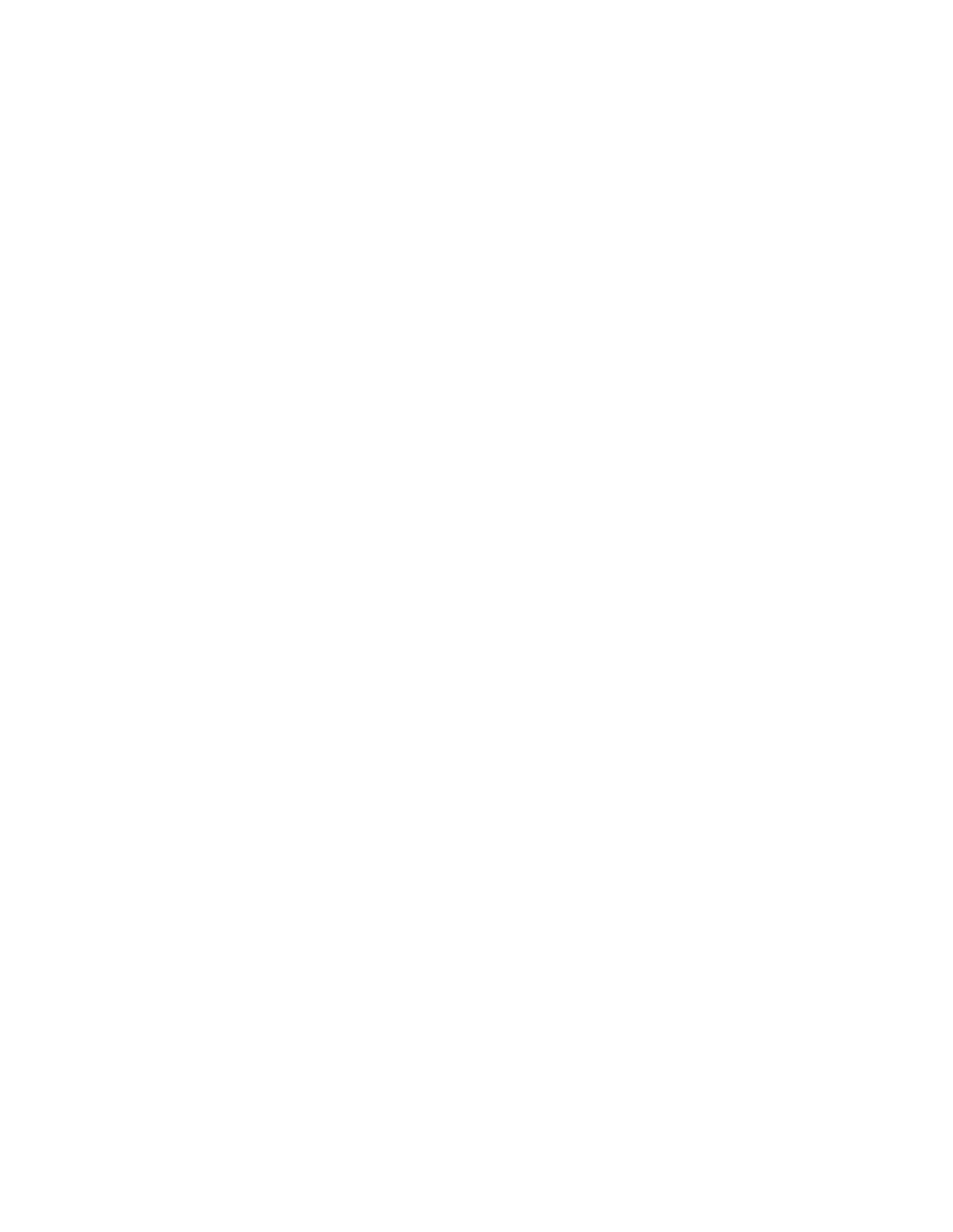# **TAX EXPENDITURE REVIEW**

# **REPORT OF THE JOINT STANDING COMMITTEE ON TAXATION**

#### **Executive Summary**

The Joint Standing Committee on Taxation is required under 3 MRSA §§999 and 1000 to conduct an annual review of tax expenditures identified and evaluated by the Office of Program Evaluation and Governmental Accountability (OPEGA). The provisions subject to review in 2017 include:

1. Expedited review provisions included under the tax policy category of "tax fairness;" and

2. Full review provisions: The New Markets Capital Investment Program and the Pine Tree Development Zones program.

The tax expenditures subject to review by the Taxation Committee in 2017 contain both categories of tax expenditures. The OPEGA report on expedited evaluations can be found in Appendix B. The OPEGA reports on full evaluations are contained in separate reports which may be accessed at the following website: [http://legislature.maine.gov/opega/opega](http://legislature.maine.gov/opega/opega-reports/9149)[reports/9149.](http://legislature.maine.gov/opega/opega-reports/9149)

#### **Provisions subject to review in 2017**

**1. Expedited review provisions.** Pursuant to statute, the Office of Program Evaluation and Government Accountability (OPEGA) provides background information to the Taxation Committee for review. The Taxation Committee reviews that information and may make recommendations for legislative or administrative changes. With regard to the expedited provisions subject to review, the Committee is recommending no statutory changes to those programs at this time, although we are making a couple of administrative recommendations to fill gaps in the availability of information to facilitate future reviews.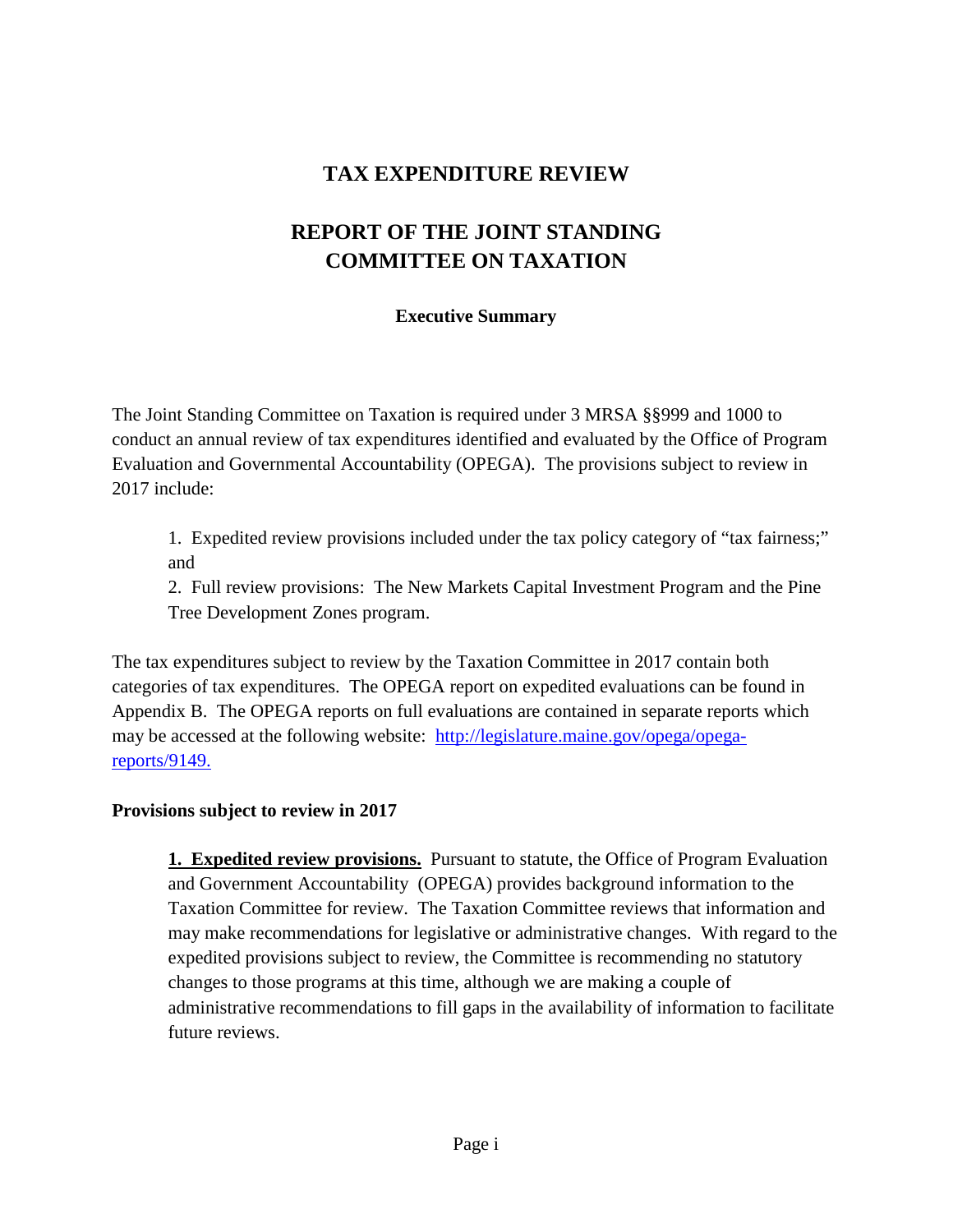**2. Full review provisions**. Full review provisions are subject to evaluation by the OPEGA under the oversight of the Government Oversight Committee. The results of that evaluation are provided to the Taxation Committee for review and recommendations.

**A. New Markets Capital Investment program.** With regard to the New Markets Capital Investment program, the Committee is recommending legislation to place in statute limitations on the use of "one-day" loans under the program. These rules have already been adopted by the Finance Authority of Maine which administers the program. The Committee believes that inclusion of this provision in the statutes is desirable to ensure the continued limitation of this strategy which caused significant problems with regard to the case of the credit granted with regard to Great Northern Paper Company.

The Committee notes that the final available credit allocations under this program are anticipated to all be allocated by March 2018. The Committee recommends that if the Legislature intends to enact authorization for additional allocations under this program, the design and data availability recommendations contained in the OPEGA evaluation report should be considered in more detail to identify statutory changes necessary to resolve problem areas described in the report. The Committee also intends to work with Maine Revenue Services on statutory language to clarify ambiguity identified in the OPEGA report with regard to the annual limit on the amount that may be claimed under this credit.

**B. Pine Tree Development Zones (PTDZ) program.** The Committee carefully reviewed the provisions of the OPEGA report on this program and notes that the original purpose of the program to create jobs by incentivizing economic development in areas of the state with high unemployment and low levels of economic investment has been diluted by subsequent amendments to the program since its enactment. The Committee notes that, under current law, new entry into the program is not permitted after December 31, 2018.

The Committee voted to recommend that if legislation is introduced in the Second Regular Session of the  $128<sup>th</sup>$  Legislature to extend the PTDZ program, the design, data availability and administrative weaknesses identified in the OPEGA evaluation report should be considered in more detail to identify statutory and administrative changes necessary to resolve issues identified in the report. Subsequent to its final meeting the Committee learned that legislation to extend the program is being submitted to the Second Regular Session by the Department of Economic and Community Development. The suggested reference of the bill (LD 1645) is the Joint Standing Committee on Labor, Commerce, Research and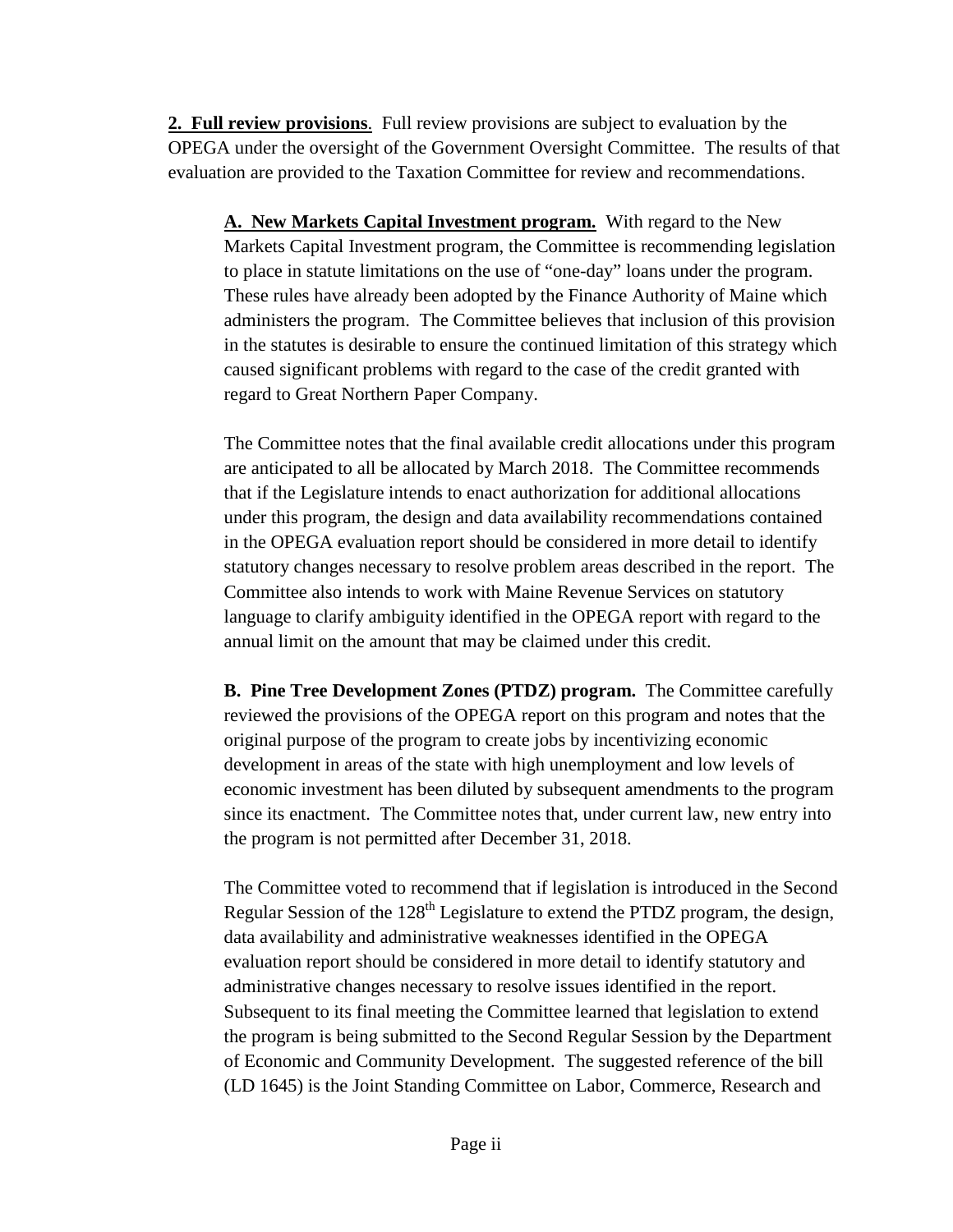Economic Development. The Taxation Committee is aware that members of the LCRED Committee have been following the OPEGA report. Assuming the bill is referred to the LCRED Committee, the Taxation Committee intends to work with that Committee to assist with its consideration of the legislation.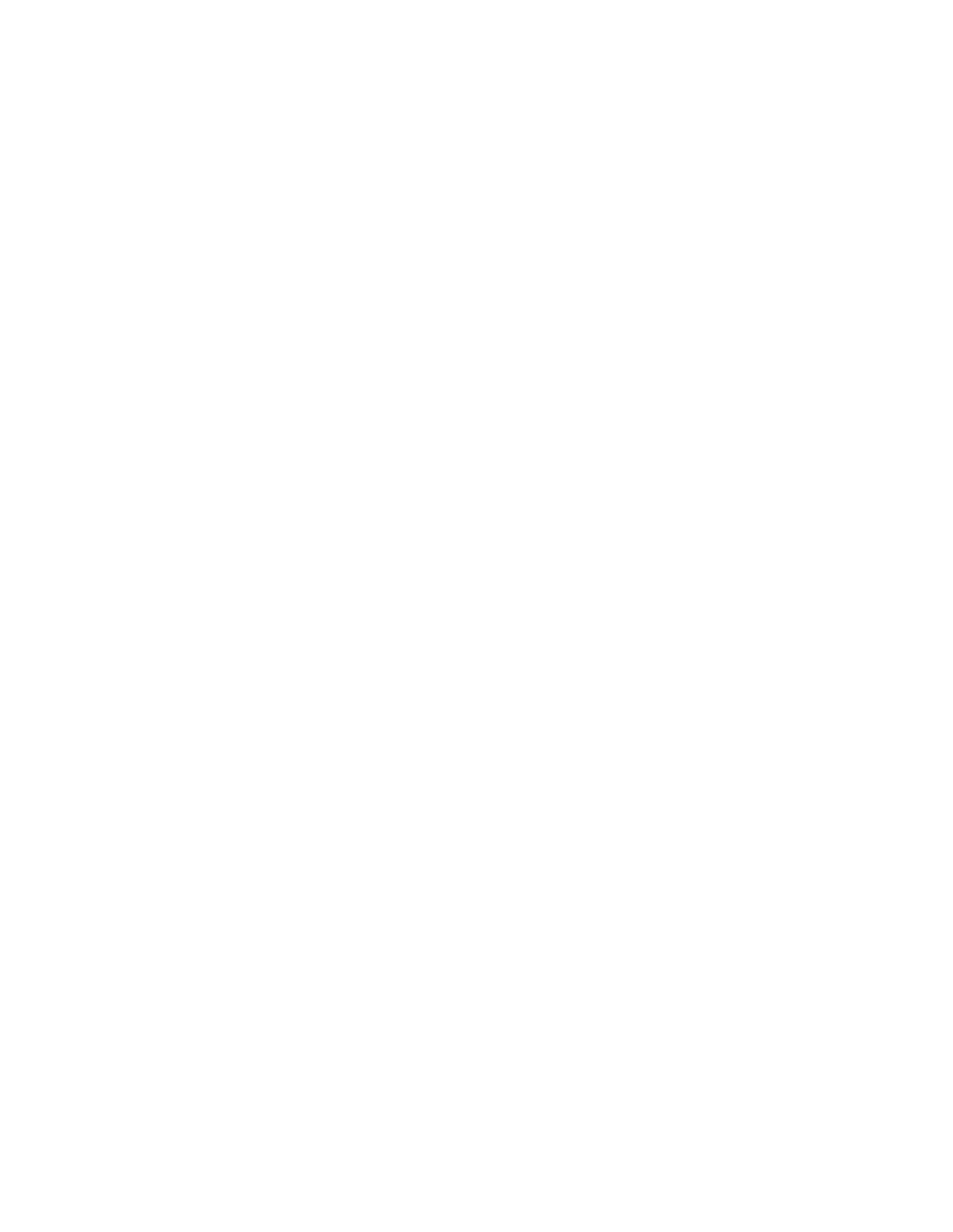# **TAX EXPENDITURE REVIEW**

# **REPORT OF THE JOINT STANDING COMMITTEE ON TAXATION**

# **PART I INTRODUCTION GENERAL BACKGROUND**

The Joint Standing Committee on Taxation is required under 3 MRSA §§999 and 1000 to conduct an annual review of tax expenditures identified and evaluated by the Office of Program Evaluation and Governmental Accountability (OPEGA).

In 2015, the  $127<sup>th</sup>$  Maine Legislature enacted legislation establishing a process requiring legislative review of tax expenditures.<sup>[1](#page-10-0)</sup> Under the new law, the Legislature's Government Oversight Committee (GOC) has responsibility for the details of establishing operation of the review process. The Office of Program Evaluation and Government Accountability (OPEGA) which staffs the GOC has responsibility for evaluation of tax expenditures and providing information to the Joint Standing Committee on Taxation (Taxation Committee). The Taxation Committee has responsibility for reviewing the OPEGA reports and submitting legislation to the full Legislature to make any changes considered to be necessary.

The new la*w* required the GOC, assisted by its staff in OPEGA, and in consultation with the Taxation Committee, to assign tax expenditures to one of the following three categories.

**1. Full evaluation review**. Provisions that provide an incentive for certain behavior, that benefit a specific group or for which measurable goals can be identified.

2. Expedited review. Provisions that are intended to implement broad tax policy goals that cannot be reasonably measured; and

**3. No review.** Provisions that result in revenue loss less than \$50,000 or that do not otherwise warrant full or expedited review.

<span id="page-10-0"></span><sup>&</sup>lt;sup>1</sup> The current statutes governing tax expenditure review are located in 3 MRSA  $\S$ §998-1001. See Appendix A. "Tax expenditure" is defined by statute as " …those state tax revenue losses attributable to provisions of Maine tax laws that allow a special exclusion, exemption or deduction or provide a special credit, a preferential rate of tax or a deferral of tax liability."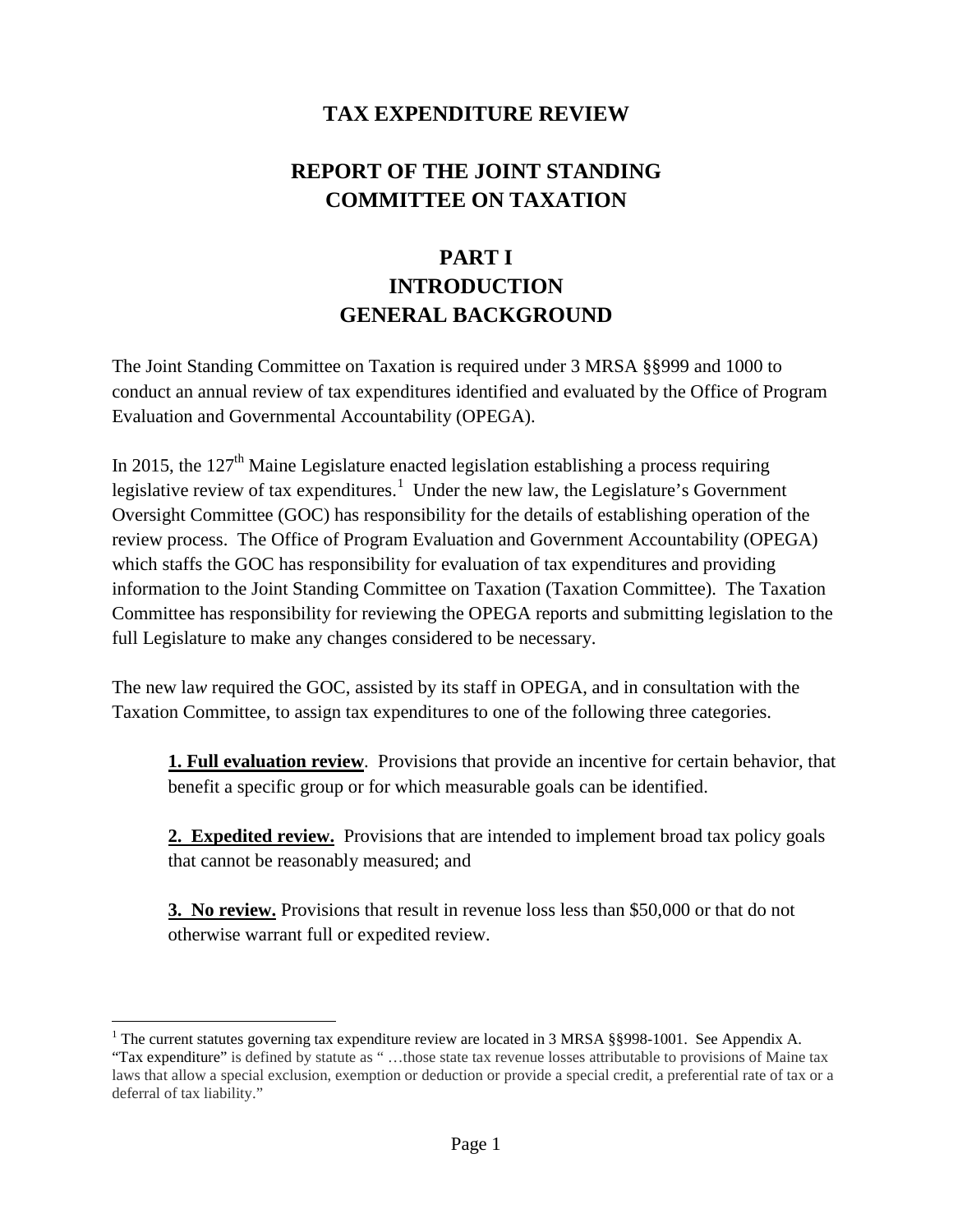The initial assignment of tax expenditures to the three categories was completed in 2015, and the first round of review (expedited review only) was completed in  $2016$  $2016$ <sup>2</sup>

The tax expenditures subject to review by the Taxation Committee in 2017 contain both expedited review provisions and full evaluation provisions. Provisions subject to expedited review covered by this report are those identified as falling under the tax policy of "tax fairness." **Provisions subject to full evaluation in 2017** include the **New Markets Capital Investment Program** and the **Pine Tree Development Zone Program**. The OPEGA reports on full evaluations are contained in separate reports which may be accessed at the following website: <http://legislature.maine.gov/opega/opega-reports/9149>

Tax expenditures have been subject to legislative review in one form or another since 1979.<sup>[3](#page-11-1)</sup> The depth of review varied from year to year, and in the years immediately preceding enactment of the current process, was limited to review of the biennial report on tax expenditures from Maine Revenue Services pursuant to 36 MRSA §199-B.

<span id="page-11-0"></span><sup>&</sup>lt;sup>2</sup> The original categorization provided for a six-year rotating schedule of review for both full evaluations and expedited reviews. The statutes were amended in 2017 to provide for a flexible schedule with regard to full evaluations to accommodate the complexity of review and the availability of OPEGA resources.

<span id="page-11-1"></span> $3$  The original law providing for tax expenditure review was enacted in PL 1979, chapter 467. The law governing tax expenditure review prior to enactment of the current process can still be found at 36 MRSA c. 10.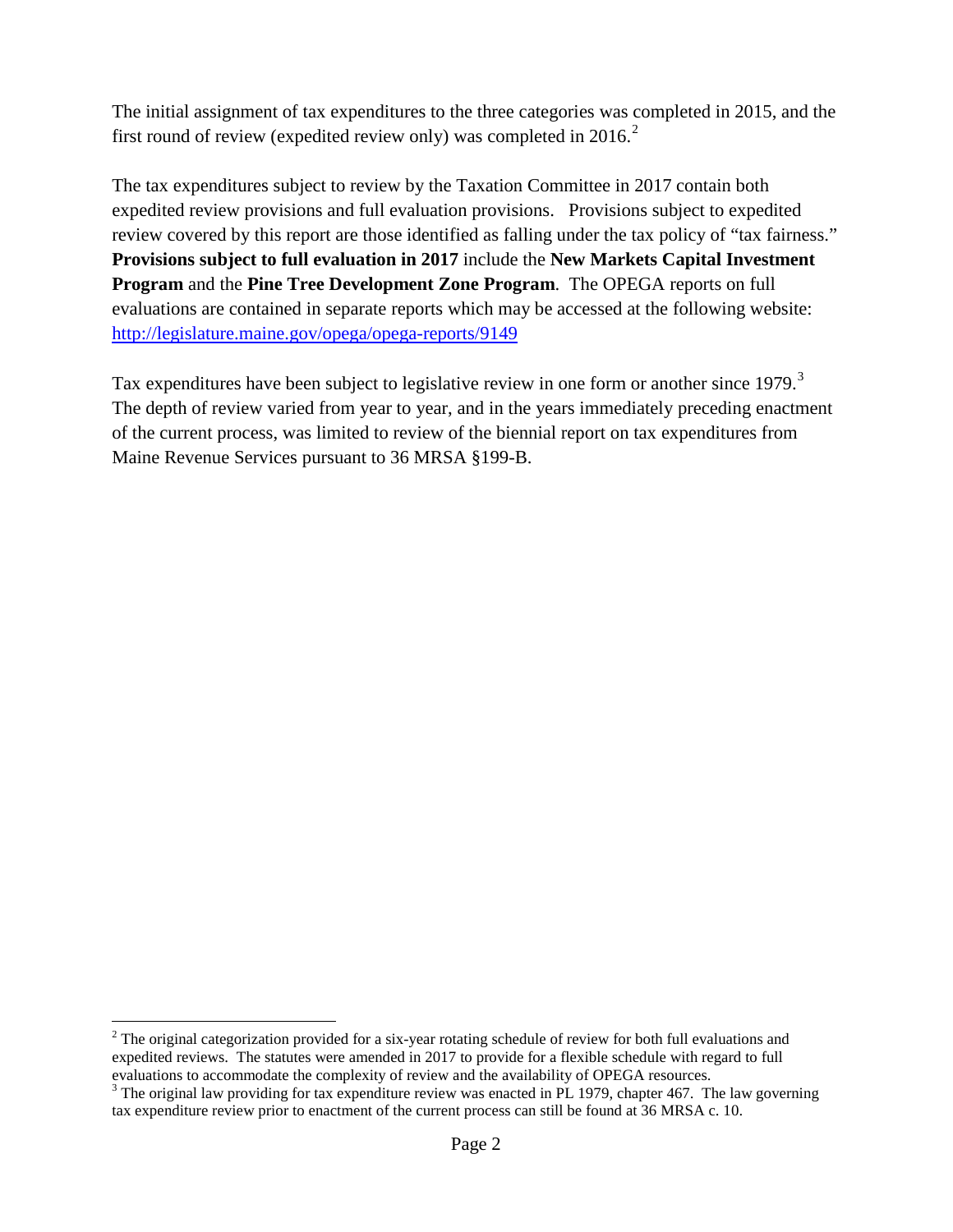## **PART II EXPEDITED REVIEW TAX EXPENDITURES "TAX FAIRNESS"**

#### **A. Scope of report**

Pursuant to 3 MRSA §§ 998-1001, the Taxation Committee is required to review certain tax expenditures that fall under the category of expedited review as identified by the Government Oversight Committee and to report the results of its review to the next Regular Session of the Legislature by December 1st. For tax expenditures falling within the category of "expedited review," the Taxation Committee is required by statute to consider the following information:

- 1. For each tax policy subject to review:
	- a. The reasons the tax policy was adopted;
	- b. The extent to which the reasons for the adoption remain or whether reconsideration is needed;
	- c. The extent to which the tax policy is consistent with other state goals; and
	- d. The past and estimated future fiscal impact of the tax policy.
- 2. For each individual tax expenditure;
	- a. The past and estimated future fiscal impact;
	- b. The administrative costs and burdens;
	- c. The extent to which the tax expenditure is consistent with the policy being reviewed and with other tax expenditures;
	- d. The extent to which the tax expenditure is effective in accomplishing its tax policy purpose;
	- e. The extent to which there are adequate mechanisms to ensure only intended beneficiaries are receiving benefits;
	- f. The extent to which the reasons for establishing the tax expenditure still remain or whether there is a need for reconsideration; and
	- g. Any other reasons to discontinue or amend the tax expenditure.

#### **B. Process**

In the identification of tax policies, the categorization of individual tax expenditures and the development of the schedule for tax expenditure review, the primary responsibility, under law, falls on the GOC with staff support from OPEGA. Input from the Taxation Committee was sought at each step in the process as required by statute.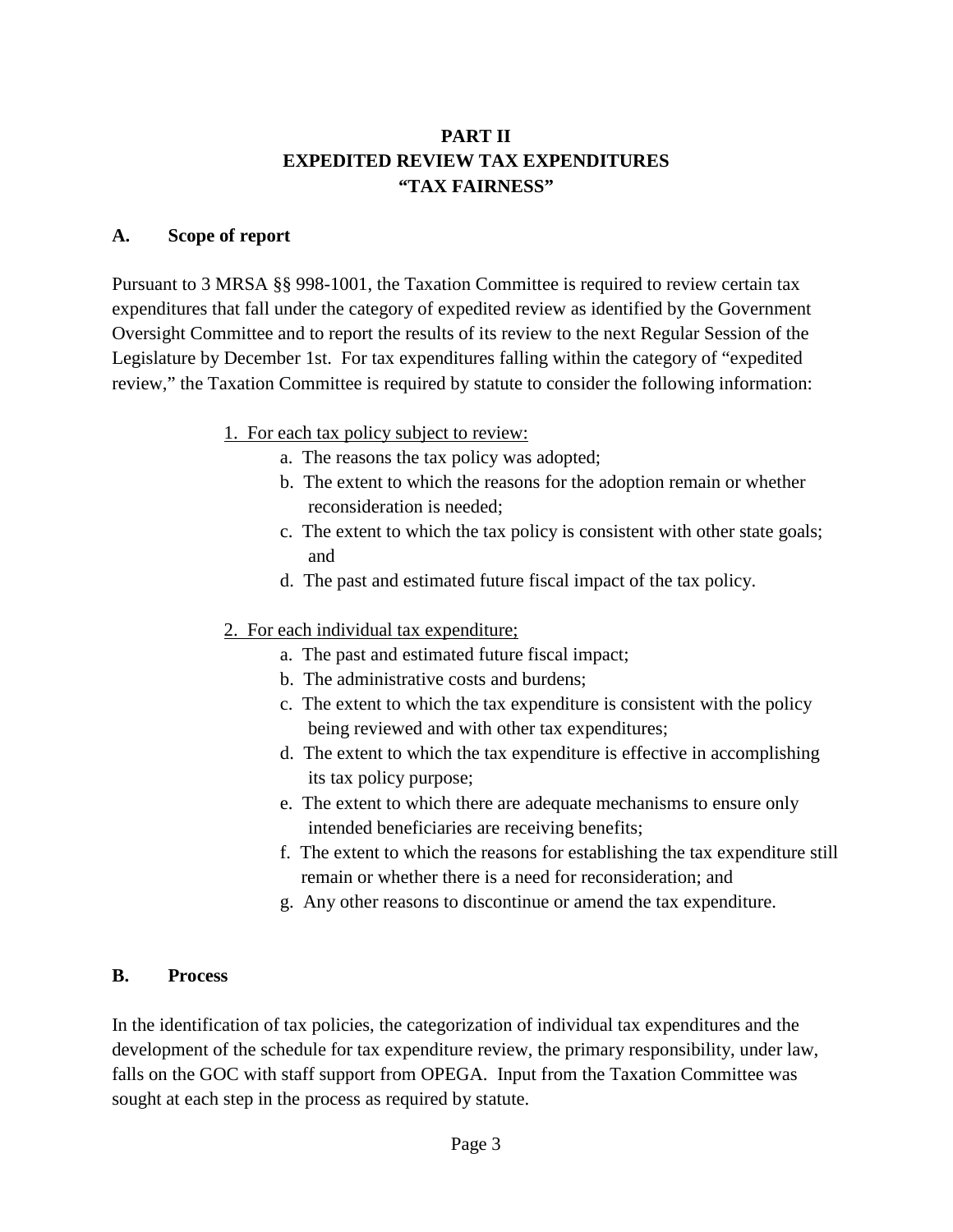As required by 3 MRSA §1000, subsection 2, in July, 2017, OPEGA submitted to the Taxation Committee and the GOC of the 128<sup>th</sup> Legislature *Information to Support 2017 Expedited Reviews of Maine State Tax Expenditures: "Tax Fairness" Tax Expenditures*. [4](#page-13-0) Pursuant to statute, the information provided in the report includes:

- A description of the tax policy under review,
- A description of each tax expenditure associated with that policy, including the mechanism through which it is distributed and its intended beneficiaries,
- The legislative history of each tax expenditure, and
- The fiscal impact of the tax policy and each related tax expenditure, including past and future impacts.<sup>[5](#page-13-1)</sup>

### **C. Provisions subject to review**

The specific tax expenditures identified for review during the 2017 cycle are the following sales tax exemptions. [6](#page-13-2)

- 1. Sales tax exemption for certain loaner vehicles;<sup>[7](#page-13-3)</sup>
- 2. Sales tax exemption for certain property purchased outside the state.<sup>[8](#page-13-4)</sup>
- 3. Sales tax exemption for certain returnable containers;<sup>[9](#page-13-5)</sup>
- 4. Sales tax exemption for meals and lodging provided to employees;  $10$
- 5. Sales tax exemption for mobile and modular homes;  $11$
- 6. Sales tax exemption for motor vehicle fuel subject to fuel taxes;  $12$
- 7. Sales tax exemption for packaging materials;  $13$
- 8. Sales tax trade-in credits;  $14$
- 9. Income tax credit for income tax paid to other jurisdictions;<sup>[15](#page-13-11)</sup>
- 10. Income tax deduction for active duty military pay for service performed outside the state: $16$

<span id="page-13-0"></span><sup>&</sup>lt;sup>4</sup> The OPEGA report is located in Appendix B.

<span id="page-13-1"></span><sup>&</sup>lt;sup>5</sup> Fiscal impact estimates are included for fiscal year 2012-13 through fiscal year 2018-19. <sup>6</sup> The text of the statutory provisions subject to review this year can be found in Appendix C.

<span id="page-13-2"></span>

<span id="page-13-3"></span> $^7$  36 MRSA §1760.21-A<br> $^8$  36 MRSA §1760.45.

<span id="page-13-5"></span><span id="page-13-4"></span> $^{9}$  36 MRSA §1760.12.<br><sup>10</sup> 36 MRSA §1760.75

<span id="page-13-6"></span>

<span id="page-13-8"></span>

<span id="page-13-7"></span><sup>&</sup>lt;sup>11</sup> 36 MRSA §1760.40.<br><sup>12</sup> 36 MRSA §1760.8.A.<br><sup>13</sup> 36 MRSA §1760.12-A.<br><sup>14</sup> 36 MRSA §1765.<br><sup>15</sup> 36 MRSA §5122.2.LL

<span id="page-13-10"></span><span id="page-13-9"></span>

<span id="page-13-11"></span>

<span id="page-13-12"></span>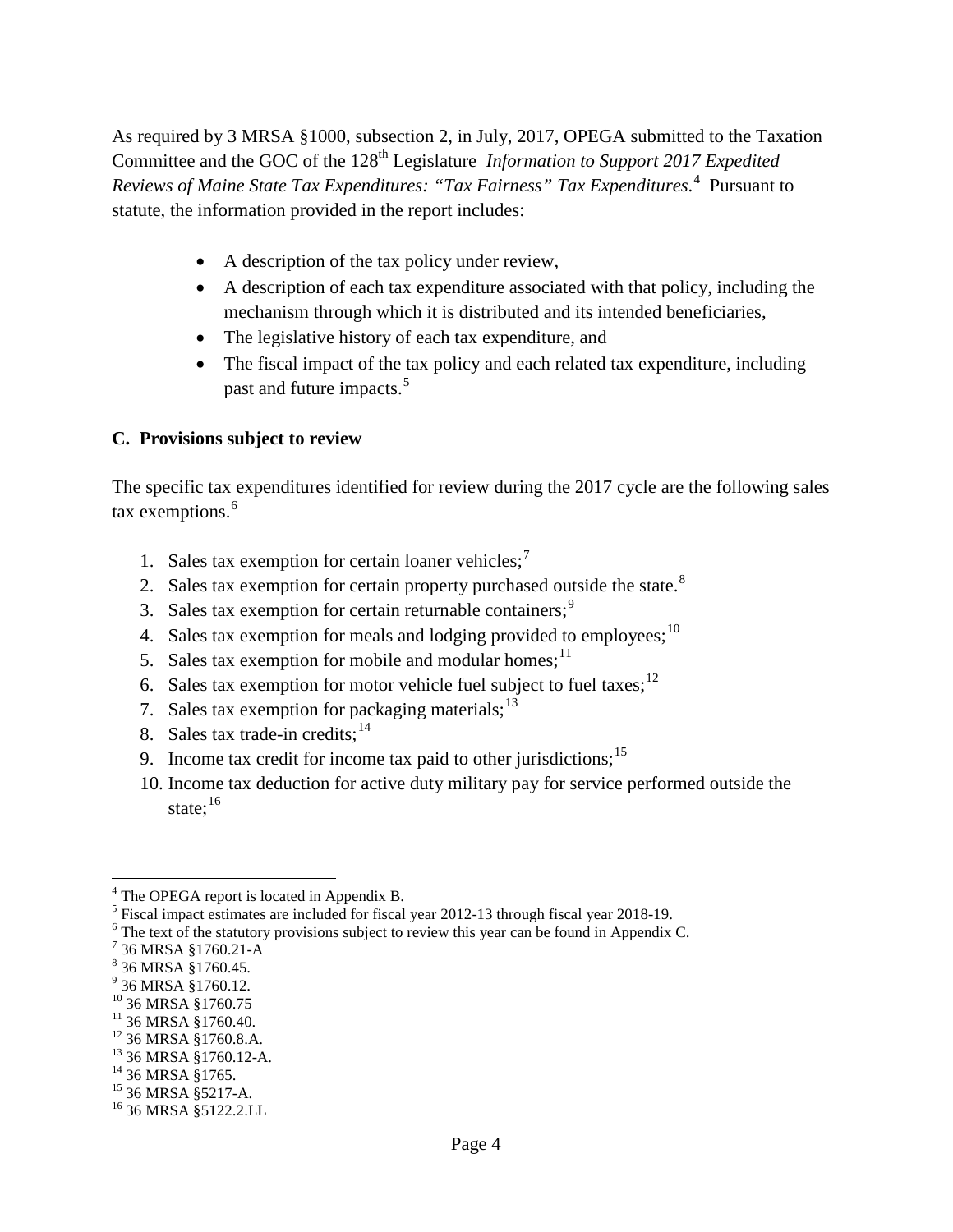- 11. Income tax deduction for dividends from affiliates not included in combined returns;<sup>[17](#page-14-0)</sup>
- 12. Income tax deduction for Social Security benefits and Railroad Retirement benefits that are taxed at the federal level; $^{18}$  $^{18}$  $^{18}$
- 13. Refund of gasoline tax for off-highway use and for certain bus companies;<sup>[19](#page-14-2)</sup>
- 14. Refund of special fuel tax for off-highway use and for certain bus companies;  $^{20}$  $^{20}$  $^{20}$  and
- 15. Real estate transfer tax multiple exemptions<sup>[21](#page-14-4)</sup>

Following receipt of the OPEGA report, the Tax Committee met twice (October 17th and November 27th) to receive briefings from OPEGA, review the OPEGA report and resolve any questions committee members might have regarding the report or the individual tax expenditures subject to review.

This Part contains the Taxation Committee's conclusions. These conclusions are made in the context of review of individual tax expenditures required under current law. They do not necessarily indicate opinions of the Committee or its members if the provisions were to be considered in the context of overall tax reform.

#### **D. Analysis of tax policy**

For each tax policy subject to review the Taxation Committee is directed by statute to " … assess the continued relevance of, or need for adjustments to … " the policy considering:

- The reasons the tax policy was adopted;
- The extent to which the reasons for the adoption remain or whether reconsideration is needed;
- The extent to which the tax policy is consistent with other state goals; and
- The past and estimated future fiscal impact of the tax policy.<sup>[22](#page-14-5)</sup>

### **1. Reasons for tax policy**

As part of its statutory duties the GOC, in consultation with the Taxation Committee, is required to identify tax policies for tax expenditures under review. The tax expenditures reviewed this year are all provisions that have been identified as falling under the category of items that should not be taxed because they fall under the

<span id="page-14-1"></span>

<span id="page-14-0"></span><sup>&</sup>lt;sup>17</sup> 36 MRSA §5200-A.2.G.<br><sup>18</sup> 36 MRSA §36 MRSA §5122.2.C.<br><sup>19</sup> 36 MRSA §2908;2909.

<span id="page-14-3"></span><span id="page-14-2"></span><sup>&</sup>lt;sup>20</sup> 36 MRSA §3218;3215.<br><sup>21</sup> 36 MRSA §4641-C.<br><sup>22</sup> 3 MRSA §1000.

<span id="page-14-4"></span>

<span id="page-14-5"></span>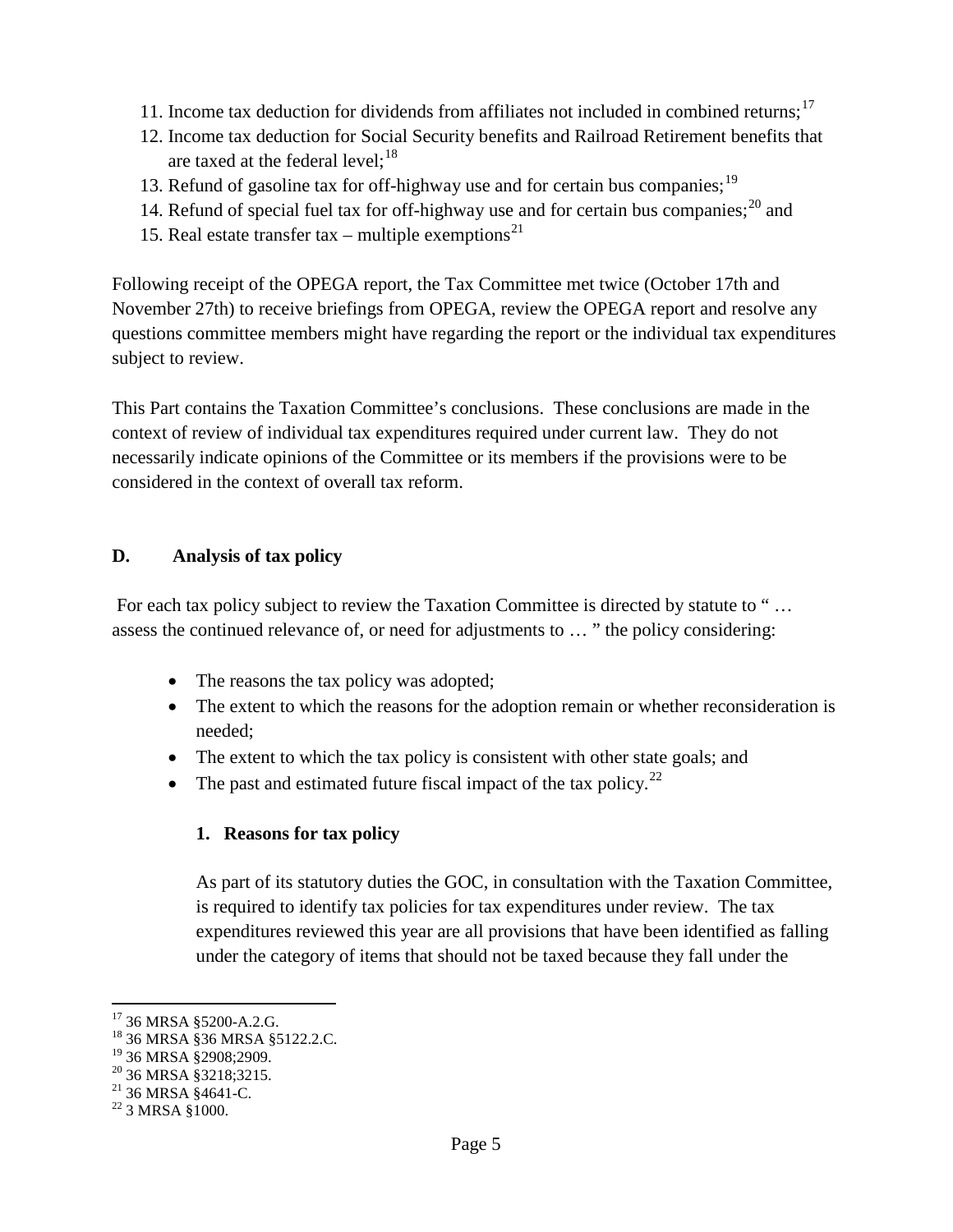category of "tax fairness." The Maine Legislature has never explicitly adopted a policy of addressing all issues of "tax fairness." The policy is described by OPEGA as supporting:

1. Any expenditure that prevents double taxation or pyramiding (taxes on taxes); provides similar treatment of similar transactions/taxpayers; or addresses public perception that it would not be fair to tax the item/transaction; and

2. Equality of treatment based on benefits received and ability to pay indicating that an equitable tax system imposes similar tax burdens on people in similar circumstances, minimizes regressivity and minimizes taxes on low-income individuals $^{23}$  $^{23}$  $^{23}$ 

**2. The extent to which the reasons for the adoption remain or whether reconsideration is needed;**

#### **FINDING 1: The Taxation Committee finds that the policy providing for "tax fairness" should be maintained to the extent possible within budgetary**

**constraints.** When future tax expenditures are proposed, the Legislature should be mindful of the intrinsic problems of defining "tax fairness" and consider the extent to which those proposals fall under this category. The Committee recognizes that there are many potential tax expenditures that might be supported under the justification of "tax fairness." It is recognized that there will likely be disagreement as to what provisions facilitate "fairness" and which provisions can be afforded within the myriad of conflicting budgetary priorities. The Committee believes that reconsideration of this policy is not warranted at this time.

### **3. The extent to which the tax policy is consistent with other state goals**

**FINDING 2: The Taxation committee finds that this tax policy is consistent with the goals of state policy makers to create a tax structure that is equitable and reduces unfair burdens on taxpayers.** The policy is consistent with other state tax policies designed to reduce the impact of taxes on Maine taxpayers such as tax expenditures that support necessities of life, the homestead property tax exemption and the income tax credits designed to alleviate sales tax and property tax burdens. This policy helps to alleviate any regressive tendencies inherent in the tax laws.

<span id="page-15-0"></span> <sup>23</sup> *IRS: Understanding Taxes; NCSL: Principles of a High Quality State Revenue System.*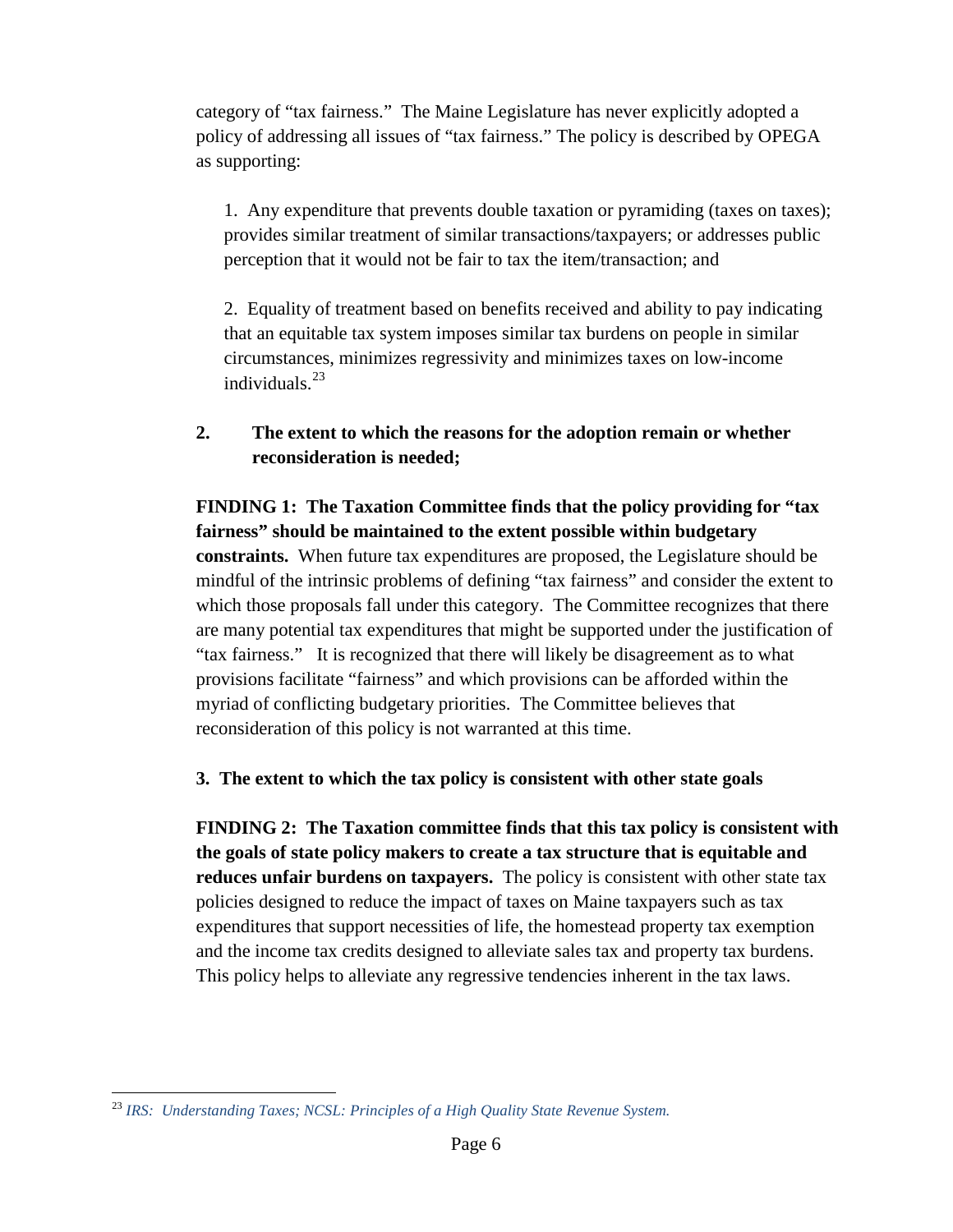#### **4. The past and estimated future fiscal impact of the tax policy.**

The OPEGA report provides estimates for FY 13 through FY 19 for the General Fund revenue loss attributable to each individual tax expenditure subject to review. The estimates are derived from information provided by Maine Revenue Services in its 2015 and 2017 MRS biennial tax expenditure reports. The estimates are prepared by Maine Revenue Services primarily through use of its economic microsimulation model. The model is adjusted periodically to update the base year for economic assumptions and to incorporate factors determined annually by the Maine Economic Forecasting Commission and other entities. The total estimate of the General Fund revenue loss for the provisions subject to review increased from \$237,168,685 in FY 13 to an estimated loss in FY 19 of \$300,017,998. Approximately 60% of the estimated loss comes from the sales tax exemption for motor fuel and the income tax exclusion from Social Security and Railroad Retirement benefits.

#### **E. Analysis of individual tax expenditures**

The Taxation Committee reviewed the information provided in the OPEGA report regarding the tax expenditures subject to review in this cycle and other information made available to the Committee from staff. Maine Revenue Services was requested to attend meetings to answer questions and provide recommendations to the Committee. MRS declined to attend, requesting that the Committee instead provide any questions to them in writing. The Committee notes that it solicited information from Maine Revenue Services regarding administrative costs and burdens of the provisions subject to review but received no response. The Committee provides the following conclusions and recommendations.

**1. Sales tax exemption for certain loaner vehicles.** This provision exempts from sales and use tax the loan of a vehicle by a new vehicle dealer to a service customer for shortterm use free of charge pursuant to a manufacturer's or dealer's warranty. This provision was enacted as part of changes made to reflect the expansion of the sales tax to cover the sales of dealer or extended warranties in connection with the sales of new cars. In the absence of this exemption the "loan" by the motor vehicle dealer would be considered a short-term lease subject to tax on the value of the lease, as if it were a rental car. The provision may be considered to avoid double taxation as the warranty itself would be subject to sales tax as part of the purchase of the new vehicle or as the sale of an extended warranty.

1. Past and estimated future fiscal impact. Please see OPEGA report (Appendix B).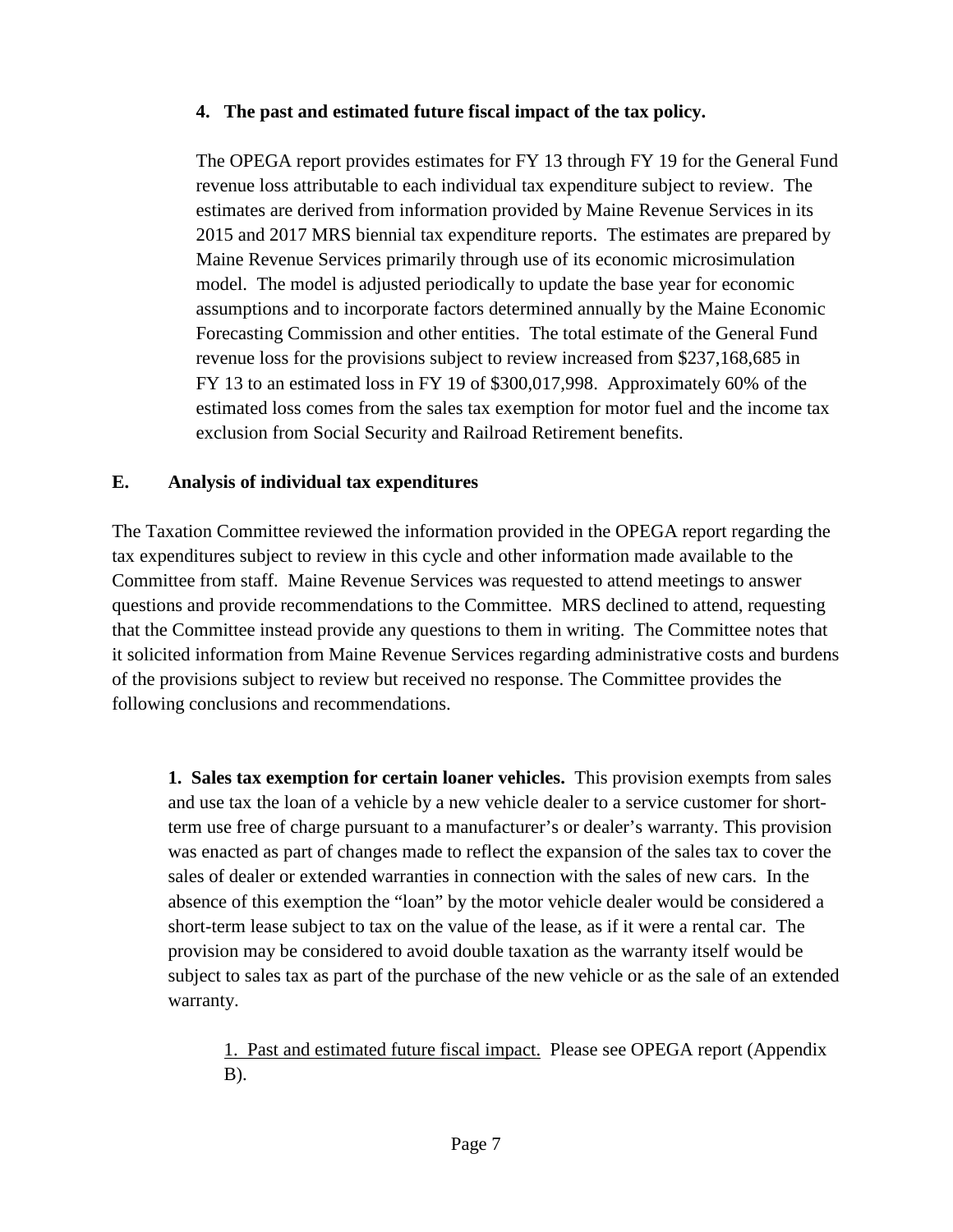2. Administrative costs and burdens. The Committee has received no information indicating that there are administrative burdens connected with this exemption.

3. Consistency with the tax policy and other tax expenditures. The Committee sees no issues with consistency.

4. Effectiveness in accomplishing its tax policy purpose. The sales tax exemption for the loan of a motor vehicle to a service customer for short-term use free of charge pursuant to a manufacturer's or dealer's warranty is effective in avoiding taxation of a free transaction that is arguably covered under the sale of the related warranty which is subject to sales tax.

5. Reaching intended beneficiaries. The likely beneficiaries of this provision are new vehicle dealers and purchasers.

6. Extent reasons for exemption still exist. The Committee believes this item still warrants exemption.

**2. Sales tax exemption for certain property purchased by the present owner outside Maine and registered outside Maine (if registration is required**). Specific categories of exempt property are:

1. Automobiles, if purchaser was resident of the other state at time of purchase;

2. Snowmobiles or ATVs purchased by a person who is not a Maine resident;

3. Aircraft (not otherwise exempt) if the owner was a resident of another state at time of purchase and if the aircraft is in Maine no more than 20 days during the 12 months following purchase (not counting days the aircraft is in Maine for major servicing);

4. Property brought into Maine solely for conduct related to a declared state disaster or emergency; and

5. In all other cases, if the property is purchased and used outside Maine for more than 12 months.

The general intent of this provision appears to be to avoid a Maine use tax being paid on items that would have previously been subject to a sales tax in the State where originally purchased (if a sales tax applied at the point of purchase.

1. Past and estimated future fiscal impact. Please see OPEGA report (Appendix  $B$ ).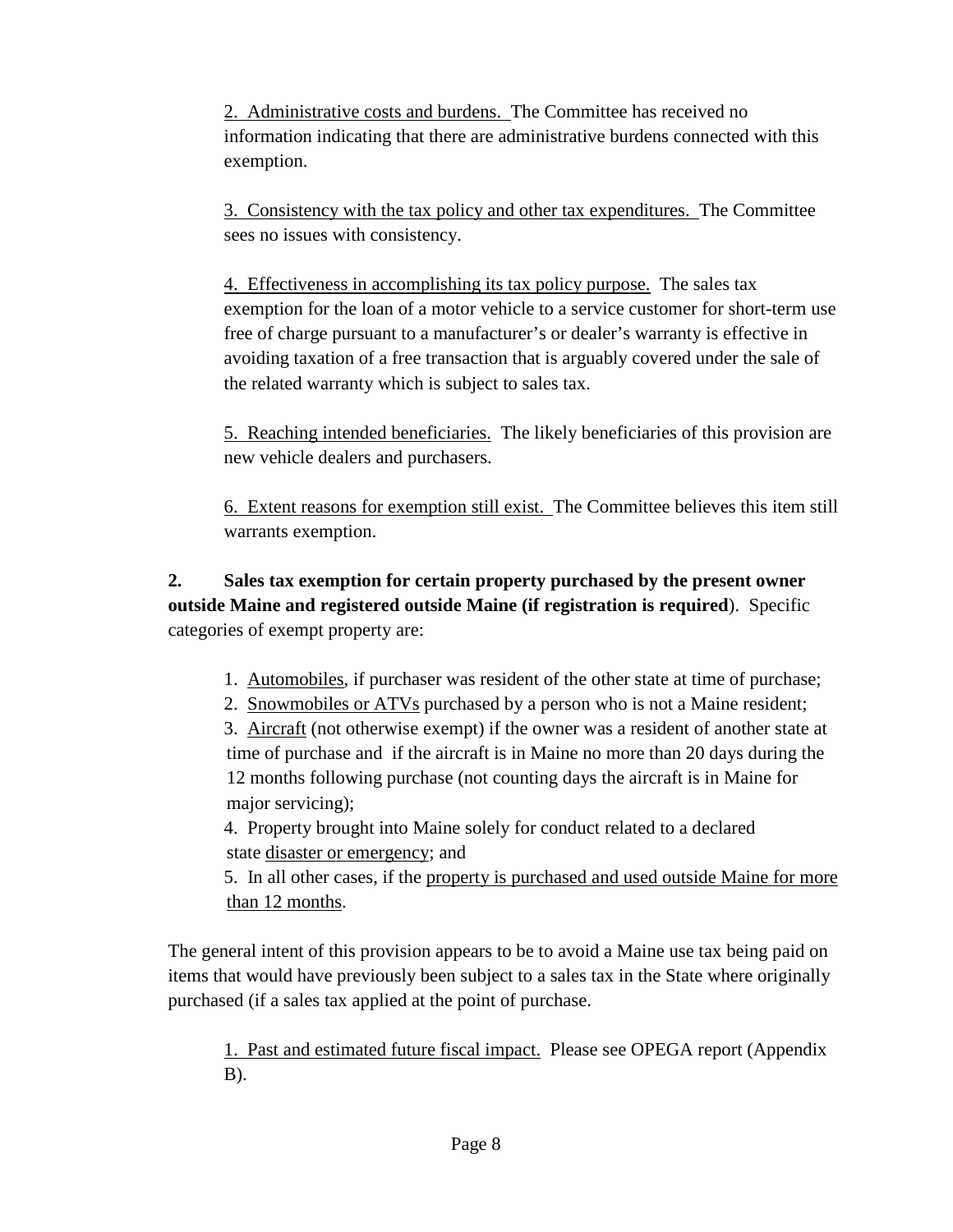2. Administrative costs and burdens. The Committee has received no information indicating that there are administrative burdens connected with this exemption.

3. Consistency with the tax policy and other tax expenditures. The Committee sees no issues with consistency. The committee notes that although watercraft purchased by nonresidents outside Maine are not mentioned in this provision, watercraft are subject to similar treatment under 36 MRSA §1760, subsection 25, paragraph B. Title 36 MRSA § 1760, subsection 25, which covers additional types of watercraft purchases, has been categorized for review under the tax policy of "interstate and foreign commerce" and will be reviewed in 2020.

4. Effectiveness. This sales tax exemption appears to be effective in accomplishing its purpose

5. Reaching intended beneficiaries. The Committee sees no issues with reaching the intended beneficiaries.

6. Extent reasons for exemption still exist. The Committee believes this item still warrants exemption.

**3. Sales tax exemption for certain returnable containers.** This exemption covers the sale of returnable containers when sold with the contents in connection with a retail sale of the contents and when sold for refilling. This exemption dates back to the original enactment of the sales tax. The tax policy intent is not entirely clear but appears to be a recognition of the administrative burden for retailers if required to collect and pay sales tax on the small amounts assessed for returnable containers.

1. Past and estimated future fiscal impact. Please see OPEGA report (Appendix B).

2. Administrative costs and burdens. The Committee has received no information indicating that there are administrative burdens connected with this exemption.

3. Consistency with the tax policy and other tax expenditures. The Committee sees no inconsistency related to this exemption.

4. Effectiveness. This sales tax exemption appears to be effective in accomplishing its purpose.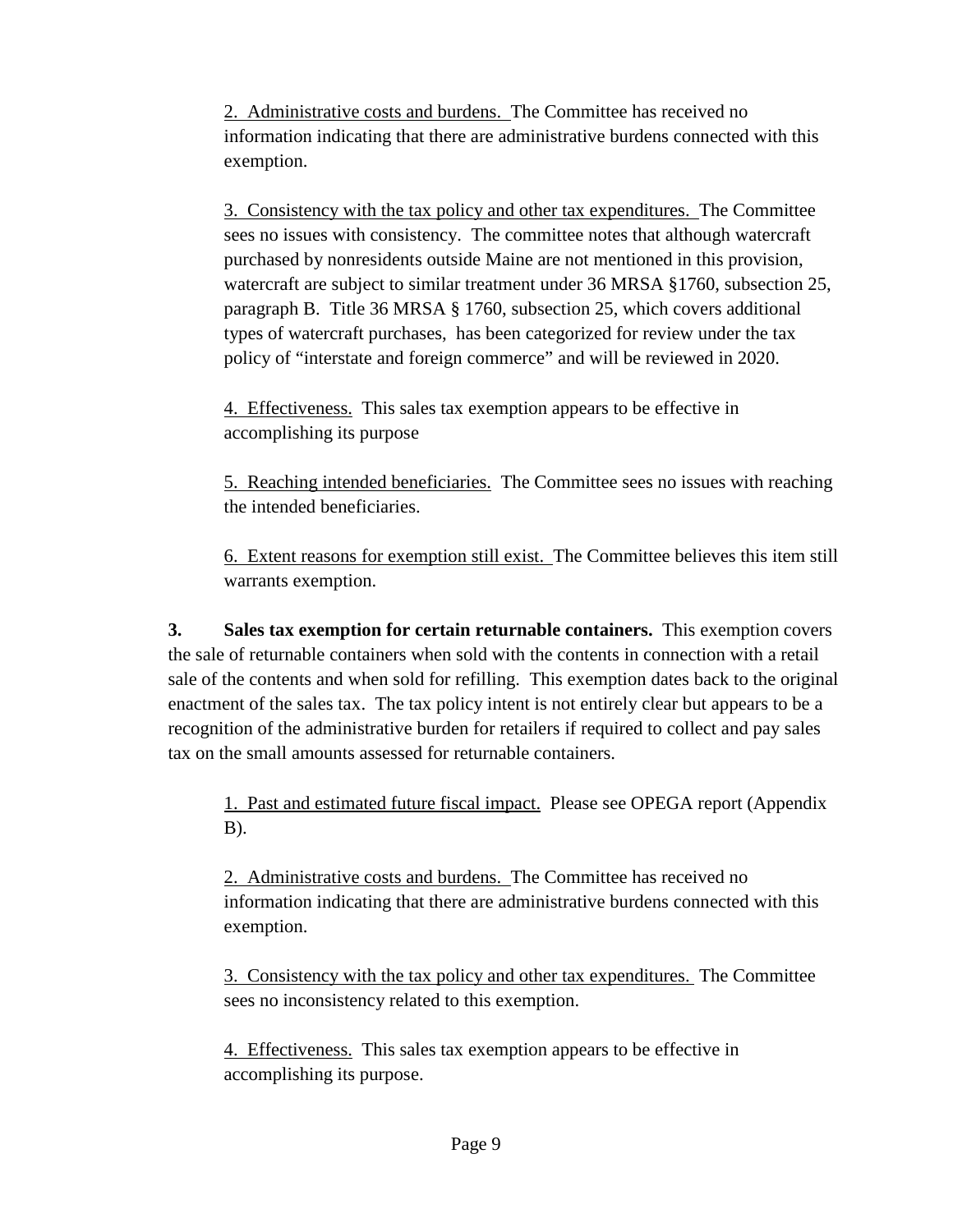5. Reaching intended beneficiaries. The Committee sees no issues with reaching the intended beneficiaries.

6. Extent reasons for exemption still exist. The Committee believes this item still warrants exemption.

## **4. Sales tax exemption for certain meals and lodging provided to employees.**

This exemption covers meals and lodging provided by employers to employees at their place of employment when the value of the meals or lodging is allowed as a credit toward the wages of those employees. This provision appears to be intended to avoid a form of double taxation in that the subject meals and lodging would be considered "income" that must be included in gross income by the employee for purposes of calculating federal income tax. This income tax treatment flows through to Maine income tax.

1. Past and estimated future fiscal impact. Please see OPEGA report (Appendix B).

2. Administrative costs and burdens. The Committee has received no information indicating that there are administrative burdens connected with this exemption.

3. Consistency with the tax policy and other tax expenditures. The Committee sees no inconsistency with the tax policy or with other tax expenditures.

4. Effectiveness. This sales tax exemption appears to be effective in accomplishing its purpose.

5. Reaching intended beneficiaries. The Committee sees no issues with this provision reaching its intended beneficiaries.

6. Extent reasons for exemption still exist. The Committee believes this item still warrants exemption.

**5. Sales tax exemption for mobile and modular homes.** This provision exempts from sales tax sales of used manufactured housing. It also exempts the cost of new manufactured housing excluding materials; however, the exemption may not exceed 50% of the sale price. This provision is intended to provide parity between sales of new manufactured housing (where the cost to the purchaser usually includes both materials and labor) and new conventionally-built housing (where the cost of materials used in construction is taxed but the cost of labor is not).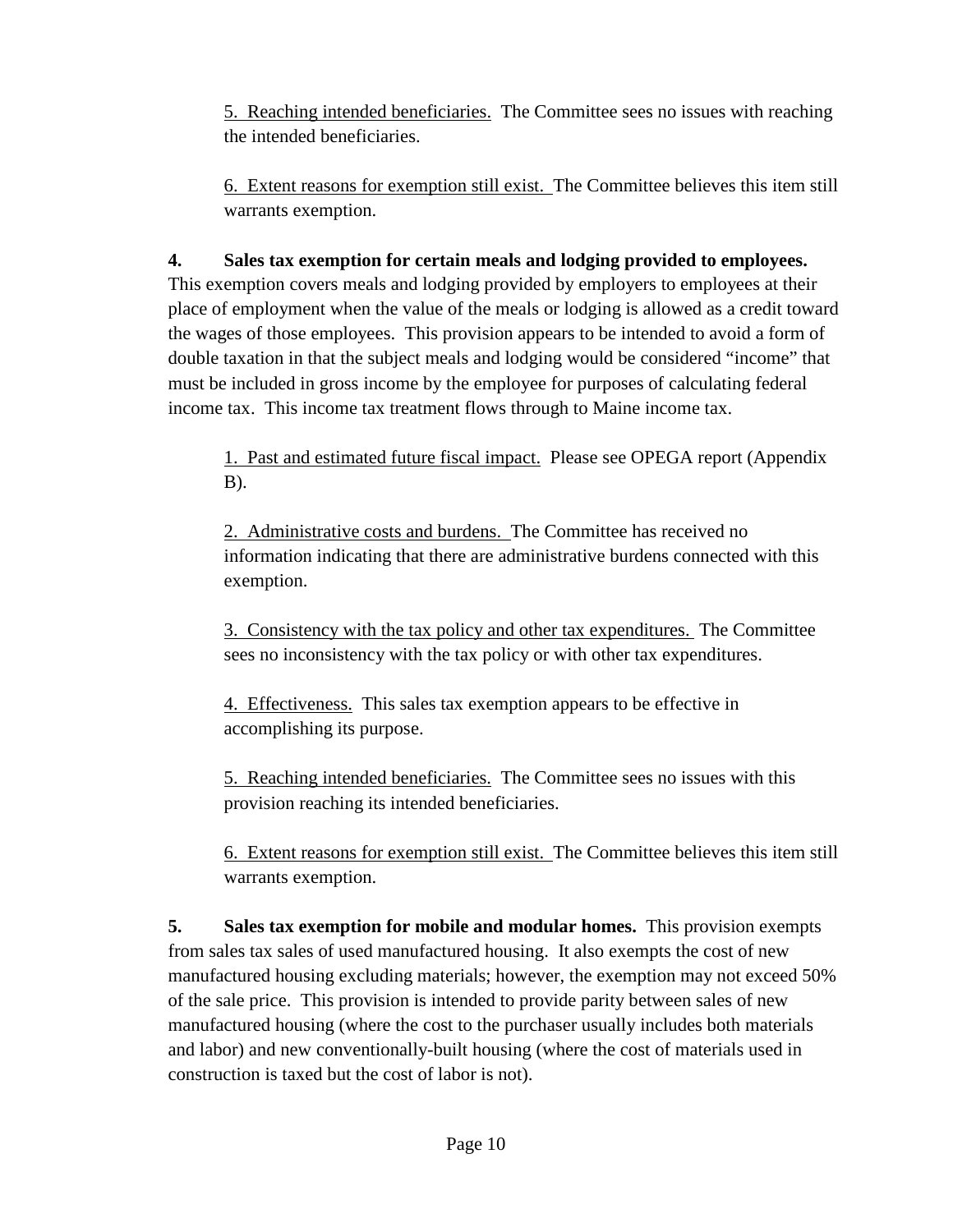1.. Past and estimated future fiscal impact. Please see OPEGA report (Appendix B).

2. Administrative costs and burdens. The Committee has received no information indicating that there are administrative burdens connected with this exemption.

3. Consistency with the tax policy and other tax expenditures. The Committee sees no issues with consistency.

4. Effectiveness. This sales tax exemption provides a formula intended to provide similar treatment between sales of manufactured housing and sales of conventionally-built housing. It appears to accomplish this purpose.

5. Reaching intended beneficiaries. The intended beneficiaries of this provision would include both sellers and purchasers of manufactured housing.

6. Extent reasons for exemption still exist. The Committee believes this item still warrants exemption.

**6. Sales tax exemption for motor vehicle fuel subject to fuel taxes.** This exemption, which has existed since the enactment of the sales tax is intended to avoid the application of both motor fuel taxes and sales taxes to fuel that is used in motor vehicles on the highway.

1. Past and estimated future fiscal impact. Please see OPEGA report (Appendix B).

2. Administrative costs and burdens. The Committee has received no information indicating that there are administrative burdens connected with this exemption.

3. Consistency with the tax policy and other tax expenditures. The Committee sees no issues with consistency.

4. Effectiveness. This sales tax exemption appears to have been originally conceived of as avoiding double taxation. By its nature, it achieves that purpose.

5. Reaching intended beneficiaries. The Committee sees no issues with reaching the intended beneficiaries who would best be considered to be purchasers of motor fuel used on the highways.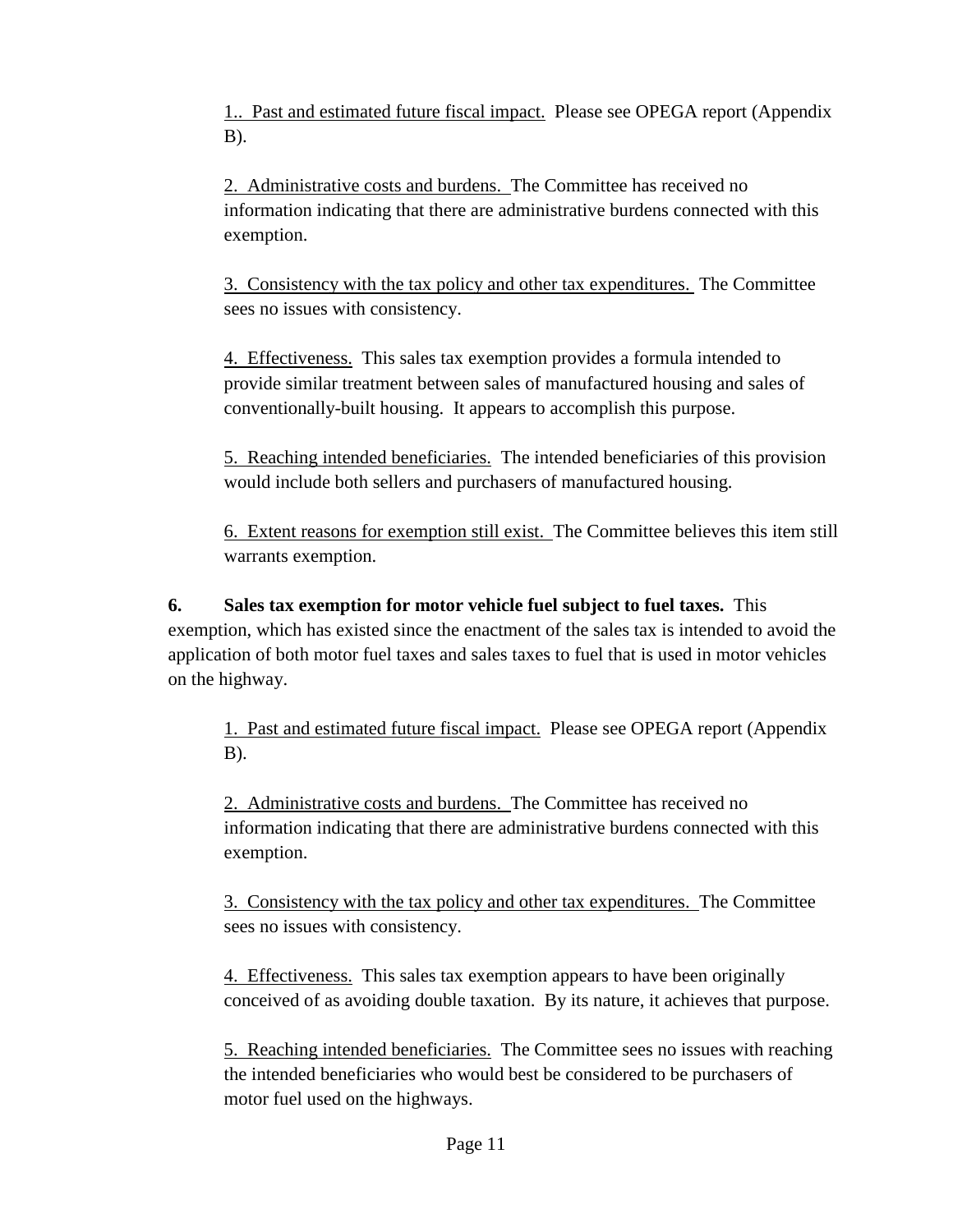6. Extent reasons for exemption still exist. The Committee believes this item still warrants exemption.

**7. Sales tax exemption for packaging materials.** This provision exempts sales of packaging materials to persons engaged in the business of packing and shipping tangible personal property and sales to a person for use in packing or shipping tangible personal property sold by them or as part of a service provided by them, such as dry cleaning. The exclusion of these items from sales tax when used for packing, packaging or shipping personal property sold by the purchaser was included as part of the original enactment of the sales tax; however, it was provided by excluding the items from the definition of "retail sale" rather than by means of exemption. It is inferred from this treatment that packaging materials were probably seen more as items that went into "production" of the final item sold which would ordinarily not be subject to sales tax. Over time similar packaging materials were added and in 1990, the language in the definition section was repealed and moved to the exemption section as an "administrative" change.

1. Past and estimated future fiscal impact. Please see OPEGA report (Appendix B).

2. Administrative costs and burdens. The Committee has received no information indicating that there are administrative burdens connected with this exemption.

3. Consistency with the tax policy and other tax expenditures. The Committee sees no issues with consistency.

4. Effectiveness. While the original purpose of this provision is somewhat obscure, it appears to provide relief to retailers who do not need to segregate the cost of packaging-related materials in order to collect sales tax in connection with retail sales.

5. Reaching intended beneficiaries. The Committee sees no issues with reaching the intended beneficiaries.

6. Extent reasons for exemption still exist. The Committee believes this item still warrants exemption.

**8. Sales tax credit for certain trade-ins**. This provision permits the amount allowed by a retailer against the purchase of certain new items when the purchaser trades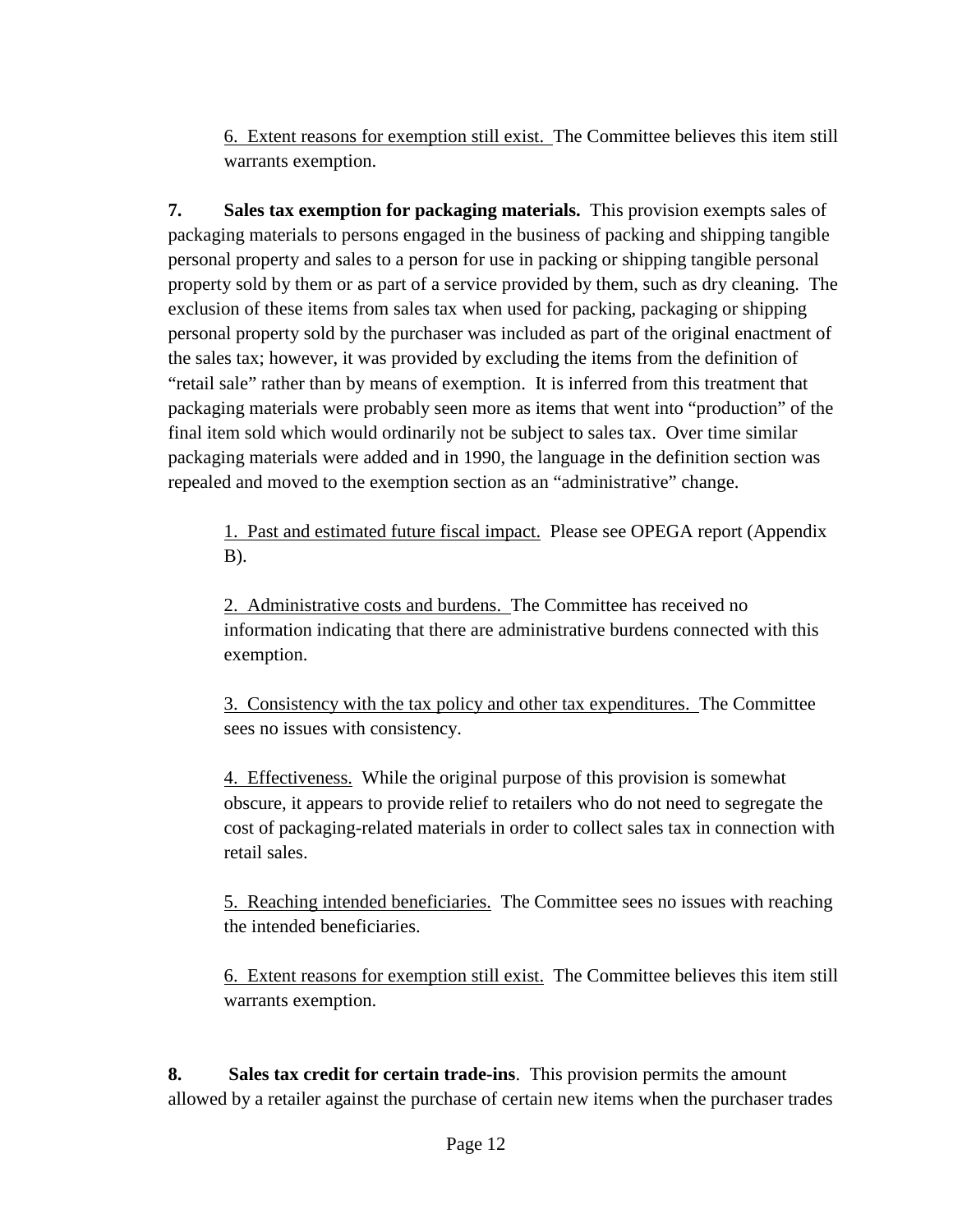in a used item in the same category to be deducted from the sales price for the purpose of calculating the amount of sales tax that must be paid on the item purchased when an item of the same type is traded in. The trade-in credit originally applied only to motor vehicles and farm tractors. Additional items have been added since 1975. The trade-in credit currently applies to the following categories of personal property:

- 1. Motor vehicles
- 2. Watercraft
- 3. Aircraft
- 4. Chainsaws
- 5. Special mobile equipment
- 6. Trailers and truck campers.

1. Past and estimated future fiscal impact. Please see OPEGA report (Appendix B).

2. Administrative costs and burdens. The Committee has received no information indicating that there are administrative burdens connected with this exemption.

3. Consistency with the tax policy and other tax expenditures. The Committee notes that, it is unclear why the trade-in credit should be limited to the categories of property currently covered under current law.

4. Effectiveness. This sales tax exemption reduces the cost of purchasing the covered items when trade-in credits are allowed.

5. Reaching intended beneficiaries. The Committee sees no issues with reaching the intended beneficiaries.

6. Extent reasons for exemption still exist. The Committee believes this item still warrants exemption.

**9. Income tax credit for income tax paid to other jurisdictions.** This provision was enacted at the same time as the adoption of the income tax in 1969. The intent is to avoid double taxation that might result if income is subject to tax under the laws of two state-level jurisdictions. In *Comptroller of the Treasury of Maryland v. Wynne*, 575 U.S. \_\_\_ (2015), the United States Supreme Court ruled that it was a violation of the

Commerce Clause of the United States Constitution for a state to impose an income tax on income that was subject to taxation in another state.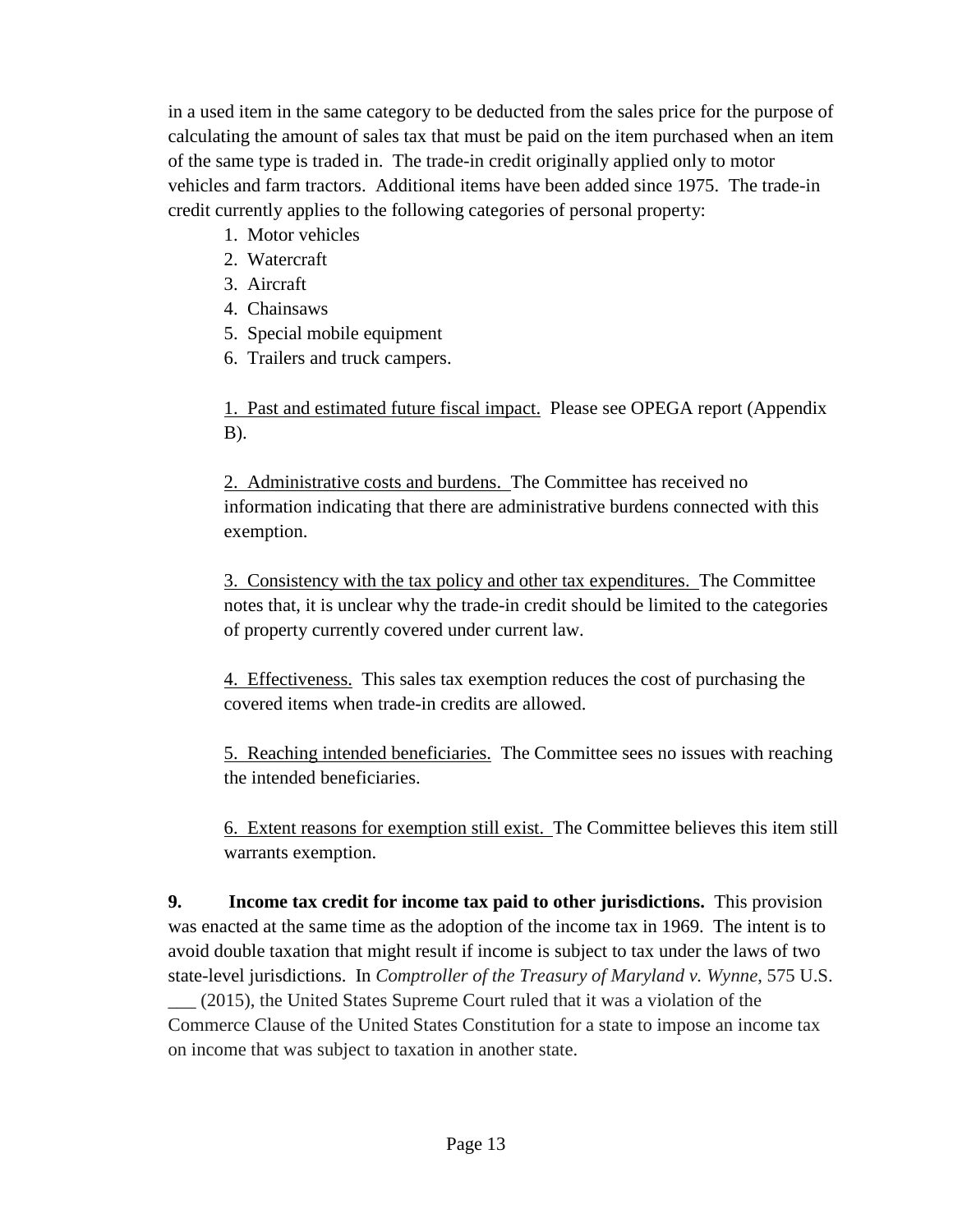1. Past and estimated future fiscal impact. Please see OPEGA report (Appendix B) for estimated impact prior to fiscal year 2014. The Committee notes that, based on the recognition that this provision seems to be constitutionally required, Maine Revenue Services has ceased to estimate the revenue impact of this provision.

2. Administrative costs and burdens. The Committee has received no information indicating that there are administrative burdens connected with this credit.

3. Consistency with the tax policy and other tax expenditures. The Committee sees no issues with consistency.

4. Effectiveness. This credit is effective in ensuring compliance with the requirements of the United States Constitution.

5. Reaching intended beneficiaries. The Committee sees no issues with reaching the intended beneficiaries.

6. Extent reasons for exemption still exist. The Committee believes this item still warrants exemption.

**10. Income tax deduction for active duty military pay for service performed outside the State.** This provision is an income tax deduction for military pay earned outside of Maine for active duty military service members whose permanent duty station is outside Maine and active duty or reserve service in support of a declared state or federal disaster response at the direction of the Governor or the President of the United States.

1. Past and estimated future fiscal impact. Please see OPEGA report (Appendix B) for estimated impact.

2. Administrative costs and burdens. The Committee has received no information indicating that there are administrative burdens connected with this credit.

3. Consistency with the tax policy and other tax expenditures. This provision appears to be intended to relieve tax burdens on active duty military personnel. The Committee sees no issues with consistency.

4. Effectiveness. This credit is effective in accomplishing its purpose..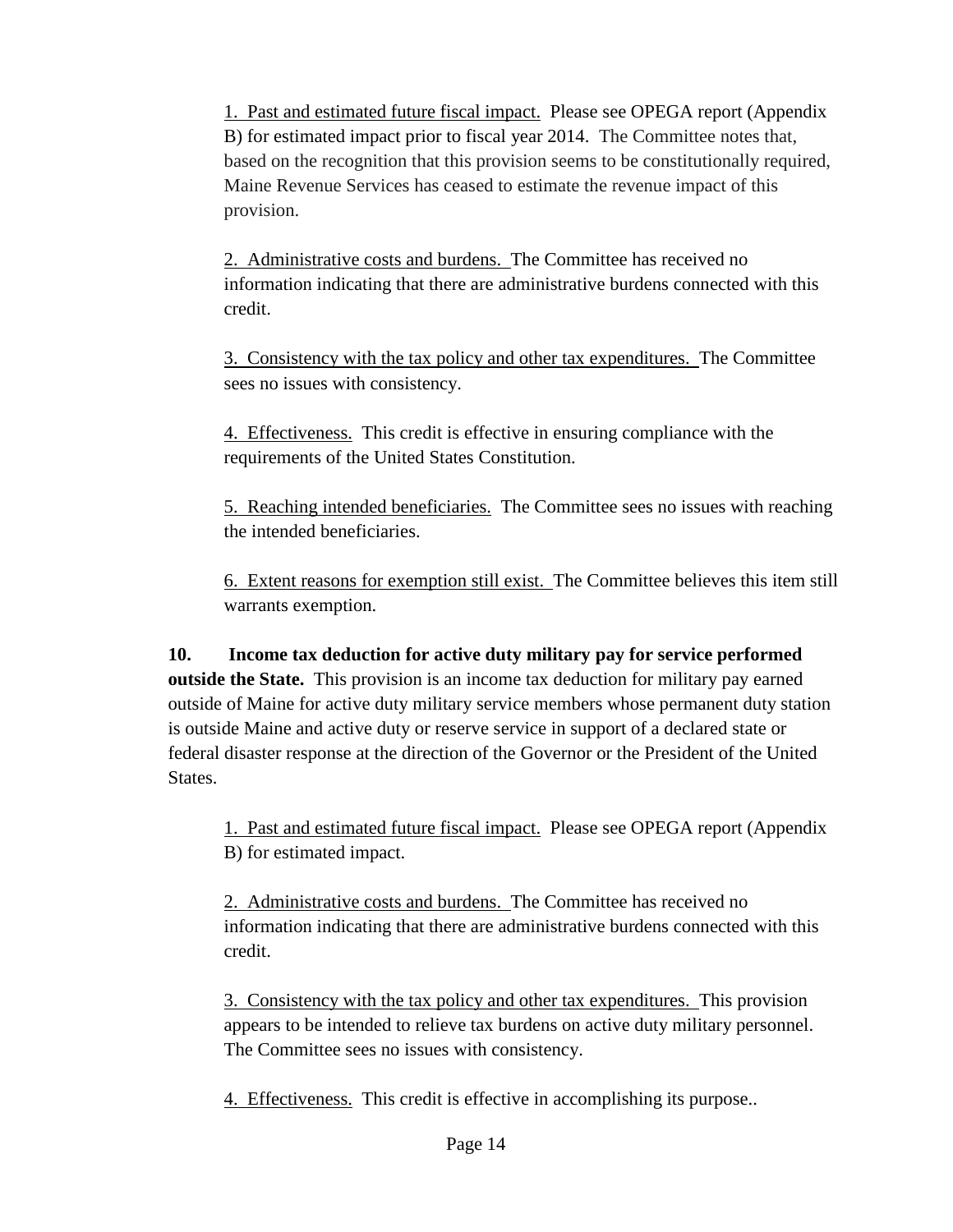5. Reaching intended beneficiaries. The Committee sees no issues with reaching the intended beneficiaries.

6. Extent reasons for exemption still exist. The Committee believes this item still warrants exemption.

#### **11. Income tax deduction for dividends from affiliates not included in a**

**combined return.** This provision excludes from income tax on corporations 50% of the apportionable dividend income that is not included with the taxpayer on a Maine combined report. The intent of this provision is to create greater equity in the treatment of foreign or domestic dividend income that is not included in a combined report and that may be subject to tax by another jurisdiction.

1. Past and estimated future fiscal impact. Please see OPEGA report (Appendix B) for estimated impact prior to fiscal year 2014. The Committee notes that Maine Revenue Services has ceased to estimate the revenue impact of this provision based on the recognition that this provision seems to be constitutionally required for the same reasons cited under the analysis of the income tax credit for taxes paid to another jurisdiction.

2. Administrative costs and burdens. The Committee has received no information indicating that there are administrative burdens connected with this credit.

3. Consistency with the tax policy and other tax expenditures. The Committee sees no issues with consistency.

4. Effectiveness. This credit is effective in ensuring compliance with the requirements of the United States Constitution.

5. Reaching intended beneficiaries. The Committee sees no issues with reaching the intended beneficiaries.

6. Extent reasons for exemption still exist. The Committee believes this item still warrants exemption.

**12. Income tax deduction for Social Security benefits and Railroad Retirement benefits that are taxed at the federal level.** Under the federal Internal Revenue Code a portion of Social Security and Railroad Retirement benefits may be included in taxable income for an individual with income over a prescribed amount. This provision of Maine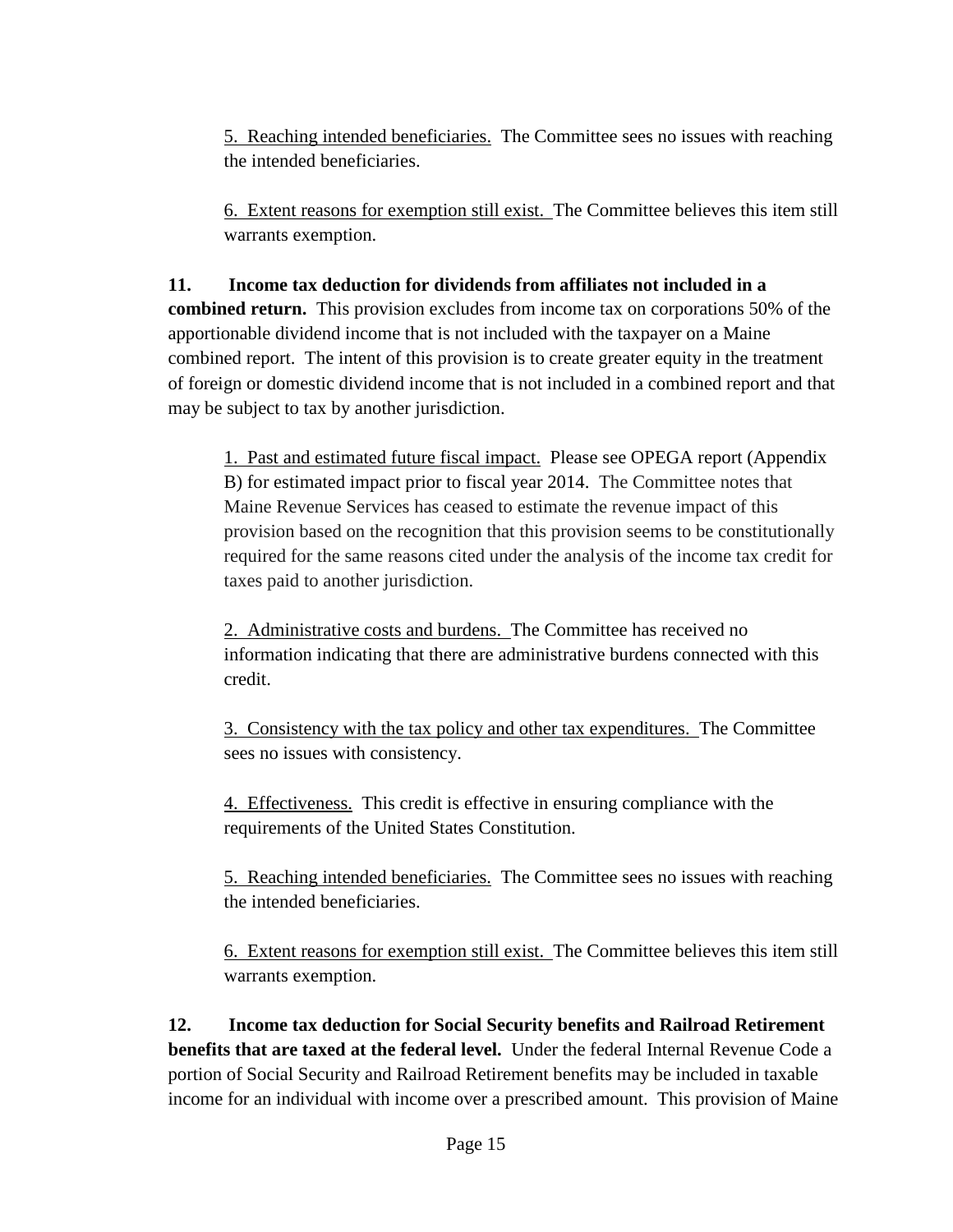law reduces Maine adjusted gross income by the amount of the federally taxable benefits with the result that all Social Security and Railroad Retirement benefits are excluded from income tax in Maine.

1. Past and estimated future fiscal impact. Please see OPEGA report (Appendix B) for estimated impact.

2. Administrative costs and burdens. The Committee has received no information indicating that there are administrative burdens connected with this credit.

3. Consistency with the tax policy and other tax expenditures. The Committee sees no issues with consistency.

4. Effectiveness. This provision recognizes that Social Security and Railroad Retirement benefits are based on earned income that was partially subject to income tax at the time it was earned.

5. Reaching intended beneficiaries. The Committee sees no issues with reaching the intended beneficiaries.

6. Extent reasons for exemption still exist. The Committee believes this item still warrants exemption.

**13. Refund of gasoline tax for off-highway use and for certain bus companies.** This provision authorizes a tax refund for a portion of gasoline excise tax paid in 2 different situations:

i. Off-highway use. Gasoline used for any commercial use other than on the highways of the State or in the operation of an aircraft. The refund for fuel used off-highway is equal to the excise tax paid reduced by the use tax and  $1¢$  per gallon.

ii. Certain buses. Gasoline used in a "locally encouraged vehicle" (a bus exempt from municipal motor vehicle excise tax) that is used to furnish common carrier passenger service. The refund is available for the same percentage of the fuel as the percentage that the "commutation fare revenue" (revenue from fares less than  $60¢$  or similar commuter passes) is of the company's total revenue from passenger operations. No refund is provided if the company's percentage of "commutation fare revenue" is less than 60%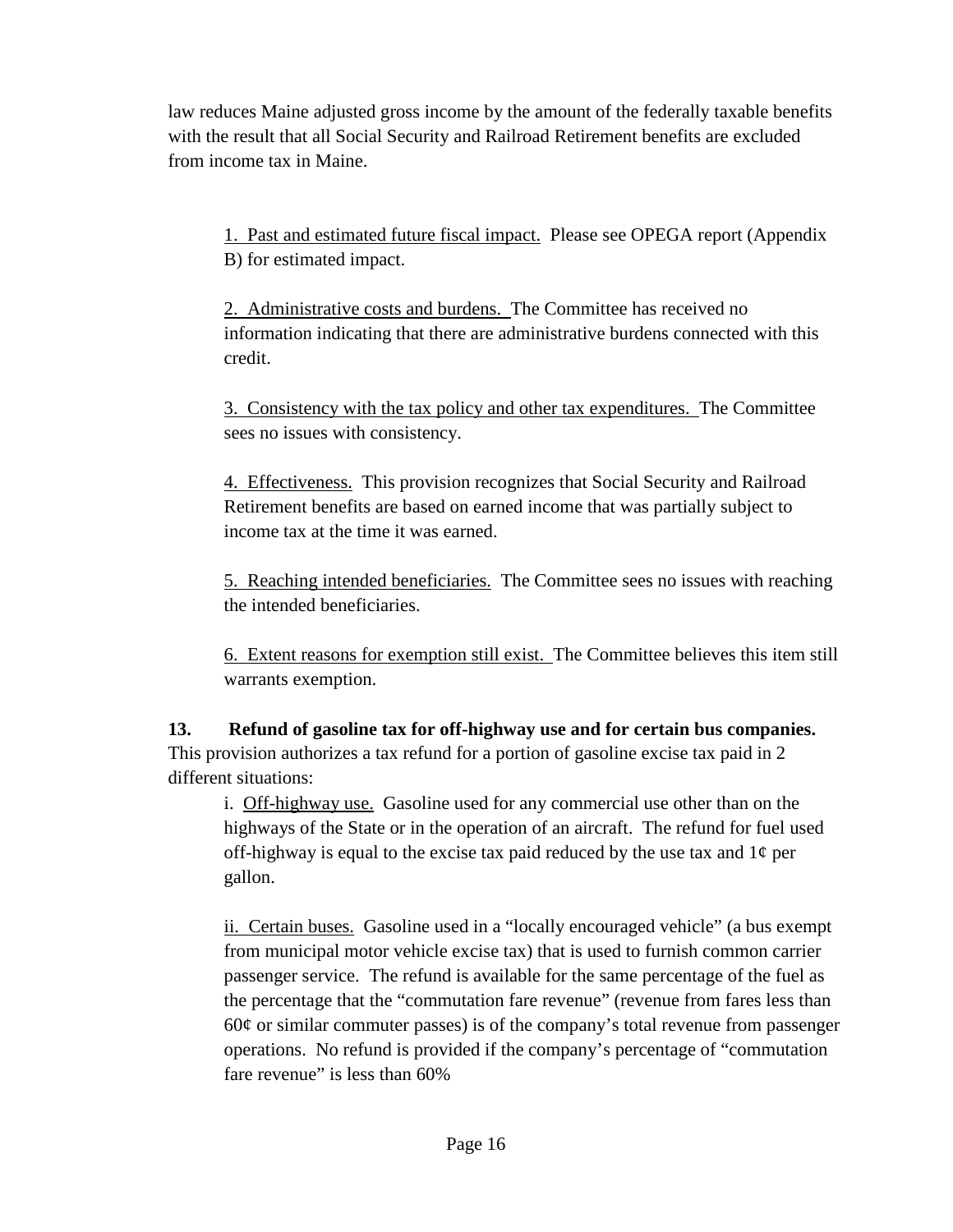A refund is also allowed for special fuel tax under the same conditions. See item 14 below.

1. Past and estimated future fiscal impact. Please see OPEGA report (Appendix B) for estimated impact.

2. Administrative costs and burdens. The Committee has received no information indicating that there are administrative burdens connected with this credit.

3. Consistency with the tax policy and other tax expenditures. The Committee sees no issues with consistency.

4. Effectiveness. The two components of this refund (off highway use) and certain buses) appear to have different purposes.

a. Off-highway use. Fuel excise taxes accrue to the Highway Fund and must be used for transportation purposes. Use Tax accrues to the General Fund. If fuel is not purchased for use on the highways, it seemed appropriate that the taxes from those sales should accrue to the General fund rather than the Highway Fund. This provision is effective in accomplishing that purpose.

b. Certain buses. This provision providing a refund for "locally encouraged" buses appears to be intended to benefit the provision of lowcost local transportation buses.

5. Reaching intended beneficiaries. The Committee sees no issues with reaching the intended beneficiaries.

6. Extent reasons for exemption still exist. The Committee believes this provision is still warranted.

**14. Refund of special fuel tax for off-highway use and for certain bus companies.**  This provision authorizes a tax refund for a portion of special fuel excise tax paid in 2 different situations:

i. Off-highway use. Special fuel used for any commercial use other than on the highways of the State or in the operation of an aircraft. The refund for fuel used off-highway is equal to the excise tax paid reduced by use tax and  $1¢$  per gallon.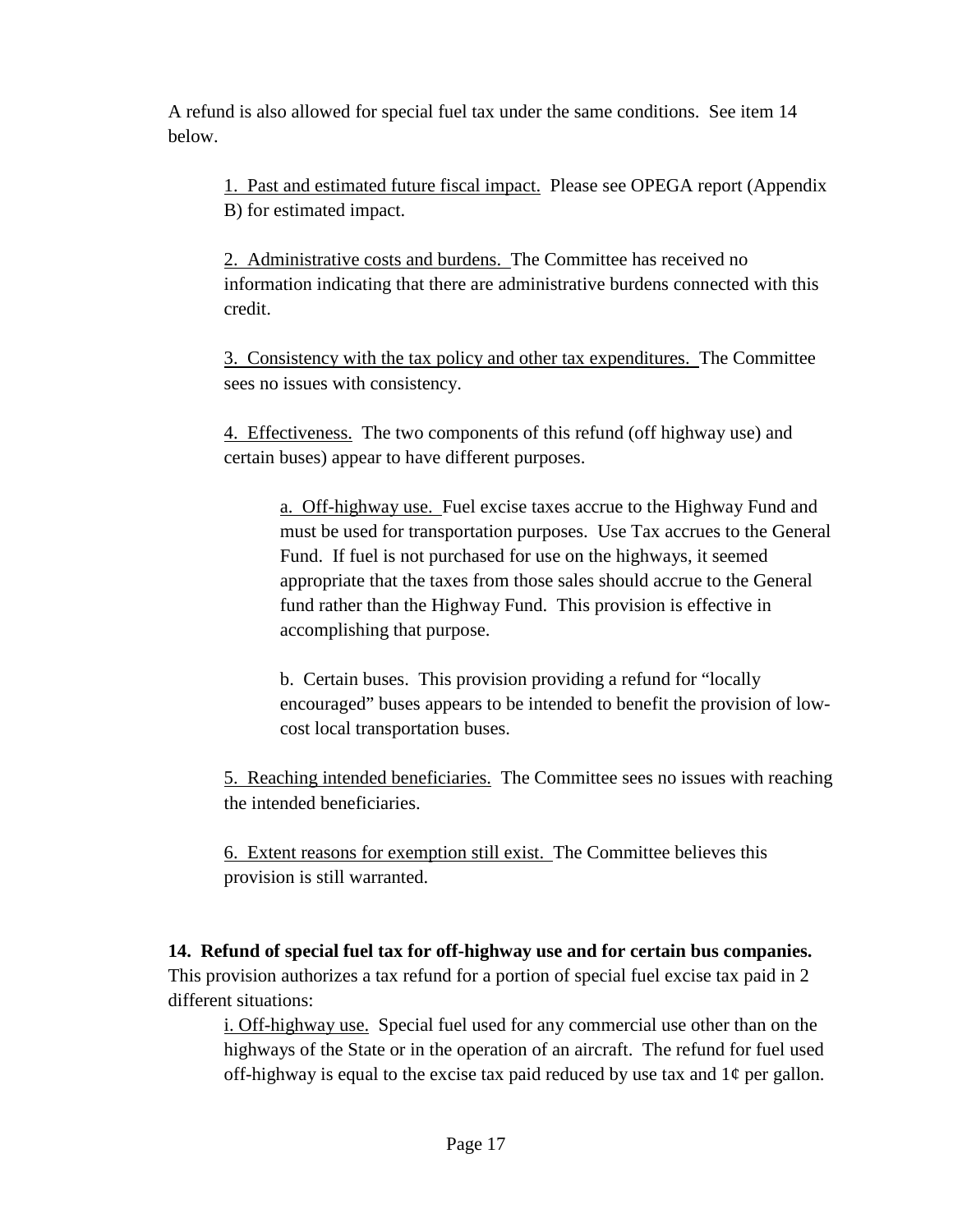ii. Certain buses. Special fuel used in a "locally encouraged vehicle" (a bus exempt from municipal motor vehicle excise tax) that is used to furnish common carrier passenger service. The refund is available for the same percentage of the fuel as the percentage that the "commutation fare revenue" (revenue from fares less than 60¢ or similar commuter passes) is of the company's total revenue from passenger operations. No refund is provided if the company's percentage of "commutation fare revenue" is less than 60%

A refund is also allowed for gasoline tax under the same conditions. See item 13 above.

1. Past and estimated future fiscal impact. Please see OPEGA report (Appendix B) for estimated impact.

2. Administrative costs and burdens. The Committee has received no information indicating that there are administrative burdens connected with this credit.

3. Consistency with the tax policy and other tax expenditures. The Committee sees no issues with consistency.

4. Effectiveness. The two components of this refund (off highway use) and certain buses) appear to have different purposes.

a. Off-highway use. Fuel excise taxes accrue to the Highway Fund and must be used for transportation purposes. Use Tax accrues to the General Fund. If fuel is not purchased for use on the highways, it seemed appropriate that the taxes from those sales should accrue to the General fund rather than the Highway Fund.

b. Certain buses. This provision providing a refund for "locally encouraged" buses appears to be intended to benefit the provision of lowcost local transportation buses.

5. Reaching intended beneficiaries. The Committee sees no issues with reaching the intended beneficiaries.

6. Extent reasons for exemption still exist. The Committee believes this provision is still warranted.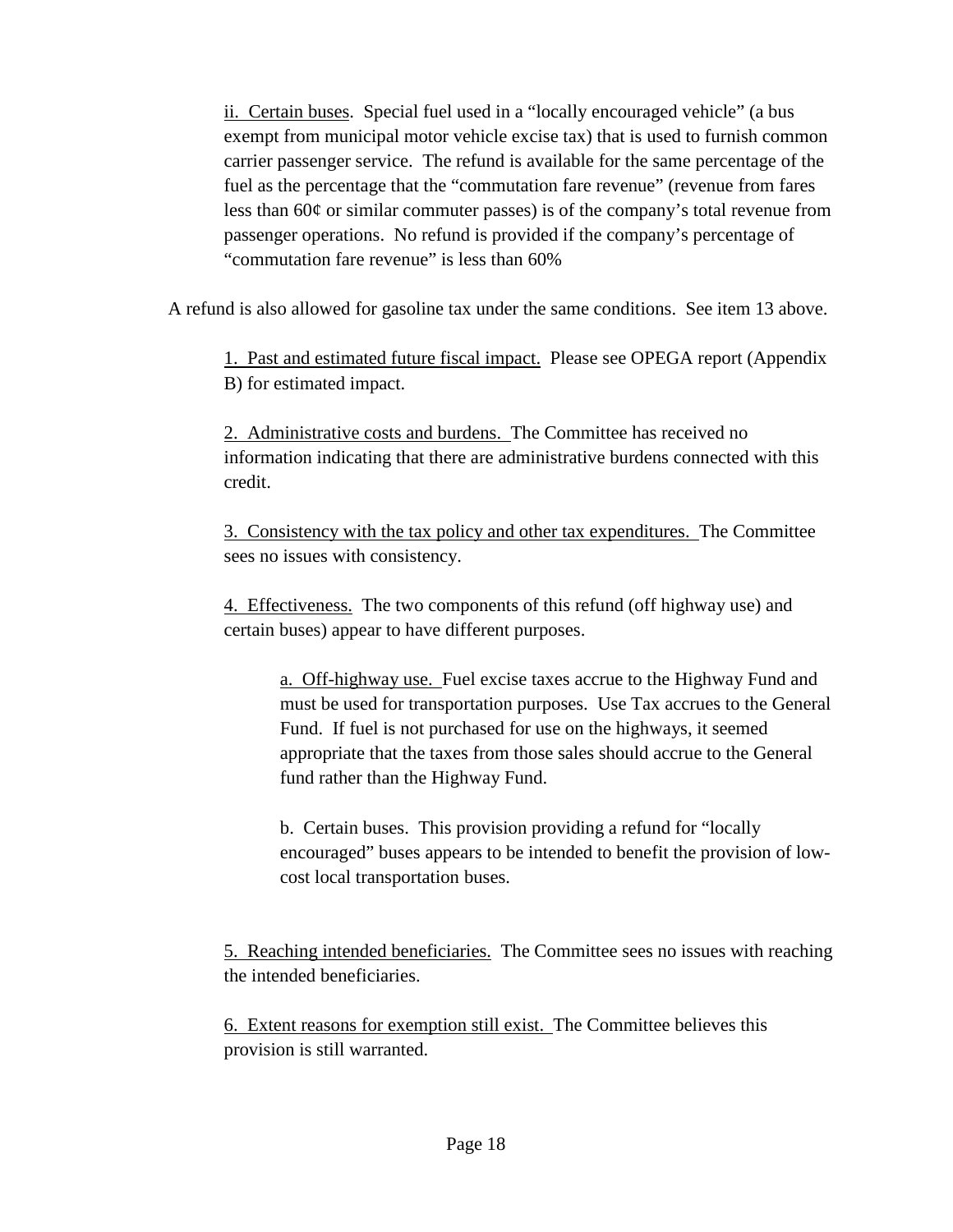**15. Real estate transfer tax exemptions.** The following transfers are exempt from the real estate transfer tax. Exemptions are available for transfers between related businesses or related individuals and transfers involving government agencies or pursuant to law.

- 1. Deeds to property transferred to or by U.S. or Maine government entities
- 2. Certain deeds associated with mortgages
- 3. Deeds correcting or affecting a previous deed without consideration
- 4. Deeds between certain family members without consideration
- 5. Tax deeds
- 6. Deeds of partition
- 7. Deeds pursuant to mergers or consolidations with no capital gain or loss
- 8. Deeds by subsidiary corporation to parent corporation
- 9. Deeds prior to 10/1/75
- 10. Deeds by a parent corporation to subsidiary corporation
- 11. Deeds of distribution
- 12. Deeds executed by public officials in performance of official duties
- 13. Deeds of foreclosure or in lieu of foreclosure
- 14. Deeds pursuant to Bankruptcy Code
- 15. Deeds to a trustee, nominee or straw
- 16. Certain deeds within a business entity for certain business organization purposes
- 17. Deeds to charitable conservation organizations
- 18. Deeds to limited liability company by related business entity
- 19. Deeds reflecting a change in business identity or form of ownership
- 20. Transfers of controlling interests if the transfer of real property would qualify for an exemption

1. Past and estimated future fiscal impact. Please see OPEGA report (Appendix B) for estimated impact.

2. Administrative costs and burdens. The Committee has received no information indicating that there are administrative burdens connected with this credit.

3. Consistency with the tax policy and other tax expenditures. The Committee sees no issues with consistency.

4. Effectiveness. This credit is effective in accomplishing the purpose of the exemptions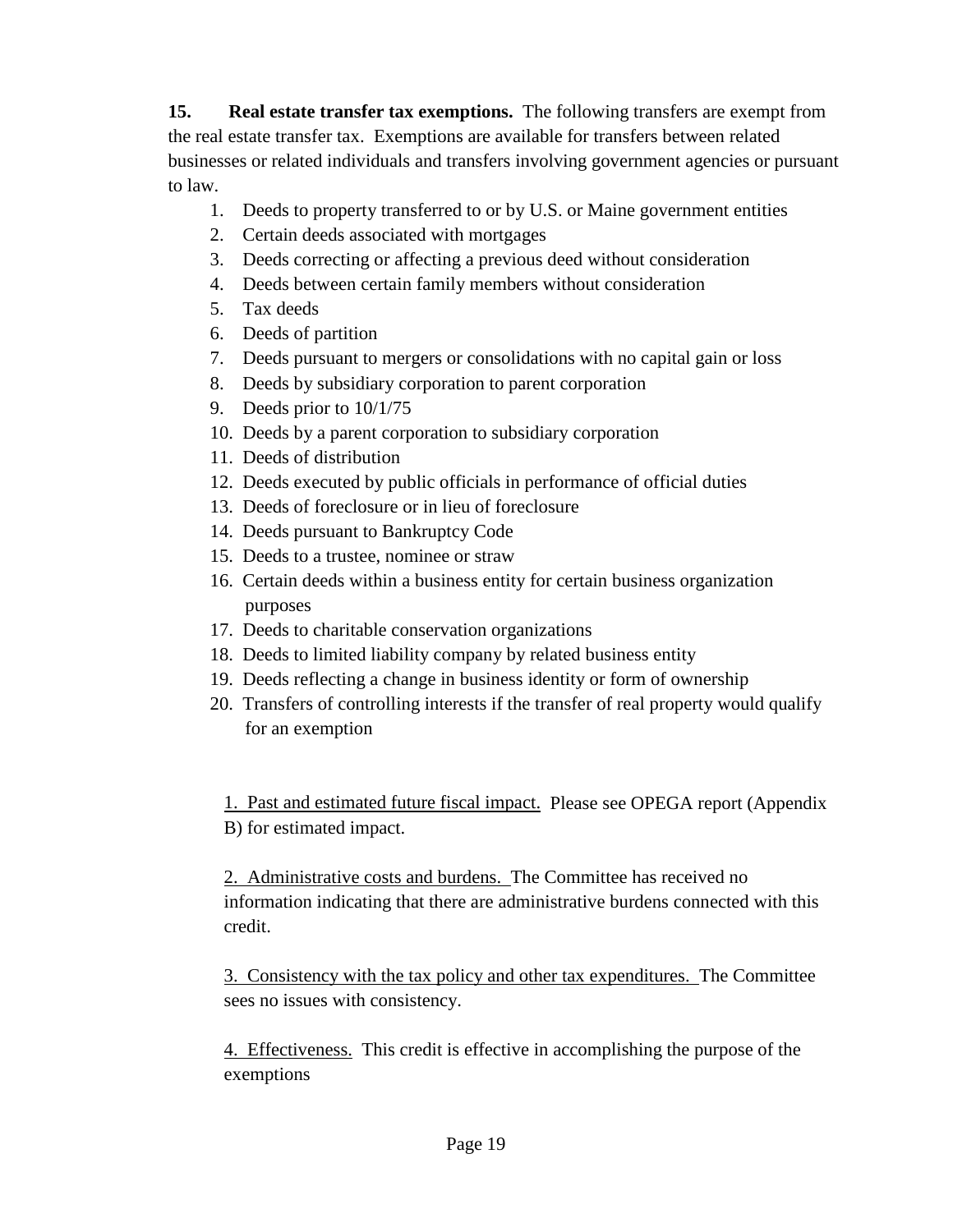5. Reaching intended beneficiaries. The Committee sees no issues with reaching the intended beneficiaries.

6. Extent reasons for exemption still exist. The Committee believes these items still warrants exemption.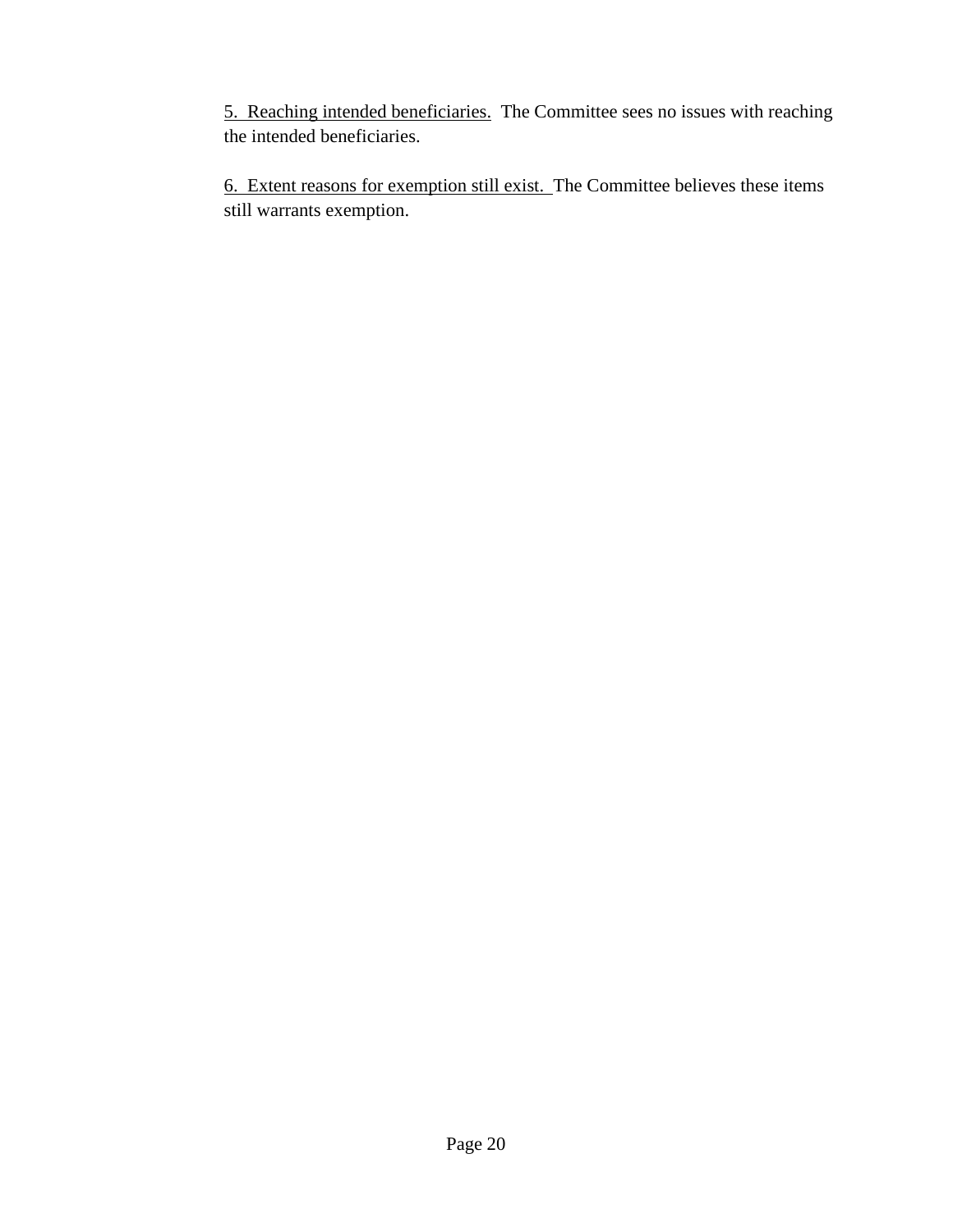## **PART III**

### **FULL EVALUATIONS NEW MARKETS CAPITAL INVESTMENT PROGRAM**

Full review provisions are subject to evaluation by the Office of Program Evaluation and Government Accountability (OPEGA) under the oversight of the Government Oversight Committee (GOC). The results of that evaluation are provided to the Taxation Committee for review and recommendations.

The New Markets Capital Investment Program provides credits against income tax and insurance premium tax for qualified investments in businesses in low-income communities via a qualified community development entity. The credits are modeled on a federal credit with many definitions and administrative provisions tied to federal law. Eligibility for the credits is administered by the Finance Authority of Maine (FAME). The income tax credit is administered by Maine Revenue Services. For an in-depth description of the program and the evaluation process, see the OPEGA report.<sup>[24](#page-30-0)</sup>

As required by 3 MRSA §999, subsection 1, in March 2017, the GOC completed its review of the OPEGA Report, including the receipt of input from stakeholders, and endorsed the report and submitted it, including the following evaluation elements, to the Taxation Committee for review and recommendations to the full Legislature.

#### **RECOMMENDATIONS**

The OPEGA report makes the following recommendations with regard to the program.

## **1. Opportunities to improve program design and cost effectiveness should be considered if the Legislature authorizes additional allocations.**

**Taxation Committee conclusions.** The New Markets Capital Investment Program was enacted in 2011. It authorized FAME to allocate tax credits for up to \$250,000,000 of qualified equity investments. At the time of this evaluation, all of the allocations had been granted; however, the failure of some projects to move forward has resulted in some allocations lapsing back to FAME. FAME is in the midst of a new round of applications and expects to have the lapsed allocations awarded by the Spring of 2018. Legislation would be required to authorize any additional new allocations, and at this time it does not

<span id="page-30-0"></span> <sup>24</sup> Government Oversight Committee; Office of Program Evaluation and Government Accountability. *New Markets Capital Investment Program – Current Portfolio of Projects Produced Positive Outcomes; Cost-Effectiveness Could Be Improved.* March 2017.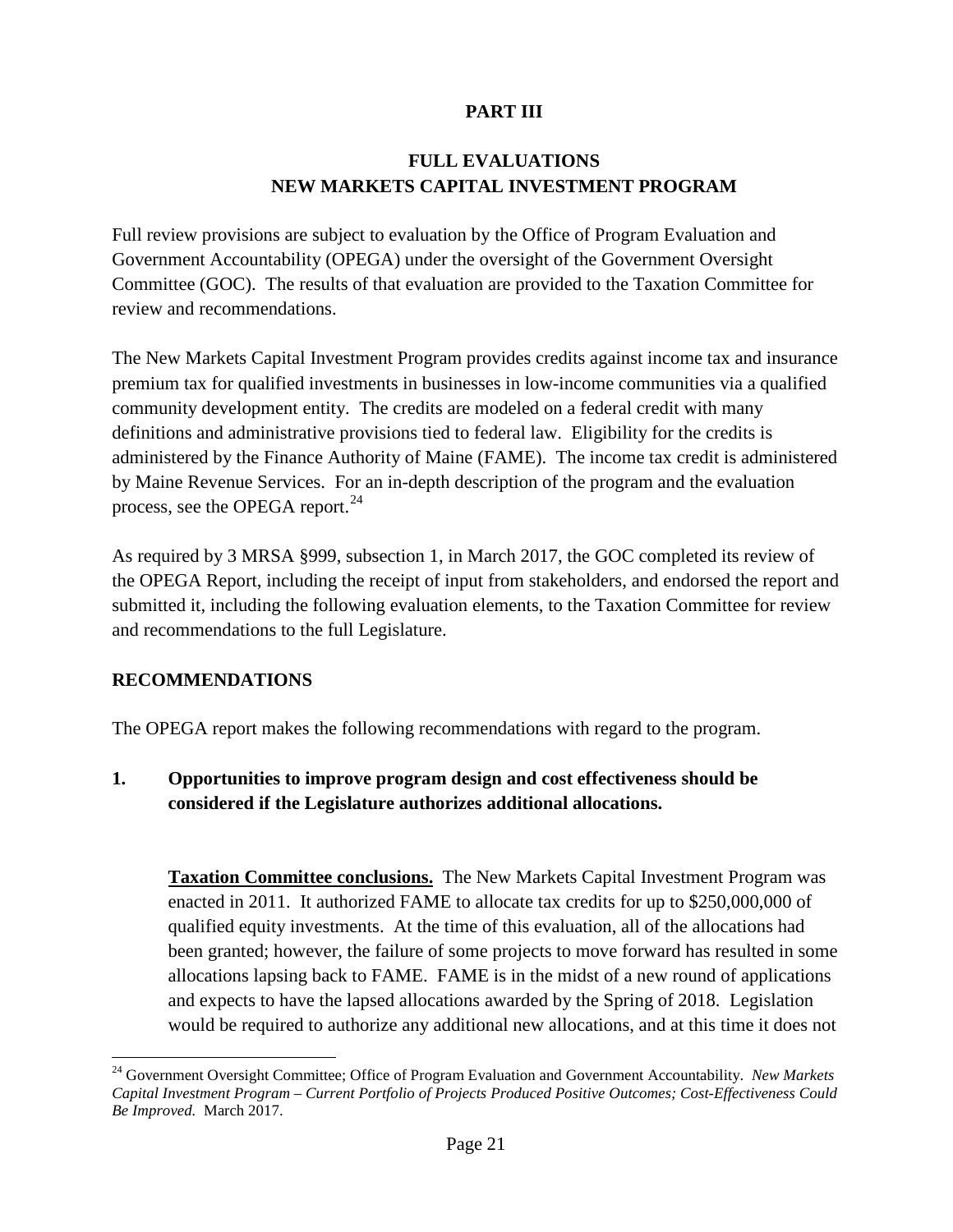appear that legislation will be introduced in the coming Second Regular Session to extend the program. The OPEGA report recommends that, if additional allocations will be authorized, the Legislature should look further into several aspects of the design of the program to provide greater assurance that its goals and purposes are accomplished with maximum impact. The Taxation Committee agrees with this recommendation.

## **2. The Legislature should consider incorporating into statute a recent FAME rule change regarding "same-day loans."**

The OPEGA report identified problems with the design of the program that permitted "one-day loans" as an allowable use of qualified investments, thereby reducing the amount of the investment available for project expenses and limiting the program's effectiveness. As the result of criticism of the use of this strategy in one project in the early phases of the program FAME adopted a rule that restricted the use of such loans. The OPEGA report recommends that the provisions of the FAME rule be added to the programs statutes in order to ensure that the limitation is permanent and not dependent upon regulatory action.

**Taxation Committee conclusions.** The Taxation Committee agrees with the OPEGA recommendation and will submit legislation to place the restriction on "one-day loans" into the program's statutes.

## **3. Guidance should be established for potential situations where annual aggregate claims exceed \$20,000,000**

The program's statutes provide that " ... a tax credit claim may not exceed \$20,000,000 in any one state fiscal year over the 7 years of the tax credit allowance dates as described in Title 36, section 5219-HH, subsection 1, paragraph A" Maine Revenue Services has noted that the language is ambiguous and could be interpreted to mean that the limitation applies to the filing of a claim, the allowance of a claim or the payment of a claim. The OPEGA report recommends clarification of the statutory language and the establishment of guidance for situations where the annual aggregate claims exceed the \$20,000,000 limit.

**Taxation Committee conclusions.** The Taxation Committee will pursue this issue in more detail with Maine Revenue Services which did not participate in the Committee's review of the OPEGA report. If clarifying legislation is identified, the Committee would submit legislation or seek to amend the annual bill submitted by Maine Revenue Services regarding administrative changes to the tax laws to provide the needed clarification.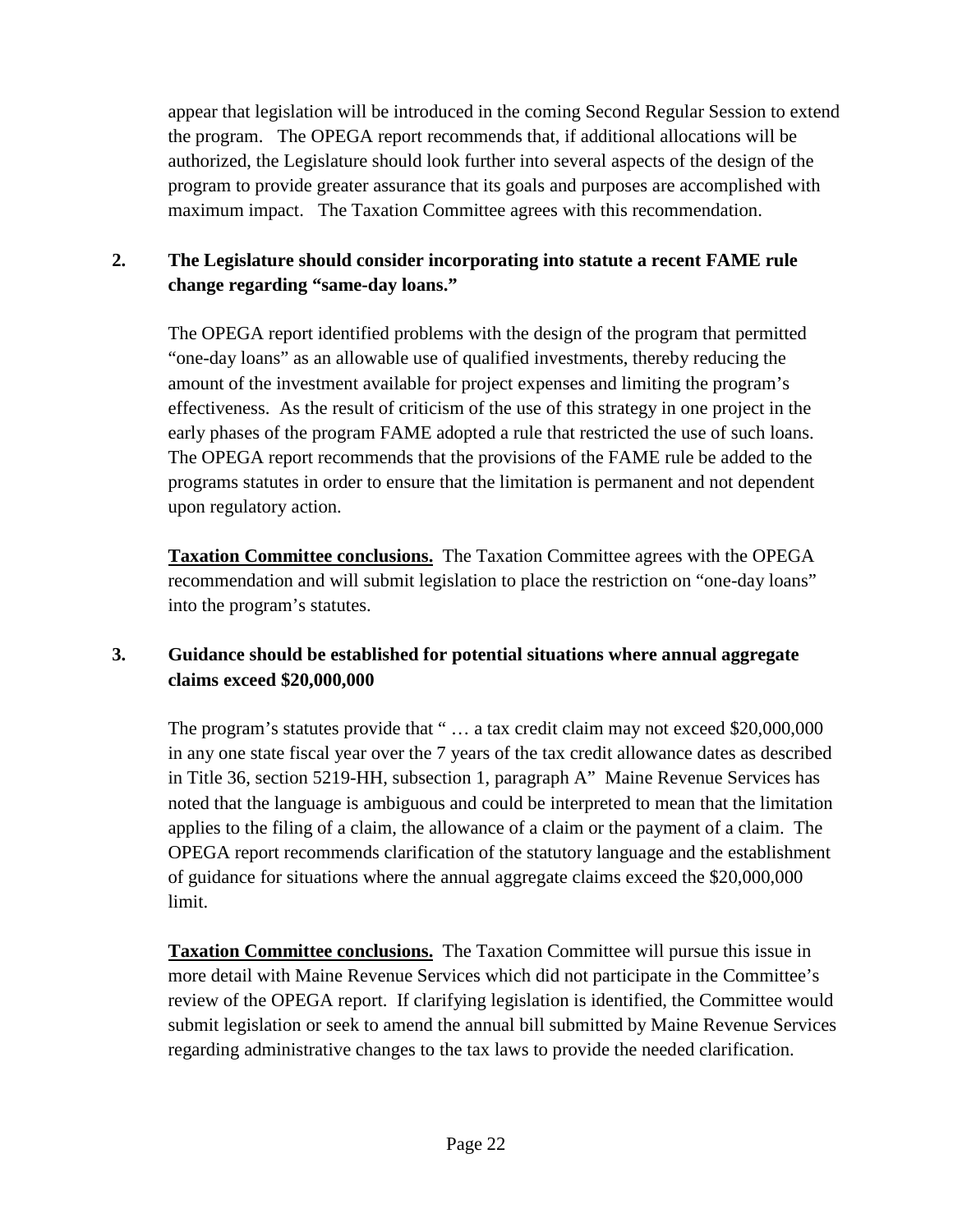### **4. Data needed for efficient and effective program evaluation should be captured and maintained.**

The OPEGA report notes the absence of considerable data necessary to properly evaluate the effectiveness of the program. The report recommends that FAME develop a process for efficiently collecting and maintaining the data needed on each certified project to facilitate meaningful evaluation. The report also indicates that the Legislature should amend the program's statutes to require program participants to report the information considered necessary to the evaluation process.

**Taxation Committee conclusions.** The Taxation Committee agrees with this recommendation.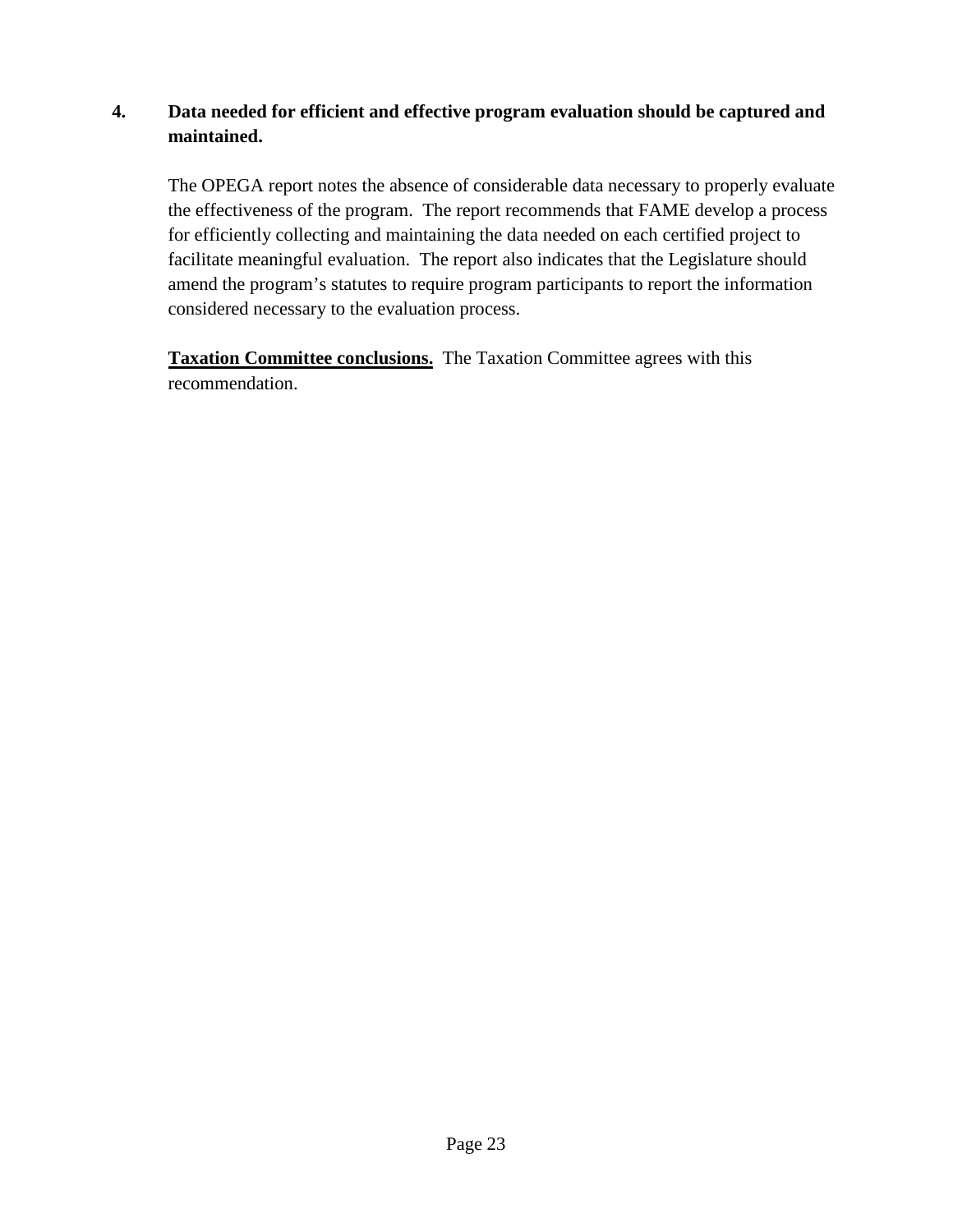### **PART IV**

### **FULL EVALUATIONS PINE TREE DEVELOPMENT ZONE PROGRAM**

Full review provisions are subject to evaluation by the Office of Program Evaluation and Government Accountability (OPEGA) under the oversight of the Government Oversight Committee (GOC). The results of that evaluation are provided to the Taxation Committee for review and recommendations.

The Pine Tree Zones Development (PTDZ) Program provides a portfolio of benefits for qualified PTDZ business. Benefits include:

- Exclusion from certain tax increment financing limitations
- Expanded reimbursement under employment tax increment financing (ETIF)
- Sales tax exemptions and reimbursements
- Income tax and insurance premium tax credits
- Discounted utility rates
- Electricity sales benefits
- Electric line extension benefits
- Certain energy conservation program participation

Eligibility for the PTDZ program is administered by the Department of Economic and Community Development (DECD). PTDZ benefits are administered by the agency administering the program to which those benefits apply. An in-depth description of the program is contained in the OPEGA report.<sup>[25](#page-33-0)</sup>

As required by 3 MRSA §999, subsection 1, in August 2017, the GOC completed its review of the OPEGA report, including the receipt of input from stakeholders, and endorsed the report and submitted it, including the following evaluation elements, to the Taxation Committee for review and recommendations to the full Legislature.

#### **RECOMMENDATIONS**

The OPEGA report makes the following recommendations with regard to the program.

<span id="page-33-0"></span> <sup>25</sup> Government Oversight Committee; Office of Program Evaluation and Government Accountability. *Pine Tree Development Zones – Program Design Does Not Support Intended Goals; Whether Program is Achieving Results Despite Design Is Unknown As Adequate Data In Not Readily Available to Assess Outcomes.* August, 2017.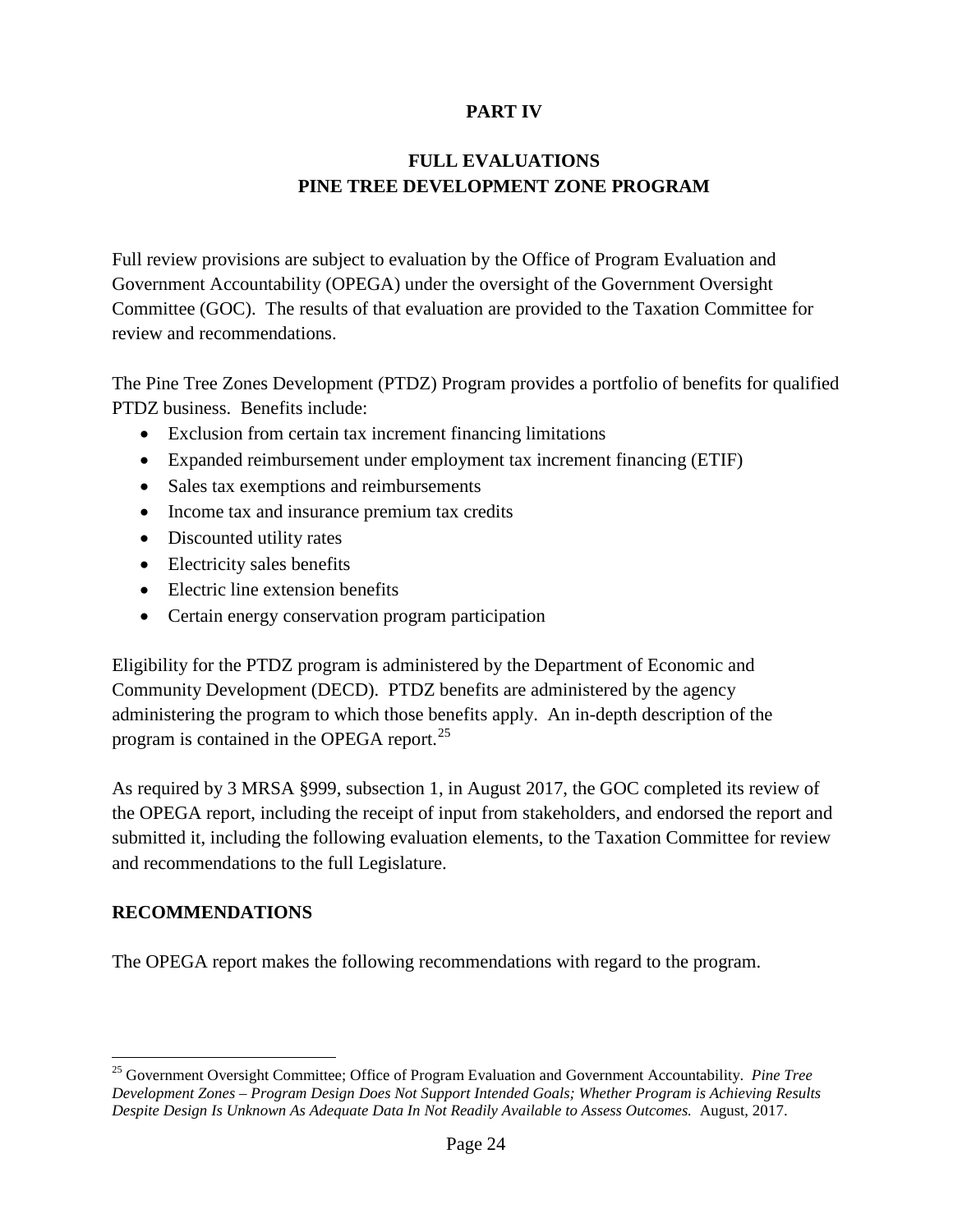### **1. If there is legislative interest in extending PTDZs, program outcomes should be fully assessed and design weaknesses should be addressed.**

The Committee carefully reviewed the provisions of the OPEGA report on this program and notes that the original purpose of the program to create jobs by incentivizing economic development in areas of the state with high unemployment and low levels of economic investment has been diluted by subsequent amendments to the program since its enactment. The Committee notes that, under current law, new entry into the program is not permitted after December 31, 2018.

**Taxation Committee conclusions:** The Committee voted to recommend that if legislation is introduced in the Second Regular Session of the 128<sup>th</sup> Legislature to extend the PTDZ program, the design, data availability and administrative weaknesses identified in the OPEGA evaluation report should be considered in more detail to identify statutory and administrative changes necessary to resolve issues identified in the report. Subsequent to its final meeting the Committee learned that legislation to extend the program for five years is being submitted to the Second Regular Session by the Department of Economic and Community Development. The suggested reference of the bill (LD 1645) is to the Joint Standing Committee on Labor, Commerce, Research and Economic Development (LCRED) which has traditionally been the committee with jurisdiction over the PTDZ program. The Taxation Committee is aware that members of the LCRED Committee have been following the progress of the OPEGA report. Assuming that LD 1645 is referred to the LCRED Committee, the Taxation Committee intends to work with that Committee to assist with its consideration of the legislation.

## **2. Maine Revenue Services should include enhanced information about PTDZ benefits in future biennial tax expenditure reports to improve transparency**

The OPEGA report notes many gaps in the availability of information necessary for it to evaluate the PTDZ program fully and recommends that Maine Revenue Services take several actions to improve the capture of relevant information. These include:

A. Including the PTDZ insurance premium tax credit benefit in its biennial tax expenditure report

B. Basing estimates of sales tax reimbursement on actual payments made rather than providing an estimated range

C. Providing a better explanation of the method of estimating revenue loss from the sales tax exemption

D. Providing estimates of foregone revenue from the PTDZ expanded ETIF benefit separately from other ETIF revenue estimates.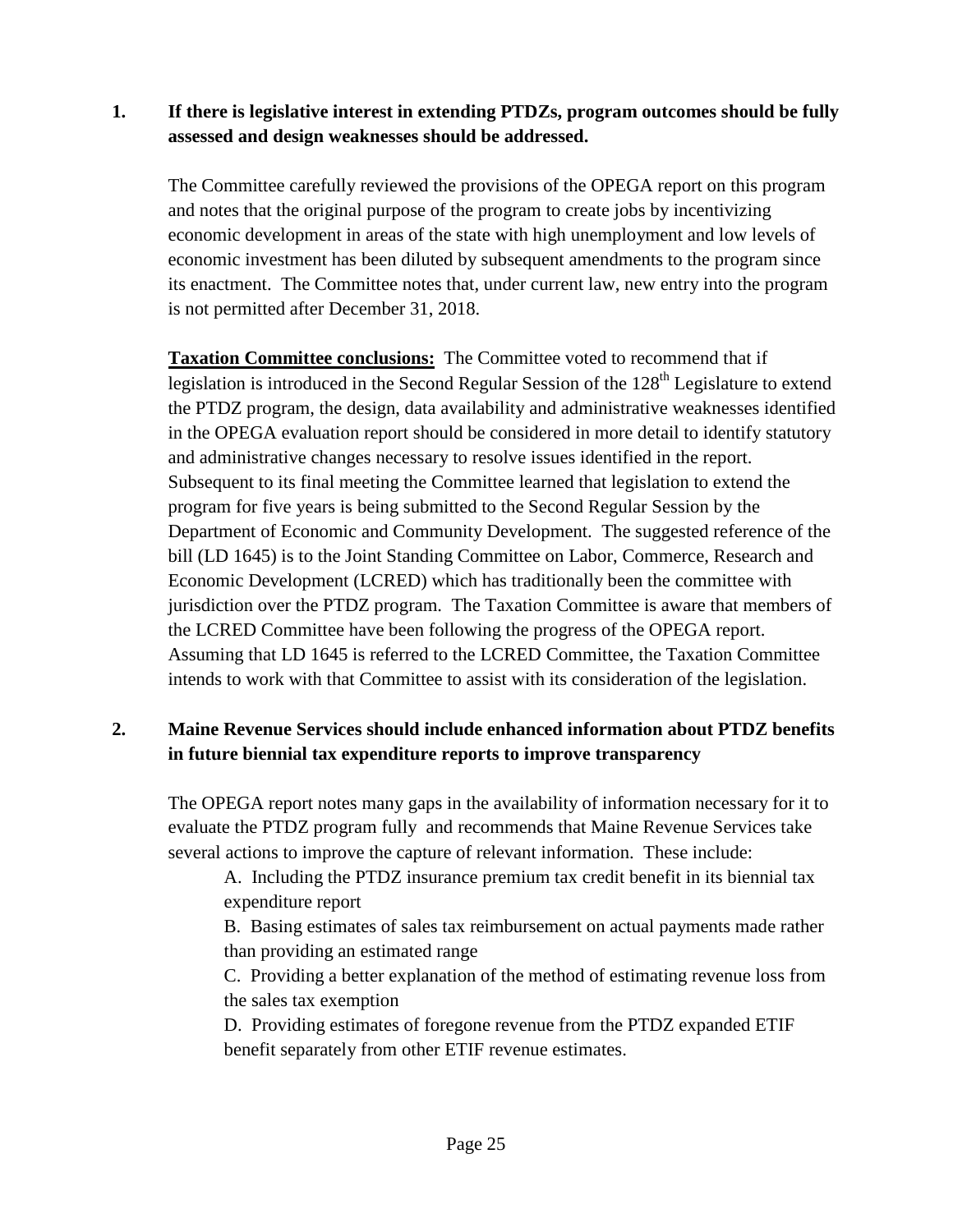**Taxation Committee conclusions.** The Taxation Committee agrees that expanded MRS data reporting would enhance OPEGA's ability to evaluate of the PTDZ program. The OPEGA report indicates that MRS would be able to incorporate these changes into its reporting procedures with minimal need for additional resources. The committee asks Maine Revenue Services to advise the committee if legislative changes are needed to ensure the availability of those resources.

# **3. DECD should notify all entities that administer PTDZ benefits when a business is decertified**

The OPEGA report indicates that DECD reports to Maine Revenue Services when a PTDZ business is decertified; however, other entities that administer PTDZ benefits may not be notified. The report recommends that DECD create a process for notifying all entities that administer PTDZ benefits when a business is decertified.

**Taxation Committee conclusions.** The Taxation Committee agrees with this recommendation.

## **4. Additional data should be captured and/or made accessible if the Legislature desires full analysis of PTDZ costs and outcomes.**

The OPEGA report indicates that limited data availability and accessibility presents a significant obstacle in the evaluation of the effectiveness and impact of the PTDZ program. The report recommends that, if the Legislature extends the date for entry into the program and desires full analysis of PTDZ costs and outcomes, it should review the issues identified by the OPEGA report in greater detail and work with OPEGA and administering agencies to identify the most effective way of ensuring that the needed information is available for future analysis.

**Taxation Committee conclusions.** The Taxation Committee agrees with this recommendation and recommends that the Legislature consider this issue in more detail in the context of review during the Second Regular Session of legislation that has already been printed that proposes to extend the PTDZ program entry date to December 31, 2023.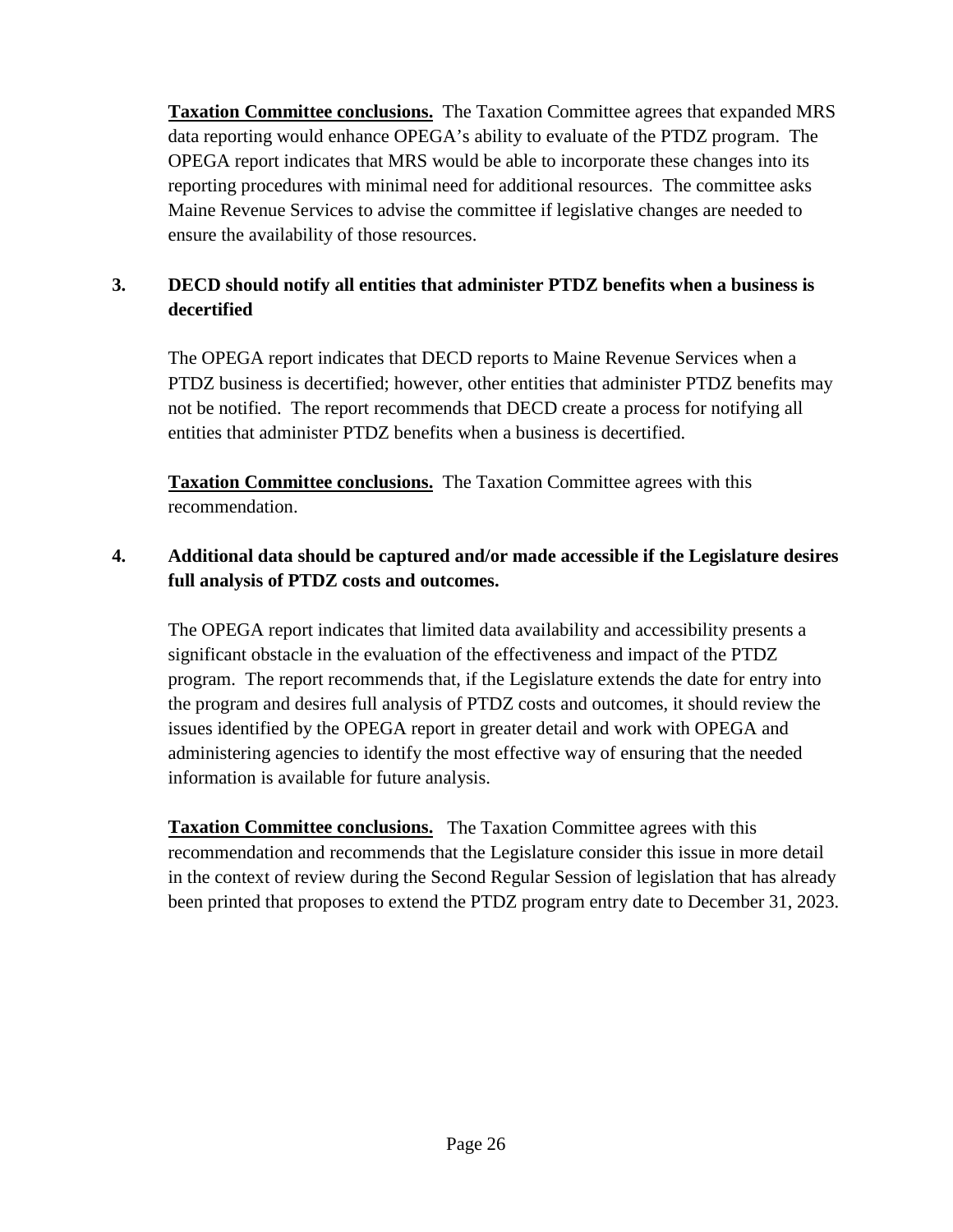# Appendix A

Tax Expenditure Statutes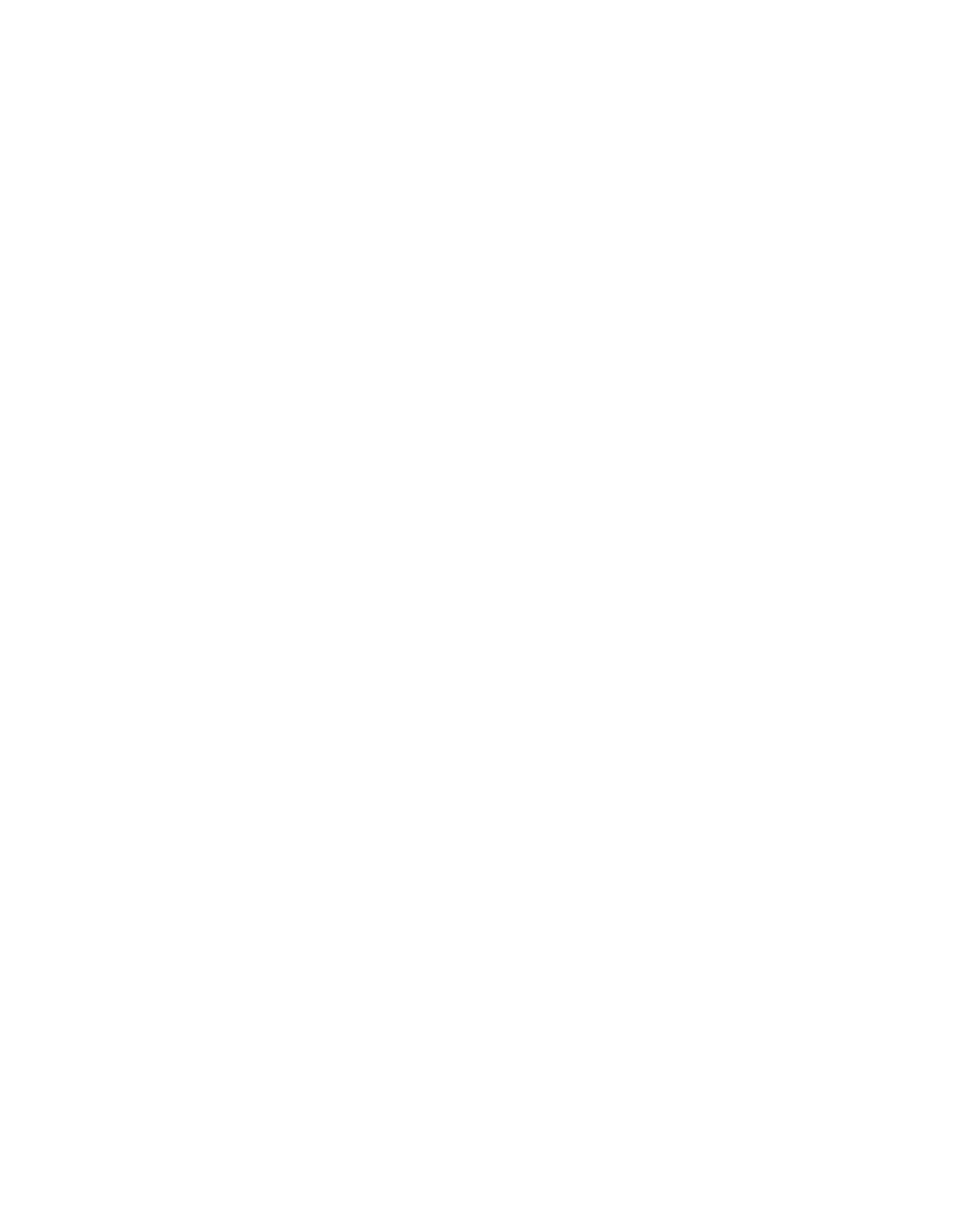## **Title 3: LEGISLATURE Chapter 37: LEGISLATIVE OVERSIGHT OF GOVERNMENT AGENCIES AND PROGRAMS**

#### **Table of Contents**

Section 992. DEFINITIONS

Section 998. PROCESS FOR REVIEW OF TAX EXPENDITURES ..................................... Section 999. FULL EVALUATION OF TAX EXPENDITURES...........................................

Section 1000. EXPEDITED REVIEW OF TAX EXPENDITURES .......................................

Section 1001. TAX EXPENDITURE EVALUATION PROCESS DETAILS ........................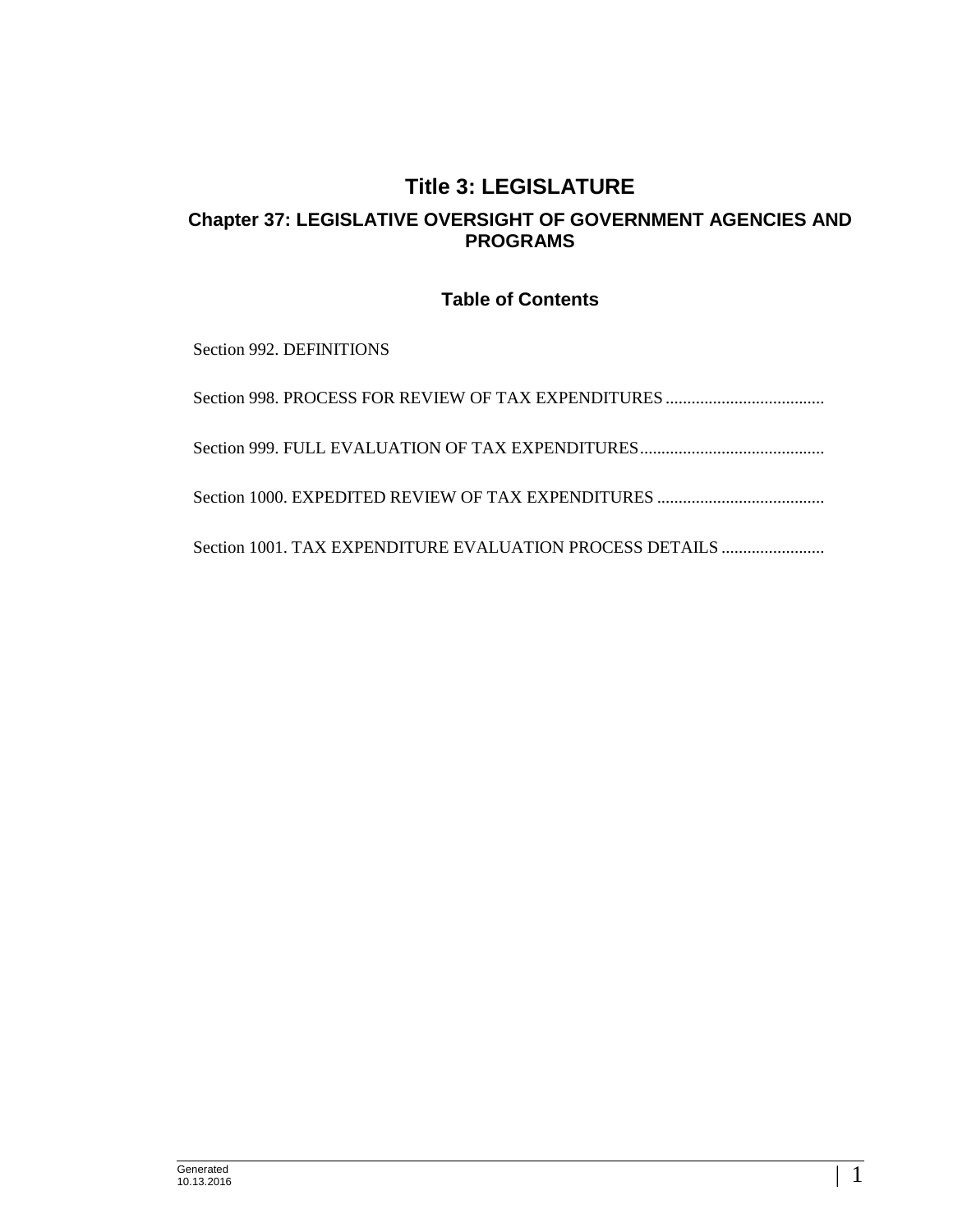## **Maine Revised Statutes Title 3: LEGISLATURE Chapter 37: LEGISLATIVE OVERSIGHT OF GOVERNMENT AGENCIES AND PROGRAMS**

2001, c. 702, §2 (NEW). 2003, c. 451, §KKK1 (AMD). 2003, c. 673, §GGGG1 (AMD).

#### **§992. DEFINITIONS**

As used in this chapter, unless the context otherwise indicates, the following terms have the following meanings. [2001, c. 702, §2 (NEW).]

**1**. **Committee.** "Committee" means a joint legislative committee established to oversee program evaluation and government accountability matters.

[ 2001, c. 702, §2 (NEW) .]

**2**. **Director.** "Director" means the Director of the Office of Program Evaluation and Government Accountability.

[ 2001, c. 702, §2 (NEW) .]

**3**. **Office.** "Office" means the Office of Program Evaluation and Government Accountability established in section 991.

[ 2001, c. 702, §2 (NEW) .]

**4**. **Other entity.** "Other entity" means any public or private entity in this State that may be subject to program evaluation under this chapter as the result of its receipt or expenditure of public funds. "Other entity" may include local and county governments, quasi-municipal governments, special districts, utility districts, regional development agencies or any municipal or nonprofit corporation.

[ 2003, c. 673, Pt. GGGG, §2 (AMD) .]

**4-A**. **Policy committee.** "Policy committee" means the joint standing committee of the Legislature having jurisdiction over taxation matters.

[ 2015, c. 344, §1 (NEW) .]

**5**. **Program evaluation.** "Program evaluation" means an examination of any government program that includes performance audits, management analysis, inspections, operations, research or examinations of efficiency, effectiveness or economy or the evaluation of any tax expenditure required under this chapter.

[ 2015, c. 344, §2 (AMD) .]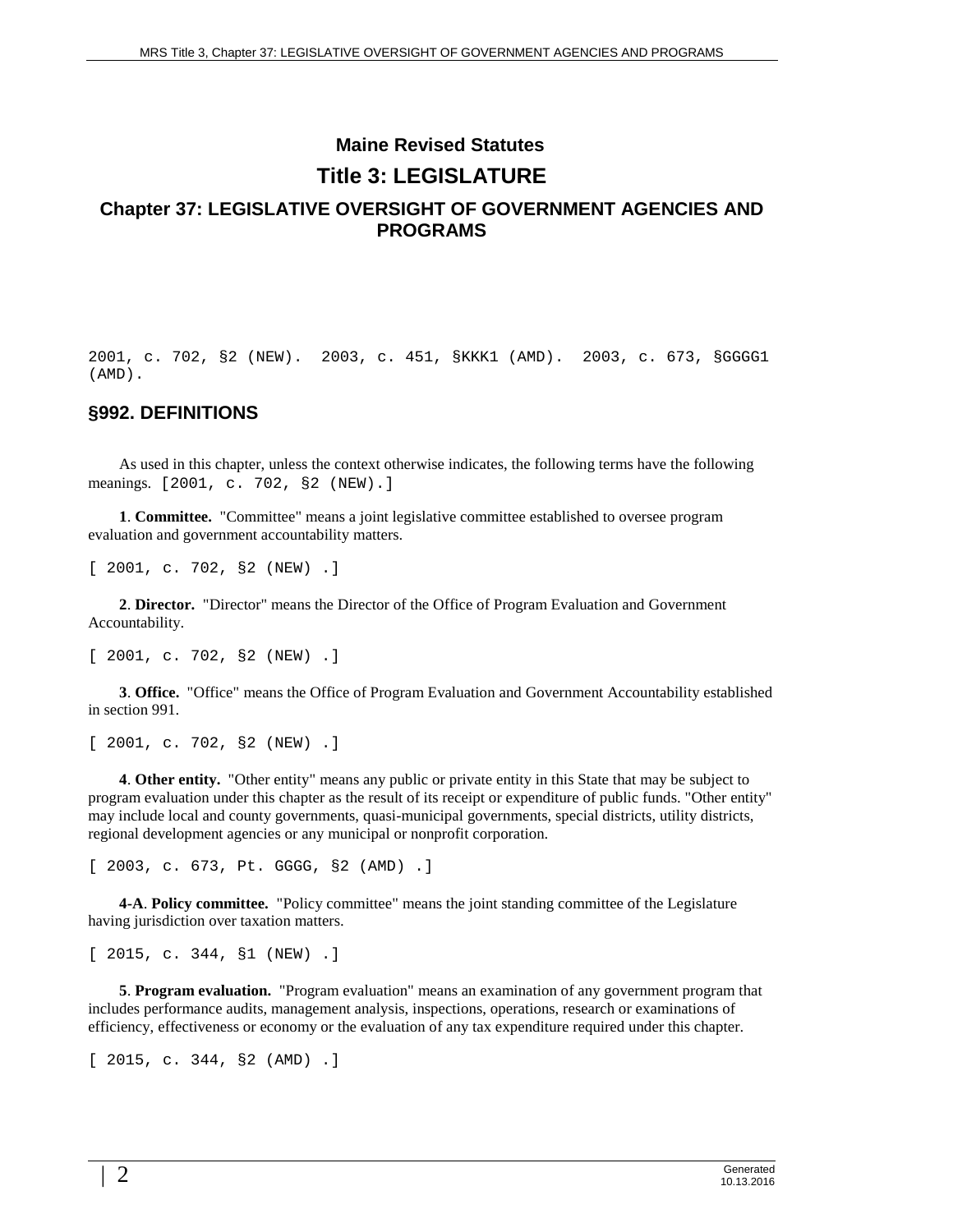**5-A**. **Qualified auditor.** "Qualified auditor" means an auditor who meets the education and experience requirements of the Office of State Auditor as defined in Title 5, section 241.

[ 2003, c. 463, §2 (NEW) .]

**6**. **State agency.** "State agency" means each state board, commission, department, program, office or institution, educational or otherwise, of this State.

[ 2001, c. 702, §2 (NEW) .]

**6-A**. **Statistic.** "Statistic" means a numerical value computed from a set of data. "Statistic" includes, but is not limited to, a sum, mean, median, maximum, minimum, range and variance.

[ 2015, c. 344, §3 (NEW) .]

**6-B**. **Tax expenditure.** "Tax expenditure" has the same meaning as under Title 5, section 1666.

[ 2015, c. 344, §3 (NEW) .]

**7**. **Working paper.** "Working paper" means all documentary and other information acquired, prepared or maintained by the office during the conduct of a program evaluation, including all intra-agency and interagency communications relating to a program evaluation and includes electronic messages and draft reports or any portion of a draft report.

[ 2001, c. 702, §2 (NEW) .]

SECTION HISTORY 2001, c. 702, §2 (NEW). 2003, c. 463, §§1,2 (AMD). 2003, c. 673, §§GGGG2,3 (AMD). 2015, c. 344, §§1-3 (AMD).

#### **§998. PROCESS FOR REVIEW OF TAX EXPENDITURES**

**1**. **Assignment of review categories.** By October 1, 2015, the committee, in consultation with the policy committee, shall assign each tax expenditure to one of the following review categories:

A. Full evaluation for tax expenditures that are intended to provide an incentive for specific behaviors, that provide a benefit to a specific group of beneficiaries or for which measurable goals can be identified; [2015, c. 344, §4 (NEW).]

B. Expedited review for tax expenditures that are intended to implement broad tax policy goals that cannot be reasonably measured; and [2015, c. 344, §4 (NEW).]

C. No review for tax expenditures with an impact on state revenue of less than \$50,000 or that otherwise do not warrant either a full evaluation or expedited review. [2015, c. 344, §4 (NEW).]

[ 2015, c. 344, §4 (NEW) .]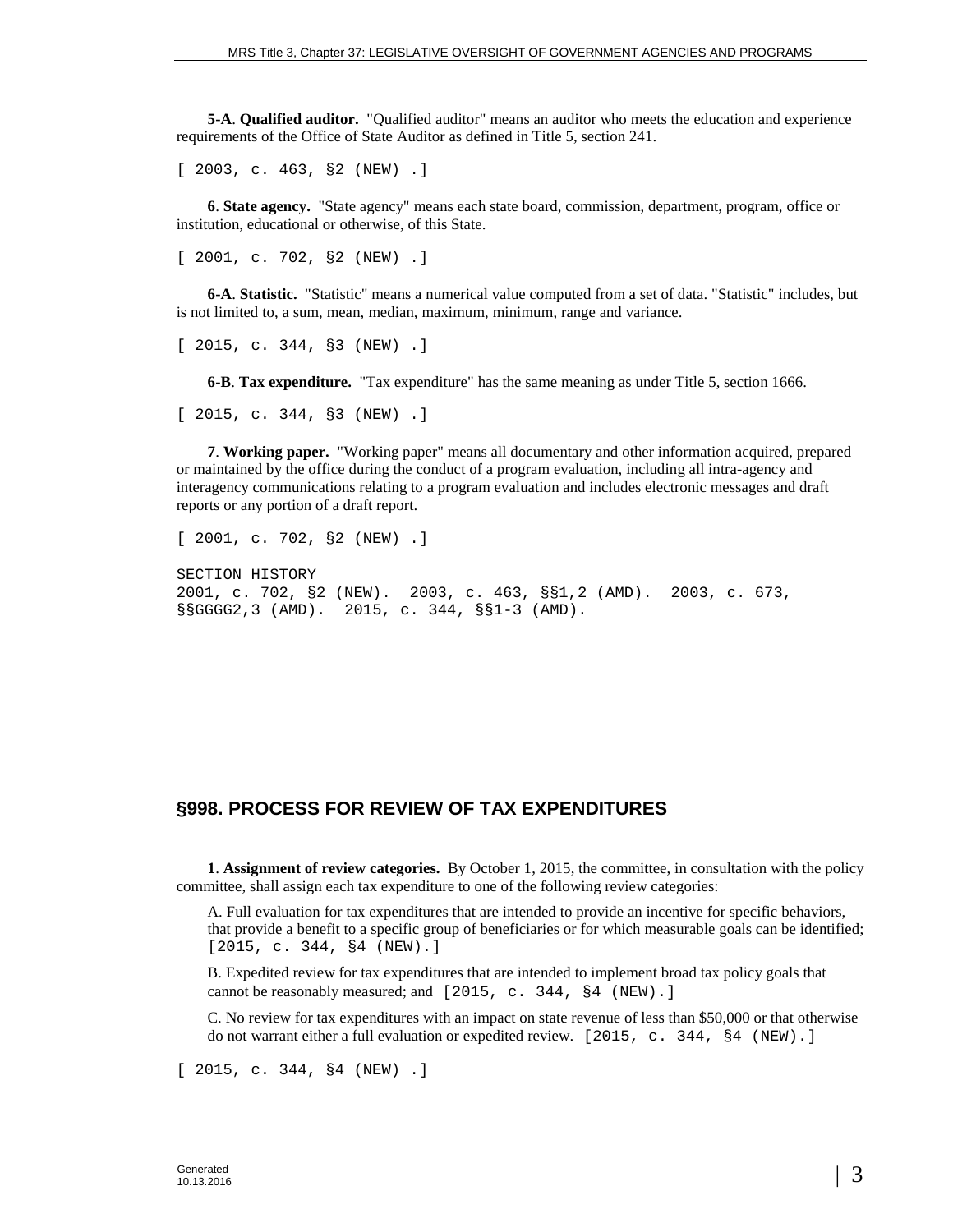**2**. **Schedule.** By October 1, 2015, the The committee, in consultation with the policy committee, shall establish a schedule of ongoing review of the tax expenditures assigned to the full evaluation and expedited review categories pursuant to subsection 1, paragraphs A and B. To the extent practicable, the committee shall schedule group the review of tax expenditures with similar goals during the same year together.

[ 2015, c. 344, §4 (NEW) .]

**3**. **Annual review of assignments and schedule.** By October 1st of each year, beginning in 2016, the committee, in consultation with the policy committee, shall review and make any necessary adjustments to the review category assignments and schedule pursuant to subsections 1 and 2, including adjustments needed to incorporate tax expenditures enacted, amended or repealed during the preceding year.

[ 2015, c. 344, §4 (NEW) .]

**4**. **Office responsibilities.** The office shall maintain a current record of the review category assignments and the schedule under this section.

[ 2015, c. 344, §4 (NEW) .]

SECTION HISTORY 2015, c. 344, §4 (NEW).

#### **§999. FULL EVALUATION OF TAX EXPENDITURES**

**1**. **Evaluation process.** Beginning January 1, 2016, the office shall evaluate each tax expenditure identified under section 998, subsection 1, paragraph A in accordance with the schedule established in section 998, subsection 2.

A. By January 31st of each year Prior to the beginning of each evaluation, the committee, after consideration of recommendations from the office, shall approve the following for each tax expenditure subject to full evaluation review in that year:

(1) The purposes, intent or goals of the tax expenditure, as informed by original legislative intent as well as subsequent legislative and policy developments and changes in the state economy and fiscal condition;

(2) The intended beneficiaries of the tax expenditure;

(3) The evaluation objectives, which may include an assessment of:

(a) The fiscal impact of the tax expenditure, including past and estimated future impacts;

(b) The extent to which the design of the tax expenditure is effective in accomplishing the tax expenditure's purposes, intent or goals and consistent with best practices;

(c) The extent to which the tax expenditure is achieving its purposes, intent or goals, taking into consideration the economic context, market conditions and indirect benefits;

(d) The extent to which those actually benefiting from the tax expenditure are the intended beneficiaries;

(e) The extent to which it is likely that the desired behavior might have occurred without the tax expenditure, taking into consideration similar tax expenditures offered by other states;

(f) The extent to which the State's administration of the tax expenditure, including enforcement efforts, is efficient and effective;

(g) The extent to which there are other state or federal tax expenditures, direct expenditures or other programs that have similar purposes, intent or goals as the tax expenditure, and the extent to which such similar initiatives are coordinated, complementary or duplicative;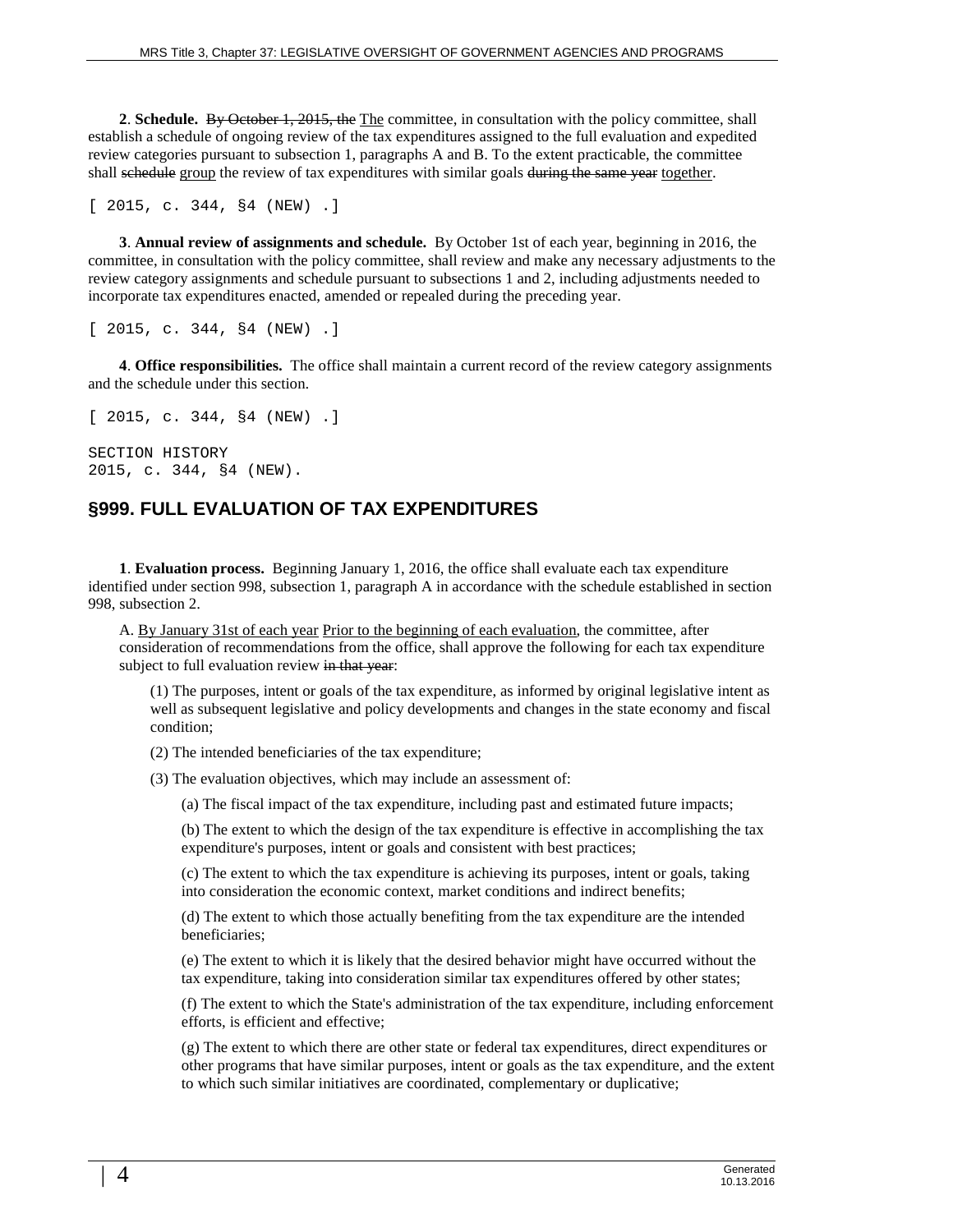(h) The extent to which the tax expenditure is a cost-effective use of resources compared to other options for using the same resources or addressing the same purposes, intent or goals; and

(i) Any opportunities to improve the effectiveness of the tax expenditure in meeting its purposes, intent or goals; and

(4) The performance measures appropriate for analyzing the evaluation objectives. Performance measures must be clear and relevant to the specific tax expenditure and the approved evaluation objectives. [2015, c. 344, §4 (NEW).]

B. Before final approval pursuant to paragraph A, the committee shall seek and consider input from the policy committee and stakeholders and may seek input from experts. [2015, c. 344, §4 (NEW).]

[ 2015, c. 344, §4 (NEW) .]

**2**. **Action by office; report.** By December 31st of each year, beginning in 2016, the The office shall complete the tax expenditure evaluations pursuant to subsection 1 scheduled for that year and submit a report on the results each evaluation to the committee and the policy committee. The office shall seek stakeholder input as part of the report. For each tax expenditure evaluated, the report must include conclusions regarding the extent to which the tax expenditure is meeting its purposes, intent or goals and may include recommendations for continuation or repeal of the tax expenditure or modification of the tax expenditure to improve its performance.

[ 2015, c. 344, §4 (NEW) .]

**3**. **Action by committee.** The committee shall review the report submitted by the office under subsection 2, assess the report's objectivity and credibility and vote whether to endorse the report. By June 1st of each year, beginning in 2017, the The committee shall submit a record of the vote on the report any reports submitted by the office and any comments of or actions recommended by the committee to the policy committee for its review and consideration.

[ 2015, c. 344, §4 (NEW) .]

**4**. **Action by policy committee.** The policy committee shall review the results of the tax expenditure evaluations and of the committee's review based on materials submitted under subsections 2 and 3. By December 1st of each year, beginning in 2017, the policy committee shall submit to the Legislature a report documenting its activities under this chapter and any recommendations resulting from its review of the materials submitted under subsections 2 and 3. The policy committee may submit a bill to the next regular session of the Legislature to implement the policy committee's recommendations.

[ 2015, c. 344, §4 (NEW) .]

SECTION HISTORY 2015, c. 344, §4 (NEW).

#### **§1000. EXPEDITED REVIEW OF TAX EXPENDITURES**

**1**. **Expedited review process.** Beginning July 1, 2016, the policy committee shall conduct expedited reviews of tax expenditures and the associated tax policies identified under section 998, subsection 1, paragraph B, in accordance with the schedule established in section 998, subsection 2.

A. For each tax policy subject to review, the policy committee shall assess the continued relevance of, or need for adjustments to, the policy, considering:

(1) The reasons the tax policy was adopted;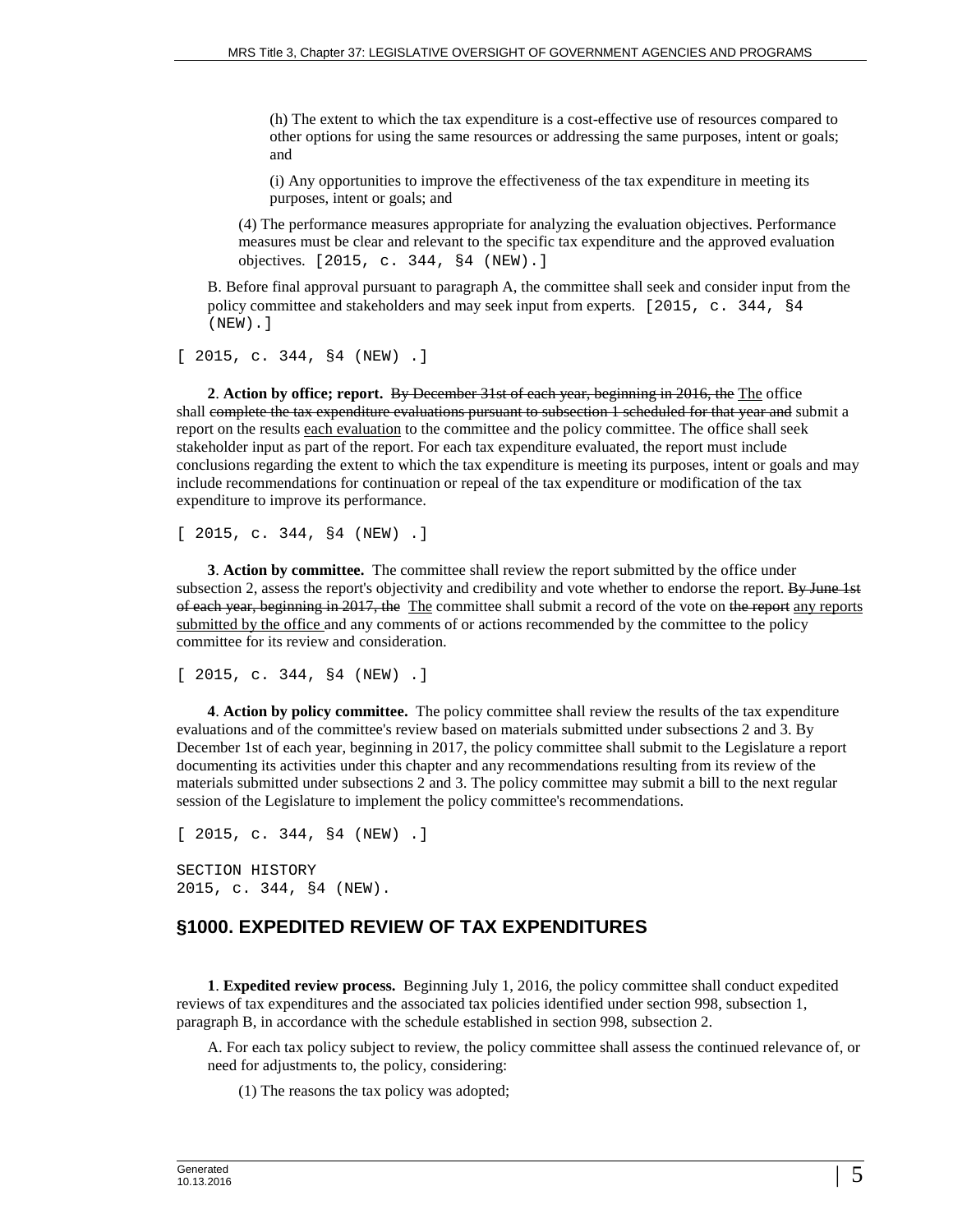(2) The extent to which the reasons for the adoption still remain or whether the tax policy should be reconsidered;

(3) The extent to which the tax policy is consistent or inconsistent with other state goals; and

(4) The fiscal impact of the tax policy, including past and estimated future impacts. [2015, c. 344, §4 (NEW).]

B. For each tax expenditure related to the tax policy under review, the policy committee shall assess the continued relevance of, or need for adjustments to, the expenditure, considering:

(1) The fiscal impact of the tax expenditure, including past and estimated future impacts;

(2) The administrative costs and burdens associated with the tax expenditure;

(3) The extent to which the tax expenditure is consistent with the broad tax policy and with the other tax expenditures established in connection with the policy;

(4) The extent to which the design of the tax expenditure is effective in accomplishing its tax policy purpose;

(5) The extent to which there are adequate mechanisms, including enforcement efforts, to ensure that only intended beneficiaries are receiving benefits and that beneficiaries are compliant with any requirements;

(6) The extent to which the reasons for establishing the tax expenditure remain or whether the need for it should be reconsidered; and

(7) Any other reasons to discontinue or amend the tax expenditure. [2015, c. 344, §4 (NEW).]

[ 2015, c. 344, §4 (NEW) .]

**2**. **Action by the office.** By July 1st of each year, beginning in 2016, the office shall collect, prepare and submit to the policy committee the following information to support the expedited reviews under subsection 1:

A. A description of the tax policy under review; [2015, c. 344, §4 (NEW).]

B. Summary information on each tax expenditure associated with the tax policy under review, including:

(1) A description of the tax expenditure and the mechanism through which the tax benefit is distributed;

(2) The intended beneficiaries of the tax expenditure; and

(3) A legislative history of the tax expenditure; and  $[2015, c. 344, §4 (NEW).]$ 

C. The fiscal impact of the tax policy and each related tax expenditure, including past and estimated future impacts. [2015, c. 344, §4 (NEW).]

[ 2015, c. 344, §4 (NEW) .]

**3**. **Report by policy committee; legislation.** By December 1st of each year, beginning in 2016, the policy committee shall submit to the Legislature a report on the results of the expedited reviews conducted pursuant to subsection 1 that year. The policy committee may submit a bill related to the report to the next regular session of the Legislature to implement the policy committee's recommendations.

[ 2015, c. 344, §4 (NEW) .]

```
SECTION HISTORY
2015, c. 344, §4 (NEW).
```
#### **§1001. TAX EXPENDITURE EVALUATION PROCESS DETAILS**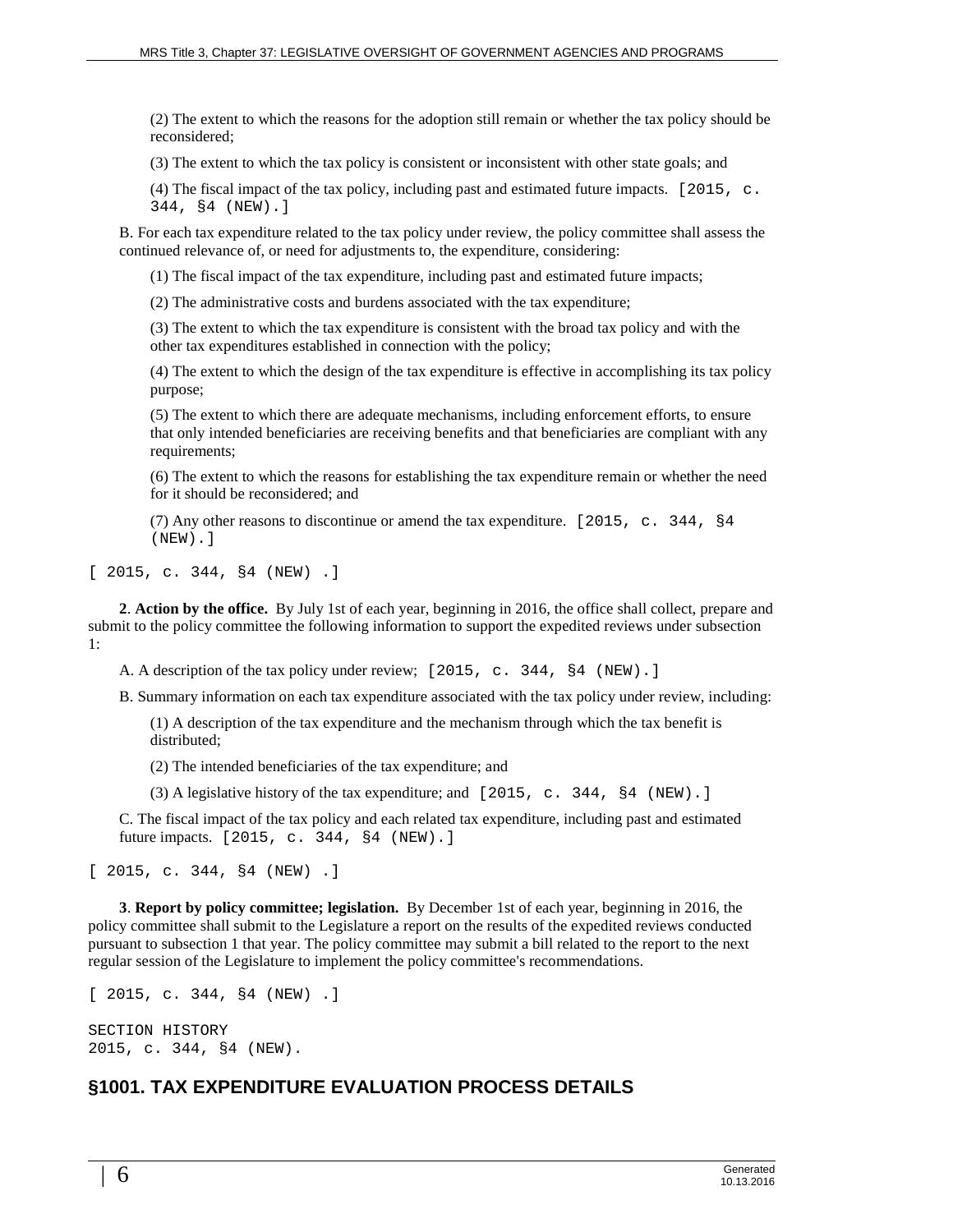**1**. **Information requests; confidentiality; reporting.** The following provisions apply to the performance of duties under sections 999 and 1000. These powers are in addition to the powers granted to the office and committee under this chapter.

A. The office may request confidential information from the Department of Administrative and Financial Services, Maine Revenue Services or other state agencies as necessary to address the evaluation objectives and performance measures approved under section 999, subsection 1. The office shall request any confidential information in accordance with section 997, subsection 4. The office shall request that confidential tax information, other than beneficiary contact information, be made accessible to the office as de-identified tax data. If Maine Revenue Services is unable to provide such data, the office and representatives of Maine Revenue Services shall determine appropriate methods for the office to access the requested information. [2015, c. 344, §4 (NEW).]

B. Upon request of the office and in accordance with section 997, subsection 4, the Department of Administrative and Financial Services, Maine Revenue Services or other state agencies shall provide confidential information to the office. The office shall maintain the confidentiality of the information provided, in accordance with section 997, subsections 3 and 4. This paragraph does not apply to federal tax information that is confidential under Title 36, section 191, subsection 3. [2015, c. 344, §4 (NEW).]

C. The office, the committee or the policy committee may consult with governmental agencies, other entities and experts, including members of the Consensus Economic Forecasting Commission under Title 5, section 1710. [2015, c. 344, §4 (NEW).]

D. The office may contract with other entities for the purpose of obtaining assistance in the review of tax expenditures. The office shall require a nondisclosure agreement as part of any contract entered into pursuant to this paragraph. The office may not disclose confidential taxpayer information to a contractor, except for:

(1) Contact information for specific beneficiaries of tax expenditures for the purpose of conducting interviews, surveys or other data collection; and

(2) Statistics classified so as to prevent the identification of specific taxpayers or the reports, returns or items of specific taxpayers.

The contractor shall retain physical control of any information obtained pursuant to this paragraph until the conclusion of the review for which the information was provided, after which the information must be immediately destroyed. [2015, c. 344, §4 (NEW).]

E. The office may report confidential information obtained under this section to Legislators, legislative committees, state agencies and the public only in the form of statistics classified so as to prevent the identification of specific taxpayers or the reports, returns or items of specific taxpayers. [2015, c. 344, §4 (NEW).]

F. Prior to the submission of a tax expenditure evaluation report under section 999, subsection 2, the office shall provide the State Tax Assessor an opportunity to review a draft of the report in accordance with the provisions of section 997, subsection 1. The State Tax Assessor may advise the office on compliance with paragraph E.  $[2015, c. 344, §4 (NEW).]$ 

G. For purposes of this section, the following terms have the following meanings:

(1) "Beneficiary contact information" means the following information listed on a tax return or included in a tax return: the name, address, zip code, e-mail address and telephone number of the taxpayer, and of any related entity, officers, attorneys, personal representatives and other agents, tax preparers and shareholders of, partners of or members of the taxpayer or of a listed related entity.

(2) "De-identified tax data" means tax returns and other confidential tax information that are redacted or otherwise modified or restricted by Maine Revenue Services so as to exclude the following:

(a) Beneficiary contact information;

(b) Identification numbers including federal or state employer identification numbers, social security numbers and registration numbers; and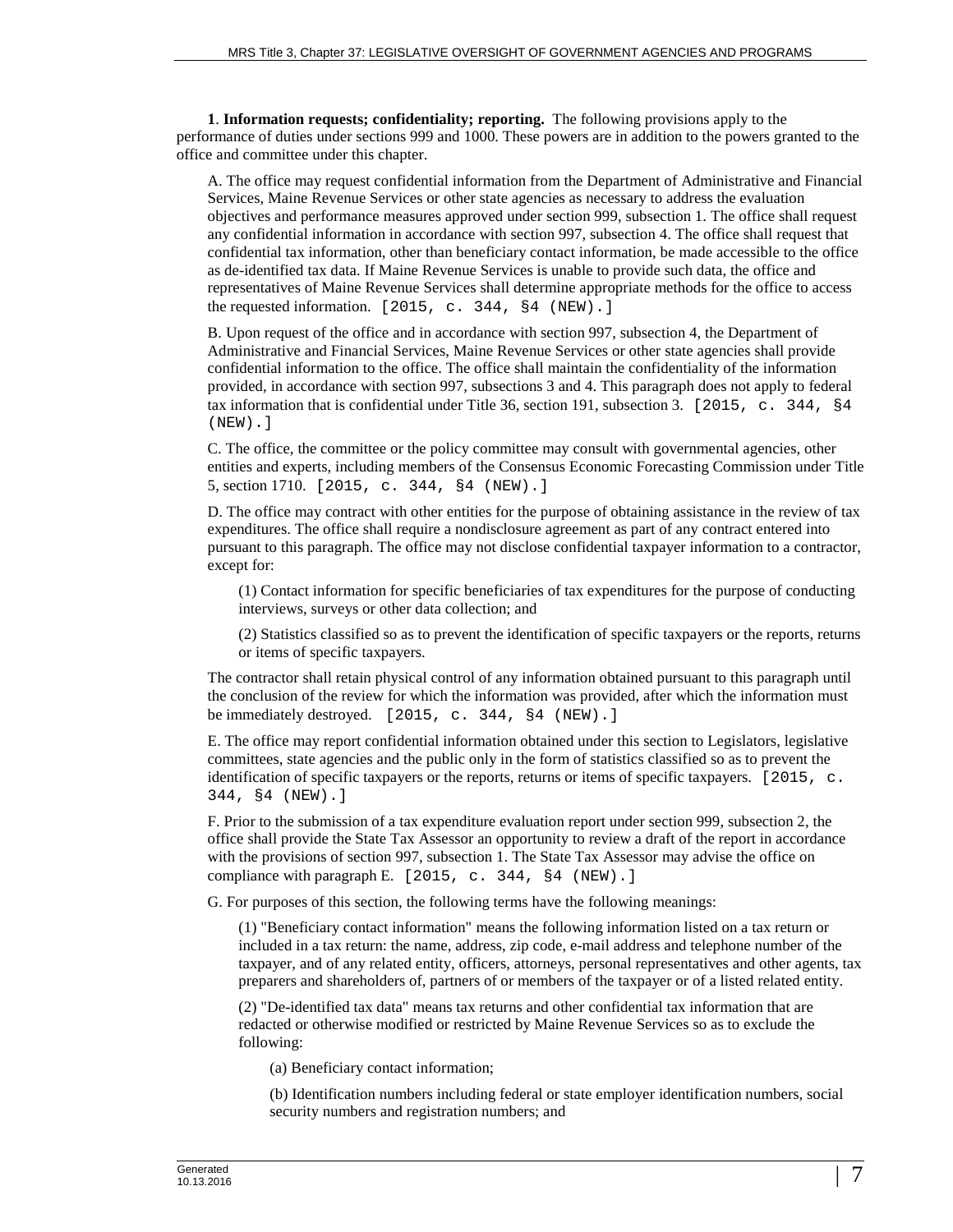(c) Other information from which the State Tax Assessor determines that the identity of the taxpayer could reasonably be inferred. [2015, c. 344, §4 (NEW).]

[ 2015, c. 344, §4 (NEW) .]

**2**. **Legislation.** The committee may submit to the Legislature any legislation it considers necessary to improve the process or availability of data for the review of tax expenditures.

```
[ 2015, c. 344, §4 (NEW) .]
SECTION HISTORY
2015, c. 344, §4 (NEW).
```
The State of Maine claims a copyright in its codified statutes. If you intend to republish this material, we require that you include the following disclaimer in your publication:

*All copyrights and other rights to statutory text are reserved by the State of Maine. The text included in this publication reflects changes made through the Second Regular Session of the 127th Maine Legislature and is current through October 1, 2016. The text is subject to change without notice. It is a version that has not been officially certified by the Secretary of State. Refer to the Maine Revised Statutes Annotated and supplements for certified text.*

The Office of the Revisor of Statutes also requests that you send us one copy of any statutory publication you may produce. Our goal is not to restrict publishing activity, but to keep track of who is publishing what, to identify any needless duplication and to preserve the State's copyright rights.

PLEASE NOTE: The Revisor's Office cannot perform research for or provide legal advice or interpretation of Maine law to the public. If you need legal assistance, please contact a qualified attorney.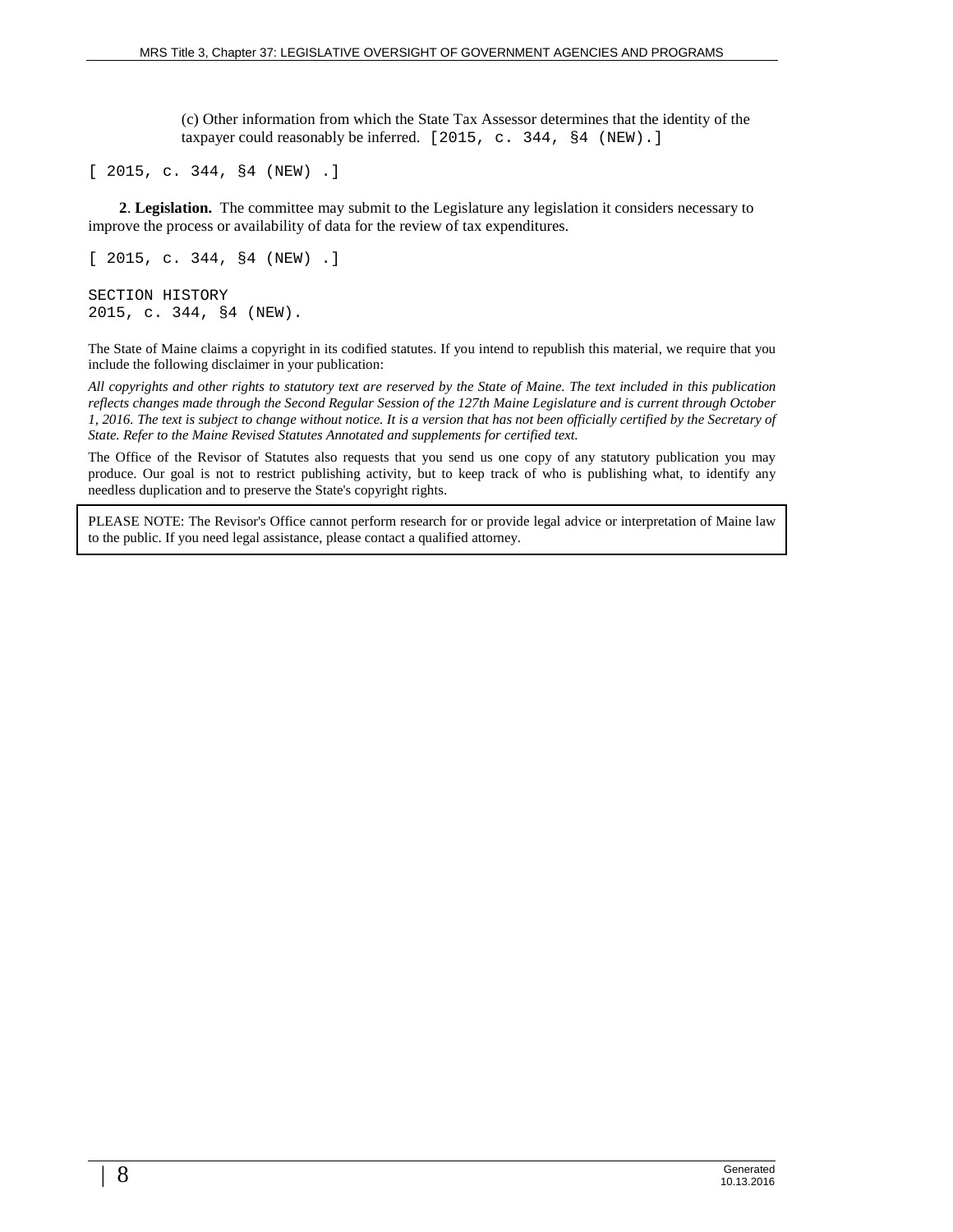## Appendix B

# OPEGA 2017 Report on Expedited Review

Provisions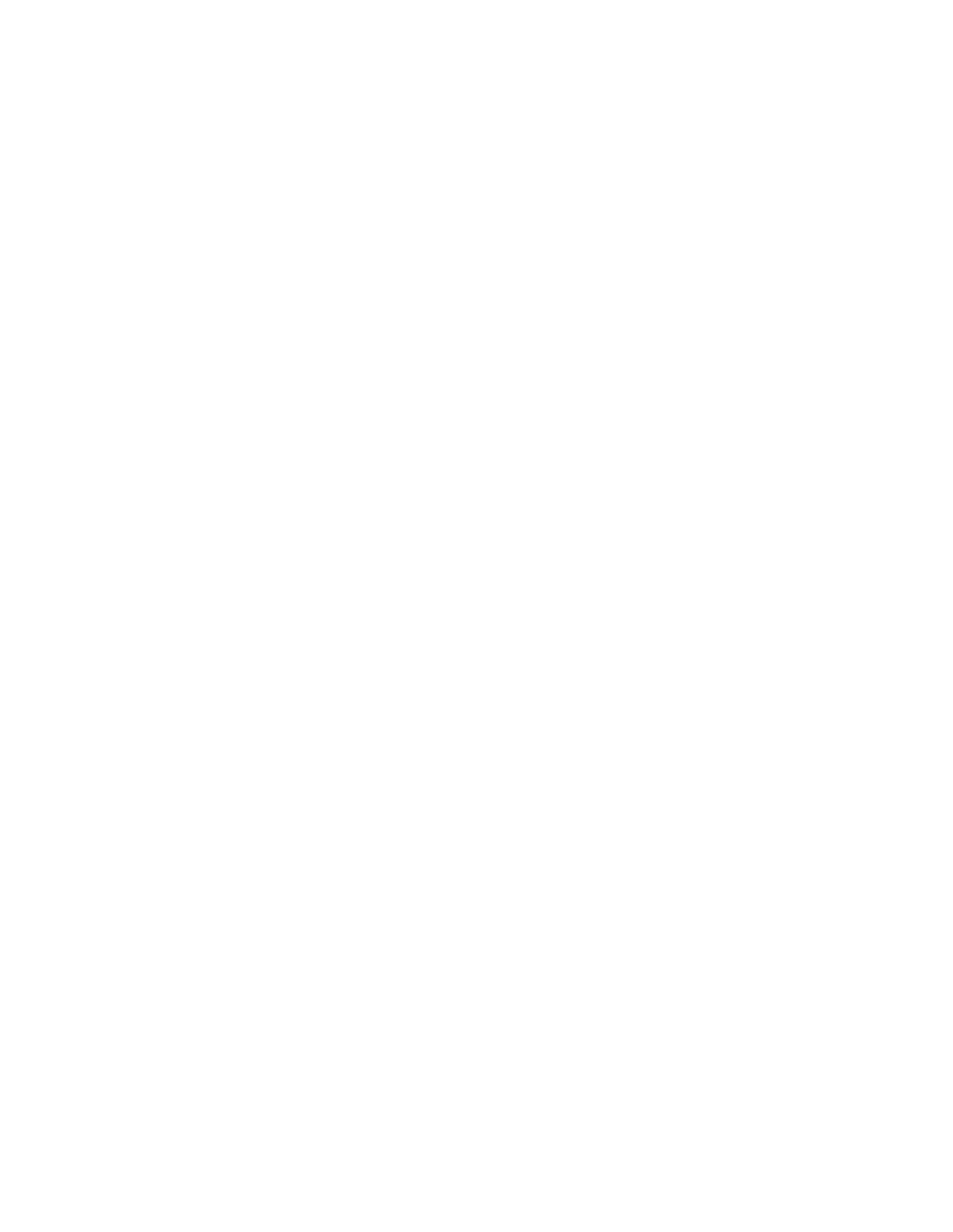## **Information to Support 2017 Expedited Reviews of Maine State Tax Expenditures**

**"Tax Fairness" Tax Expenditures**

### **Prepared by**

## **the Office of Program Evaluation and Government Accountability Pursuant to Title 3 Section 1000 sub-section 2**

## **Submitted to**

**Joint Standing Committee on Taxation and Government Oversight Committee**

**July 2017**

**Office of Program Evaluation and Government Accountability Maine State Legislature 82 State House Station Augusta, Maine 04333 Telephone: 207-287-1901**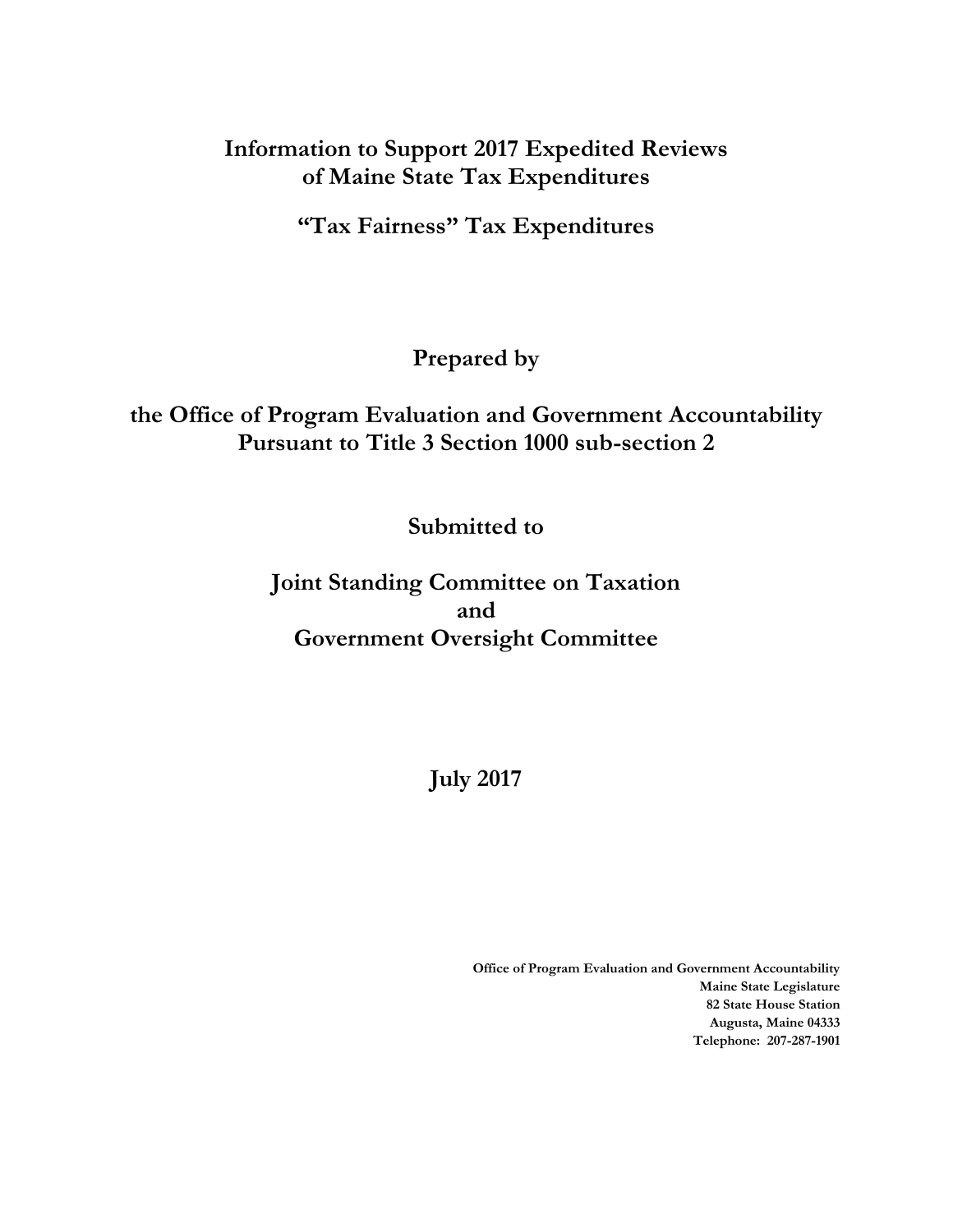## Table of Contents**―――――――――――――――――――――**

| Overview                                                                                                       | $\mathbf{1}$   |
|----------------------------------------------------------------------------------------------------------------|----------------|
| "Tax Fairness" Policy Area: Definition                                                                         | $\overline{c}$ |
| Tax Expenditures Required by Federal Law                                                                       | $\mathbf{2}$   |
| <b>Fiscal Impact Estimates</b>                                                                                 | $\mathfrak{Z}$ |
| Maine State Taxes on Fuel and Gasoline                                                                         | $\overline{4}$ |
| Information on Individual Tax Expenditures Subject to Review                                                   | 5              |
| Exemption for Certain Loaner Vehicles (Sales & Use Tax)                                                        | 6              |
| Exemption for Certain Property Purchased Out of State (Sales & Use Tax)                                        | $\overline{7}$ |
| Exemption for Certain Returnable Containers (Sales & Use Tax)                                                  | $\overline{9}$ |
| Exemption for Meals & Lodging Provided to Employees (Sales & Use Tax)                                          | 10             |
| Exemption for Mobile & Modular Homes (Sales & Use Tax)                                                         | 11             |
| Exemption for Motor Vehicle Fuel (Sales & Use Tax)                                                             | 12             |
| Exemption for Packaging Materials (Sales & Use Tax)                                                            | 13             |
| Exemption for Trade-In Credits (Sales & Use Tax)                                                               | 14             |
| Credit for Income Tax Paid to Other Jurisdiction (Income Tax)                                                  | 16             |
| Deduction for Active Duty Military Pay Earned Outside of Maine (Income Tax)                                    | 17             |
| Deduction for Dividends from Affiliates Not Included in Combined Return <sup>1</sup> (Income Tax)              | 18             |
| Deduction for Social Security Benefits Taxable at Federal Level (Income Tax)                                   | 19             |
| Refund of the Gasoline Tax for Off-Highway Use and for Certain Bus Companies (Excise Tax)                      | 20             |
| Refund of the Special Fuel Tax for Off-Highway Use and for Certain Bus Companies (Excise<br>$\text{Tax)}$      | 22             |
| Exemptions of the Real Estate Transfer Tax (Real Estate Transfer Tax)                                          | 24             |
| $\Lambda$ provides $\Lambda$ , Cologial Costians of Ctatute Delegant to Urnodited Devices of Tex Urnor divisor |                |

| Appendix A. Selected Sections of Statute Relevant to Expedited Reviews of Tax Expenditures | 26 |
|--------------------------------------------------------------------------------------------|----|
| Appendix B. Estimated Fiscal Impact of "Tax Fairness" Tax Expenditures                     |    |
| Appendix C. History of Updates to MRS' Microsimulation Model                               | 28 |

<sup>&</sup>lt;sup>1</sup> In prior tax expenditure lists this was referred to as the "Deduction for Dividends Received from Nonunitary Affiliates." MRS suggested the "Deduction for Dividends from Affiliates not included in Combined Return" is more accurate because affiliates can be unitary or nonunitary.

 $\overline{\phantom{a}}$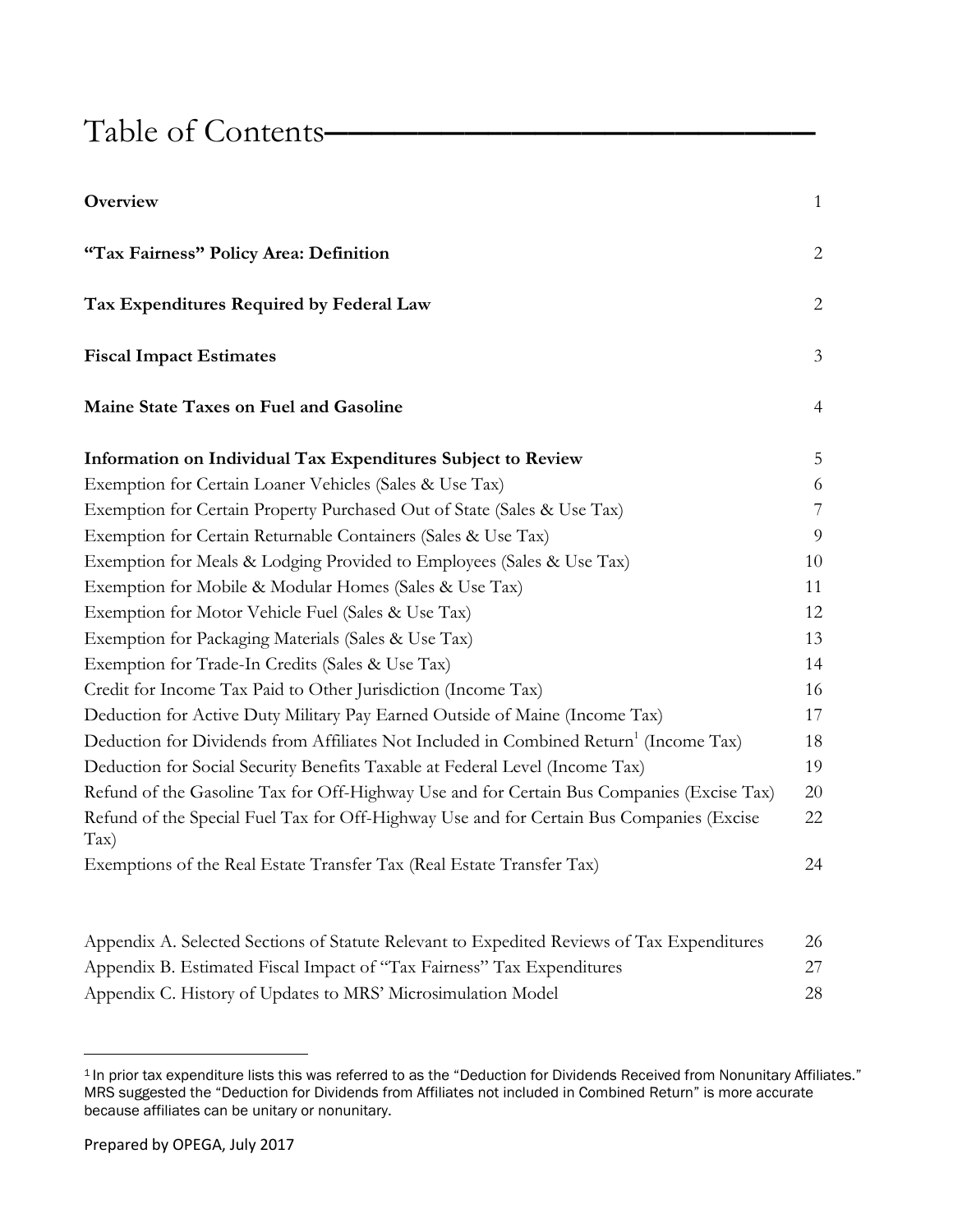#### *Overview*

The Office of Program Evaluation and Government Accountability (OPEGA) is tasked by 3 MRSA **§** 1000 sub-§ 2 with providing information to support the Legislature's Joint Standing Committee on Taxation in carrying out expedited reviews of certain Maine State tax expenditures<sup>2</sup>. The information OPEGA is required to provide includes:

- a description of the tax policy under review;
- descriptions of each tax expenditure associated with that policy, including the mechanism through which it is distributed and its intended beneficiaries;
- the legislative history of each tax expenditure; and
- the fiscal impact of the tax policy and each related tax expenditure, including past and future impacts.

As required by 3 MRSA **§** 998, the Legislature's Government Oversight Committee (GOC), in consultation with the Taxation Committee, previously assigned each Maine State tax expenditure to one of three review categories: (a) full evaluation; (b) expedited review; (c) no review. Tax expenditures selected by the Committees for expedited review are those intended to implement broad tax policy goals that cannot be reasonably measured. <sup>3</sup> The 14 tax expenditures selected by the Committees for expedited review in 2017 include sales and use tax exemptions, income tax credits and deductions, gasoline tax and special fuel tax refunds, and a real estate tax exemption under the tax policy area generally described as "Tax Fairness."

OPEGA added the "Deduction for Social Security Benefits Taxable at Federal Level" to this year's list after discussions with staff for the Taxation Committee and after determining that this expenditure more appropriately meets the criteria for the "Tax Fairness" policy area than its prior category of "Tax Relief." According to the 2018-2019 Maine State Tax Expenditure Report issued in 2017, federal taxation of social security and railroad retirement benefits provides funds to the Social Security Trust Fund. Since the State does not have this need, these benefits are excluded from Maine taxable income. Also, by operation of federal law, states are prohibited from taxing benefits issued by the Railroad Retirement Board, including retirement, sick and unemployment benefits.

The "Tax Fairness" group of 15 tax expenditures includes eight sales and use tax exemptions; four income tax credits or deductions; two excise tax refunds; and a real estate tax exemption. They are:

- 1. Exemption for Certain Loaner Vehicles (Sales & Use Tax)
- 2. Exemption for Certain Property Purchased Out of State (Sales & Use Tax)
- 3. Exemption for Certain Returnable Containers (Sales & Use Tax)
- 4. Exemption for Meals & Lodging Provided to Employees (Sales & Use Tax)
- 5. Exemption for Mobile & Modular Homes (Sales & Use Tax)
- 6. Exemption for Motor Vehicle Fuel (Sales & Use Tax)

l <sup>2</sup> As defined by 3 MRSA § 992 and 5 MRSA § 1666, "tax expenditures" means "those state tax revenue losses attributable to provisions of Maine tax laws that allow a special exclusion, exemption or deduction or provide a special credit, a preferential rate of tax or a deferral of tax liability."

<sup>3</sup> 3 MRSA § 998 sub-§ 1, paragraph B.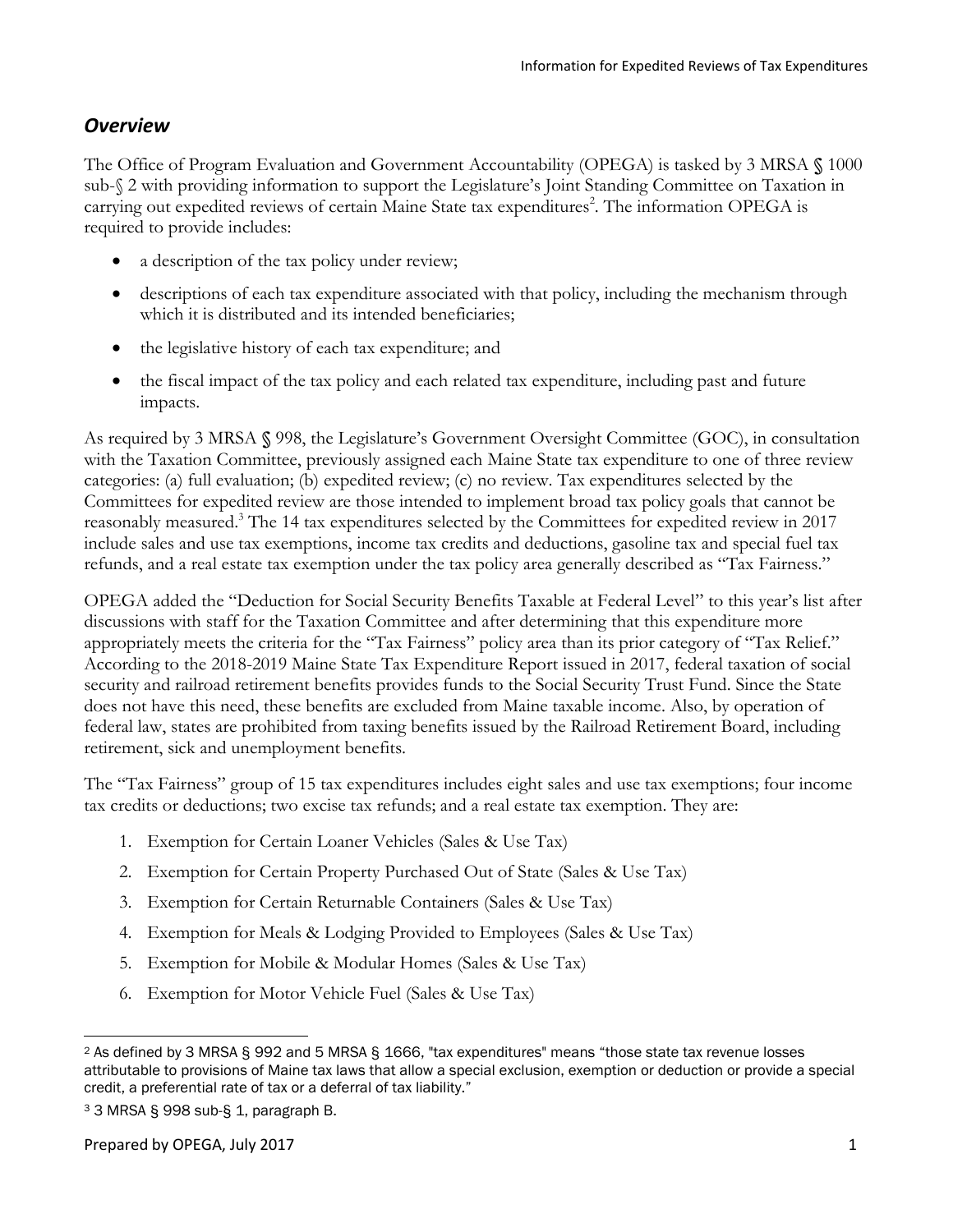- 7. Exemption for Packaging Materials (Sales & Use Tax)
- 8. Exemption for Trade-In Credits (Sales & Use Tax)
- 9. Credit for Income Tax Paid to Other Jurisdiction (Income Tax)
- 10. Deduction for Active Duty Military Pay Earned Outside of Maine (Income Tax)
- 11. Deduction for Dividends from Affiliates not included in Combined Return<sup>4</sup> (Income Tax)
- 12. Deduction for Social Security Benefits Taxable at Federal Level (Income Tax)
- 13. Refund of the Gasoline Tax for Off-Highway Use and for Certain Bus Companies (Excise Tax)
- 14. Refund of the Special Fuel Tax for Off-Highway Use and for Certain Bus Companies (Excise Tax)
- 15. Exemptions of the Real Estate Transfer Tax (Real Estate Transfer Tax)

#### *"Tax Fairness" Policy Area: Definition*

OPEGA's 2015 Proposal for Legislative Review of Maine State Tax Expenditures defined expenditures in the "Tax Fairness" policy area as any expenditure which:

*Prevents double taxation or pyramiding (taxing on taxes); provides similar tax treatment of similar transactions/taxpayer situations; or addresses public perception that it would not be fair to tax the item/transaction.*

OPEGA found that the federal Internal Revenue Service (IRS) frames its definition of "Tax Fairness" based on two concepts: benefits received and ability to pay. According to the IRS:

*Benefits received means that people should pay taxes in proportion to the benefits they receive from government goods and services. Ability to pay means that people's taxes should be in proportion to their resources. People's resources differ because they have different amounts of:*

- *wealth (assets and property such as houses, cars, stocks, bonds, and savings accounts), or*
- *income (wages, interest and dividends, profits, or other payments).<sup>5</sup>*

OPEGA observes that many Maine State tax expenditures could fall within the Tax Fairness policy area as described by the IRS. Consequently, we suggest the Taxation Committee use OPEGA's narrower definition in its review of the tax expenditures included in this report.

#### *Tax Expenditures Required by Federal Law*

Two expenditures in the expedited review group this year are no longer included in Maine Revenue Services' (MRS) biennial Maine State Tax Expenditure Report because these tax expenditures, or some variation of

<sup>4</sup> In prior tax expenditure lists this was referred to as the "Deduction for Dividends Received from Nonunitary Affiliates." MRS suggested the "Deduction for Dividends from Affiliates Not Included in Combined Return" is more accurate because affiliates can be unitary or nonunitary.

<sup>5</sup> https://apps.irs.gov/app/understandingTaxes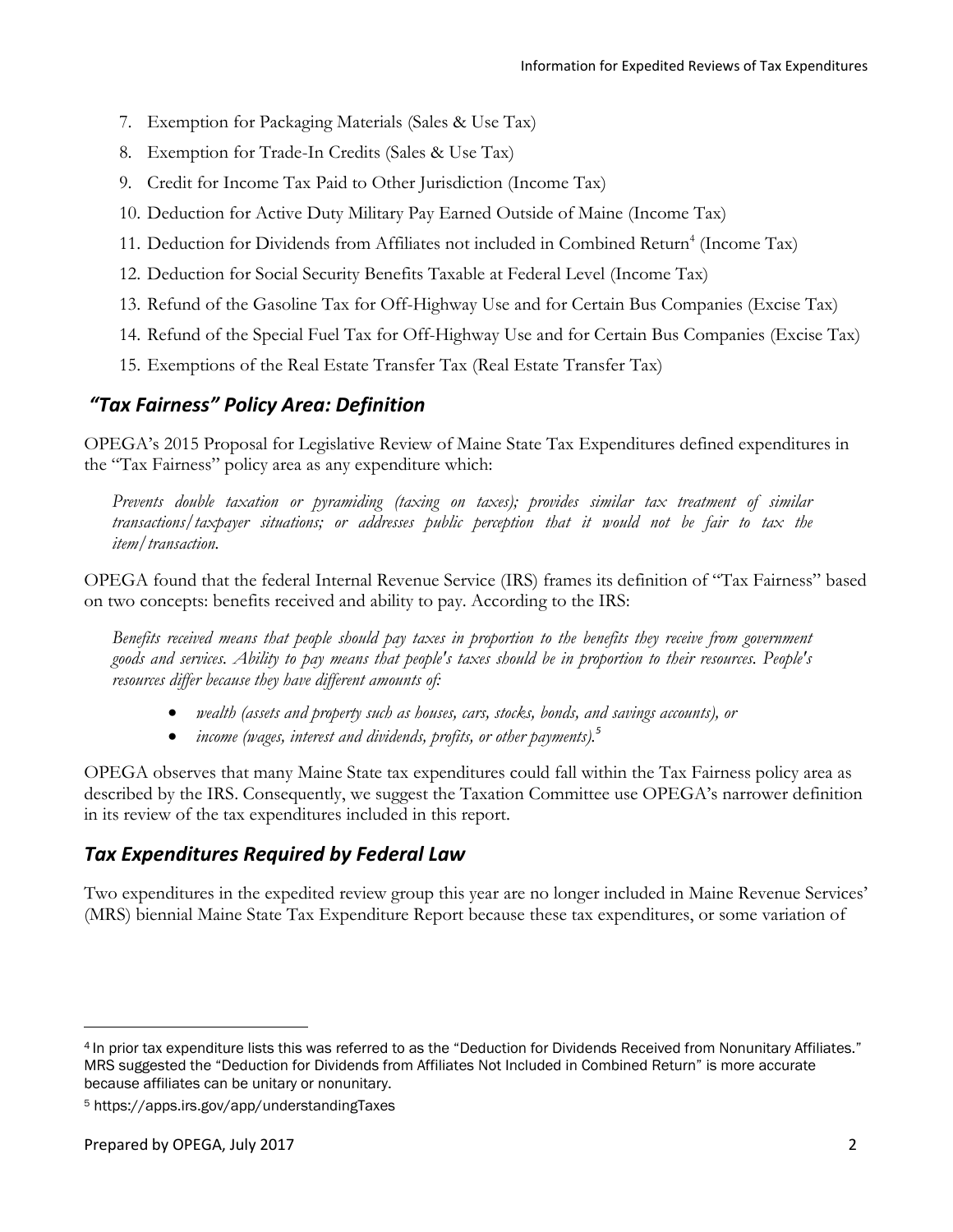them, are required by federal law. <sup>6</sup> Consequently, the Committees may want to consider removing these two expenditures from the expedited review cycle in future years.

The "Deduction for Dividends from Affiliates Not Included in Combined Return" has not been included in MRS' biennial report since 2013. MRS explained that the State can choose the manner – such as by the dividends deduction at issue – for providing any tax relief required under federal law, with respect to businesses taxed on overseas income. The "Credit for Income Tax Paid to Other Jurisdiction" has not been included in MRS' biennial report since 2015. According to MRS, a recent Supreme Court decision, *Comptroller of the Treasury of Maryland v. Wynne<sup>7</sup> ,* found it was unconstitutional for states to fail to provide a tax adjustment to taxpayers with respect to income also taxed by other states.

### *Fiscal Impact Estimates*

The fiscal impact estimates presented in this report represent estimated foregone revenue for the State. MRS is required to prepare these estimates biennially based on current tax law in effect at the time of the estimate. MRS estimates foregone revenue for the tax expenditures using various methods. The estimates are presented in the Maine State Tax Expenditure Reports as estimated General Fund, Highway Fund, and HOME Fund<sup>8</sup> revenue loss.

The individual tax expenditure descriptions beginning on page 6 include MRS' estimates of revenue loss by year with notation of the estimating method used and any additional context.

Table 1 shows the total estimated fiscal impact for 13 of the 15 tax expenditures as reported by MRS. Appendix B shows the breakdown of impact for these individual expenditures by year. As discussed above, MRS stopped reporting estimated revenue loss for two expenditures during the time period

| Table 1: Estimated Fiscal Impact of "Tax Fairness" Tax |                                                            |  |  |  |
|--------------------------------------------------------|------------------------------------------------------------|--|--|--|
| Expenditures in the State of Maine*                    |                                                            |  |  |  |
| Year                                                   | <b>MRS Estimated Revenue Loss</b>                          |  |  |  |
| FY13                                                   | \$237,168,685                                              |  |  |  |
| <b>FY14</b>                                            | \$289,437,224                                              |  |  |  |
| FY15                                                   | \$295,093,933                                              |  |  |  |
| <b>FY16</b>                                            | \$275,211,414                                              |  |  |  |
| <b>FY17</b>                                            | \$278,166,897                                              |  |  |  |
| FY18                                                   | \$288,880,496                                              |  |  |  |
| <b>FY19</b>                                            | \$300,017,998                                              |  |  |  |
|                                                        | Source: Estimates for FY13 were published in the 2014-2015 |  |  |  |

Maine State Tax Expenditure Report. Estimates for FY14-FY15 were published in the 2016-2017 Maine State Tax Expenditure Report. Estimates for FY16-FY19 were published in the 2018- 2019 Maine State Tax Expenditure Report.

\*Does not include estimates for "Credit for Income Tax Paid to Other Jurisdiction" and "Deduction for Dividends from Affiliates Not Included in Combined Return."

covered by Table 1. Since fiscal impact estimates were not available for all years, OPEGA has excluded these two expenditures from Table 1 and Appendix B to provide for more meaningful comparison of totals year to year.

 $\overline{\phantom{a}}$ <sup>6</sup> These two expenditures were included in the biennial Maine State Tax Expenditure report issued in 2013. That report was used as the basis for establishing the population of tax expenditures that would be subject to the legislative review process set forth in 3 MRSA § 998. The Maine State Tax Expenditure Report issued in 2017 states: "The credits for income tax paid to another jurisdiction by an estate or trust and by an individual have been removed because of considerations of U.S. Constitution provisions bearing on state taxation. The deduction for dividends received from nonunitary affiliates was removed, beginning with the 2015 report, because of similar constitutional considerations."

<sup>7</sup> https://www.supremecourt.gov/opinions/14pdf/13-485\_o7jp.pdf

<sup>8</sup> The Housing Opportunities for Maine (HOME) Fund was established by the Legislature in 1983 under 30-A MRSA Subchapter 7 to provide funding for affordable housing. The Real Estate Transfer Tax (see page 24) is the funding source for HOME.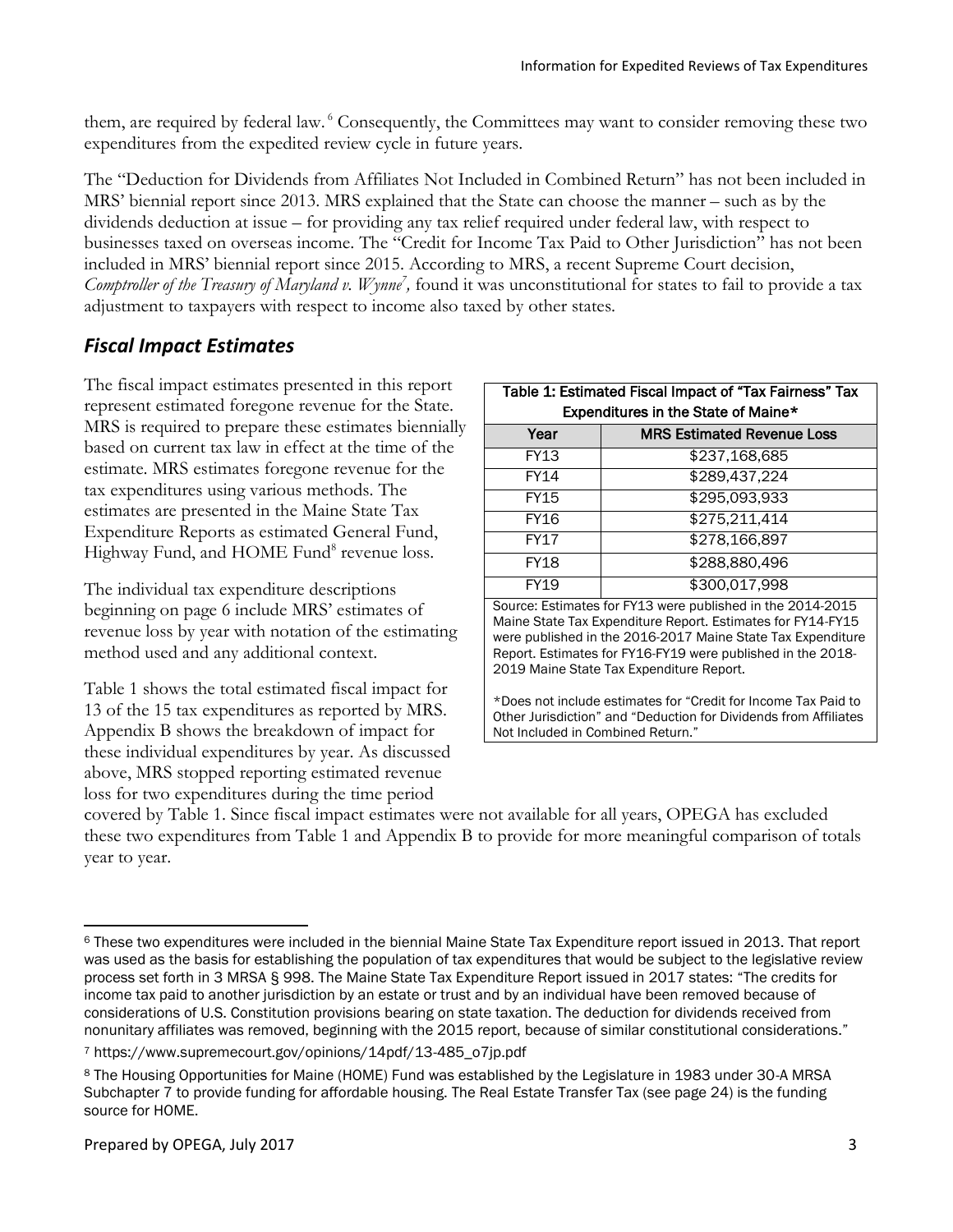There are substantial changes in the fiscal estimates for some tax expenditures over time, as follows:

*Packaging Materials.* The estimated fiscal impact of this expenditure has more than tripled from FY13- FY19, from approximately \$10 million to almost \$33 million. MRS explained this was due to changes in its sales and use tax microsimulation model<sup>9</sup>, and also due to the inclusion of different types of packaging material in the estimates from year to year. There were no statutory changes during this period. MRS could not provide further details on the changes in the types of packaging materials included.

*Deduction for Active Duty Military Pay Earned Outside of Maine.* There is some variation in the fiscal impact estimate for this expenditure, which increased from under \$1 million in FY14 to almost \$2 million in FY15 and in subsequent years decreases to \$1 million. MRS told OPEGA the FY14 and FY15 estimates were from the original fiscal note of the bill that established this deduction. Beginning in FY16, data was extrapolated from tax returns. MRS said if the estimate for FY15 was revised based on actual data the number would be significantly lower.

*Fuel & Gasoline Taxes*. There was some fluctuation over time in the fiscal impact estimates for "Refund of the Gasoline Tax for Off-Highway Use and for Certain Bus Companies" and "Motor Vehicle Fuel." MRS told OPEGA the forecasted values are generally a reflection of refund activity over the past two or three years adjusted for any known anomalies. Actual refunds can fluctuate with changes in fuel prices or other economic factors, but year-to-year fluctuations may simply be timing or other random occurrences such as an unusually large refund.

#### *Maine State Taxes on Fuel and Gasoline*

Motor vehicle fuel sold in Maine is subject to Sales & Use Tax unless exempted (page 12). One of the exemptions is for fuels that are subject to the Gasoline Tax or Special Fuel Tax, which are excise taxes. The Gasoline Tax is applicable to all internal combustion engine fuel commonly known as gasoline (36 MRSA § 2903). Special Fuel Tax is applicable to distillates and low-energy fuel, including diesel, propane, natural gas, methanol, hydrogen, and ethanol (36 MRSA § 3203). Exempting motor vehicle fuels that are subject to Gasoline Tax or Special Fuel Tax from the Sales & Use Tax prevents double taxation.

The Gasoline and Special Fuel Taxes also have exemptions for fuel used in certain off-highway vehicles or by certain bus companies. These exemptions are described on pages 20 and 22 of this report. Beneficiaries get the exemptions by submitting applications for refunds of taxes paid at point of sale.<sup>10</sup> Fuel exempted for off-highway use is, however, subject to Sales & Use Tax which is subtracted from the refund before it is paid, unless an applicable sales tax exemption exists.

Two other exemptions to the Gasoline Tax are not included in this report. Gasoline tax paid for fuel used in certain aircraft is also refundable under 36 MRSA § 2910. This tax expenditure is not included in this report because it has an estimated fiscal impact of under \$50,000. State and local governments are exempt on bulk purchases of gasoline products from the Gasoline Tax under 36 MRSA § 2903 sub-§ 4, paragraph C. State and local governments are similarly exempt on bulk purchases under the Special Fuel Tax Law, 36 MRSA § 3204-A sub-§ 3. These expenditures are slated for expedited review under the Charitable group of tax expenditures.

<sup>&</sup>lt;sup>9</sup> See Appendix C for information on MRS' microsimulation models.

 $10$  Dyed diesel is exempt from excise tax at the point of sale. Sales tax is paid at the time of purchase.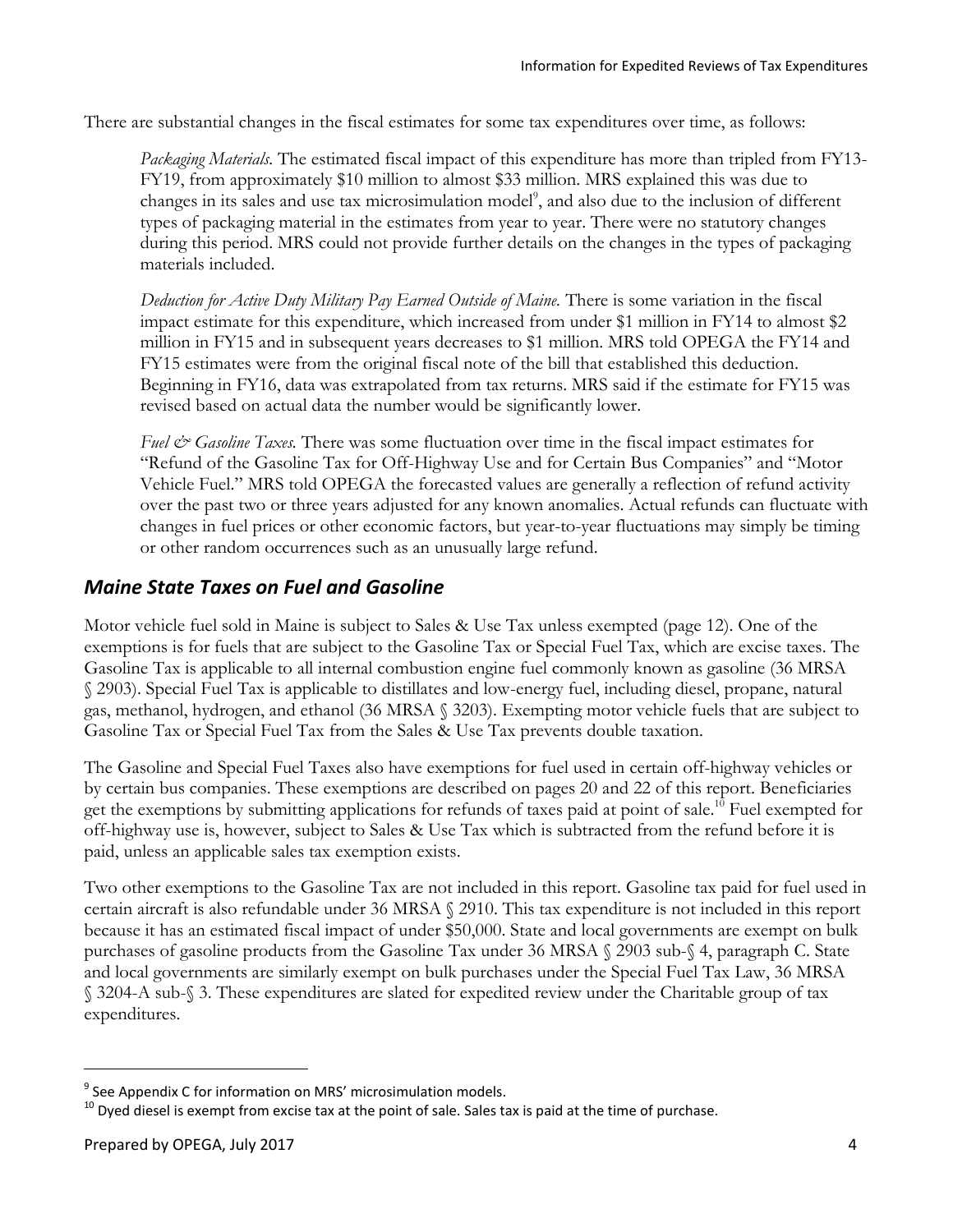#### *Information on Individual Tax Expenditures*

The remainder of this report contains a series of tables summarizing the information OPEGA is required to provide under 3 MRSA **§** 1000 for each individual "Tax Fairness" tax expenditure. OPEGA gathered much of this information from the following sources:

- Sections of Maine statute pertaining to each exemption;
- MRS' Maine State Tax Expenditure Reports for 2018-2019, 2016-2017 and 2014-2015; and
- MRS tax bulletins.

In addition, the legislative history summarized in this report was prepared by OPEGA in consultation with OFPR based on details researched and provided to OPEGA by the Law and Legislative Reference Library.

None of the sources we reviewed directly identified intended beneficiaries for these exemptions, so OPEGA has defined these based on our understanding of the expenditures.

MRS' biennial reports are the source of the fiscal impact estimates OPEGA has included in this report for Fiscal Years (FY) 2013 through 2019. The FY13 estimates were published in the 2014-2015 Maine State Tax Expenditure Report. The estimates for FY14 and FY15 were published in the 2016-2017 Maine State Tax Expenditure Report. The estimates for FY16-FY19 were published in the 2018-2019 Maine State Tax Expenditure Report.

MRS told OPEGA they do not use these estimates to look at trends; rather, the numbers are "point in time" based on the economic forecast using the best information available at the time. Estimates are influenced by the anticipated tax rates; economic activity; policy changes; available data; and other factors. This makes it challenging to discern any trends or policy impacts over time using the revenue loss estimates published in the Maine State Tax Expenditures Reports. Consequently, MRS is unable to determine the amount of impact from each of these factors in a given year. They may adjust an estimate based on their assessment of the anticipated impact of certain changes, but that may be one of many factors that contribute to an estimate in a given year.

MRS has undertaken an effort to determine the total amount claimed for some expenditures on individual and corporate income tax returns in order to obtain more accurate data. However, MRS explained that this information is not always captured on tax returns in a way that is easily translated into estimates. There is a limit on the number of lines that can be included on a tax return, and the need for this information must be balanced against other needs, including the cost of changing the forms. This effort is time intensive for MRS to carry out within its current system.

Neither OPEGA nor MRS was able to identify any existing data that could be used to assess how closely MRS' estimates reflected actual forgone revenue, or that would better illustrate trends in fiscal impact. It was beyond the scope and resources of our current project for OPEGA to delve any more deeply into the methods used to calculate individual tax expenditures or more fully research other potential data sources. If the Legislature is interested in understanding fiscal impact trends and/or actual impacts from policy changes on "Tax Fairness" tax expenditures, we suggest the Joint Standing Committee on Taxation confer with MRS and OFPR on options for obtaining such analyses in the future.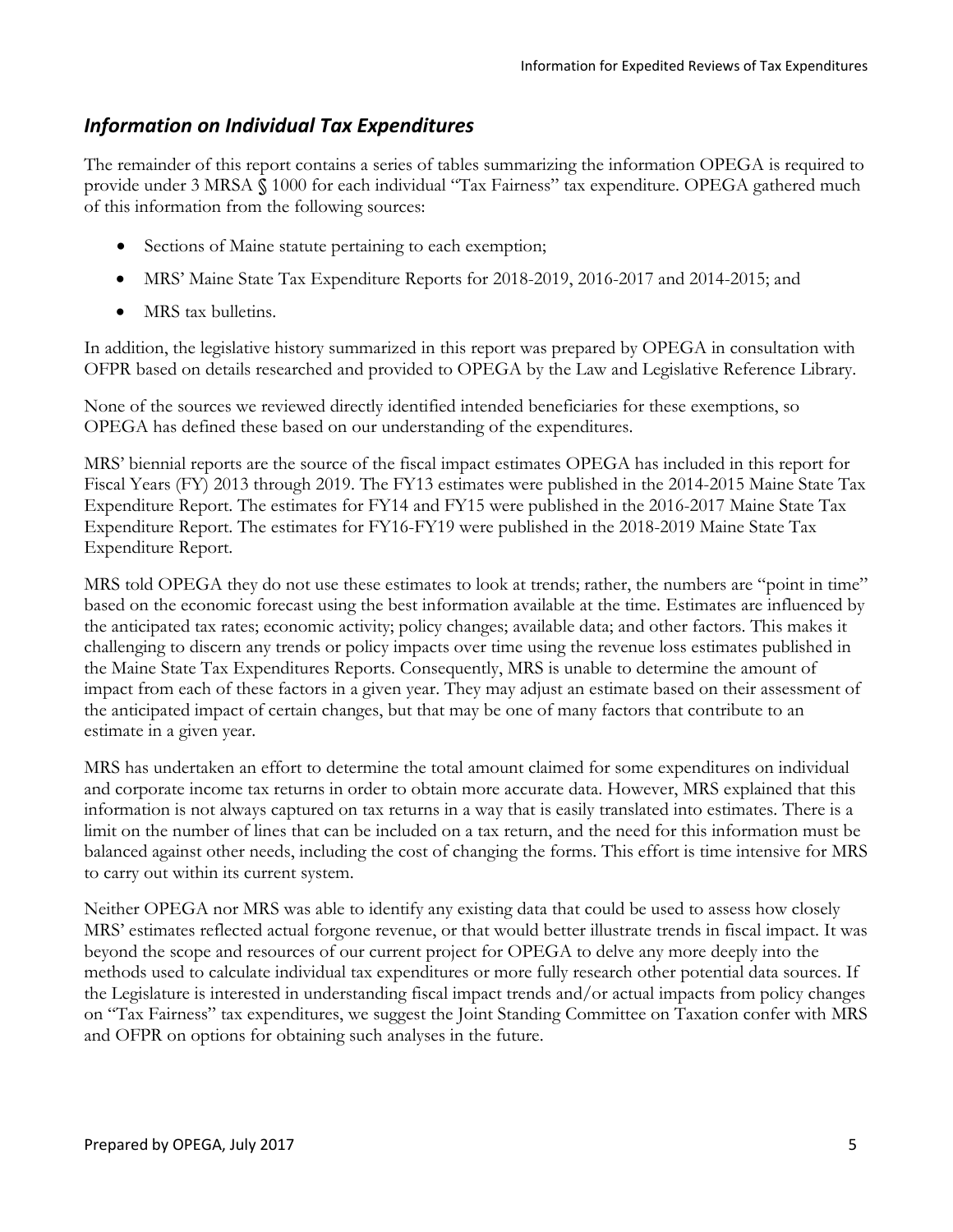| <b>Tax Expenditure</b>               | <b>Exemption for Certain Loaner Vehicles</b>                                                                                                                                                                                                                               |                                                                                                                                                                          |                                                         |  |
|--------------------------------------|----------------------------------------------------------------------------------------------------------------------------------------------------------------------------------------------------------------------------------------------------------------------------|--------------------------------------------------------------------------------------------------------------------------------------------------------------------------|---------------------------------------------------------|--|
| <b>Statutory reference</b>           | 36 MRSA § 1760 sub-§ 21-A                                                                                                                                                                                                                                                  |                                                                                                                                                                          |                                                         |  |
| Distribution mechanism               |                                                                                                                                                                                                                                                                            | Exemption at point of use.                                                                                                                                               |                                                         |  |
| <b>Brief description</b>             | Tax exemption for use of a loaner vehicle provided by a new vehicle dealer to a<br>service customer pursuant to a manufacturer's or dealer's warranty.                                                                                                                     |                                                                                                                                                                          |                                                         |  |
| Intended beneficiaries               |                                                                                                                                                                                                                                                                            | Service customers using loaner vehicles provided by new vehicle dealers.                                                                                                 |                                                         |  |
| <b>Estimated fiscal impact</b>       | <b>FY13</b>                                                                                                                                                                                                                                                                | \$232,560                                                                                                                                                                | Source: 2014-2015 Maine State<br>Tax Expenditure Report |  |
|                                      | <b>FY14</b>                                                                                                                                                                                                                                                                | \$253,816                                                                                                                                                                | Source: 2016-2017 Maine State                           |  |
|                                      | <b>FY15</b>                                                                                                                                                                                                                                                                | \$266,151                                                                                                                                                                | Tax Expenditure Report                                  |  |
|                                      | <b>FY16</b>                                                                                                                                                                                                                                                                | \$280,047                                                                                                                                                                |                                                         |  |
|                                      | <b>FY17</b>                                                                                                                                                                                                                                                                | \$285,647                                                                                                                                                                | Source: 2018-2019 Maine State                           |  |
|                                      | <b>FY18</b>                                                                                                                                                                                                                                                                | \$291,361                                                                                                                                                                | Tax Expenditure Report                                  |  |
|                                      | FY19                                                                                                                                                                                                                                                                       | \$297,188                                                                                                                                                                |                                                         |  |
| Notes on estimated fiscal<br>impact  | MRS originally based estimates on net assessments and recent sales tax audits<br>related to new car dealers prior to the enactment of the law. Current estimates<br>were based on the original calculation, but with additional increases to come to<br>the best estimate. |                                                                                                                                                                          |                                                         |  |
| Legislative history                  | <b>Public Law</b><br>Change                                                                                                                                                                                                                                                |                                                                                                                                                                          |                                                         |  |
| (includes substantive<br>amendments) | P.L. 2007,<br>ch. 410                                                                                                                                                                                                                                                      | Enacted a Sales and Use tax exemption for the use of a loaner<br>vehicle by a service customer of a new car dealer pursuant to a<br>manufacturer's or dealer's warranty. |                                                         |  |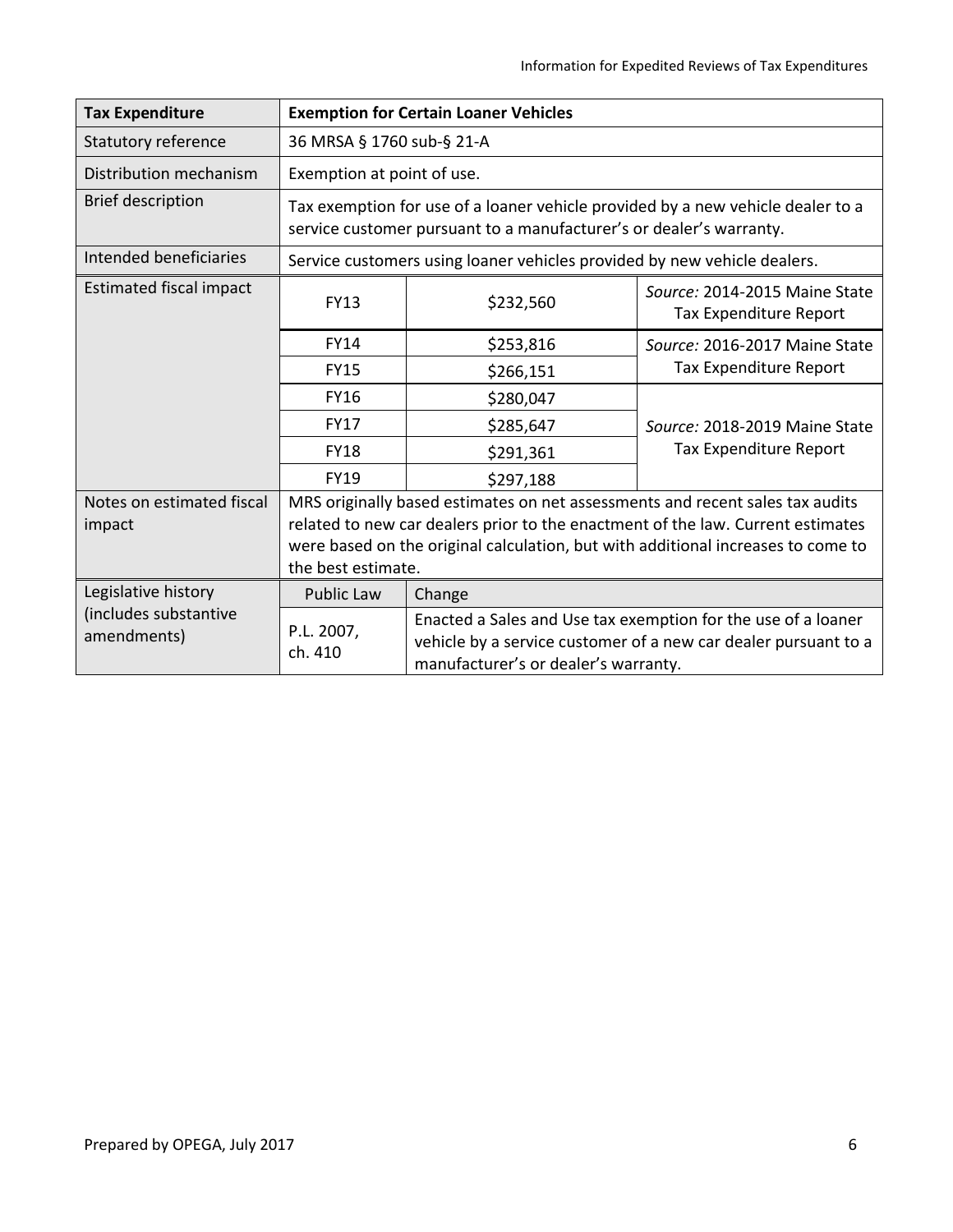| <b>Tax Expenditure</b>               | <b>Exemption for Certain Property Purchased Out of State</b>                                                                                                                                                                                                                                                                                                                                                                                                                                                                                                                 |                                                                                                                                                                                                                                                                                                                                                                                                                                                                                                                                                                                                                                                                                                  |                                                         |  |
|--------------------------------------|------------------------------------------------------------------------------------------------------------------------------------------------------------------------------------------------------------------------------------------------------------------------------------------------------------------------------------------------------------------------------------------------------------------------------------------------------------------------------------------------------------------------------------------------------------------------------|--------------------------------------------------------------------------------------------------------------------------------------------------------------------------------------------------------------------------------------------------------------------------------------------------------------------------------------------------------------------------------------------------------------------------------------------------------------------------------------------------------------------------------------------------------------------------------------------------------------------------------------------------------------------------------------------------|---------------------------------------------------------|--|
| Statutory reference                  | 36 MRSA § 1760 sub-§ 45                                                                                                                                                                                                                                                                                                                                                                                                                                                                                                                                                      |                                                                                                                                                                                                                                                                                                                                                                                                                                                                                                                                                                                                                                                                                                  |                                                         |  |
| Distribution mechanism               |                                                                                                                                                                                                                                                                                                                                                                                                                                                                                                                                                                              | Exemption at the time of property registration.                                                                                                                                                                                                                                                                                                                                                                                                                                                                                                                                                                                                                                                  |                                                         |  |
| <b>Brief description</b>             | Sales & Use Tax exemption for certain property purchased out of state: (A)<br>automobiles, if the owner was a resident of another state at the time of<br>purchase, (B) snowmobiles or all-terrain vehicles if the purchaser is an individual<br>and not a State resident, (C) aircraft, provided certain conditions are met, (D)<br>property brought to the State solely to conduct activities related to a state<br>disaster or emergency, (E) other property that was purchased and used by the<br>present owner outside the State for more than 12 months. <sup>11</sup> |                                                                                                                                                                                                                                                                                                                                                                                                                                                                                                                                                                                                                                                                                                  |                                                         |  |
| Intended beneficiaries               | such property in Maine.                                                                                                                                                                                                                                                                                                                                                                                                                                                                                                                                                      | Owners of certain types of property purchased out of state that use or register                                                                                                                                                                                                                                                                                                                                                                                                                                                                                                                                                                                                                  |                                                         |  |
| <b>Estimated fiscal impact</b>       | <b>FY13</b>                                                                                                                                                                                                                                                                                                                                                                                                                                                                                                                                                                  | $$1,000,000 - $2,999,999$                                                                                                                                                                                                                                                                                                                                                                                                                                                                                                                                                                                                                                                                        | Source: 2014-2015 Maine State<br>Tax Expenditure Report |  |
|                                      | <b>FY14</b>                                                                                                                                                                                                                                                                                                                                                                                                                                                                                                                                                                  | $$1,000,000 - $2,999,999$                                                                                                                                                                                                                                                                                                                                                                                                                                                                                                                                                                                                                                                                        | Source: 2016-2017 Maine State                           |  |
|                                      | <b>FY15</b>                                                                                                                                                                                                                                                                                                                                                                                                                                                                                                                                                                  | $$1,000,000 - $2,999,999$                                                                                                                                                                                                                                                                                                                                                                                                                                                                                                                                                                                                                                                                        | Tax Expenditure Report                                  |  |
|                                      | <b>FY16</b>                                                                                                                                                                                                                                                                                                                                                                                                                                                                                                                                                                  | $$1,000,000 - $2,999,999$                                                                                                                                                                                                                                                                                                                                                                                                                                                                                                                                                                                                                                                                        |                                                         |  |
|                                      | <b>FY17</b>                                                                                                                                                                                                                                                                                                                                                                                                                                                                                                                                                                  | $$1,000,000 - $2,999,999$                                                                                                                                                                                                                                                                                                                                                                                                                                                                                                                                                                                                                                                                        | Source: 2018-2019 Maine State                           |  |
|                                      | <b>FY18</b>                                                                                                                                                                                                                                                                                                                                                                                                                                                                                                                                                                  | $$1,000,000 - $2,999,999$                                                                                                                                                                                                                                                                                                                                                                                                                                                                                                                                                                                                                                                                        | Tax Expenditure Report                                  |  |
|                                      | FY19                                                                                                                                                                                                                                                                                                                                                                                                                                                                                                                                                                         | $$1,000,000 - $2,999,999$                                                                                                                                                                                                                                                                                                                                                                                                                                                                                                                                                                                                                                                                        |                                                         |  |
| Notes on estimated fiscal<br>impact  | Estimated as a range of possible values because little or no data is available.                                                                                                                                                                                                                                                                                                                                                                                                                                                                                              |                                                                                                                                                                                                                                                                                                                                                                                                                                                                                                                                                                                                                                                                                                  |                                                         |  |
| Legislative history                  | Public Law                                                                                                                                                                                                                                                                                                                                                                                                                                                                                                                                                                   | Change                                                                                                                                                                                                                                                                                                                                                                                                                                                                                                                                                                                                                                                                                           |                                                         |  |
| (includes substantive<br>amendments) | P.L. 1983,<br>ch. 571                                                                                                                                                                                                                                                                                                                                                                                                                                                                                                                                                        | Enacted exemption for property purchased and used (and<br>registered, if required) by the present owner outside the State<br>for more than 6 months before being brought into State.                                                                                                                                                                                                                                                                                                                                                                                                                                                                                                             |                                                         |  |
|                                      | P.L. 1985,<br>ch. 419<br>P.L. 1987,<br>ch. 772                                                                                                                                                                                                                                                                                                                                                                                                                                                                                                                               | Amended exemption to apply to: (1) automobiles if the owner<br>was a resident of another state and employed or registered to<br>vote in that state at the time of purchase, or (2) property<br>purchased and used by the owner outside the state for more<br>than 12 months. Property, other than automobiles, that is<br>required to be registered does not qualify for exemption<br>unless it was registered in the previous state for more than 12<br>months prior to registration in State.<br>Created criteria for watercraft to qualify for the exemption.<br>Watercraft must be registered outside the State by an owner<br>who (at the time of purchase) was a resident of another state |                                                         |  |
|                                      |                                                                                                                                                                                                                                                                                                                                                                                                                                                                                                                                                                              | and the watercraft is present in State not more than 30 days<br>for the 12 months following purchase.                                                                                                                                                                                                                                                                                                                                                                                                                                                                                                                                                                                            |                                                         |  |

<sup>&</sup>lt;sup>11</sup> 36 MRSA § 1760, sub-§ 88-A provides an exemption for all aircraft sales through June 30, 2033. This exemption is slated for review under the Expedited group of "Interstate or Foreign Commerce."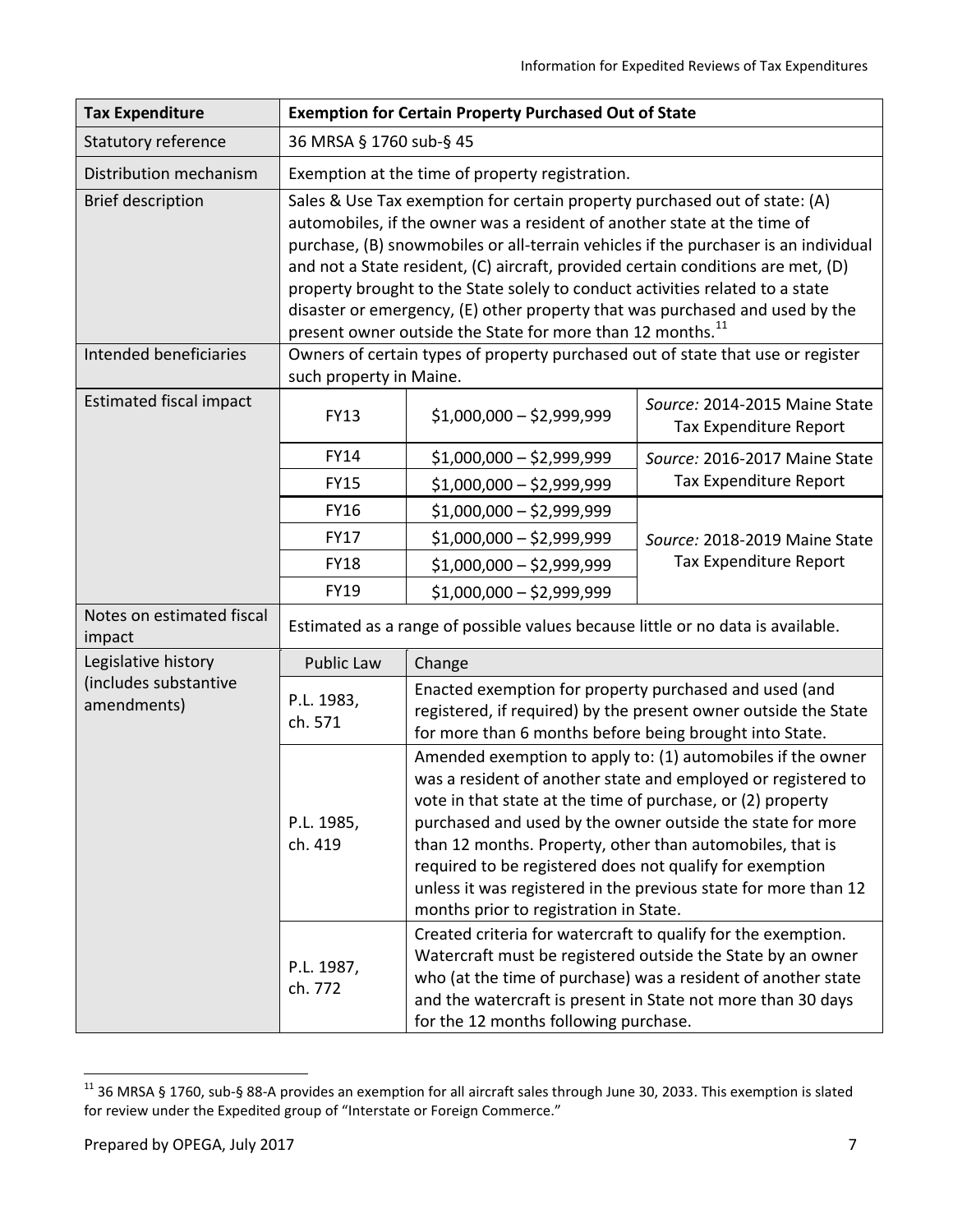|  | P.L. 1991,<br>ch. 620 | Applied the criteria for watercraft (see P.L. 1987, ch. 772) to<br>snowmobiles and all-terrain vehicles (ATVs).                                                                                                                                                                     |
|--|-----------------------|-------------------------------------------------------------------------------------------------------------------------------------------------------------------------------------------------------------------------------------------------------------------------------------|
|  | P.L. 1995,<br>ch. 467 | Removed criteria for snowmobiles so they fell under the<br>general criteria for other types of property (i.e. must be used<br>outside of State for 12 months).                                                                                                                      |
|  | P.L. 2005,<br>ch. 218 | Re-inserted previous criteria for snowmobiles (see P.L. 1991,<br>ch. 620). Exempted snowmobiles if purchaser is a non-<br>resident, and the snowmobile is purchased and used out of<br>state.                                                                                       |
|  | P.L. 2005,<br>ch. 519 | Added exemption for any aircraft not already exempted under<br>sub-§ 88 (i.e. a commercial airliner) that was purchased out of<br>State and is present in State for no more than 20 days in the 12<br>months after purchase, excluding periods for major repairs or<br>maintenance. |
|  | P.L. 2007,<br>ch. 438 | Clarified that this exemption for automobiles, watercraft,<br>snowmobiles or ATVs is limited to individuals, not other legal<br>entities.                                                                                                                                           |
|  | P.L. 2007,<br>ch. 691 | Discounted (from the time in State to be subject to tax) any<br>days aircraft are in State to provide free transportation for<br>children and adults to access life-saving medical care.                                                                                            |
|  | P.L. 2009,<br>ch. 625 | Removed the requirement that a nonresident purchaser must<br>have been employed or registered to vote in another state to<br>qualify for exemption from use tax on automobiles purchased<br>and used out of State.                                                                  |
|  | P.L. 2011,<br>ch. 622 | Exempted property brought into State solely to conduct<br>activities directly related to a State disaster or emergency and<br>the property is present only during the disaster period.                                                                                              |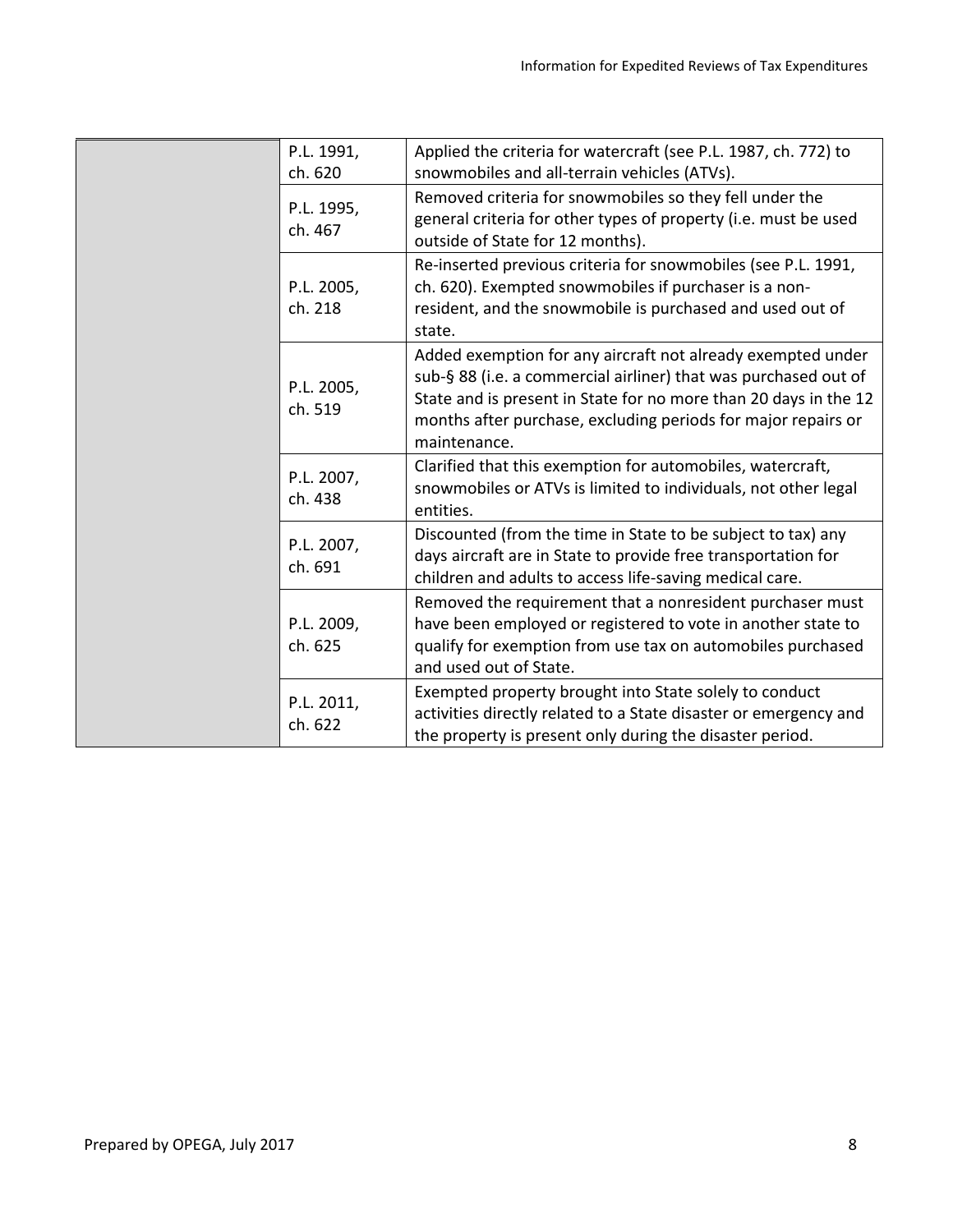| <b>Tax Expenditure</b>               | <b>Exemption for Certain Returnable Containers</b>                                                                |                                                                                                                         |                                                         |  |
|--------------------------------------|-------------------------------------------------------------------------------------------------------------------|-------------------------------------------------------------------------------------------------------------------------|---------------------------------------------------------|--|
| <b>Statutory reference</b>           | 36 MRSA § 1760 sub-§ 12                                                                                           |                                                                                                                         |                                                         |  |
| Distribution mechanism               | Exemption at point of sale.                                                                                       |                                                                                                                         |                                                         |  |
| <b>Brief description</b>             | Sales tax exemption for returnable containers when sold either with the<br>contents or when resold for refilling. |                                                                                                                         |                                                         |  |
| Intended beneficiaries               |                                                                                                                   | Purchasers of returnable containers.                                                                                    |                                                         |  |
| <b>Estimated fiscal impact</b>       | <b>FY13</b>                                                                                                       | \$1,287,434                                                                                                             | Source: 2014-2015 Maine State<br>Tax Expenditure Report |  |
|                                      | <b>FY14</b>                                                                                                       | \$1,427,979                                                                                                             | Source: 2016-2017 Maine State                           |  |
|                                      | <b>FY15</b>                                                                                                       | \$1,512,056                                                                                                             | Tax Expenditure Report                                  |  |
|                                      | <b>FY16</b>                                                                                                       | \$1,745,929                                                                                                             |                                                         |  |
|                                      | <b>FY17</b>                                                                                                       | \$1,798,307                                                                                                             | Source: 2018-2019 Maine State                           |  |
|                                      | <b>FY18</b>                                                                                                       | \$1,852,256                                                                                                             | Tax Expenditure Report                                  |  |
|                                      | <b>FY19</b>                                                                                                       | \$1,907,824                                                                                                             |                                                         |  |
| Notes on estimated fiscal<br>impact  | redemption data.                                                                                                  | MRS derives the estimate from grocery sales data and sample bottle                                                      |                                                         |  |
| Legislative history                  | <b>Public Law</b>                                                                                                 | Change                                                                                                                  |                                                         |  |
| (includes substantive<br>amendments) | P.L. 1951,<br>ch. 250                                                                                             | Enactment of sales tax exemption for returnable containers<br>when sold with the contents or when resold for refilling. |                                                         |  |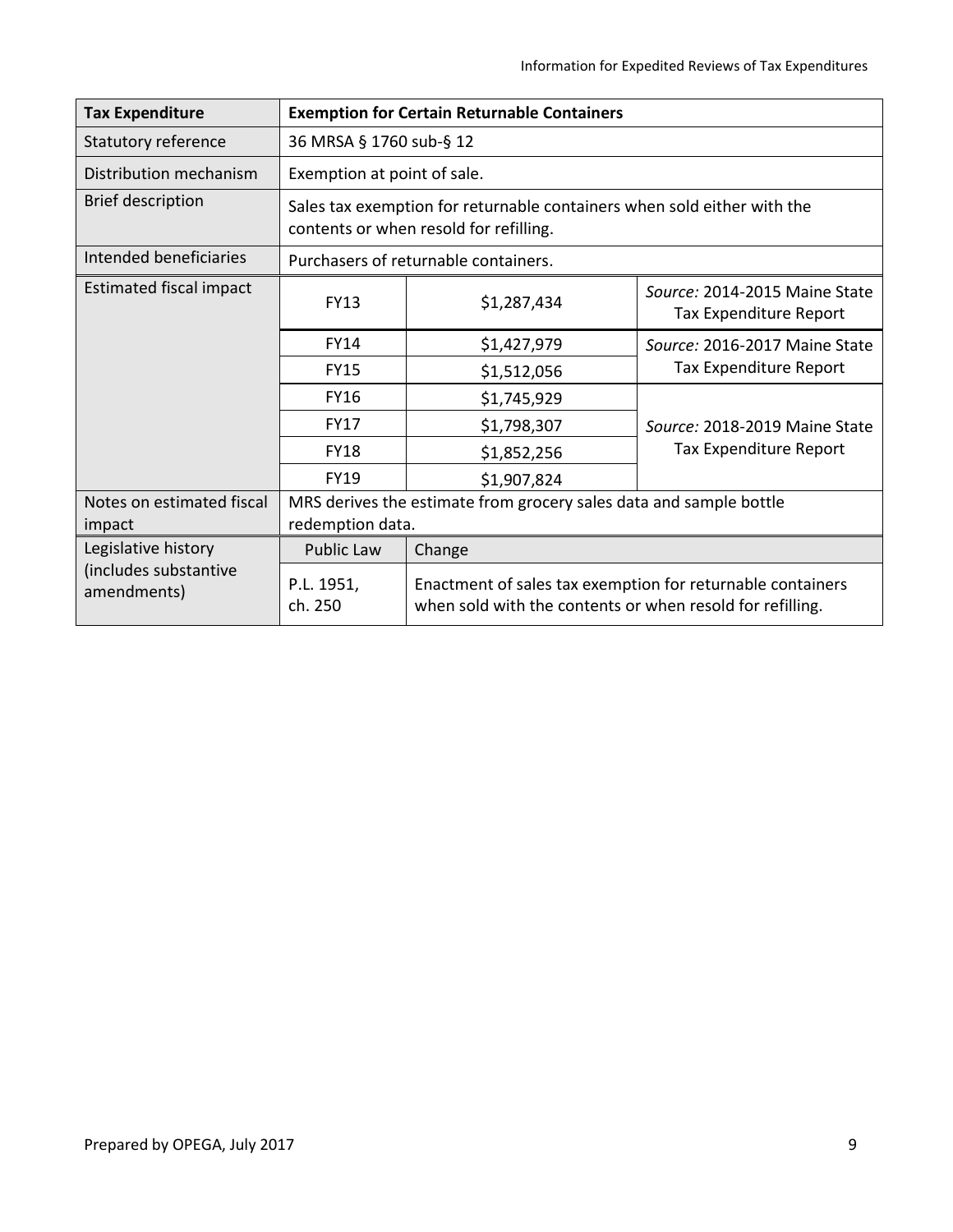| <b>Tax Expenditure</b>               | <b>Exemption for Meals and Lodging Provided to Employees</b>                                                                                                                                                                                        |                                                                                            |                                                                                                                            |  |
|--------------------------------------|-----------------------------------------------------------------------------------------------------------------------------------------------------------------------------------------------------------------------------------------------------|--------------------------------------------------------------------------------------------|----------------------------------------------------------------------------------------------------------------------------|--|
| <b>Statutory reference</b>           | 36 MRSA § 1760 sub-§ 75                                                                                                                                                                                                                             |                                                                                            |                                                                                                                            |  |
| Distribution mechanism               |                                                                                                                                                                                                                                                     | Exemption at point of sale.                                                                |                                                                                                                            |  |
| <b>Brief description</b>             | Sales Tax exemption on meals and lodging provided to employees at their place<br>of employment when the value of the meals and lodging is allowed as a credit<br>toward the wages of those employees.                                               |                                                                                            |                                                                                                                            |  |
| Intended beneficiaries               | Employees receiving meals and/or lodging from employer where the value is<br>credited toward wages.                                                                                                                                                 |                                                                                            |                                                                                                                            |  |
| <b>Estimated fiscal impact</b>       | <b>FY13</b>                                                                                                                                                                                                                                         | \$145,350                                                                                  | Source: 2014-2015 Maine State<br>Tax Expenditure Report                                                                    |  |
|                                      | FY14                                                                                                                                                                                                                                                | \$160,930                                                                                  | Source: 2016-2017 Maine State                                                                                              |  |
|                                      | <b>FY15</b>                                                                                                                                                                                                                                         | \$168,286                                                                                  | Tax Expenditure Report                                                                                                     |  |
|                                      | <b>FY16</b>                                                                                                                                                                                                                                         | $$50,000 - $249,999$                                                                       |                                                                                                                            |  |
|                                      | <b>FY17</b>                                                                                                                                                                                                                                         | $$50,000 - $249,999$                                                                       | Source: 2018-2019 Maine State                                                                                              |  |
|                                      | <b>FY18</b>                                                                                                                                                                                                                                         | \$50,000 - \$249,999                                                                       | <b>Tax Expenditure Report</b>                                                                                              |  |
|                                      | FY19                                                                                                                                                                                                                                                | $$50,000 - $249,999$                                                                       |                                                                                                                            |  |
| Notes on estimated fiscal<br>impact  | MRS explained that the estimates changed to a range of possible values because<br>little or no data is available. MRS previously calculated the fiscal impact based<br>on the number of people working in the service industry. It was changed to a |                                                                                            |                                                                                                                            |  |
|                                      |                                                                                                                                                                                                                                                     | range because the estimate was not based on any meaningful data.                           |                                                                                                                            |  |
| Legislative history                  | <b>Public Law</b><br>Change                                                                                                                                                                                                                         |                                                                                            |                                                                                                                            |  |
| (includes substantive<br>amendments) | P.L. 1989,<br>ch. 871                                                                                                                                                                                                                               | those meals or that lodging is allowed as a credit toward the<br>wages of those employees. | Enacted a Sales Tax exemption for meals or lodging provided<br>to employees at their place of employment when the value of |  |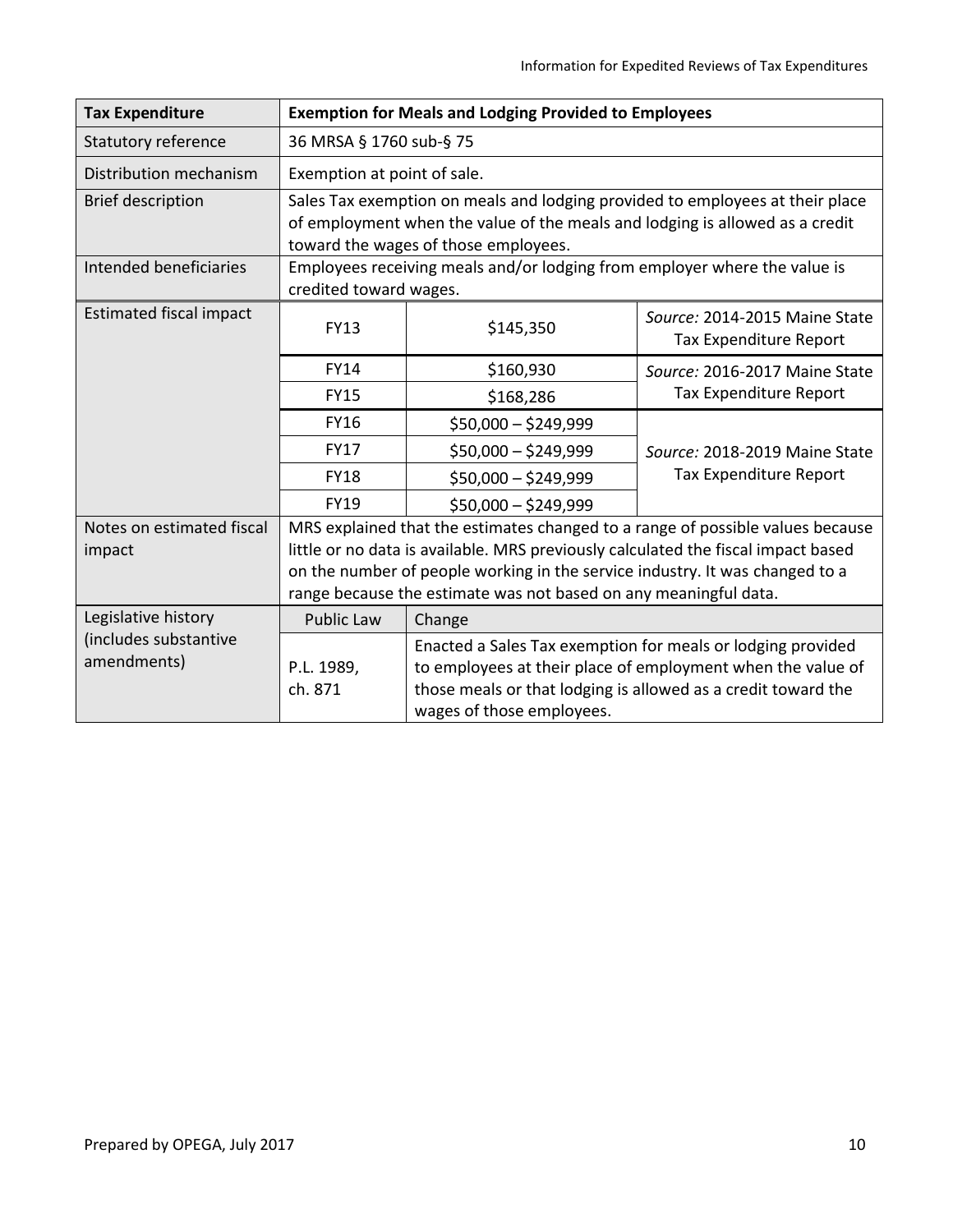| <b>Tax Expenditure</b>               | <b>Exemption for Mobile and Modular Homes</b>                                                                                                                                    |                                                                                                                                                                                                                                                                                                                                                                                                                      |                                                                                |  |
|--------------------------------------|----------------------------------------------------------------------------------------------------------------------------------------------------------------------------------|----------------------------------------------------------------------------------------------------------------------------------------------------------------------------------------------------------------------------------------------------------------------------------------------------------------------------------------------------------------------------------------------------------------------|--------------------------------------------------------------------------------|--|
| Statutory reference                  | 36 MRSA § 1760 sub-§ 40                                                                                                                                                          |                                                                                                                                                                                                                                                                                                                                                                                                                      |                                                                                |  |
| Distribution mechanism               |                                                                                                                                                                                  | Exemption at point of sale.                                                                                                                                                                                                                                                                                                                                                                                          |                                                                                |  |
| <b>Brief description</b>             | Sales Tax exemption for (A) used manufactured housing, and (B) new<br>manufactured housing except for the cost of materials (exemption may not<br>exceed 50% of the sale price). |                                                                                                                                                                                                                                                                                                                                                                                                                      |                                                                                |  |
| Intended beneficiaries               |                                                                                                                                                                                  | Purchasers of manufactured housing.                                                                                                                                                                                                                                                                                                                                                                                  |                                                                                |  |
| <b>Estimated fiscal impact</b>       | <b>FY13</b>                                                                                                                                                                      | \$17,735,845                                                                                                                                                                                                                                                                                                                                                                                                         | Source: 2014-2015 Maine State<br>Tax Expenditure Report                        |  |
|                                      | FY14                                                                                                                                                                             | \$27,593,065                                                                                                                                                                                                                                                                                                                                                                                                         | Source: 2016-2017 Maine State                                                  |  |
|                                      | <b>FY15</b>                                                                                                                                                                      | \$28,650,370                                                                                                                                                                                                                                                                                                                                                                                                         | Tax Expenditure Report                                                         |  |
|                                      | <b>FY16</b>                                                                                                                                                                      | \$31,907,086                                                                                                                                                                                                                                                                                                                                                                                                         |                                                                                |  |
|                                      | <b>FY17</b>                                                                                                                                                                      | \$32,226,157                                                                                                                                                                                                                                                                                                                                                                                                         | Source: 2018-2019 Maine State                                                  |  |
|                                      | <b>FY18</b>                                                                                                                                                                      | \$32,709,549                                                                                                                                                                                                                                                                                                                                                                                                         | Tax Expenditure Report                                                         |  |
|                                      | <b>FY19</b>                                                                                                                                                                      | \$33,200,193                                                                                                                                                                                                                                                                                                                                                                                                         |                                                                                |  |
| Notes on estimated fiscal<br>impact  |                                                                                                                                                                                  |                                                                                                                                                                                                                                                                                                                                                                                                                      | Estimates based on information from sales tax returns (reported exempt sales). |  |
| Legislative history                  | Public Law                                                                                                                                                                       | Change                                                                                                                                                                                                                                                                                                                                                                                                               |                                                                                |  |
| (includes substantive<br>amendments) | P.L. 1977,<br>ch. 716                                                                                                                                                            | Enacted a Sales Tax exemption for used mobile or modular<br>homes and an exemption for new mobile or modular homes to<br>the extent of all costs included in the sales price, other than<br>cost of materials, with exemption not to exceed 50% of sale<br>price.<br>Replaces the phrase "mobile and modular homes" with the<br>defined term of "manufactured housing" (as already used<br>administratively by MRS). |                                                                                |  |
|                                      | P.L. 2005,<br>ch. 618                                                                                                                                                            |                                                                                                                                                                                                                                                                                                                                                                                                                      |                                                                                |  |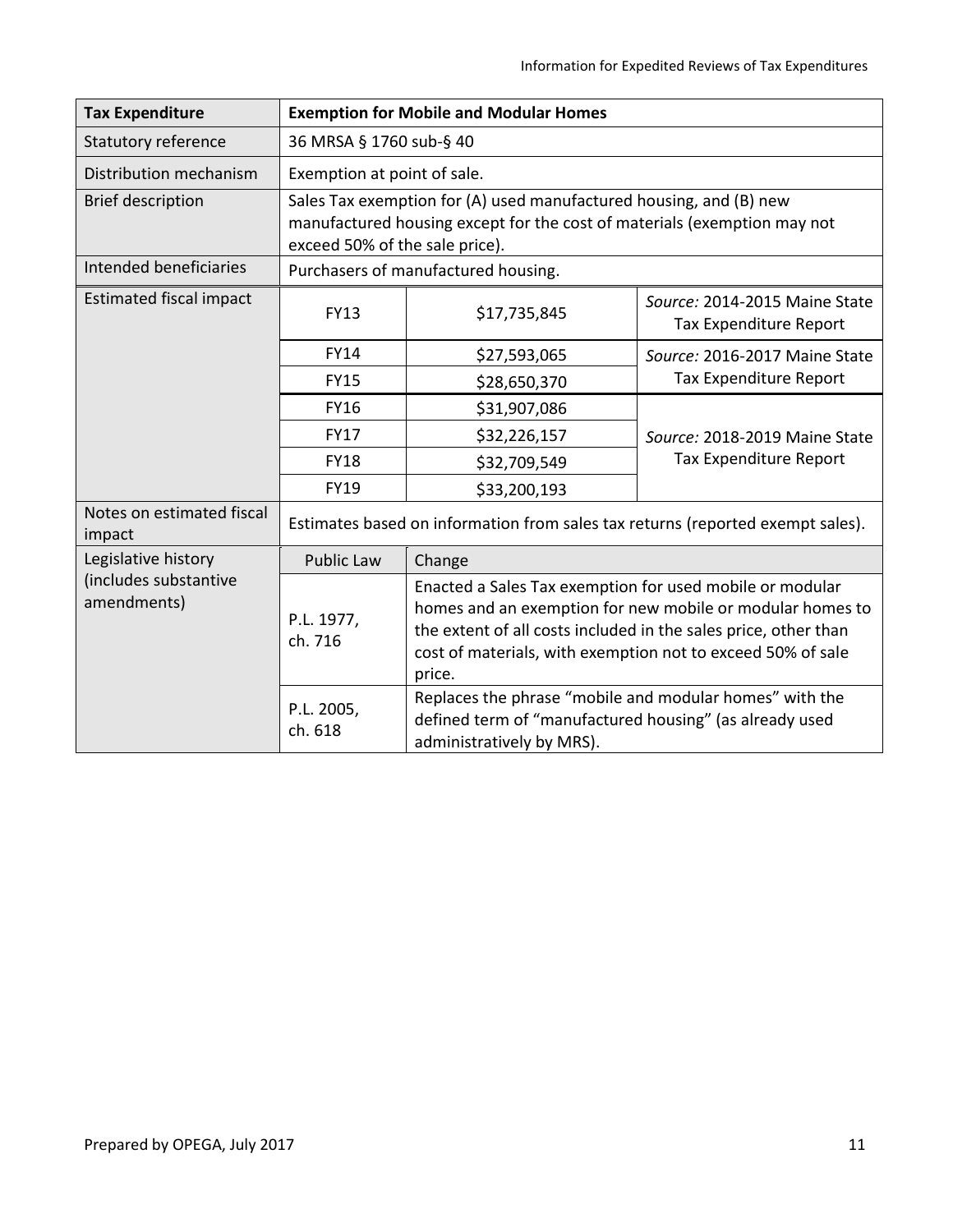| <b>Tax Expenditure</b>               | <b>Exemption for Motor Vehicle Fuel</b>                                                                        |                                                                                                                                                                                    |                                                                 |  |
|--------------------------------------|----------------------------------------------------------------------------------------------------------------|------------------------------------------------------------------------------------------------------------------------------------------------------------------------------------|-----------------------------------------------------------------|--|
| Statutory reference                  | 36 MRSA § 1760 sub-§ 8, paragraph A                                                                            |                                                                                                                                                                                    |                                                                 |  |
| Distribution mechanism               | Exemption at point of sale.                                                                                    |                                                                                                                                                                                    |                                                                 |  |
| <b>Brief description</b>             |                                                                                                                | Motor vehicle fuels that are subject to Gasoline or Special Fuel Taxes (excise<br>taxes) are exempt from Sales & Use Tax.                                                          |                                                                 |  |
| Intended beneficiaries               |                                                                                                                | Individuals purchasing motor vehicle fuel that is subject to excise taxes.                                                                                                         |                                                                 |  |
| <b>Estimated fiscal impact</b>       | <b>FY13</b>                                                                                                    | \$121,893,611                                                                                                                                                                      | Source: 2014-2015 Maine State<br>Tax Expenditure Report         |  |
|                                      | <b>FY14</b>                                                                                                    | \$143,231,504                                                                                                                                                                      | Source: 2016-2017 Maine State                                   |  |
|                                      | <b>FY15</b>                                                                                                    | \$142,461,604                                                                                                                                                                      | Tax Expenditure Report                                          |  |
|                                      | <b>FY16</b>                                                                                                    | \$89,387,543                                                                                                                                                                       |                                                                 |  |
|                                      | <b>FY17</b>                                                                                                    | \$90,594,164                                                                                                                                                                       | Source: 2018-2019 Maine State                                   |  |
|                                      | <b>FY18</b>                                                                                                    | \$91,690,031                                                                                                                                                                       | Tax Expenditure Report                                          |  |
|                                      | <b>FY19</b>                                                                                                    | \$92,946,579                                                                                                                                                                       |                                                                 |  |
| Notes on estimated fiscal<br>impact  | Estimates based on actual and projected motor fuel tax revenue and estimated<br>average prices of motor fuels. |                                                                                                                                                                                    |                                                                 |  |
| Legislative history                  | <b>Public Law</b>                                                                                              | Change                                                                                                                                                                             |                                                                 |  |
| (includes substantive<br>amendments) | P.L. 1951,<br>ch. 250                                                                                          | Enacted Sales & Use Tax exemption for gasoline and motor<br>vehicle fuel subject to excise taxes.                                                                                  |                                                                 |  |
|                                      | P.L. 1959,<br>ch. 358                                                                                          | which a tax is imposed by any other state or province.                                                                                                                             | Extends the exemption to gasoline or motor vehicle fuels on     |  |
|                                      | P.L. 1969,<br>ch.223                                                                                           | Restricted the exemption from internal combustion engine<br>fuel bought and used for jet or turbo engine aircraft.                                                                 |                                                                 |  |
|                                      | P.L. 1977,<br>ch. 572                                                                                          | Exempted fuel sold for aircraft for international flights.                                                                                                                         |                                                                 |  |
|                                      | P.L. 1983,<br>ch. 852                                                                                          | Expanded exemption to internal combustion engine fuel                                                                                                                              | containing at least 10% ethanol that is already subject to tax. |  |
|                                      | P.L. 1987,<br>ch. 798                                                                                          | use in jet or turbojet engine aircraft.                                                                                                                                            | Expanded exemption to all internal combustion engine fuel for   |  |
|                                      | P.L. 1991,                                                                                                     | Removed the exemption for internal combustion engine fuel                                                                                                                          |                                                                 |  |
|                                      | containing at least 10% ethanol.<br>ch. 546                                                                    |                                                                                                                                                                                    |                                                                 |  |
|                                      | P.L. 2007,<br>ch. 240                                                                                          | Expanded the exemption to diesel internal combustion engine<br>fuel bought and used from July 1, 2007 to June 30, 2008 for<br>use in commercial ground fishing boats.              |                                                                 |  |
|                                      | P.L. 2011,<br>ch. 548                                                                                          | Removed the exemption for fuel bought and sold 2007-2008<br>for commercial ground fishing boats and added exemption for<br>fuel on which a comparable tax has been paid in Canada. |                                                                 |  |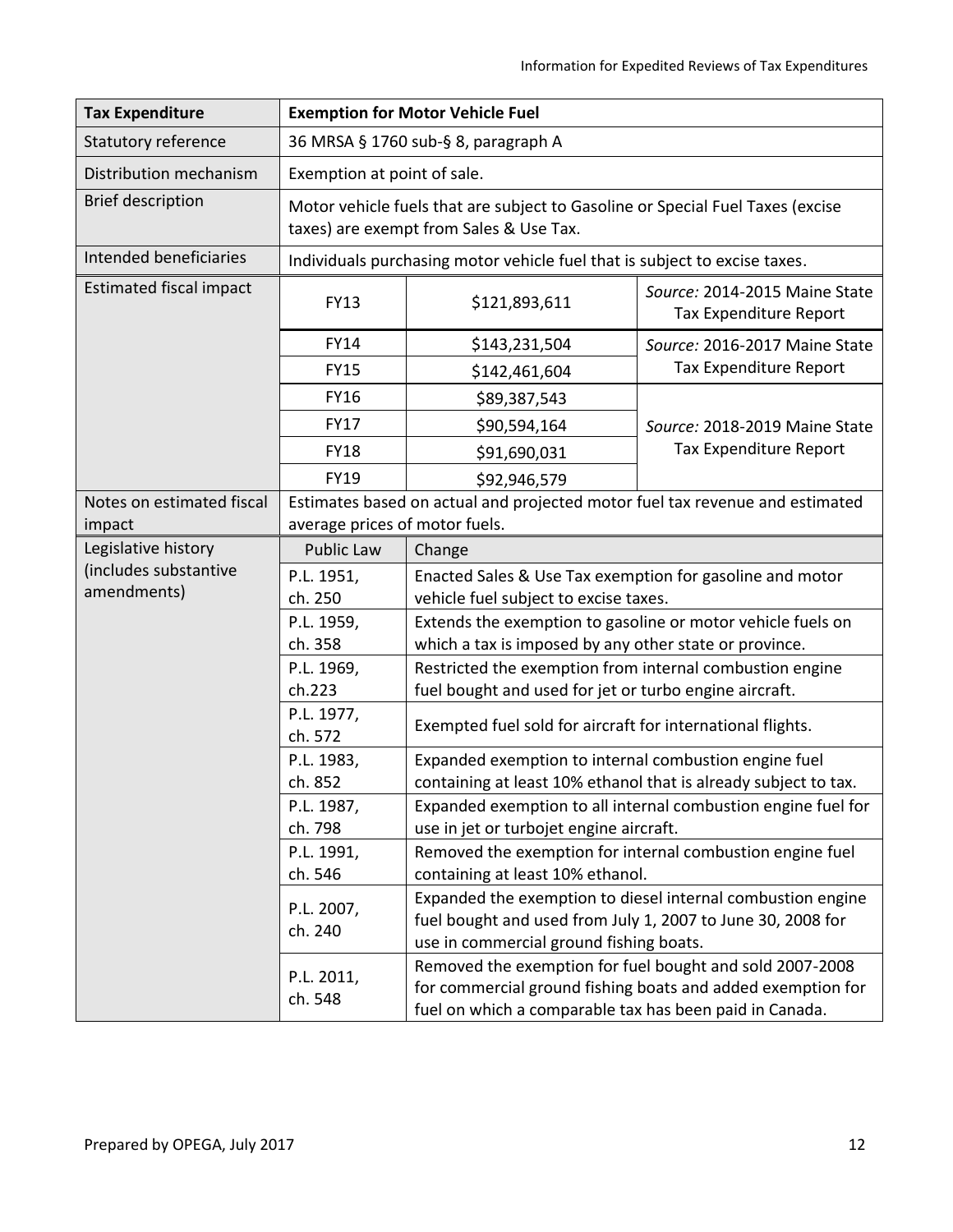| <b>Tax Expenditure</b>                             | <b>Exemption for Packaging Materials</b>                                                                                                                                                                                                                                                                                                                                 |                                                                                                                                                                                                                                                                                |                                                         |
|----------------------------------------------------|--------------------------------------------------------------------------------------------------------------------------------------------------------------------------------------------------------------------------------------------------------------------------------------------------------------------------------------------------------------------------|--------------------------------------------------------------------------------------------------------------------------------------------------------------------------------------------------------------------------------------------------------------------------------|---------------------------------------------------------|
| Statutory reference                                | 36 MRSA § 1760 sub-§ 12-A                                                                                                                                                                                                                                                                                                                                                |                                                                                                                                                                                                                                                                                |                                                         |
| Distribution mechanism                             | Exemption at point of sale if purchaser provides certificate to confirm eligibility.                                                                                                                                                                                                                                                                                     |                                                                                                                                                                                                                                                                                |                                                         |
| <b>Brief description</b><br>Intended beneficiaries | Sales & Use tax exemption for materials used by individuals and businesses to<br>ensure delivery of contents in physically good condition, provided the materials<br>pass into the possession of the customer.<br>Individuals and businesses that purchase certain packing, packaging and                                                                                |                                                                                                                                                                                                                                                                                |                                                         |
|                                                    |                                                                                                                                                                                                                                                                                                                                                                          | shipping materials that pass into the possession of the customer.                                                                                                                                                                                                              |                                                         |
| <b>Estimated fiscal impact</b>                     | FY13                                                                                                                                                                                                                                                                                                                                                                     | \$10,174,500                                                                                                                                                                                                                                                                   | Source: 2014-2015 Maine State<br>Tax Expenditure Report |
|                                                    | FY14                                                                                                                                                                                                                                                                                                                                                                     | \$11,943,875                                                                                                                                                                                                                                                                   | Source: 2016-2017 Maine State                           |
|                                                    | <b>FY15</b>                                                                                                                                                                                                                                                                                                                                                              | \$12,843,050                                                                                                                                                                                                                                                                   | Tax Expenditure Report                                  |
|                                                    | <b>FY16</b>                                                                                                                                                                                                                                                                                                                                                              | \$29,204,000                                                                                                                                                                                                                                                                   |                                                         |
|                                                    | <b>FY17</b>                                                                                                                                                                                                                                                                                                                                                              | \$30,360,400                                                                                                                                                                                                                                                                   | Source: 2018-2019 Maine State                           |
|                                                    | <b>FY18</b>                                                                                                                                                                                                                                                                                                                                                              | \$31,722,600                                                                                                                                                                                                                                                                   | Tax Expenditure Report                                  |
|                                                    | FY19                                                                                                                                                                                                                                                                                                                                                                     | \$32,996,600                                                                                                                                                                                                                                                                   |                                                         |
| Notes on estimated fiscal<br>impact                | Estimates generated with sales tax micro-simulation model. MRS explained that<br>increase in the estimates from the 2016-2017 report to the 2018-2019 report is<br>due to changes in the model, including changes in consumer/sales trends, as<br>well as due to changes in different types of packaging materials being included<br>in the estimates from year to year. |                                                                                                                                                                                                                                                                                |                                                         |
| Legislative history                                | Public Law                                                                                                                                                                                                                                                                                                                                                               | Change                                                                                                                                                                                                                                                                         |                                                         |
| (includes substantive<br>amendments)               | P.L. 1951,<br>ch. 250                                                                                                                                                                                                                                                                                                                                                    | Enacted a Sales Tax exemption for certain packaging materials<br>by excluding them from the definition of "retail sale" for sales<br>tax purposes, when the materials are sold to persons for<br>packing, packaging or shipping personal property produced or<br>sold by them. |                                                         |
|                                                    | P.L. 1953<br>ch. 146                                                                                                                                                                                                                                                                                                                                                     | Added requirement that the packaging materials be<br>transferred to the possession of the purchaser to qualify for<br>exemption.                                                                                                                                               |                                                         |
|                                                    | P.L. 1953,<br>ch. 374                                                                                                                                                                                                                                                                                                                                                    | Extended the exemption to property on which the following<br>services have been performed in the regular course of<br>business: cleaning, pressing, dyeing, washing, repairing or<br>reconditioning.                                                                           |                                                         |
|                                                    | P.L. 1989,<br>ch. 871                                                                                                                                                                                                                                                                                                                                                    | Moved the exemption for packaging material from the                                                                                                                                                                                                                            |                                                         |
|                                                    | P.L. 1995,<br>ch. 634                                                                                                                                                                                                                                                                                                                                                    | definition of "retail sale" to its own exemption provision.<br>Added those engaged in the business of packing, packaging,<br>shipping, and transporting tangible personal property to the<br>exemption.                                                                        |                                                         |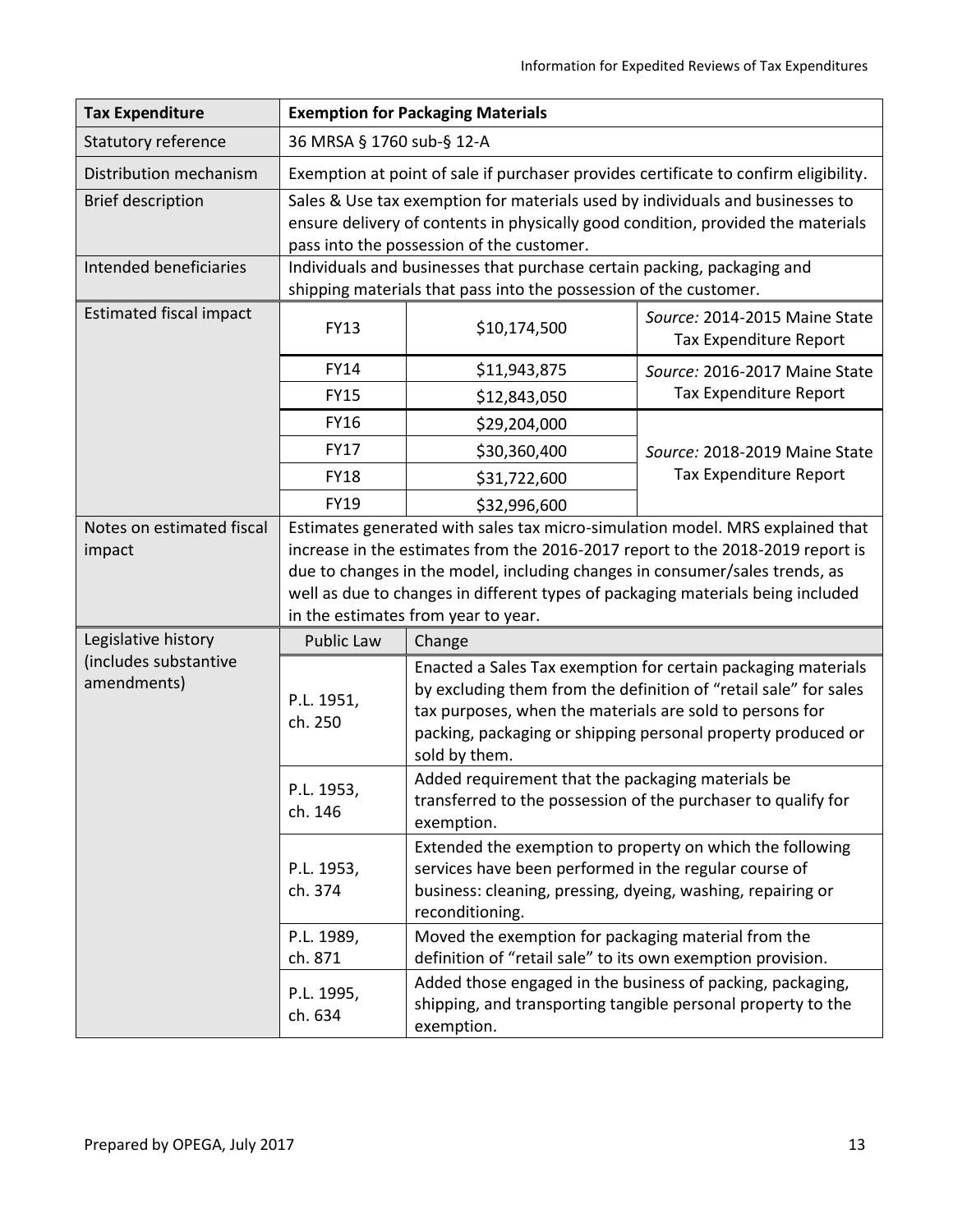| <b>Tax Expenditure</b>               | <b>Exemption for Trade-In Credits</b>                                                                                                                                                                                                                  |                                                                                                                                                                                                                 |                                                         |  |
|--------------------------------------|--------------------------------------------------------------------------------------------------------------------------------------------------------------------------------------------------------------------------------------------------------|-----------------------------------------------------------------------------------------------------------------------------------------------------------------------------------------------------------------|---------------------------------------------------------|--|
| Statutory reference                  |                                                                                                                                                                                                                                                        | 36 MRSA § 1765                                                                                                                                                                                                  |                                                         |  |
| Distribution mechanism               |                                                                                                                                                                                                                                                        | Exemption at point of sale.                                                                                                                                                                                     |                                                         |  |
| <b>Brief description</b>             | Sales Tax exemption for the value of traded in property when used towards the<br>sale price of another of the same kind of property for: motor vehicles,<br>watercraft, aircraft, chain saws, special mobile equipment, and trailers/truck<br>campers. |                                                                                                                                                                                                                 |                                                         |  |
| Intended beneficiaries               |                                                                                                                                                                                                                                                        | Individuals and businesses trading in listed property.                                                                                                                                                          |                                                         |  |
| <b>Estimated fiscal impact</b>       | <b>FY13</b>                                                                                                                                                                                                                                            | \$24,253,331                                                                                                                                                                                                    | Source: 2014-2015 Maine State<br>Tax Expenditure Report |  |
|                                      | <b>FY14</b>                                                                                                                                                                                                                                            | \$26,345,793                                                                                                                                                                                                    | Source: 2016-2017 Maine State                           |  |
|                                      | <b>FY15</b>                                                                                                                                                                                                                                            | \$28,032,417                                                                                                                                                                                                    | Tax Expenditure Report                                  |  |
|                                      | <b>FY16</b>                                                                                                                                                                                                                                            | \$33,470,748                                                                                                                                                                                                    |                                                         |  |
|                                      | <b>FY17</b>                                                                                                                                                                                                                                            | \$34,642,224                                                                                                                                                                                                    | Source: 2018-2019 Maine State                           |  |
|                                      | <b>FY18</b>                                                                                                                                                                                                                                            | \$35,854,701                                                                                                                                                                                                    | Tax Expenditure Report                                  |  |
|                                      | FY19                                                                                                                                                                                                                                                   | \$37,109,616                                                                                                                                                                                                    |                                                         |  |
| Notes on estimated fiscal<br>impact  | Estimates based on information from Sales Tax returns (reported exempt sales).                                                                                                                                                                         |                                                                                                                                                                                                                 |                                                         |  |
| Legislative history                  | Public Law                                                                                                                                                                                                                                             | Change                                                                                                                                                                                                          |                                                         |  |
| (includes substantive<br>amendments) | P.L. 1953,<br>ch. 266                                                                                                                                                                                                                                  | Enacted Sales Tax exemption by specifying tax is payable on<br>the difference between the sale price of a purchased motor<br>vehicle or farm tractor and the sale price of the vehicle or<br>tractor traded in. |                                                         |  |
|                                      | P.L. 1967,<br>ch. 108                                                                                                                                                                                                                                  | Excluded from the exemption those transactions between<br>dealers involving exchanging tractors or vehicles from<br>inventory. <sup>12</sup>                                                                    |                                                         |  |
|                                      | P.L. 1969,<br>ch. 295                                                                                                                                                                                                                                  | Repealed tax exemption.                                                                                                                                                                                         |                                                         |  |
|                                      | P. & S.L. 1969,<br>ch. 154                                                                                                                                                                                                                             | Reinstated tax exemption.                                                                                                                                                                                       |                                                         |  |
|                                      | P.L. 1975, ch.<br>317 & ch. 528                                                                                                                                                                                                                        | Extended exemption to aircraft and boats.                                                                                                                                                                       |                                                         |  |
|                                      | P.L. 1977,<br>ch. 686                                                                                                                                                                                                                                  | Extended exemption to include self-propelled vehicles used to<br>harvest lumber.                                                                                                                                |                                                         |  |
|                                      | P.L. 1985,<br>ch. 519                                                                                                                                                                                                                                  | Extended exemption to chain saws and clarified that<br>exemption only applies for trade-ins of listed items of the<br>same kind.                                                                                |                                                         |  |

<sup>&</sup>lt;sup>12</sup> Per MRS, this exclusion only applied if the dealer intended to make a taxable use of the property. Sales for resale are exempt from Sales & Use tax under 36 MRSA § 1752 sub-§ 10 for items purchased for resale if annual gross sales are over \$3,000.

 $\overline{a}$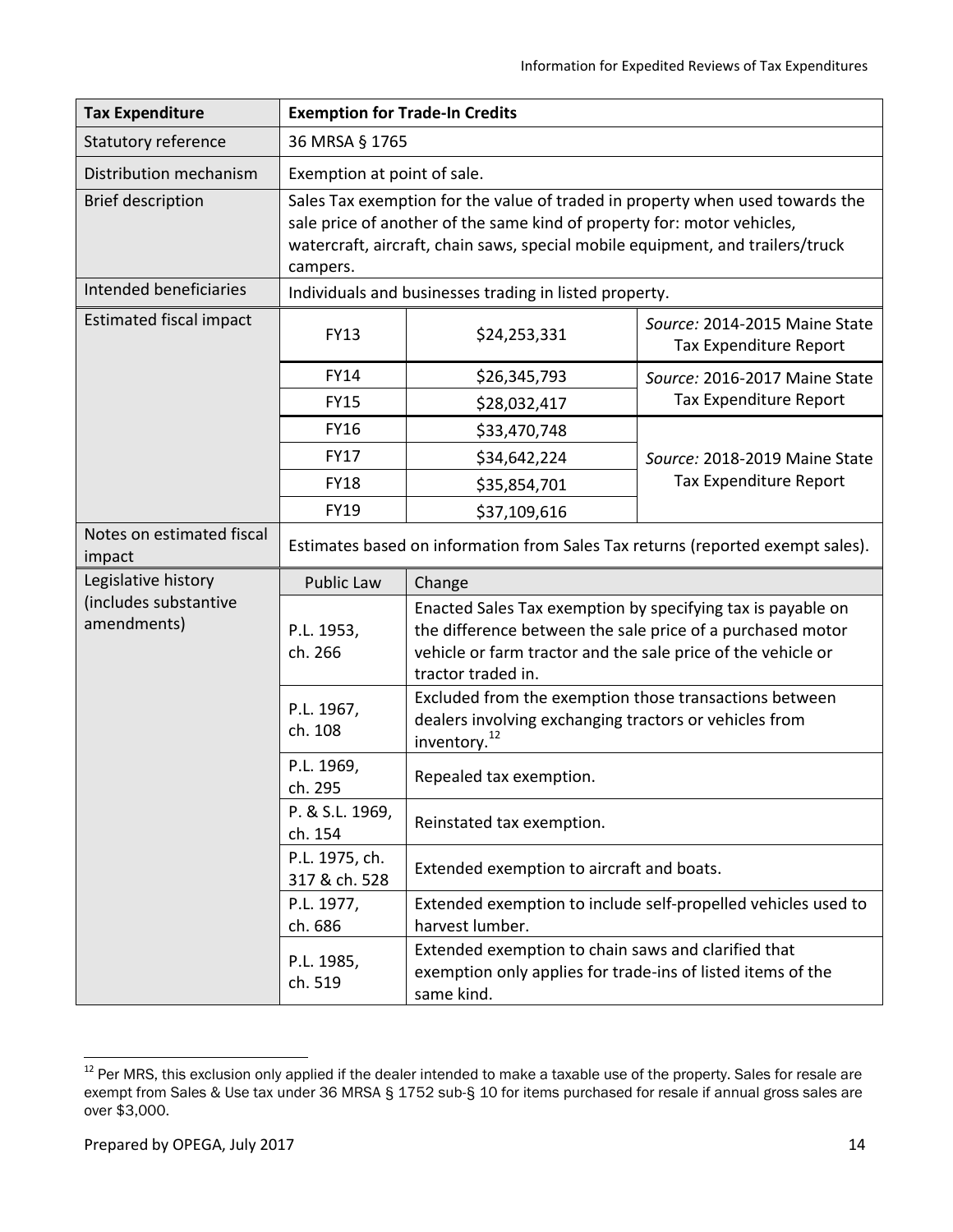| P.L. 1987,<br>ch. 49  | Extended exemption to camper trailers.                                                                                                                                                                                                                   |
|-----------------------|----------------------------------------------------------------------------------------------------------------------------------------------------------------------------------------------------------------------------------------------------------|
| P.L. 1987,<br>ch. 128 | Clarified that the exemption is calculated based on the trade-in<br>allowance (not sale price) and extended exemption to include<br>livestock trailers and up to 20% of the trade-in allowance for<br>special mobile equipment.                          |
| P.L. 1987,<br>ch. 467 | Extended exemption to lumber harvesting loaders.                                                                                                                                                                                                         |
| P.L. 1989,<br>ch. 533 | Extended exemption to full amount for special mobile<br>equipment.                                                                                                                                                                                       |
| P.L. 1997,<br>ch. 133 | Incorporated farm tractors and lumber harvesting vehicles and<br>loaders into the definition of special mobile equipment and<br>removed these distinct categories, allowing the exemption to<br>apply to trades of any type of special mobile equipment. |
| P.L. 1999,<br>ch. 518 | Allowed a trade-in credit of a truck camper against a camper<br>trailer or another truck camper.                                                                                                                                                         |
| P.L. 2007,<br>ch. 375 | Extended exemption to all trailers, removed separate category<br>of camper trailers, retained truck campers in own category.                                                                                                                             |
| P.L. 2007,<br>ch. 627 | Corrected consequence of previous statute by creating<br>exception to allow the exemption when truck campers and<br>camper trailers are traded, despite being in different<br>categories.                                                                |
| P.L. 2009,<br>ch. 207 | Placed trailers and truck campers into the same category and<br>removed length restriction in definition of trailer.                                                                                                                                     |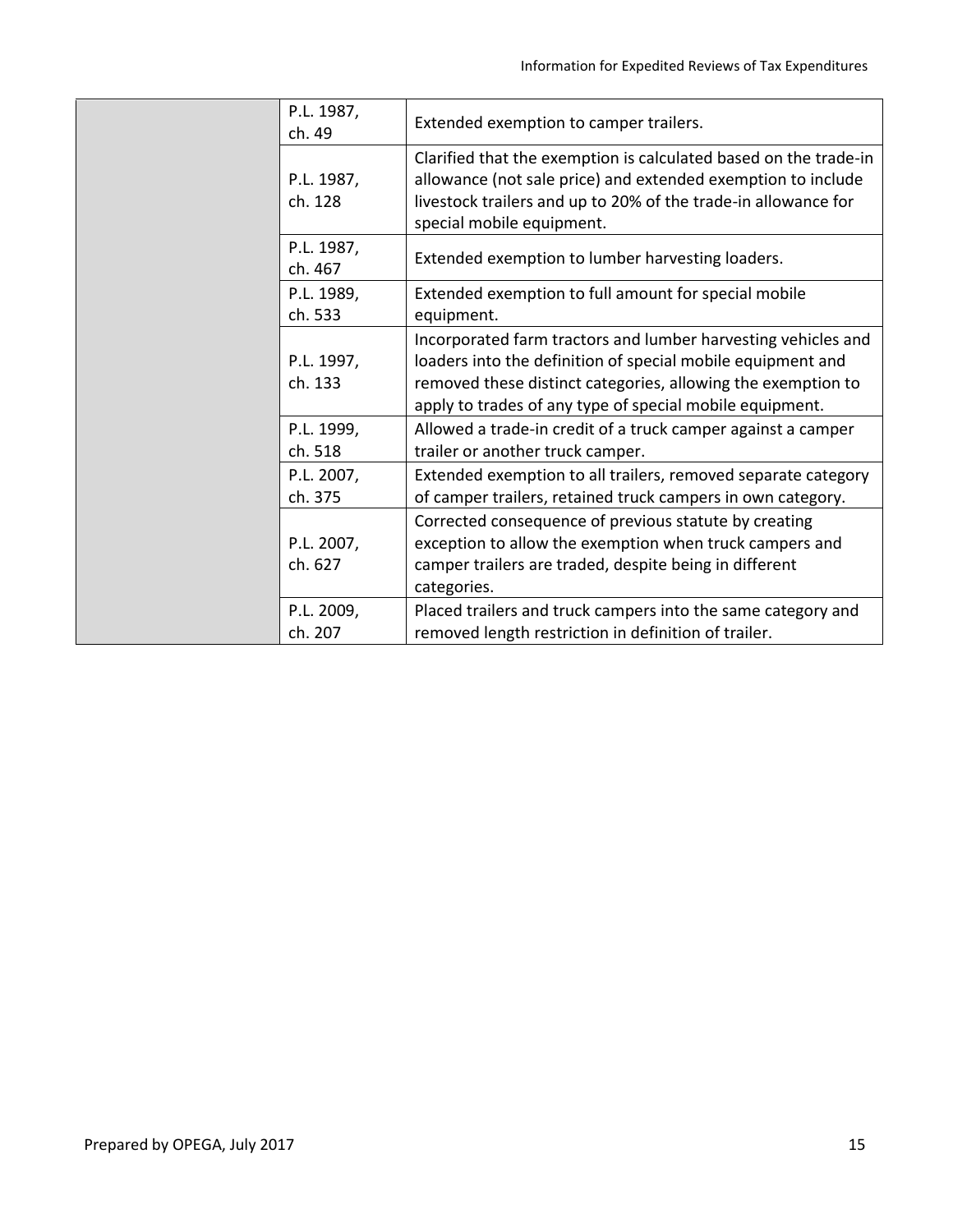| <b>Tax Expenditure</b>                                      | <b>Credit for Income Tax Paid to Other Jurisdiction</b>                                                                                                                                                                                                   |                                                                                                                                                                                                     |                                                         |
|-------------------------------------------------------------|-----------------------------------------------------------------------------------------------------------------------------------------------------------------------------------------------------------------------------------------------------------|-----------------------------------------------------------------------------------------------------------------------------------------------------------------------------------------------------|---------------------------------------------------------|
| Statutory reference                                         | 36 MRSA § 5217-A                                                                                                                                                                                                                                          |                                                                                                                                                                                                     |                                                         |
| Distribution mechanism                                      | Credit on Maine State Income Tax Return.                                                                                                                                                                                                                  |                                                                                                                                                                                                     |                                                         |
| <b>Brief description</b>                                    | Credit for income tax paid to another state, political subdivision of a state, the<br>District of Columbia or any political subdivision of a foreign country that is<br>analogous to a state.                                                             |                                                                                                                                                                                                     |                                                         |
| Intended beneficiaries                                      | Maine residents who have paid income tax to another jurisdiction.                                                                                                                                                                                         |                                                                                                                                                                                                     |                                                         |
| <b>Estimated fiscal impact</b>                              | <b>FY13</b>                                                                                                                                                                                                                                               | \$42,940,000                                                                                                                                                                                        | Source: 2014-2015 Maine State<br>Tax Expenditure Report |
|                                                             | <b>FY14</b>                                                                                                                                                                                                                                               | \$43,035,000                                                                                                                                                                                        | Source: 2016-2017 Maine State                           |
|                                                             | <b>FY15</b>                                                                                                                                                                                                                                               | \$44,756,000                                                                                                                                                                                        | Tax Expenditure Report                                  |
|                                                             | <b>FY16</b>                                                                                                                                                                                                                                               | No estimate                                                                                                                                                                                         |                                                         |
|                                                             | <b>FY17</b>                                                                                                                                                                                                                                               | No estimate                                                                                                                                                                                         | Source: 2018-2019 Maine State                           |
|                                                             | <b>FY18</b>                                                                                                                                                                                                                                               | No estimate                                                                                                                                                                                         | Tax Expenditure Report                                  |
|                                                             | <b>FY19</b>                                                                                                                                                                                                                                               | No estimate                                                                                                                                                                                         |                                                         |
| Notes on estimated fiscal<br>impact                         | MRS explained that estimates are no longer included in the Tax Expenditure<br>Report because of considerations of U.S. Constitution provisions bearing on<br>state taxation. Previous estimates were based on information from the MRS<br>data warehouse. |                                                                                                                                                                                                     |                                                         |
| Legislative history<br>(includes substantive<br>amendments) | Public Law                                                                                                                                                                                                                                                | Change                                                                                                                                                                                              |                                                         |
|                                                             | P. & S.L. 1969,<br>ch. 154                                                                                                                                                                                                                                | Enactment of State income tax credit for the amount of<br>income tax paid to another state (or political subdivision) or<br>the District of Columbia.                                               |                                                         |
|                                                             | P.L. 1977,<br>ch. 424                                                                                                                                                                                                                                     | Extends the income tax credit to include tax paid to a Canadian<br>Province.                                                                                                                        |                                                         |
|                                                             | P.L. 1981,<br>ch. 411                                                                                                                                                                                                                                     | Extends the income tax credit to include tax paid to a political<br>subdivision of a foreign country which is analogous to a State.                                                                 |                                                         |
|                                                             | P.L. 1983,<br>ch. 571                                                                                                                                                                                                                                     | Clarifies that if a credit is claimed for taxes paid to both a state<br>and a political subdivision, the total credit does not exceed the<br>tax otherwise due.                                     |                                                         |
|                                                             | P.L. 1991,<br>ch. 591                                                                                                                                                                                                                                     | Inserts exclusion to the tax credit for any tax payable as a<br>result of the newly implemented State minimum tax.                                                                                  |                                                         |
|                                                             | P.L. 2003,<br>ch. 391                                                                                                                                                                                                                                     | Clarifies that the credit for income tax paid to another<br>jurisdiction is limited to tax paid on income derived from<br>sources in the other taxing jurisdiction, as defined by Maine<br>statute. |                                                         |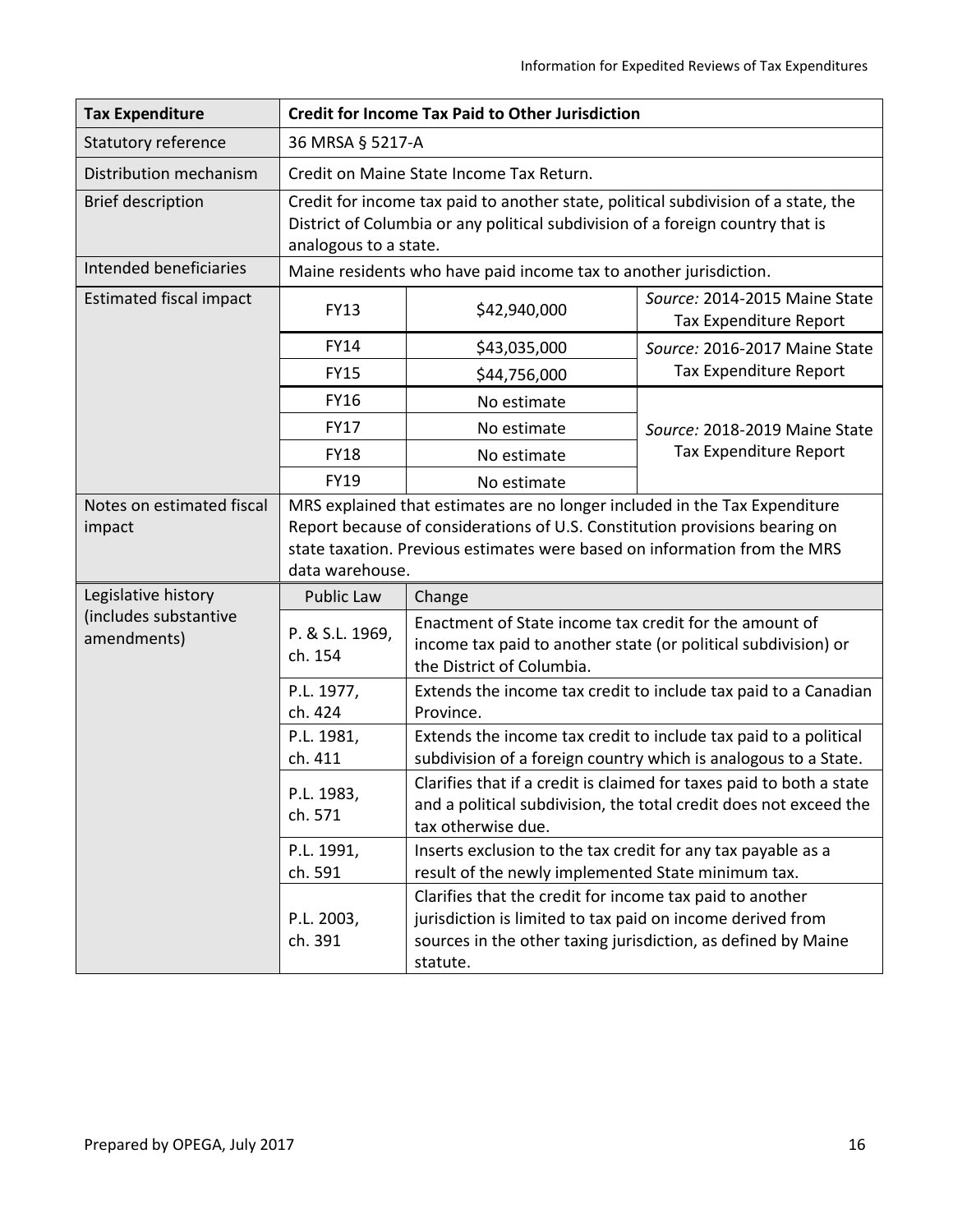| <b>Tax Expenditure</b>                       | Deduction for Active Duty Military Pay Earned Outside of Maine                                        |                                                                                                                                                                                                                           |                                                                                                                                |  |
|----------------------------------------------|-------------------------------------------------------------------------------------------------------|---------------------------------------------------------------------------------------------------------------------------------------------------------------------------------------------------------------------------|--------------------------------------------------------------------------------------------------------------------------------|--|
| Statutory reference                          | 36 MRSA § 5122 sub-§ 2, paragraph LL                                                                  |                                                                                                                                                                                                                           |                                                                                                                                |  |
| Distribution mechanism                       | Deduction on Maine State Income Tax Return.                                                           |                                                                                                                                                                                                                           |                                                                                                                                |  |
| <b>Brief description</b>                     | Income tax deduction for pay received for active duty military service<br>performed outside of Maine. |                                                                                                                                                                                                                           |                                                                                                                                |  |
| Intended beneficiaries                       |                                                                                                       | Active duty military service members who are Maine residents and perform<br>military service outside Maine.                                                                                                               |                                                                                                                                |  |
| <b>Estimated fiscal impact</b>               | <b>FY13</b>                                                                                           | \$0                                                                                                                                                                                                                       | Source: 2014-2015 Maine State<br>Tax Expenditure Report                                                                        |  |
|                                              | FY14                                                                                                  | \$741,000                                                                                                                                                                                                                 | Source: 2016-2017 Maine State                                                                                                  |  |
|                                              | <b>FY15</b>                                                                                           | \$1,873,000                                                                                                                                                                                                               | Tax Expenditure Report                                                                                                         |  |
|                                              | <b>FY16</b>                                                                                           | \$990,000                                                                                                                                                                                                                 |                                                                                                                                |  |
|                                              | <b>FY17</b>                                                                                           | \$900,000                                                                                                                                                                                                                 | Source: 2018-2019 Maine State                                                                                                  |  |
|                                              | <b>FY18</b>                                                                                           | \$900,000                                                                                                                                                                                                                 | Tax Expenditure Report                                                                                                         |  |
|                                              | <b>FY19</b>                                                                                           | \$900,000                                                                                                                                                                                                                 |                                                                                                                                |  |
| Notes on estimated fiscal                    | MRS explained that the estimates for FY14-15 were taken from the original                             |                                                                                                                                                                                                                           |                                                                                                                                |  |
| impact                                       | fiscal note on the bill establishing the deduction, whereas the reduced                               |                                                                                                                                                                                                                           |                                                                                                                                |  |
|                                              | estimates for FY16-19 are based on extrapolations from actual tax return data.                        |                                                                                                                                                                                                                           |                                                                                                                                |  |
|                                              | According to MRS, FY14 was estimated based on a partial year of data and FY15                         |                                                                                                                                                                                                                           |                                                                                                                                |  |
|                                              | actual impact was likely much lower than estimated.                                                   |                                                                                                                                                                                                                           |                                                                                                                                |  |
| Legislative history<br>(includes substantive | <b>Public Law</b>                                                                                     | Change                                                                                                                                                                                                                    |                                                                                                                                |  |
| amendments)                                  | P.L. 2011,<br>ch. 657                                                                                 | Enacted a deduction from State income tax for active duty<br>military pay earned outside of Maine for service performed<br>pursuant to written military orders during tax years beginning<br>on or after January 1, 2014. |                                                                                                                                |  |
|                                              | P.L. 2013,<br>ch. 331                                                                                 | Clarifies the conditions for military pay to be eligible for the<br>disaster response.                                                                                                                                    | income subtraction. Adds members of the national guard and<br>naval reserves if activated for a federal operational mission or |  |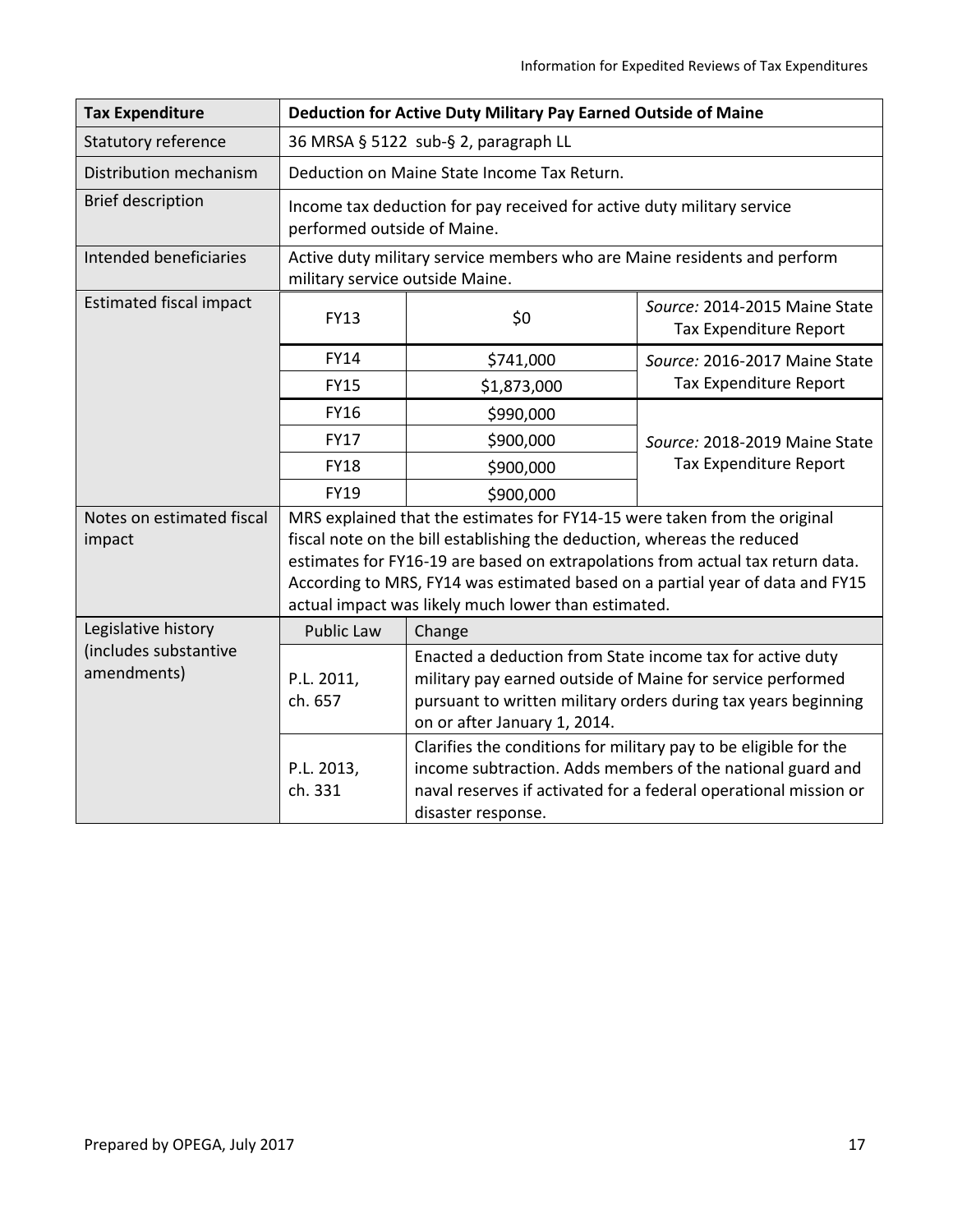| <b>Tax Expenditure</b>               | Deduction for Dividends from Affiliates not included in Combined Return                                                                                                                                                 |                                                                                                                                                       |                                                         |  |
|--------------------------------------|-------------------------------------------------------------------------------------------------------------------------------------------------------------------------------------------------------------------------|-------------------------------------------------------------------------------------------------------------------------------------------------------|---------------------------------------------------------|--|
| <b>Statutory reference</b>           | 36 MRSA § 5200-A sub-§ 2, paragraph G                                                                                                                                                                                   |                                                                                                                                                       |                                                         |  |
| Distribution mechanism               | Deduction on Maine State Income Tax Return.                                                                                                                                                                             |                                                                                                                                                       |                                                         |  |
| <b>Brief description</b>             | Companies with affiliates overseas are entitled to a 50% deduction of<br>apportioned dividend income to offset the burden of being taxed on overseas<br>business income.                                                |                                                                                                                                                       |                                                         |  |
| Intended beneficiaries               |                                                                                                                                                                                                                         | Corporations paying Maine State income tax on income of overseas affiliates.                                                                          |                                                         |  |
| <b>Estimated fiscal impact</b>       | <b>FY13</b>                                                                                                                                                                                                             | \$10,000,000                                                                                                                                          | Source: 2014-2015 Maine State<br>Tax Expenditure Report |  |
|                                      | <b>FY14</b>                                                                                                                                                                                                             | No estimate                                                                                                                                           | Source: 2016-2017 Maine State                           |  |
|                                      | <b>FY15</b>                                                                                                                                                                                                             | No estimate                                                                                                                                           | Tax Expenditure Report                                  |  |
|                                      | <b>FY16</b>                                                                                                                                                                                                             | No estimate                                                                                                                                           |                                                         |  |
|                                      | <b>FY17</b>                                                                                                                                                                                                             | No estimate                                                                                                                                           | Source: 2018-2019 Maine State                           |  |
|                                      | <b>FY18</b>                                                                                                                                                                                                             | No estimate                                                                                                                                           | Tax Expenditure Report                                  |  |
|                                      | <b>FY19</b>                                                                                                                                                                                                             | No estimate                                                                                                                                           |                                                         |  |
| Notes on estimated fiscal<br>impact  | MRS explained that estimates are no longer included in Tax Expenditure Reports<br>as this tax relief is a U.S. Constitutional requirement. Previous estimates were<br>based on information from the MRS data warehouse. |                                                                                                                                                       |                                                         |  |
| Legislative history                  | <b>Public Law</b>                                                                                                                                                                                                       | Change                                                                                                                                                |                                                         |  |
| (includes substantive<br>amendments) | P.L. 1987,<br>ch. 841                                                                                                                                                                                                   | Enacted a State income tax deduction of up to 50% (phased in<br>over time) of the apportioned dividend income received from<br>an overseas affiliate. |                                                         |  |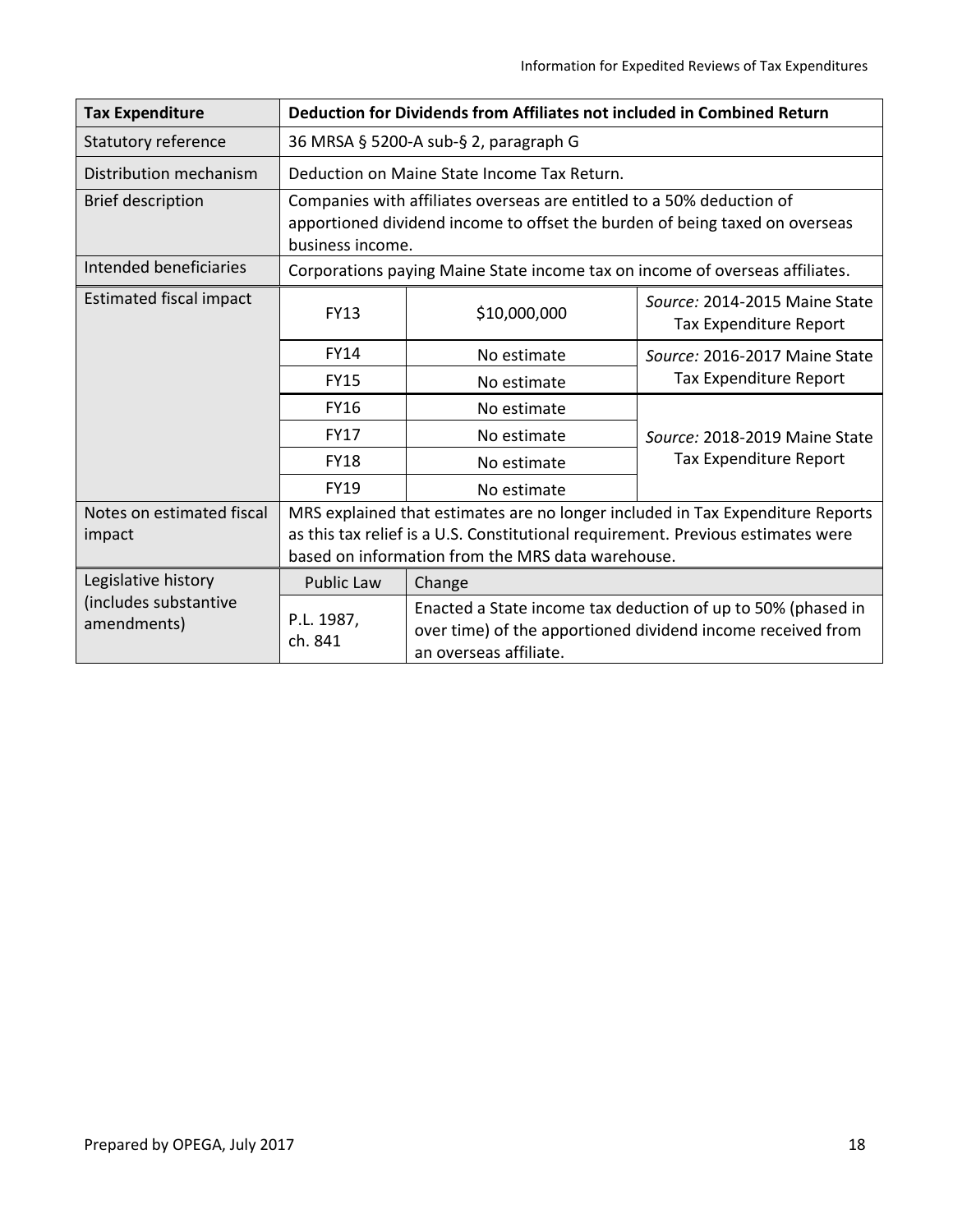| <b>Tax Expenditure</b>                  | Deduction for Social Security Benefits Taxable at Federal Level                                                                        |                                                                                                                                                                                            |                                                         |  |
|-----------------------------------------|----------------------------------------------------------------------------------------------------------------------------------------|--------------------------------------------------------------------------------------------------------------------------------------------------------------------------------------------|---------------------------------------------------------|--|
| Statutory reference                     | 36 MRSA § 5122 sub-§ 2, paragraph C                                                                                                    |                                                                                                                                                                                            |                                                         |  |
| Distribution<br>mechanism               | Deduction on Maine State Income Tax Return.                                                                                            |                                                                                                                                                                                            |                                                         |  |
| <b>Brief description</b>                | Federal Adjusted Gross Income (FAGI) is reduced by social security benefits and<br>railroad retirement benefits included in FAGI.      |                                                                                                                                                                                            |                                                         |  |
| Intended<br>beneficiaries               | Individuals who receive Social Security or Railroad Retirement benefits.                                                               |                                                                                                                                                                                            |                                                         |  |
| <b>Estimated fiscal</b><br>impact       | <b>FY13</b>                                                                                                                            | \$52,737,350                                                                                                                                                                               | Source: 2014-2015 Maine State Tax Expenditure<br>Report |  |
|                                         | <b>FY14</b>                                                                                                                            | \$69,711,000                                                                                                                                                                               | Source: 2016-2017 Maine State Tax Expenditure           |  |
|                                         | <b>FY15</b>                                                                                                                            | \$71,212,000                                                                                                                                                                               | Report                                                  |  |
|                                         | <b>FY16</b>                                                                                                                            | \$79,400,000                                                                                                                                                                               |                                                         |  |
|                                         | <b>FY17</b>                                                                                                                            | \$78,500,000                                                                                                                                                                               | Source: 2018-2019 Maine State Tax Expenditure           |  |
|                                         | <b>FY18</b>                                                                                                                            | \$85,000,000                                                                                                                                                                               | Report                                                  |  |
|                                         | <b>FY19</b>                                                                                                                            | \$91,800,000                                                                                                                                                                               |                                                         |  |
| Notes on estimated<br>fiscal impact     | Estimates based on information from the Maine Revenue Services data warehouse<br>and the individual income micro-simulation tax model. |                                                                                                                                                                                            |                                                         |  |
| Legislative history                     | <b>Public Law</b>                                                                                                                      | Change                                                                                                                                                                                     |                                                         |  |
| (includes<br>substantive<br>amendments) | P.L. 1983,<br>ch. 798                                                                                                                  | Enacted an exclusion of Social Security benefits from State Income Tax<br>by reducing FAGI by the amount of Social Security benefits and<br>Railroad Retirement benefits included in FAGI. |                                                         |  |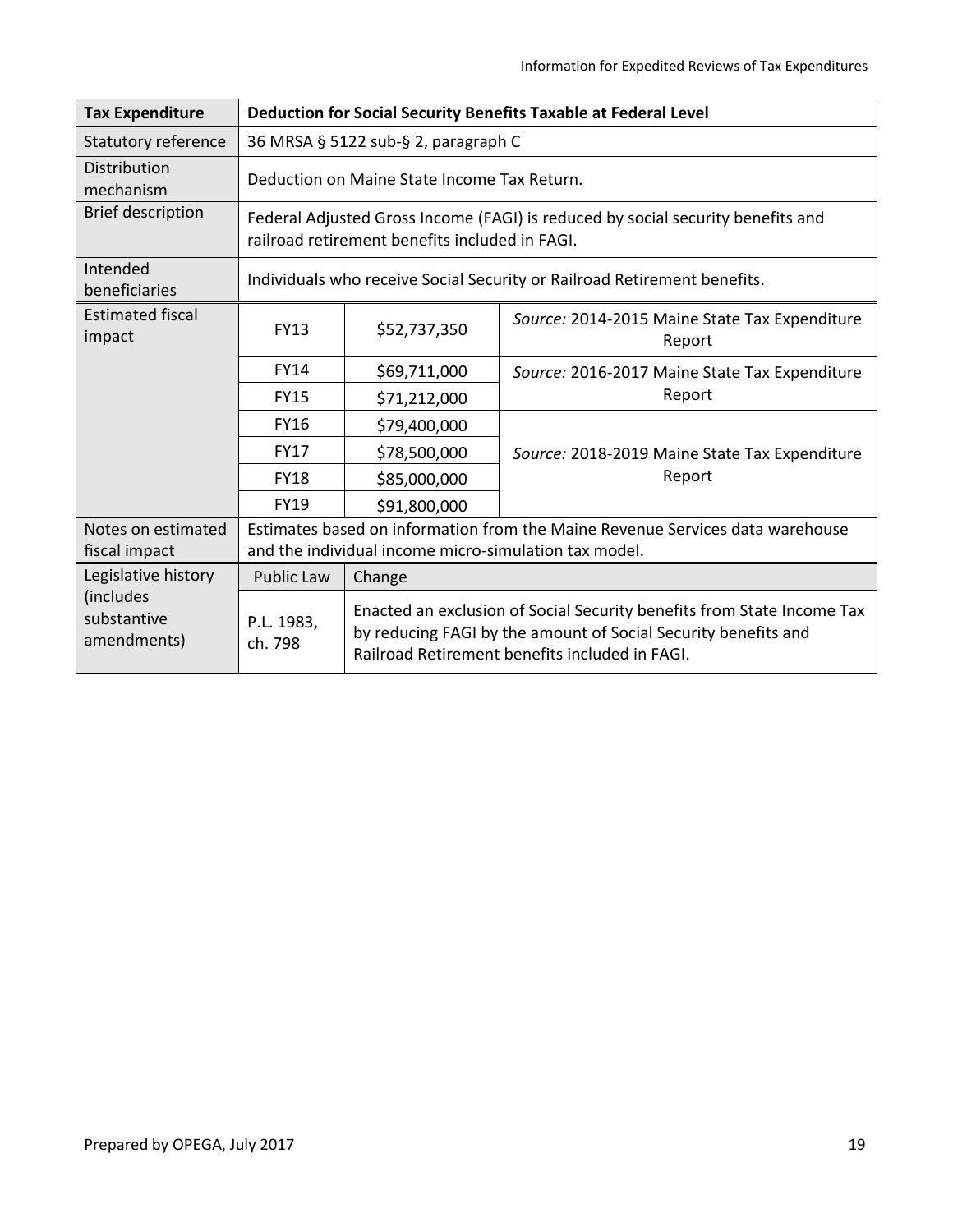| <b>Tax Expenditure</b>                                                   | Refund of Gasoline Tax for Off-Highway Use and for Certain Bus Companies                                                                                                                                                                                                                                                                                                       |                                                                                                                                                                                                                                                                                 |                                                                                                                                     |
|--------------------------------------------------------------------------|--------------------------------------------------------------------------------------------------------------------------------------------------------------------------------------------------------------------------------------------------------------------------------------------------------------------------------------------------------------------------------|---------------------------------------------------------------------------------------------------------------------------------------------------------------------------------------------------------------------------------------------------------------------------------|-------------------------------------------------------------------------------------------------------------------------------------|
| Statutory reference                                                      | 36 MRSA § 2908 (off-highway use), 36 MRSA § 2909 (certain bus companies)                                                                                                                                                                                                                                                                                                       |                                                                                                                                                                                                                                                                                 |                                                                                                                                     |
| Distribution mechanism                                                   | Refund upon submission of paper application within 18 months (off-highway<br>use) or 12 months (certain bus companies) of purchase.                                                                                                                                                                                                                                            |                                                                                                                                                                                                                                                                                 |                                                                                                                                     |
| <b>Brief description</b>                                                 | A refund of the Gasoline Tax paid (less \$.01 per gallon and applicable sales &<br>use tax) on internal combustion fuel for commercial use, except for motor<br>vehicles on public ways or in aircraft and a full refund of the Gasoline Tax on<br>internal combustion fuel for common carrier passenger service on which no<br>motor vehicle excise tax is due. <sup>13</sup> |                                                                                                                                                                                                                                                                                 |                                                                                                                                     |
| Intended beneficiaries                                                   | Individuals, firms or corporations purchasing applicable gasoline for commercial<br>use.                                                                                                                                                                                                                                                                                       |                                                                                                                                                                                                                                                                                 |                                                                                                                                     |
| <b>Estimated fiscal impact</b>                                           | <b>FY13</b>                                                                                                                                                                                                                                                                                                                                                                    | \$958,705                                                                                                                                                                                                                                                                       | Source: 2014-2015 Maine State<br>Tax Expenditure Report                                                                             |
|                                                                          | FY14                                                                                                                                                                                                                                                                                                                                                                           | \$265,192                                                                                                                                                                                                                                                                       | Source: 2016-2017 Maine State                                                                                                       |
|                                                                          | <b>FY15</b>                                                                                                                                                                                                                                                                                                                                                                    | \$325,000                                                                                                                                                                                                                                                                       | Tax Expenditure Report                                                                                                              |
|                                                                          | FY16                                                                                                                                                                                                                                                                                                                                                                           | \$676,475                                                                                                                                                                                                                                                                       |                                                                                                                                     |
|                                                                          | <b>FY17</b>                                                                                                                                                                                                                                                                                                                                                                    | \$960,000                                                                                                                                                                                                                                                                       | Source: 2018-2019 Maine State                                                                                                       |
|                                                                          | <b>FY18</b>                                                                                                                                                                                                                                                                                                                                                                    | \$960,000                                                                                                                                                                                                                                                                       | Tax Expenditure Report                                                                                                              |
|                                                                          | FY19                                                                                                                                                                                                                                                                                                                                                                           | \$960,000                                                                                                                                                                                                                                                                       |                                                                                                                                     |
| Notes on estimated fiscal<br>impact                                      | Estimates extrapolated based on actual refunds issued in the fiscal year 2006.                                                                                                                                                                                                                                                                                                 |                                                                                                                                                                                                                                                                                 |                                                                                                                                     |
| Legislative history                                                      | Public Law                                                                                                                                                                                                                                                                                                                                                                     | Change                                                                                                                                                                                                                                                                          |                                                                                                                                     |
| (includes substantive<br>amendments)<br>Section 2908:<br>Off-highway use | P.L. 1925,<br>ch. 212                                                                                                                                                                                                                                                                                                                                                          | Enacted a refund of 2/3 of Gasoline Tax paid on internal<br>industrial use, or any other commercial use except in motor<br>vehicles operated on public highways. Refund applications<br>must be made to the State Auditor with original invoices<br>within 90 days of purchase. | combustion engine fuel for motor boats, agricultural tractors,<br>vehicles on rails or tracks, stationary engines for mechanical or |
|                                                                          | P.L. 1927,<br>ch. 251                                                                                                                                                                                                                                                                                                                                                          | Increased the refund amount to 3/4 of tax paid and extends<br>the time to apply for a refund to 6 months from date of<br>purchase.                                                                                                                                              |                                                                                                                                     |
|                                                                          | P.L. 1931,<br>ch. 44                                                                                                                                                                                                                                                                                                                                                           | Extended the time to apply for a refund to 9 months.                                                                                                                                                                                                                            |                                                                                                                                     |
|                                                                          | P.L. 1931,<br>ch. 216                                                                                                                                                                                                                                                                                                                                                          | Shifted refund administration from State Auditor to the<br>Department of Finance.                                                                                                                                                                                               |                                                                                                                                     |
|                                                                          | P.L. 1941,<br>ch. 316                                                                                                                                                                                                                                                                                                                                                          | Excluded fuel used in aircraft from the refund.                                                                                                                                                                                                                                 |                                                                                                                                     |
|                                                                          | P.L. 1947,<br>ch. 349                                                                                                                                                                                                                                                                                                                                                          | Increased the refund amount to 5/6 of tax paid.                                                                                                                                                                                                                                 |                                                                                                                                     |

<sup>&</sup>lt;sup>13</sup> Off-highway fuel is subject to Sales and Use tax and has an 18-month refund period from the date of sale. Fuel used by certain bus companies is exempt from Sales and Use tax and has a 12-month refund period.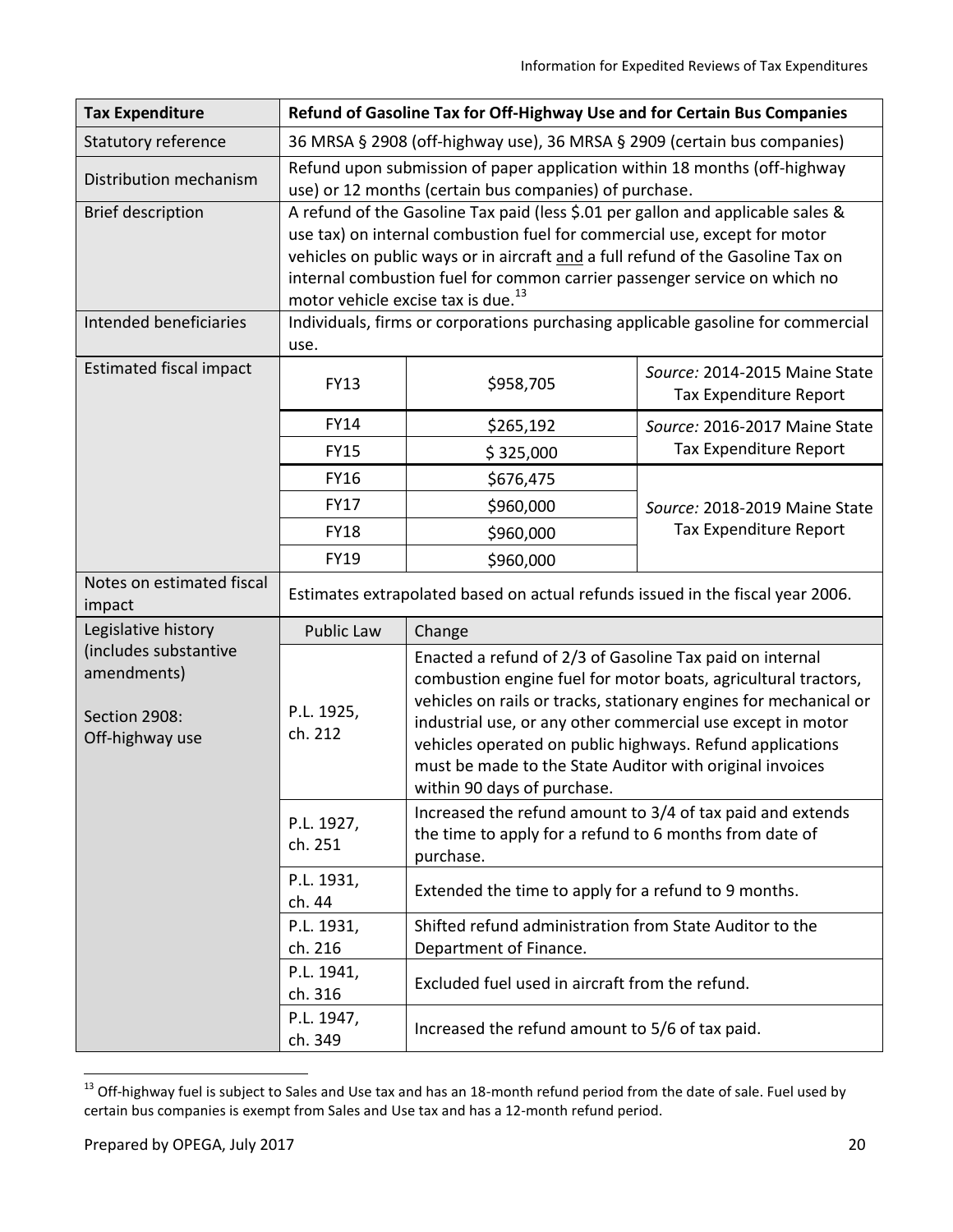|                                        | P.L. 1955,<br>ch. 436 | Increased the refund amount to 6/7 of tax paid.                                                                                                                                                                                                                                                                                                                                                                                                                                                                                                                                            |
|----------------------------------------|-----------------------|--------------------------------------------------------------------------------------------------------------------------------------------------------------------------------------------------------------------------------------------------------------------------------------------------------------------------------------------------------------------------------------------------------------------------------------------------------------------------------------------------------------------------------------------------------------------------------------------|
|                                        | P.L. 1957,<br>ch. 193 | Extended the time to apply for a refund to 12 months.                                                                                                                                                                                                                                                                                                                                                                                                                                                                                                                                      |
|                                        | P.L. 1965,<br>ch. 395 | Removed the refund for pleasure boats not used for<br>commercial purposes and confirmed that the refund applies to<br>fuel used for commercial boats.                                                                                                                                                                                                                                                                                                                                                                                                                                      |
|                                        | P.L. 1969,<br>ch. 426 | Increased the refund amount to 7/8 of tax paid.                                                                                                                                                                                                                                                                                                                                                                                                                                                                                                                                            |
|                                        | P.L. 1971,<br>ch. 529 | Increased the refund amount to 8/9 of tax paid.                                                                                                                                                                                                                                                                                                                                                                                                                                                                                                                                            |
|                                        | P.L. 1977,<br>ch. 270 | Extended the time to apply for a refund to 15 months.                                                                                                                                                                                                                                                                                                                                                                                                                                                                                                                                      |
|                                        | P.L. 1979,<br>ch. 549 | Clarified that the refund only applies to vehicles on rails or<br>tracks if they are owned or operated by railroad companies.                                                                                                                                                                                                                                                                                                                                                                                                                                                              |
|                                        | P.L. 1983,<br>ch. 94  | Increased the refund to the amount of tax paid less \$.01 per<br>gallon; extended the refund to fuel for registered vehicles<br>operating off state highways; permitted monthly refund<br>applications; required refund applications to be processed and<br>paid promptly; required submission of substantiating<br>information quarterly; confirmed that applicable fuel<br>qualifying for Gasoline Tax refund is subject to Sales and Use<br>tax.                                                                                                                                        |
|                                        | P.L. 2005,<br>ch. 332 | Restricted beneficiaries to persons purchasing and using fuel<br>for commercial use, simplified list of eligible vehicles as only<br>vehicles for commercial use other than those registered for<br>use on State highways. Decreased time to apply for a refund to<br>12 months and allowed applications for periods other than<br>monthly.                                                                                                                                                                                                                                                |
|                                        | P.L. 2007,<br>ch. 438 | Removed requirement to submit original invoices (but retained<br>requirement to submit evidence as the Assessor may require.)                                                                                                                                                                                                                                                                                                                                                                                                                                                              |
|                                        | P.L. 2005,<br>ch. 260 | Clarified that a person who purchases and uses fuel for<br>commercial ground fishing is eligible for refund.                                                                                                                                                                                                                                                                                                                                                                                                                                                                               |
|                                        | P.L. 2015,<br>ch. 9   | Extended the time to apply for a refund to 18 months.                                                                                                                                                                                                                                                                                                                                                                                                                                                                                                                                      |
| Section 2909:<br>Certain bus companies | P.L. 1959,<br>ch. 329 | Enacted a Gasoline Tax exemption of 3/7 of the tax paid by any<br>person or entity engaged in furnishing a common carrier<br>passenger service under a certificate issued by the Public<br>Utilities Commission, on the proportion of internal combustion<br>engine fuel used in buses (on which no excise tax is collected),<br>provided the tax exempt passenger fare revenue is at least<br>60% of the total fare revenue. Applications for refunds must<br>be submitted to the State Tax Assessor on required forms with<br>original invoices within 9 months of the date of purchase. |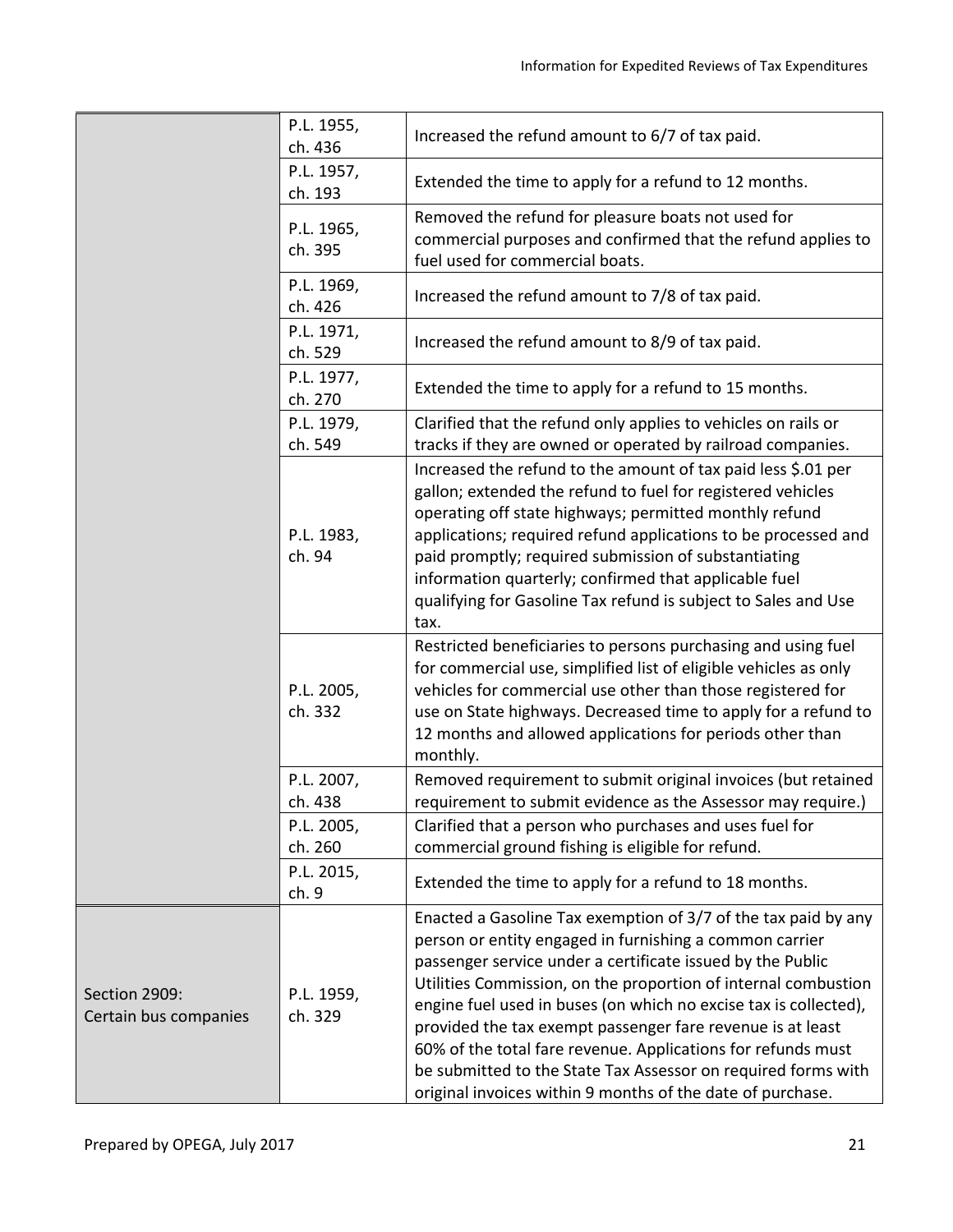| P.L. 1965, | Increased the amount of refund available to the entire amount |
|------------|---------------------------------------------------------------|
| ch. 479    | of Gasoline Tax paid.                                         |
| P.L. 2005, |                                                               |
| ch. 332    | Extended the time to apply for refunds to 12 months.          |
| P.L. 2007, | Removed the requirement to submit original invoices as part   |
| ch. 438    | of refund claim.                                              |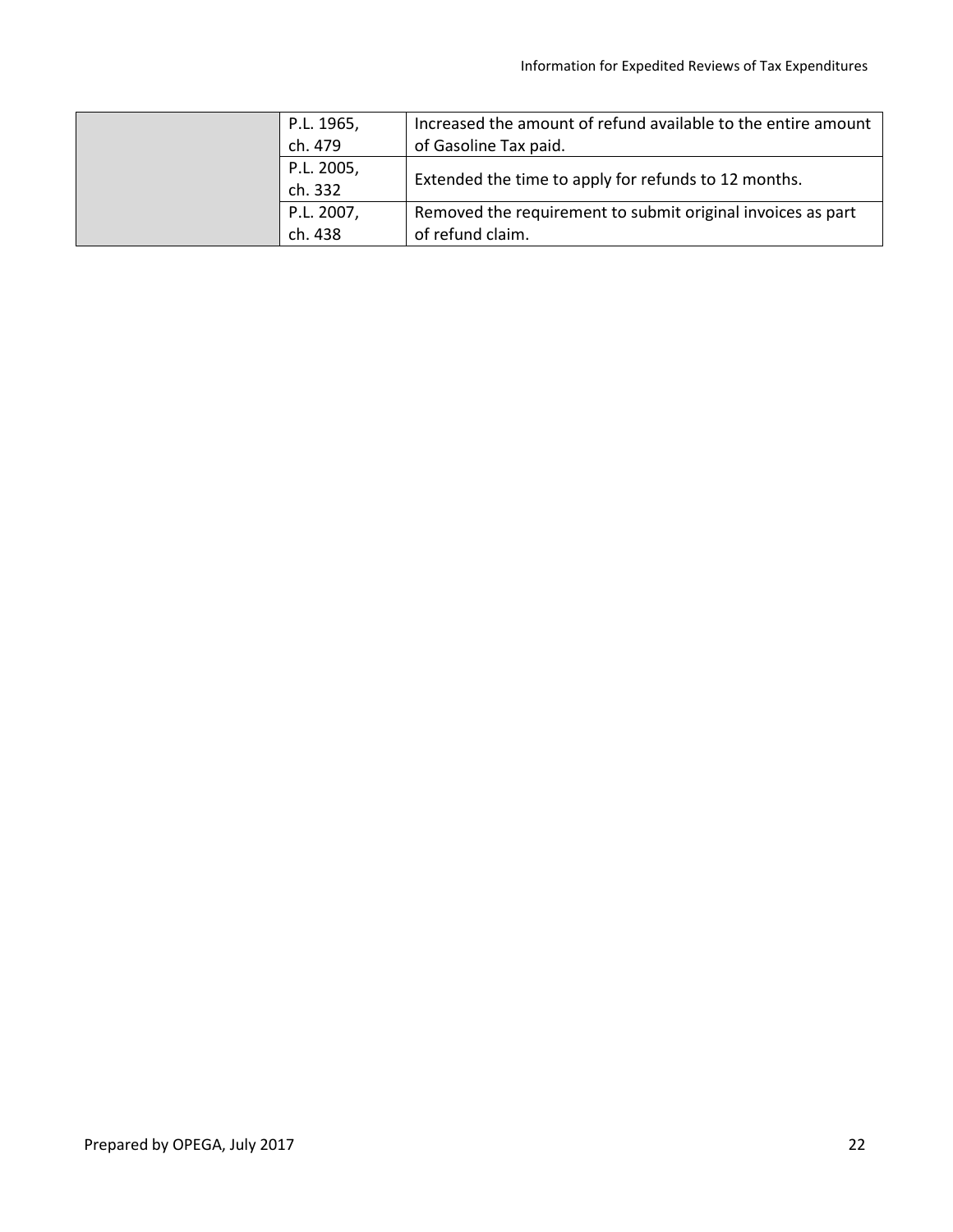| <b>Tax Expenditure</b>                                                   | Refund of the Special Fuel Tax for Off-Highway Use and for Certain Bus<br><b>Companies</b>                                                                                                                                                                                                                                                                                          |                                                                                                                                                                                                                                                                                                                                                                                                                                                                                                                                                                            |                                                         |  |  |
|--------------------------------------------------------------------------|-------------------------------------------------------------------------------------------------------------------------------------------------------------------------------------------------------------------------------------------------------------------------------------------------------------------------------------------------------------------------------------|----------------------------------------------------------------------------------------------------------------------------------------------------------------------------------------------------------------------------------------------------------------------------------------------------------------------------------------------------------------------------------------------------------------------------------------------------------------------------------------------------------------------------------------------------------------------------|---------------------------------------------------------|--|--|
| Statutory reference                                                      | 36 MRSA § 3218 (off-highway use), 36 MRSA § 3215 (certain bus companies)                                                                                                                                                                                                                                                                                                            |                                                                                                                                                                                                                                                                                                                                                                                                                                                                                                                                                                            |                                                         |  |  |
| Distribution mechanism                                                   | Refund upon submission of paper application within 18 months (off-highway<br>use) or 12 months (certain bus companies) of purchase.                                                                                                                                                                                                                                                 |                                                                                                                                                                                                                                                                                                                                                                                                                                                                                                                                                                            |                                                         |  |  |
| <b>Brief description</b>                                                 | A refund of the Special Fuel Tax paid (less \$.01 per gallon and applicable sales &<br>use tax) on special fuel, except for use in motor vehicles on State highways or in<br>an aircraft and a full refund of the Special Fuel Tax paid on internal combustion<br>fuel used in common carrier passenger service on which no motor vehicle excise<br>tax is collected. <sup>14</sup> |                                                                                                                                                                                                                                                                                                                                                                                                                                                                                                                                                                            |                                                         |  |  |
| Intended beneficiaries                                                   | Individuals, firms or corporations purchasing applicable fuel.                                                                                                                                                                                                                                                                                                                      |                                                                                                                                                                                                                                                                                                                                                                                                                                                                                                                                                                            |                                                         |  |  |
| <b>Estimated fiscal impact</b>                                           | <b>FY13</b>                                                                                                                                                                                                                                                                                                                                                                         | \$4,500,000                                                                                                                                                                                                                                                                                                                                                                                                                                                                                                                                                                | Source: 2014-2015 Maine State<br>Tax Expenditure Report |  |  |
|                                                                          | <b>FY14</b>                                                                                                                                                                                                                                                                                                                                                                         | \$4,513,071                                                                                                                                                                                                                                                                                                                                                                                                                                                                                                                                                                | Source: 2016-2017 Maine State                           |  |  |
|                                                                          | <b>FY15</b>                                                                                                                                                                                                                                                                                                                                                                         | \$4,500,000                                                                                                                                                                                                                                                                                                                                                                                                                                                                                                                                                                | Tax Expenditure Report                                  |  |  |
|                                                                          | <b>FY16</b>                                                                                                                                                                                                                                                                                                                                                                         | \$4,749,588                                                                                                                                                                                                                                                                                                                                                                                                                                                                                                                                                                |                                                         |  |  |
|                                                                          | <b>FY17</b>                                                                                                                                                                                                                                                                                                                                                                         | \$4,500,000                                                                                                                                                                                                                                                                                                                                                                                                                                                                                                                                                                | Source: 2018-2019 Maine State                           |  |  |
|                                                                          | <b>FY18</b>                                                                                                                                                                                                                                                                                                                                                                         | \$4,500,000                                                                                                                                                                                                                                                                                                                                                                                                                                                                                                                                                                | Tax Expenditure Report                                  |  |  |
|                                                                          | FY19                                                                                                                                                                                                                                                                                                                                                                                | \$4,500,000                                                                                                                                                                                                                                                                                                                                                                                                                                                                                                                                                                |                                                         |  |  |
| Notes on estimated fiscal<br>impact                                      | Estimates extrapolated based on actual refunds issued in the fiscal year 2006.                                                                                                                                                                                                                                                                                                      |                                                                                                                                                                                                                                                                                                                                                                                                                                                                                                                                                                            |                                                         |  |  |
| Legislative history                                                      | Public Law                                                                                                                                                                                                                                                                                                                                                                          | Change                                                                                                                                                                                                                                                                                                                                                                                                                                                                                                                                                                     |                                                         |  |  |
| (includes substantive<br>amendments)<br>Section 3218:<br>Off-highway use | P.L. 1983,<br>ch. 94                                                                                                                                                                                                                                                                                                                                                                | Enacted a refund for Special Fuel Tax on internal combustion<br>engine fuel for motor boats, agricultural equipment not<br>operated on public ways, vehicles that only run on rails or<br>tracks, stationary engines, registered vehicles operated off<br>highways, or for any other commercial use except motor<br>vehicles operating on the highways. Refunds are for the<br>Special Fuel Tax paid less \$.01 by application to the State Tax<br>Assessor within 15 months of purchase. Applicable fuel<br>qualifying for Special Fuel Tax refund is subject to use tax. |                                                         |  |  |
|                                                                          | P.L. 1983,<br>ch. 828                                                                                                                                                                                                                                                                                                                                                               | Extended the refund beyond commercial use.                                                                                                                                                                                                                                                                                                                                                                                                                                                                                                                                 |                                                         |  |  |
|                                                                          | P.L. 2003,<br>ch. 390                                                                                                                                                                                                                                                                                                                                                               | Restricted refunds to persons who purchase and use<br>applicable fuel; simplified language of eligible vehicles to<br>anything other than a motor vehicle registered for use on the<br>highways.                                                                                                                                                                                                                                                                                                                                                                           |                                                         |  |  |
|                                                                          | P.L. 2005,<br>ch. 332                                                                                                                                                                                                                                                                                                                                                               | Reduced the time to submit an application to 12 months;<br>clarified that the amount of refund is the amount of tax paid<br>minus \$.01 per gallon.                                                                                                                                                                                                                                                                                                                                                                                                                        |                                                         |  |  |

<sup>&</sup>lt;sup>14</sup> Off-highway fuel is subject to Sales and Use tax and has an 18-month refund period from the date of sale. Fuel used by certain bus companies is exempt from Sales and Use tax and has a 12-month refund period.

l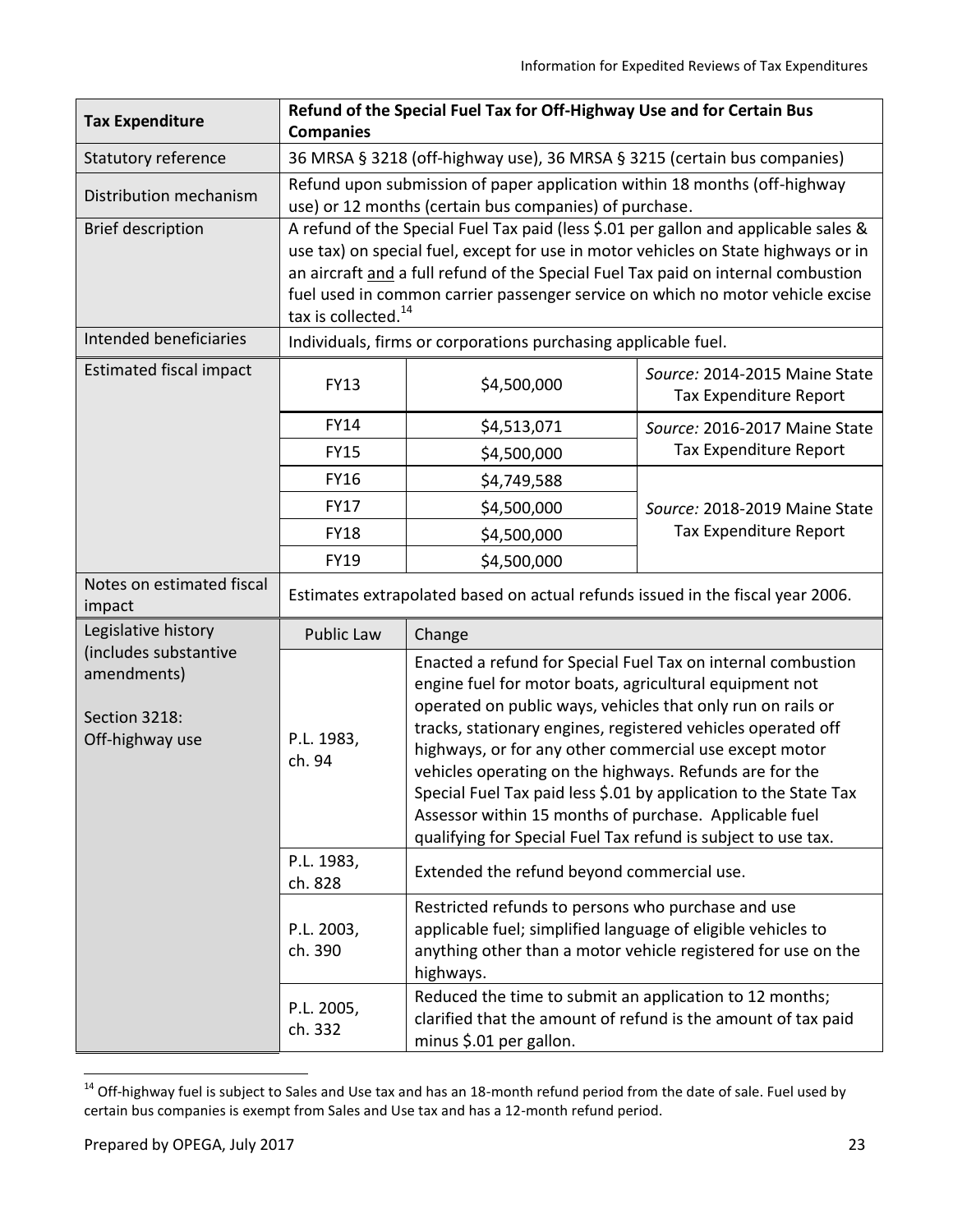|                                        | P.L. 2015,<br>ch.9    | Extends the time for refund applications to 18 months.                                                                                                                                                                                                                                                                                                                                                                                                          |
|----------------------------------------|-----------------------|-----------------------------------------------------------------------------------------------------------------------------------------------------------------------------------------------------------------------------------------------------------------------------------------------------------------------------------------------------------------------------------------------------------------------------------------------------------------|
| Section 3215:<br>Certain bus companies | P.L. 1959,<br>ch. 329 | Enacted a Special Fuel Tax exemption of 3/7 of the tax paid by<br>any person or firm providing common carrier passenger<br>services for locally encouraged vehicles (on which no excise tax<br>is collected) under a certificate issued by the Public Utilities<br>Commission, provided that the tax-exempt passenger fare<br>revenue is at least 60% of the total passenger fare revenue.<br>Refund applications must be filed within 9 months of<br>purchase. |
|                                        | P.L. 1965,<br>ch. 479 | Increased the amount of refund available to the entire amount<br>of tax paid.                                                                                                                                                                                                                                                                                                                                                                                   |
|                                        | P.L. 2005,<br>ch. 332 | Extended the time for refund applications to 12 months from<br>purchase.                                                                                                                                                                                                                                                                                                                                                                                        |
|                                        | P.L. 2007,<br>ch. 438 | Removed the requirement to submit original invoices as part<br>of refund claim.                                                                                                                                                                                                                                                                                                                                                                                 |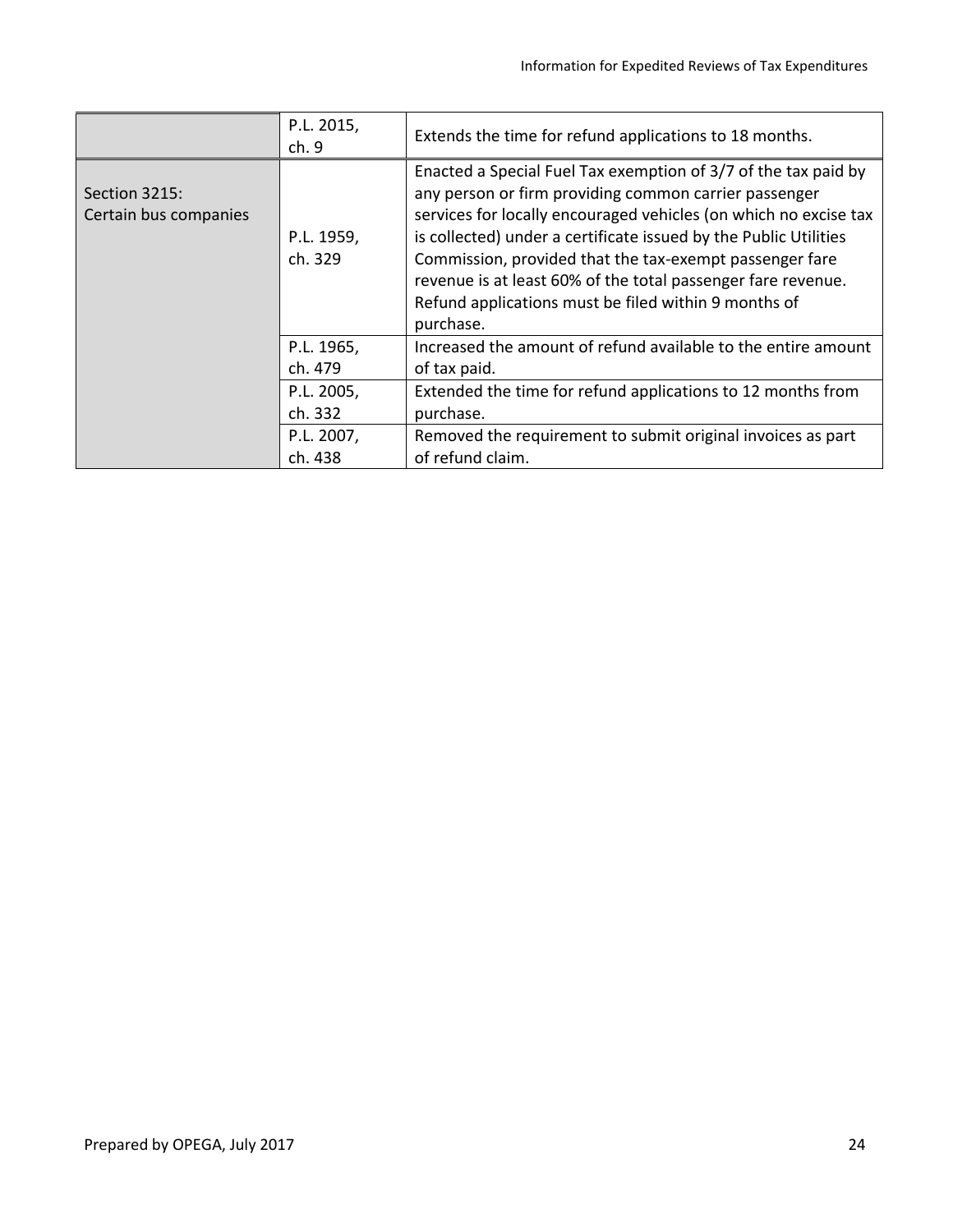| <b>Tax Expenditure</b>               | <b>Exemptions of the Real Estate Transfer Tax</b>                                                                                                                                                                                                    |                                                                                                                                                                                                                                                                                                                                                                                                                               |                                                         |  |  |
|--------------------------------------|------------------------------------------------------------------------------------------------------------------------------------------------------------------------------------------------------------------------------------------------------|-------------------------------------------------------------------------------------------------------------------------------------------------------------------------------------------------------------------------------------------------------------------------------------------------------------------------------------------------------------------------------------------------------------------------------|---------------------------------------------------------|--|--|
| Statutory reference                  | 36 MRSA § 4641-C                                                                                                                                                                                                                                     |                                                                                                                                                                                                                                                                                                                                                                                                                               |                                                         |  |  |
| Distribution mechanism               | Exemption claimed when submitting Real Estate Transfer Tax Declaration or<br>Controlling Interest Transfer Tax form.                                                                                                                                 |                                                                                                                                                                                                                                                                                                                                                                                                                               |                                                         |  |  |
| <b>Brief description</b>             | Exempts from the Real Estate Transfer Tax 19 different types of transfers of real<br>estate by deed or by transfer of a controlling interest in the property.                                                                                        |                                                                                                                                                                                                                                                                                                                                                                                                                               |                                                         |  |  |
| Intended beneficiaries               | Buyers and sellers of exempt real estate.                                                                                                                                                                                                            |                                                                                                                                                                                                                                                                                                                                                                                                                               |                                                         |  |  |
| <b>Estimated fiscal impact</b>       | <b>FY13</b>                                                                                                                                                                                                                                          | \$500,000-\$1,999,998                                                                                                                                                                                                                                                                                                                                                                                                         | Source: 2014-2015 Maine State<br>Tax Expenditure Report |  |  |
|                                      | FY14                                                                                                                                                                                                                                                 | \$500,000-\$1,999,998                                                                                                                                                                                                                                                                                                                                                                                                         | Source: 2016-2017 Maine State                           |  |  |
|                                      | <b>FY15</b>                                                                                                                                                                                                                                          | \$500,000-\$1,999,998                                                                                                                                                                                                                                                                                                                                                                                                         | Tax Expenditure Report                                  |  |  |
|                                      | <b>FY16</b>                                                                                                                                                                                                                                          | \$500,000-\$1,999,998                                                                                                                                                                                                                                                                                                                                                                                                         |                                                         |  |  |
|                                      | <b>FY17</b>                                                                                                                                                                                                                                          | \$500,000-\$1,999,998                                                                                                                                                                                                                                                                                                                                                                                                         | Source: 2018-2019 Maine State                           |  |  |
|                                      | <b>FY18</b>                                                                                                                                                                                                                                          | \$500,000-\$1,999,998                                                                                                                                                                                                                                                                                                                                                                                                         | Tax Expenditure Report                                  |  |  |
|                                      | <b>FY19</b>                                                                                                                                                                                                                                          | \$500,000-\$1,999,998                                                                                                                                                                                                                                                                                                                                                                                                         |                                                         |  |  |
| Notes on estimated fiscal<br>impact  | Estimates are based on a forecast of housing sales and median home prices<br>from the Office of Policy and Management economic forecast. The exemption<br>impacts the General Fund and the HOME Fund in the amount of \$250,000 -<br>\$999,999 each. |                                                                                                                                                                                                                                                                                                                                                                                                                               |                                                         |  |  |
| Legislative history                  | Public Law                                                                                                                                                                                                                                           | Change                                                                                                                                                                                                                                                                                                                                                                                                                        |                                                         |  |  |
| (includes substantive<br>amendments) | P.L. 1975,<br>ch. 572                                                                                                                                                                                                                                | Enacted eight exemptions from the Real Estate Transfer Tax<br>for certain types of deeds, including property acquired by<br>government entities, mortgage deeds, additions/modifications<br>to existing deeds, deeds between certain family members<br>without consideration, tax deeds, deeds of partition, deeds<br>made pursuant to mergers, and deeds by a subsidiary to its<br>parent corporation in exchange for stock. |                                                         |  |  |
|                                      | P.L. 1975,<br>ch. 655                                                                                                                                                                                                                                | Added exemption for partial releases of mortgage deeds.                                                                                                                                                                                                                                                                                                                                                                       |                                                         |  |  |
|                                      | P.L. 1977,<br>ch. 318                                                                                                                                                                                                                                | Added exemption for deeds made prior to October 1, 1975.                                                                                                                                                                                                                                                                                                                                                                      |                                                         |  |  |
|                                      | P.L. 1977,                                                                                                                                                                                                                                           | Added exemption for deeds made by a parent corporation to                                                                                                                                                                                                                                                                                                                                                                     |                                                         |  |  |
|                                      | ch. 394                                                                                                                                                                                                                                              | its subsidiary in exchange for stock.                                                                                                                                                                                                                                                                                                                                                                                         |                                                         |  |  |
|                                      | P.L. 1981,<br>ch. 148                                                                                                                                                                                                                                | Added exemption for deeds of distribution made under<br>Probate Code.                                                                                                                                                                                                                                                                                                                                                         |                                                         |  |  |
|                                      | P.L. 1985,                                                                                                                                                                                                                                           | Clarified language to ensure exemption includes property                                                                                                                                                                                                                                                                                                                                                                      |                                                         |  |  |
|                                      | ch. 691                                                                                                                                                                                                                                              | deeds transferred to or by the US or State of Maine.                                                                                                                                                                                                                                                                                                                                                                          |                                                         |  |  |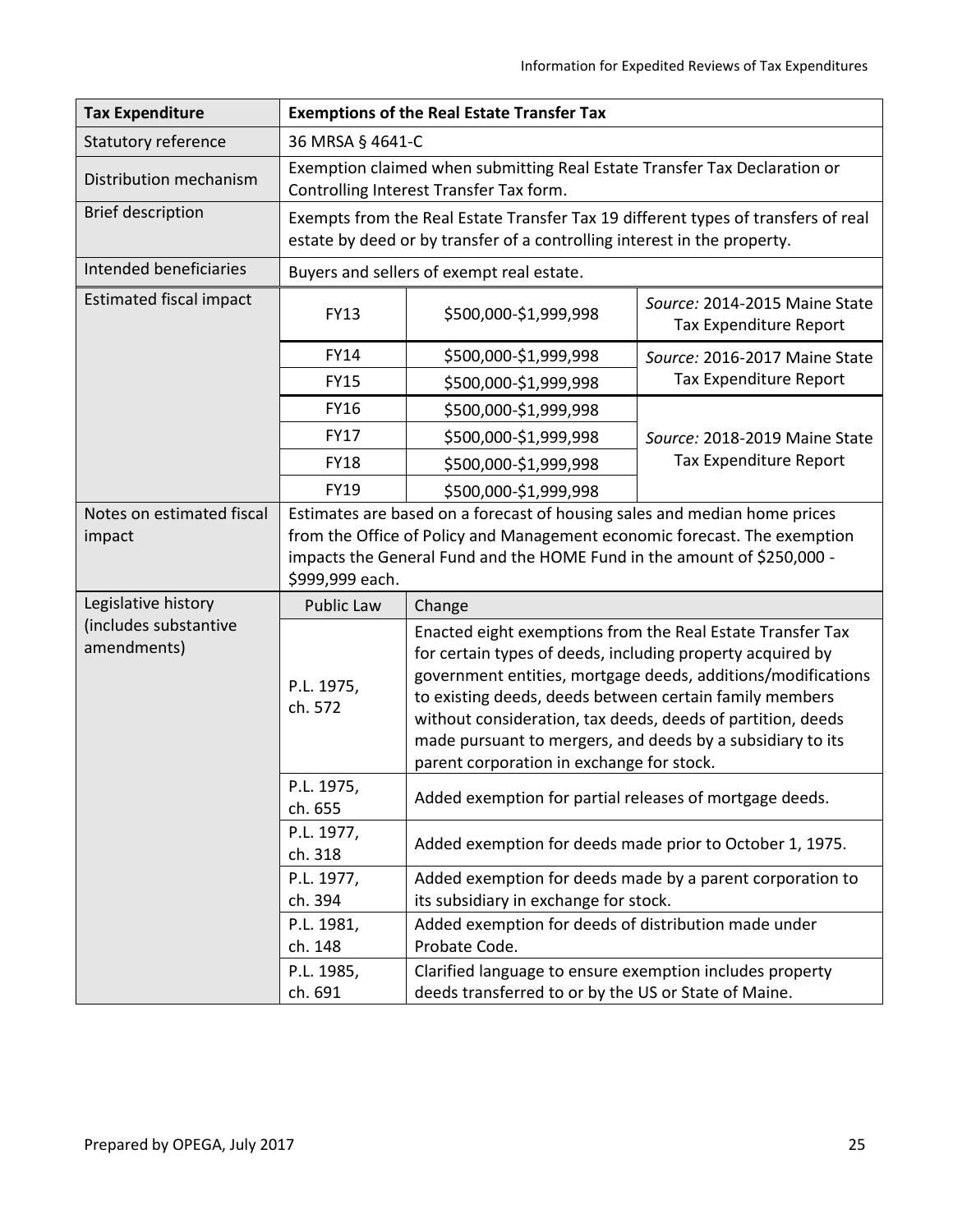|  | P.L. 1993,<br>ch. 398 | Added exemption for deeds executed by public officials in<br>performance of official duties, deeds of (or in lieu of)<br>foreclosure, deeds given pursuant to the US Bankruptcy Code,<br>deeds to a trustee/nominee/straw, certain corporate and<br>partnership deeds in exchange for shares/interests/debt<br>security.                                  |  |  |
|--|-----------------------|-----------------------------------------------------------------------------------------------------------------------------------------------------------------------------------------------------------------------------------------------------------------------------------------------------------------------------------------------------------|--|--|
|  | P.L. 1993,<br>ch. 647 | Confirmed that non-government organizations involved in real<br>estate transfers with a government entity will be liable for the<br>Real Estate Transfer Tax, with the exception of property<br>transferred for transportation purposes and land conservation.<br>Deeds for gifts of land to charitable conservation organizations<br>added to exemption. |  |  |
|  | P.L. 1993,<br>ch. 718 | Added exemption for deeds between limited liability<br>companies and their members.                                                                                                                                                                                                                                                                       |  |  |
|  | P.L. 1999,<br>ch. 638 | Added exemption for deeds pursuant to consolidation of<br>business entities provided no gain or loss is recognized by the<br>IRS; and property transfers that are simply a change in identity<br>or form of ownership when there is no change in beneficial<br>ownership.                                                                                 |  |  |
|  | P.L. 2001,<br>ch. 559 | Added exemption for real estate transferred by a transfer of a<br>controlling interest if the transfer by deed would be exempt.                                                                                                                                                                                                                           |  |  |
|  | P.L. 2005,<br>ch. 519 | Added exemption for deeds between grandparent and<br>grandchild.                                                                                                                                                                                                                                                                                          |  |  |
|  | P.L. 2009,<br>ch. 361 | Clarified the types of business entities that qualify for<br>exemption for deeds made pursuant to a merger or<br>consolidation.                                                                                                                                                                                                                           |  |  |
|  | P.L. 2009,<br>ch. 402 | Removed exemption for foreclosures and deeds in lieu of<br>foreclosures and directed that tax revenue to the Bureau of<br>Consumer Credit Protection to fund the agency's additional<br>duties resulting from increased foreclosure rates. Clarified that<br>only the mortgagor is exempt from the tax imposed for the<br>deed in lieu of foreclosure.    |  |  |
|  | P.L. 2013,<br>ch. 521 | Clarified that tax is exempted regardless of whether the<br>transfer is by deed, assignment or other method of transfer for<br>public sales for any amount needed to satisfy the claims of the<br>mortgage.                                                                                                                                               |  |  |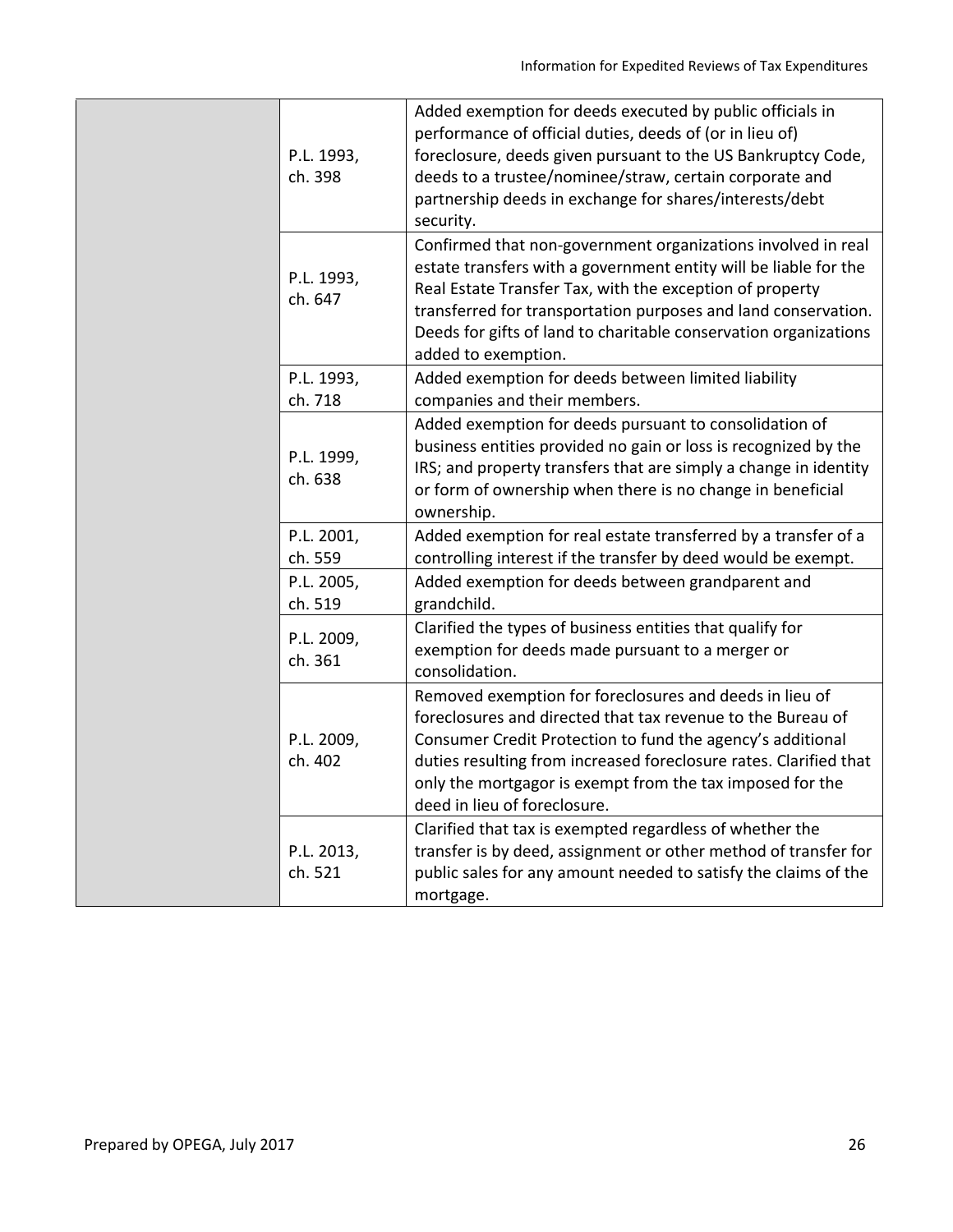# *Appendix A: Selected Sections of Statute Relevant to Expedited Reviews of Tax Expenditures*

## **3 MRSA § 998. Process for review of tax expenditures<sup>15</sup>**

- 1. Assignment of review categories. By October 1, 2015, the committee, in consultation with the policy committee, shall assign each tax expenditure to one of the following review categories:
	- A. Full evaluation for tax expenditures that are intended to provide an incentive for specific behaviors, that provide a benefit to a specific group of beneficiaries or for which measurable goals can be identified;
	- B. Expedited review for tax expenditures that are intended to implement broad tax policy goals that cannot be reasonably measured; and
	- C. No review for tax expenditures with an impact on state revenue of less than \$50,000 or that otherwise do not warrant either a full evaluation or expedited review.
- 2. Schedule. By October 1, 2015, the committee, in consultation with the policy committee, shall establish a schedule of ongoing review of the tax expenditures assigned to the full evaluation and expedited review categories pursuant to subsection 1, paragraphs A and B. To the extent practicable, the committee shall schedule the review of tax expenditures with similar goals during the same year.
- 3. Annual review of assignments and schedule. By October 1st of each year, beginning in 2016, the committee, in consultation with the policy committee, shall review and make any necessary adjustments to the review category assignments and schedule pursuant to subsections 1 and 2, including adjustments needed to incorporate tax expenditures enacted, amended or repealed during the preceding year.
- 4. Office responsibilities. The office shall maintain a current record of the review category assignments and the schedule under this section.

## **3 MRSA § 1000. Expedited review of tax expenditures; Sub-§ 2**

- 2. Action by the office. By July 1st of each year, beginning in 2016, the office shall collect, prepare and submit to the policy committee the following information to support the expedited reviews under subsection 1:
	- A. A description of the tax policy under review;
	- B. Summary information on each tax expenditure associated with the tax policy under review, including:
		- (1) A description of the tax expenditure and the mechanism through which the tax benefit is distributed;
		- (2) The intended beneficiaries of the tax expenditure; and
		- (3) A legislative history of the tax expenditure; and

 $\overline{\phantom{a}}$ 

C. The fiscal impact of the tax policy and each related tax expenditure, including past and estimated future impacts.

Prepared by OPEGA, July 2017 27 <sup>15</sup> In these sections of law, "the office" refers to OPEGA; "the committee" refers to the Government Oversight Committee; "the policy committee" refers to the Taxation Committee.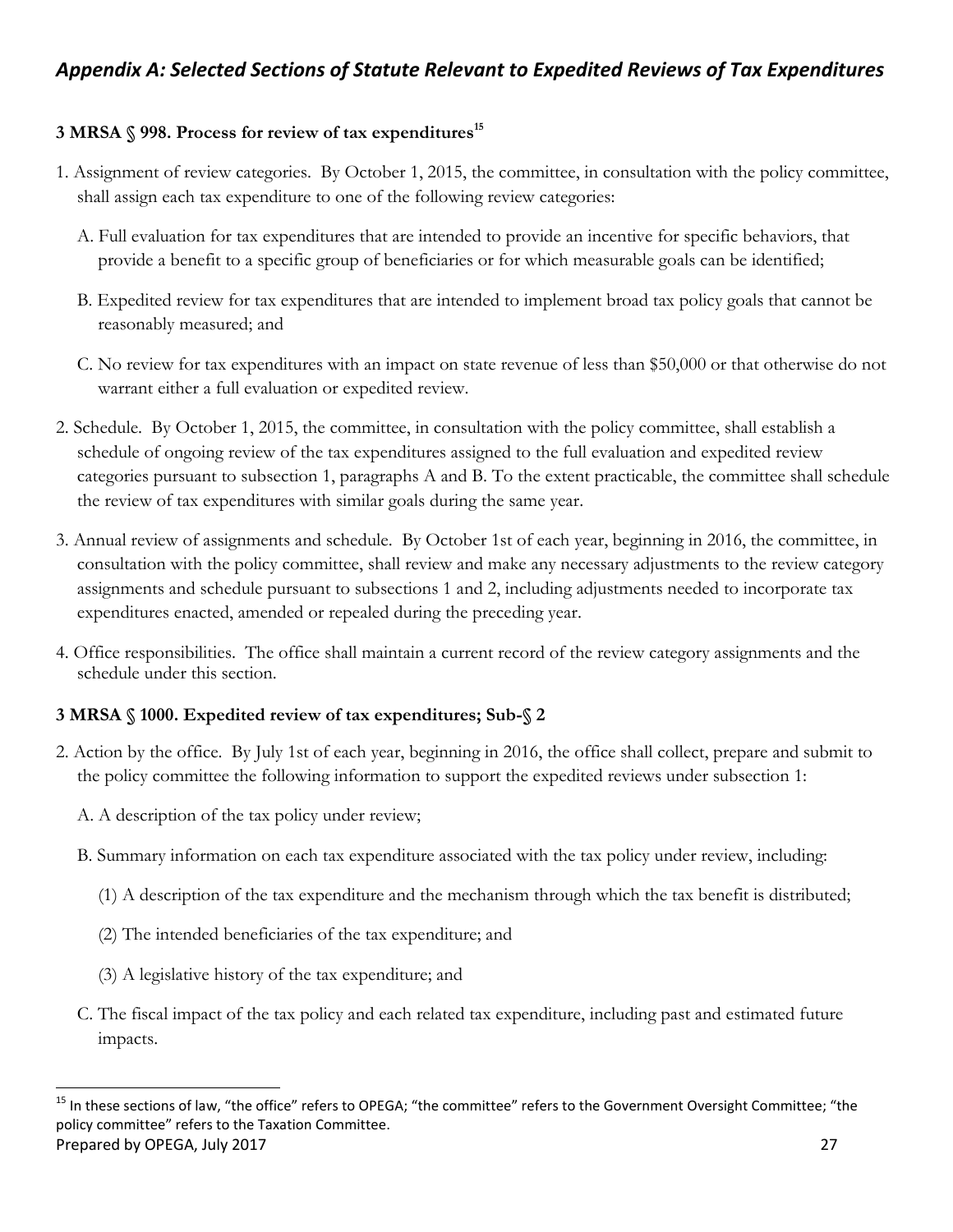# *Appendix B: Estimated Fiscal Impact of "Tax Fairness" Tax Expenditures, FY13-FY19*

| Expenditure <sup>16</sup>                                                               | FY1317                    | <b>FY14</b>               | <b>FY15</b>               | <b>FY16</b>               | <b>FY17</b>               | <b>FY18</b>               | <b>FY19</b>               |
|-----------------------------------------------------------------------------------------|---------------------------|---------------------------|---------------------------|---------------------------|---------------------------|---------------------------|---------------------------|
| Exemption for Certain Loaner Vehicles                                                   | \$232,560                 | \$253,816                 | \$266,151                 | \$280,047                 | \$285,647                 | \$291,361                 | \$297,188                 |
| Exemption for Certain Property Purchased<br>Out of State                                | \$1,000,000-<br>2,999,999 | \$1,000,000-<br>2,999,999 | \$1,000,000-<br>2,999,999 | \$1,000,000-<br>2,999,999 | \$1,000,000-<br>2,999,999 | \$1,000,000-<br>2,999,999 | \$1,000,000-<br>2,999,999 |
| <b>Exemption for Certain Returnable</b><br>Containers                                   | \$1,287,434               | \$1,427,979               | \$1,512,056               | \$1,745,929               | \$1,798,307               | \$1,852,256               | \$1,907,824               |
| Exemption for Meals & Lodging Provided to<br><b>Employees</b>                           | \$145,350                 | \$160,930                 | \$168,286                 | $$50,000-$<br>\$249,999   | $$50,000-$<br>\$249,999   | $$50,000-$<br>\$249,999   | $$50,000-$<br>\$249,999   |
| Exemption for Mobile & Modular Homes                                                    | \$17,735,845              | \$27,593,065              | \$28,650,370              | \$31,907,086              | \$32,226,157              | \$32,709,549              | \$33,200,193              |
| Exemption for Motor Vehicle Fuel                                                        | \$121,893,611             | \$143,231,504             | \$142,461,604             | \$89,387,543              | \$90,594,164              | \$91,690,031              | \$92,946,579              |
| <b>Exemption for Packaging Materials</b>                                                | \$10,174,500              | \$11,943,875              | \$12,843,050              | \$29,204,000              | \$30,360,400              | \$31,722,600              | \$32,996,600              |
| Exemption for Trade-In Credits                                                          | \$24,253,331              | \$26,345,793              | \$28,032,417              | \$33,470,748              | \$34,642,224              | \$35,854,701              | \$37,109,616              |
| Deduction for Active Duty Military Pay<br>Earned Outside of Maine                       | \$0                       | \$741,000                 | \$1,873,000               | \$990,000                 | \$900,000                 | \$900,000                 | \$900,000                 |
| Deduction for Social Security Benefits<br>Taxable at Federal Level                      | \$52,737,350              | \$69,711,000              | \$71,212,000              | \$79,400,000              | \$78,500,000              | \$85,000,000              | \$91,800,000              |
| Refund of the Gasoline Tax for Off-Highway<br>Use and for Certain Bus Companies         | \$958,705                 | \$265,192                 | \$325,000                 | \$676,475                 | \$960,000                 | \$960,000                 | \$960,000                 |
| Refund of the Special Fuel Tax for Off-<br>Highway Use and for Certain Bus<br>Companies | \$4,500,000               | \$4,513,071               | \$4,500,000               | \$4,749,588               | \$4,500,000               | \$4,500,000               | \$4,500,000               |
| Exemptions of the Real Estate Transfer<br>Tax <sup>18</sup>                             | \$500,000-<br>1,999,998   | \$500,000-<br>1,999,998   | \$500,000-<br>1,999,998   | \$500,000-<br>1,999,998   | \$500,000-<br>1,999,998   | \$500,000-<br>1,999,998   | \$500,000-<br>1,999,998   |
| TOTAL <sup>19</sup>                                                                     | \$237,168,685             | \$289,437,224             | \$295,093,933             | \$275,211,414             | \$278,166,897             | \$288,880,496             | \$300,017,998             |

 $\overline{\phantom{a}}$ 16 This table excludes two expenditures "Credit for Income Tax Paid to Other Jurisdiction" and "Deduction for Dividends from Affiliates not included in Combined Return" that are no longer included in the Maine State Tax Expenditure Report as described on p. 3. Data for these expenditures is not available for most years. If the Committees wish to see current estimates for these expenditures, they would need to request it from MRS. The available data for these two expenditures is included on pp. 6 and 8.

Prepared by OPEGA, July 2017 28

<sup>17</sup> Source: Estimates for FY13 were published in the 2014-2015 Maine State Tax Expenditure Report. Estimates for FY14-FY15 were published in the 2016-2017 Maine State Tax Expenditure Report. Estimates for FY16-FY19 were published in the 2018-2019 Maine State Tax Expenditure Report.

<sup>18</sup> This range is a combination of estimated cost of "Exemptions of the Real Estate Transfer Tax" to the General Fund and the HOME fund; costs estimated by MRS for each of those are \$250,000-\$999,999.

<sup>&</sup>lt;sup>19</sup> These totals use the mid-point of the estimated range for the fiscal impact of "Real Estate Transfer Tax," "Certain Property Purchased Out of State," and "Meals & Lodging Provided to Employees."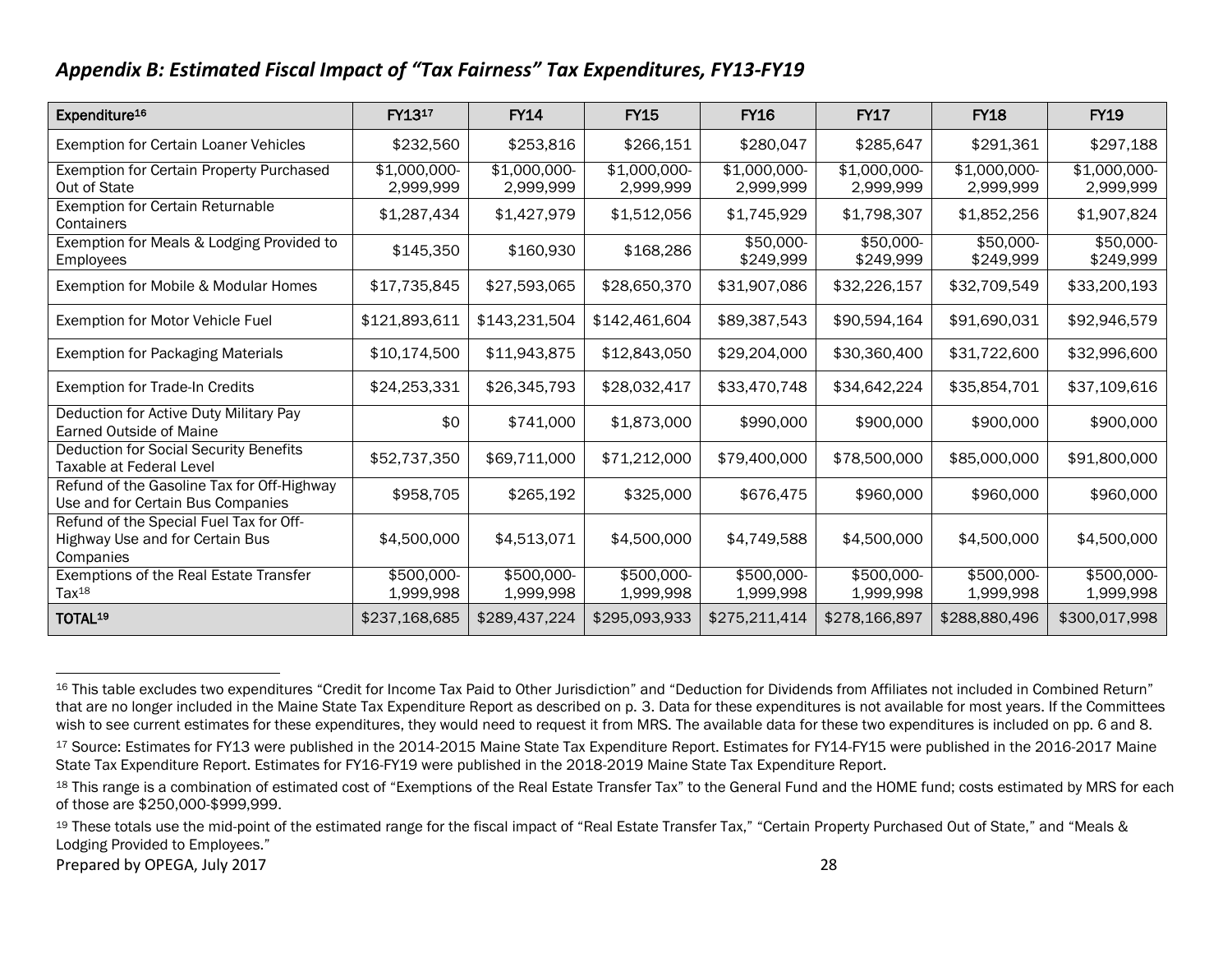# *Appendix C: Additional Discussion of MRS' Microsimulation Model*

#### **History of Updates to MRS' Office of Tax Policy Microsimulation Model**

The sales and excise tax model is one of several microsimulation models MRS uses to forecast state revenues, to estimate the impact of proposed changes to state and local tax laws, and to develop a distributional analysis of Maine's state and local tax systems. The complete system of tax models also includes models for individual income tax, corporate income tax, property tax, and multi-tax incidence. The models are developed by contractors selected by MRS through a competitive bid process.

MRS has had four Sales and Excise tax models since 1999 and has a goal of updating the model every five years. The details on models used to date are:

Model I: Contracted with KPMG, LLP in 1998. Models were completed by end of 1999 and used for fiscal note purposes beginning with the 2000 legislative session. The FY02/03 biennial budget was the first time the models were used for tax expenditure estimates (January 2001).

Model II: Contracted with Barents Group, LLC (at that time a subsidiary of KPMG) in 2002. Models were completed by the end of 2004 and used for fiscal note purposes beginning with the 2005 legislative session. The FY06/07 biennial budget was the first time the models were used for tax expenditure estimates (January 2005). Base year data in this model was for the year 2000. This model was used for fiscal estimates in the 2014-2015 Maine State Tax Expenditure Report.

Model III: Contracted with Chainbridge, LLC in 2011. Models were completed by the end of 2011 and used for fiscal note purposes beginning with the 2012 legislative session. The FY14/15 biennial budget was the first time the models were used for tax expenditure estimates (January 2013). Base year data in this model is for the year 2009. This model was used for fiscal estimates for Sales & Use Tax expenditures in the 2016-2017 Maine State Tax Expenditure Report.

Model IV: Contracted with Chainbridge, LLC in 2016. The Sales tax model was completed by the fall of 2016 and used for fiscal note purposes beginning with the 2017 legislative session. The FY18/19 biennial budget was the first time the models were used for tax expenditure estimates (January 2017). Base year data in this model is from 2012 and 2014. The income tax models are not yet in use by MRS' Office of Tax Policy for estimating the fiscal impact of income tax law changes.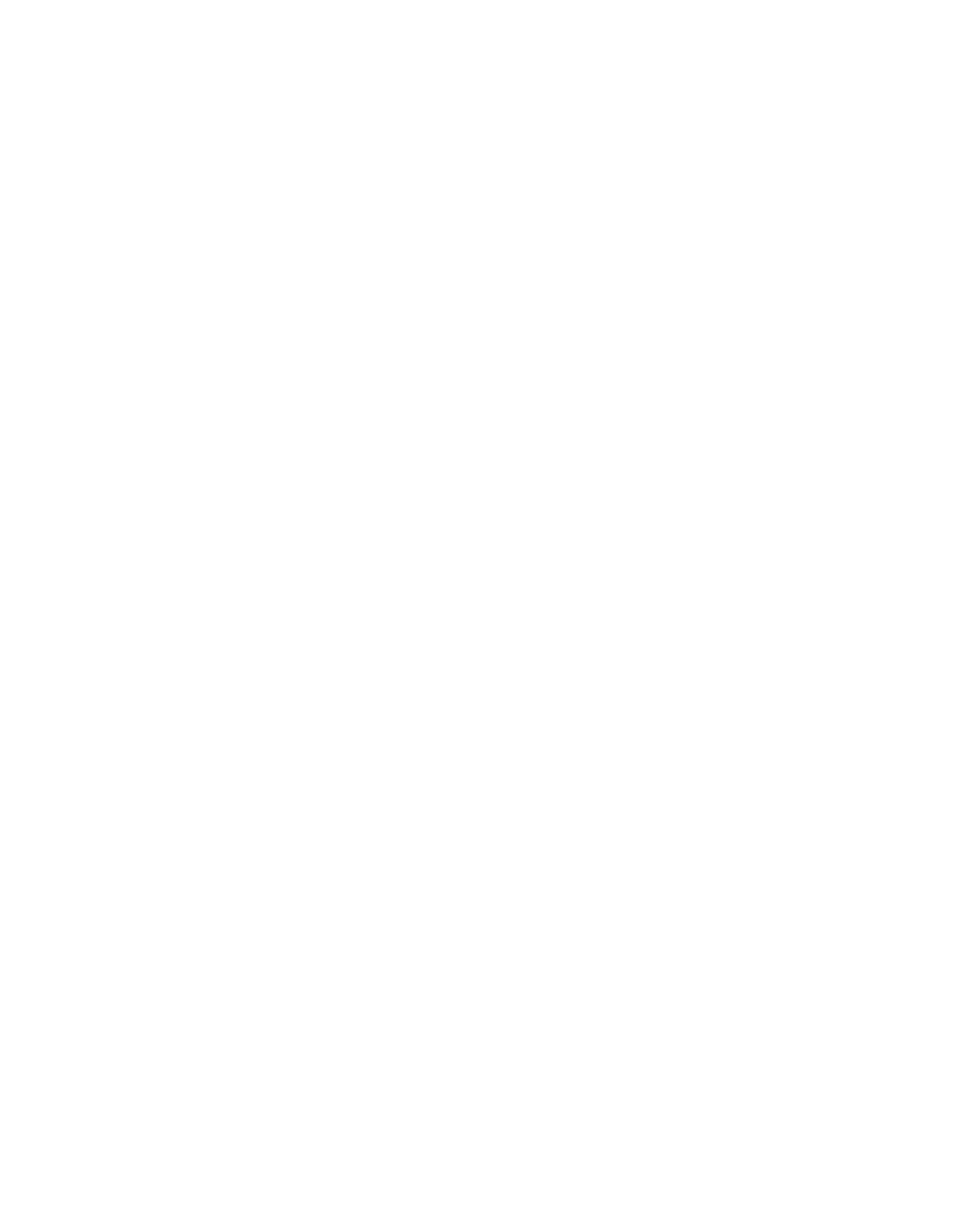# Appendix C

Provisions Subject to Review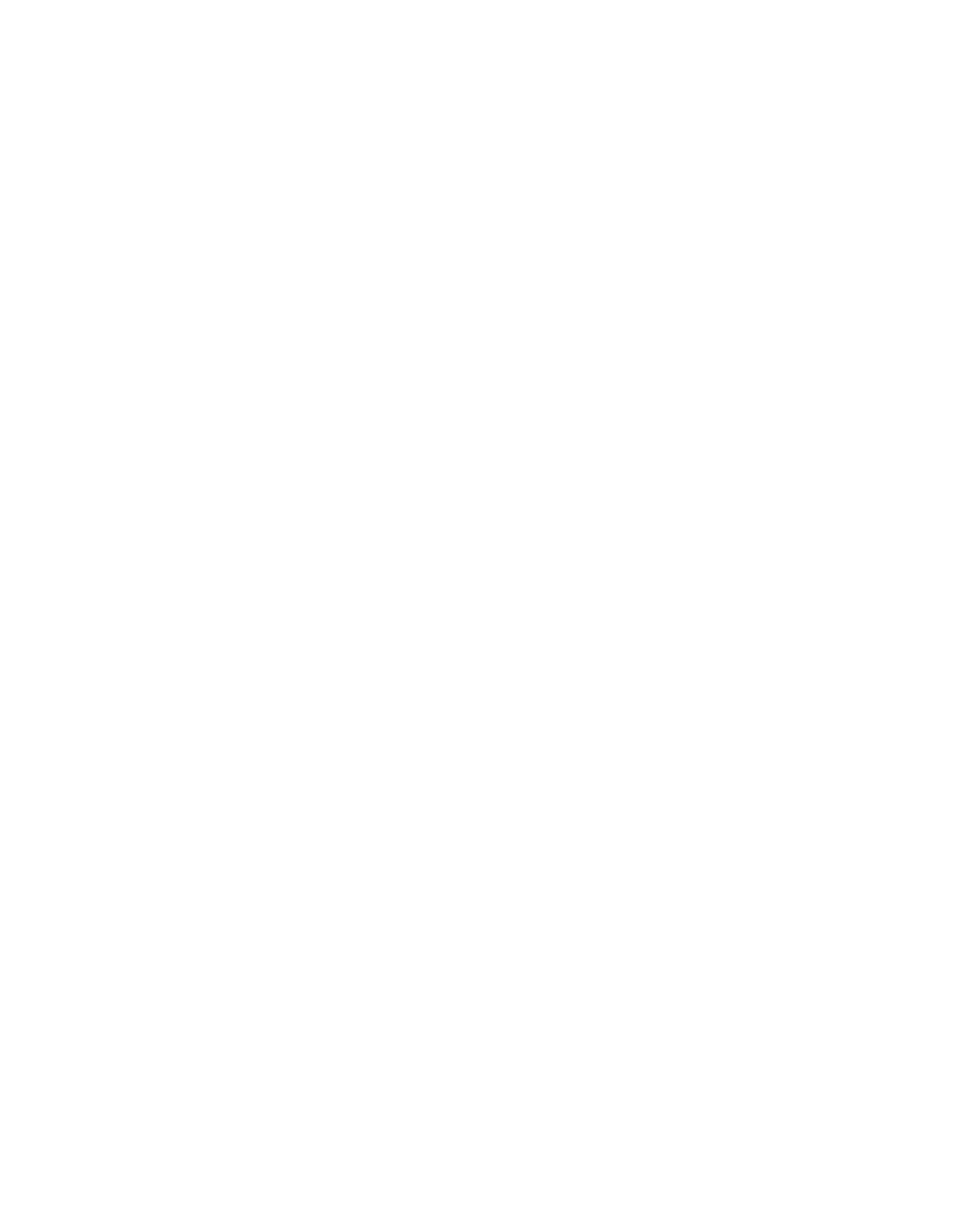# **Maine Revised Statutes Title 36: TAXATION Chapter 211: GENERAL PROVISIONS**

### **§1760. EXEMPTIONS**

Subject to the provisions of section 1760-C, no tax on sales, storage or use may be collected upon or in connection with: [1999, c. 521, Pt. A, §6 (AMD).]

**8**. **Certain motor fuels.** Sales of:

A. Motor fuels upon which a tax at the maximum rate for highway use pursuant to Part 5 or a comparable tax of another state or a province of Canada has been paid; or [2011, c. 548, §16 (AMD).]

B. Internal combustion engine fuel, as defined in section 2902, bought and used for the purpose of propelling jet engine aircraft. [2011, c. 548, §16 (AMD).]

C. [1991, c. 546, §18 (RP).] D. [2011, c. 548, §16 (RP).] [ 2011, c. 548, §16 (AMD) .]

**12**. **Containers.** Sale of returnable containers when sold with the contents in connection with a retail sale of the contents or when resold for refilling.

**12-A**. **Packaging materials.** Sales of containers, boxes, crates, bags, cores, twines, tapes, bindings, wrappings, labels and other packing, packaging and shipping materials to:

A. Persons engaged in the business of:

(1) Packing or packaging tangible personal property; and

(2) Shipping or transporting that tangible personal property; or [2011, c. 240, §18 (RPR).]

B. Persons for use in packing, packaging or shipping tangible personal property sold by them or on which they have performed the service of cleaning, pressing, dyeing, washing, repairing or reconditioning in their regular course of business that are transferred to the possession of the purchaser of that tangible personal property; [1995, c. 634, §1 (NEW); 1995, c. 634, §2 (AFF).]

[ 2011, c. 240, §18 (AMD) .]

**21-A**. **Certain loaner vehicles.** The use of a loaner vehicle provided by a new vehicle dealer, as defined in Title 29-A, section 851, subsection 9, to a service customer pursuant to a manufacturer's or dealer's warranty.

[ 2007, c. 627, §47 (AMD) .]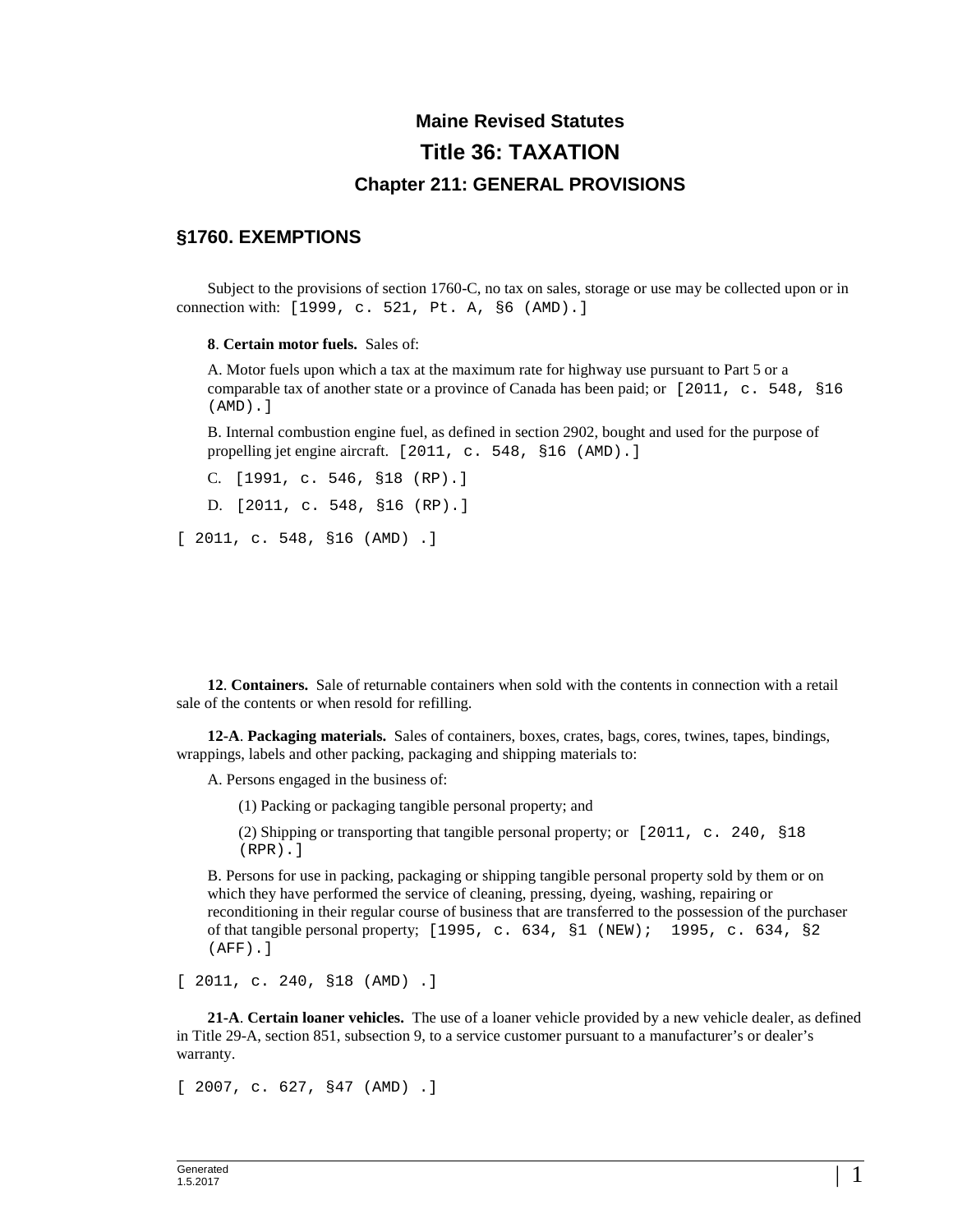#### **40**. **Manufactured housing.** Sales of:

A. Used manufactured housing; and [2005, c. 618, §3 (AMD).]

B. New manufactured housing to the extent of all costs, other than materials, included in the sale price, but the exemption may not exceed 50% of the sale price. [2005, c. 618, §3 (AMD).]

[ 2005, c. 618, §3 (AMD) .]

**45**. **Certain property purchased outside State.** Sales of property purchased and used by the present owner outside the State:

A. If the property is an automobile, as defined in Title 29-A, section 101, subsection 7, and if the owner is an individual who was, at the time of purchase, a resident of the other state; [2009, c. 625, §8 (AMD).]

A-1. [2011, c. 285, §15 (AFF); 2011, c. 285, §4 (RP).]

A-2. If the property is a snowmobile or all-terrain vehicle as defined in Title 12, section 13001 and the purchaser is an individual who is not a resident of the State; [2007, c. 438, §45 (AMD).]

A-3. If the property is an aircraft not exempted under subsection 88 or 88-A and the owner at the time of purchase was a resident of another state or tax jurisdiction and the aircraft is present in this State not more than 20 days during the 12 months following its purchase, exclusive of days during which the aircraft is in this State for the purpose of undergoing "major alterations," "major repairs" or "preventive maintenance" as those terms are described in 14 Code of Federal Regulations, Appendix A to Part 43, as in effect on January 1, 2005. For the purposes of this paragraph, the location of an aircraft on the ground in the State at any time during a day is considered presence in the State for that entire day, and a day must be disregarded if at any time during that day the aircraft is used to provide free emergency or compassionate air transportation arranged by an incorporated nonprofit organization providing free air transportation in private aircraft by volunteer pilots so children and adults may access life-saving medical care; [2011, c. 622, §2 (AMD).]

A-4. If the property is brought into this State solely to conduct activities directly related to a declared state disaster or emergency, at the request of the State, a county, city, town or political subdivision of the State or a registered business, the property is owned by a person not otherwise required to register as a seller under section 1754-B and the property is present in this State only during a disaster period. As used in this paragraph, "declared state disaster or emergency" has the same meaning as in Title 10, section 9902, subsection 1 and "disaster period" means the period of 60 days that begins with the date of the Governor's proclamation of a state of emergency or the declaration by the President of the United States of a major disaster or major emergency, whichever occurs first; or [2011, c. 2, §40] (COR).]

B. For more than 12 months in all other cases. [1987, c. 772, §22 (RPR).]

Property, other than automobiles, snowmobiles, all-terrain vehicles and aircraft, that is required to be registered for use in this State does not qualify for this exemption unless it was registered by its present owner outside this State more than 12 months prior to its registration in this State. If property required to be registered for use in this State was not required to be registered for use outside this State, the owner must be able to document actual use of the property outside this State for more than 12 months prior to its registration in this State. For purposes of this subsection, "use" does not include storage but means actual use of the property for a purpose consistent with its design.

[ 2013, c. 331, Pt. C, §8 (AMD) .]

**75**. **Certain meals and lodging.** Meals or lodging provided to employees at their place of employment when the value of those meals or that lodging is allowed as a credit toward the wages of those employees.

[ 1989, c. 871, §15 (NEW) .]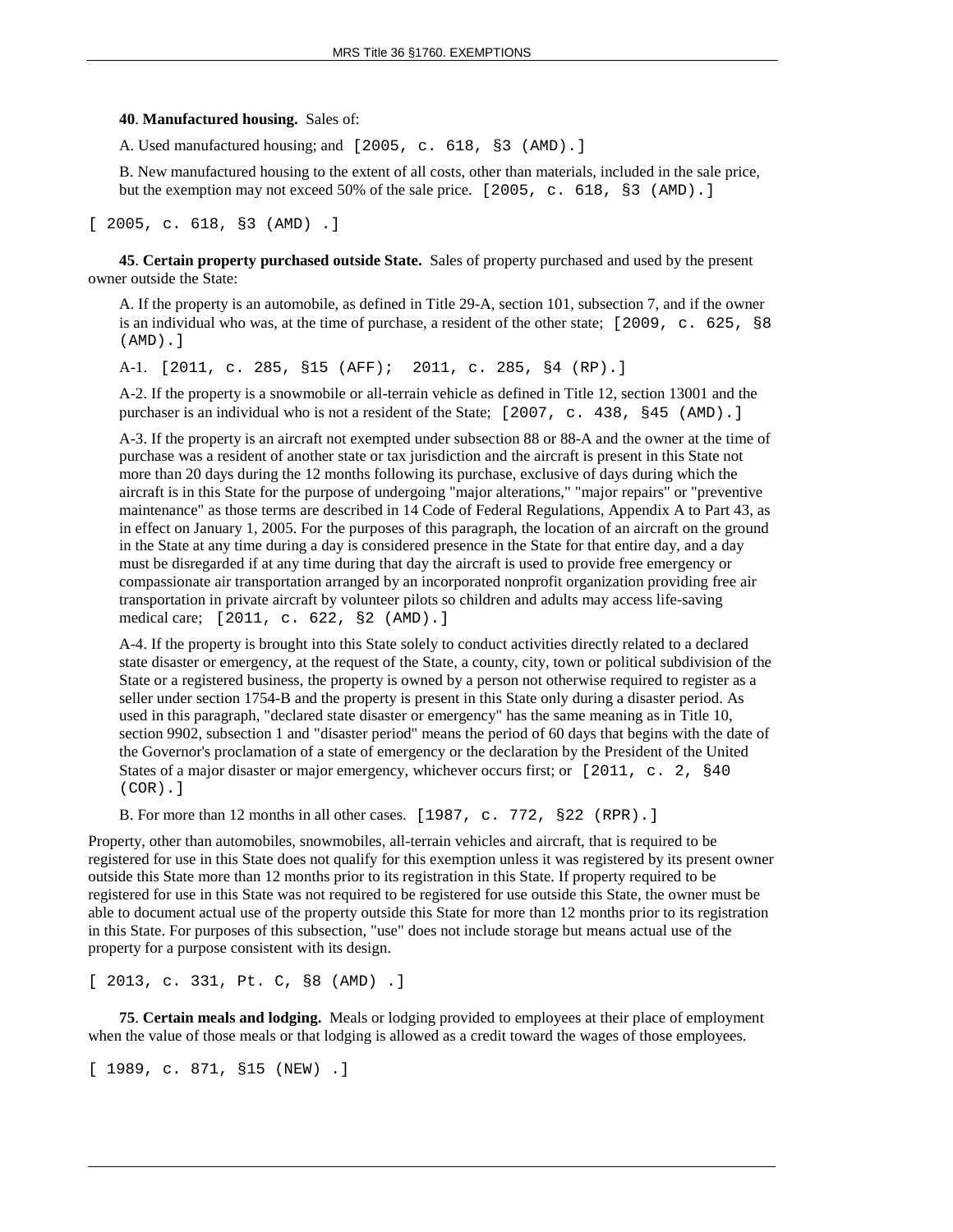#### **§1765. TRADE-IN CREDIT**

When one or more items in one of the following categories are traded in toward the sale price of another item in that same category, the tax imposed by this Part must be levied only upon the difference between the sale price of the purchased property and the trade-in allowance of the property taken in trade. This section does not apply to transactions between dealers involving exchange of the property from inventory: [2007, c. 627, §50 (AMD); 2007, c. 627, §96 (AFF).]

**1**. **Motor vehicles.** Motor vehicles;

[ 1987, c. 402, Pt. A, §180 (RPR) .]

**3**. **Watercraft.** Watercraft;

[ 1989, c. 588, Pt. C, §4 (RPR) .]

**4**. **Aircraft.** Aircraft;

[ 1987, c. 402, Pt. A, §180 (RPR) .]

**6**. **Chain saws.** Chain saws;

[ 1987, c. 402, Pt. A, §180 (RPR) .]

**7**. **Special mobile equipment.** Special mobile equipment; or

[ 2009, c. 207, §2 (AMD) .]

**8**. **Trailers and truck campers.** Trailers and truck campers.

```
[ 2009, c. 207, §3 (AMD) .]
```
**9**. **Truck campers.**

[ 2009, c. 207, §4 (RP) .]

The trade-in credit allowed by this section is not available unless the items traded are in the same category. The tax must be levied only upon the difference between the sale price of the purchased property and the trade-in allowance of the property taken in trade. [2009, c. 207, §5 (AMD).]

#### **§2908. REFUND OF TAX IN CERTAIN CASES; TIME LIMIT**

A person who purchases and uses internal combustion engine fuel for any commercial use other than in the operation of a registered motor vehicle on the highways of this State or, except as provided in section 2910, in the operation of an aircraft and who has paid the tax imposed by this chapter on that fuel is entitled to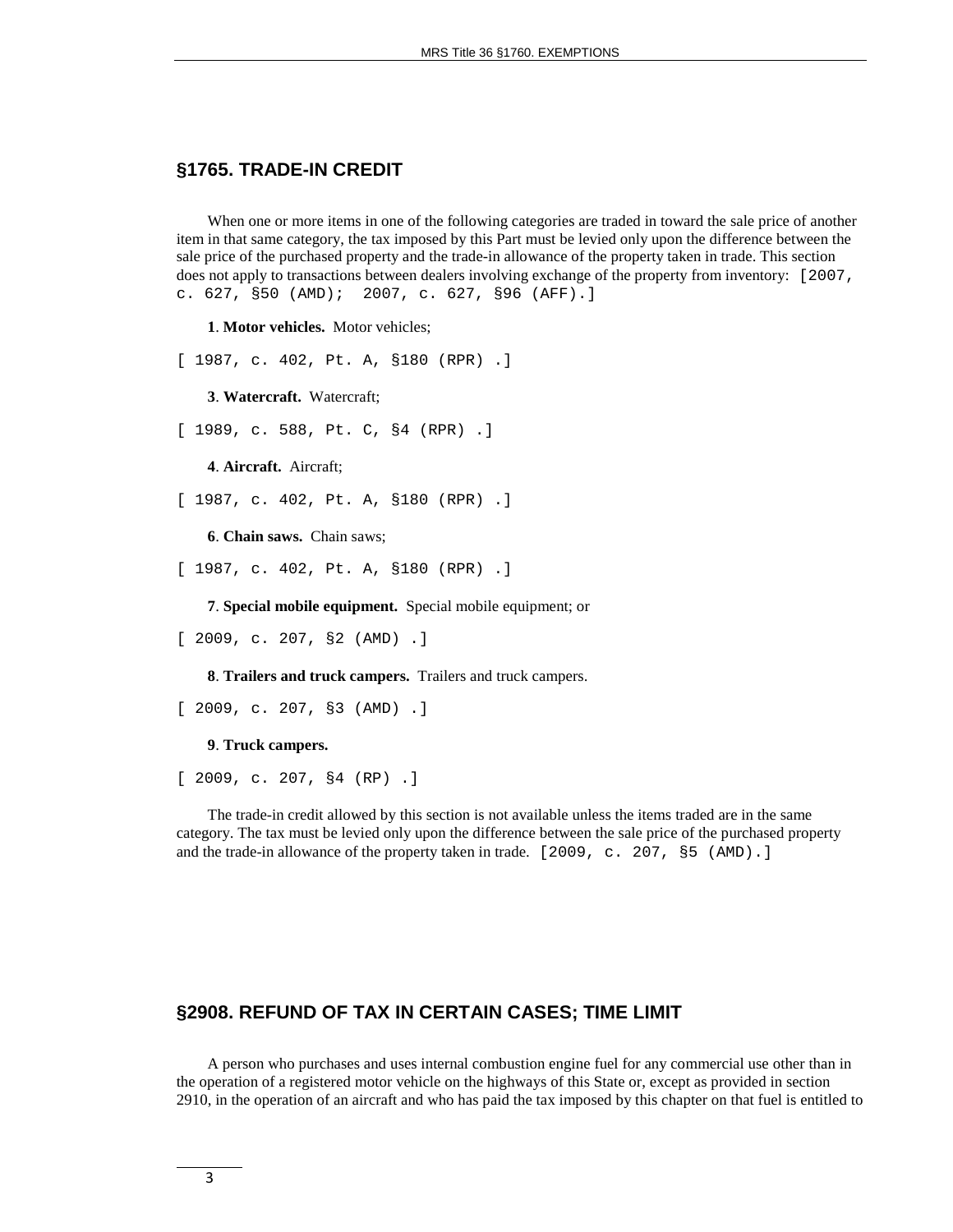reimbursement in the amount of the tax paid, less  $1¢$  per gallon, upon presenting to the State Tax Assessor a sworn statement accompanied by evidence as the assessor may require. The statement must show the total amount of internal combustion engine fuel so purchased and used by that person for a commercial use other than in the operation of registered motor vehicles on the highways of this State or in the operation of aircraft. [2007, c. 438, §70 (AMD).]

A refund application on a form prescribed by the State Tax Assessor must be filed to claim a refund pursuant to this section. Interest must be paid at the rate determined pursuant to section 186, calculated from the date of receipt of the claim, for all proper claims not paid within 30 days of receipt. Applications for refunds must be filed with the assessor within 18 months from the date of purchase. [2015, c. 9, §1 (AMD).]

All fuel that qualifies for a refund under this section is subject to the use tax imposed by chapter 215. [2005, c. 683, Pt. B, §31 (RPR).]

#### **§2909. REFUND OF ENTIRE TAX PAID BY CERTAIN COMMON CARRIERS**

A person engaged in furnishing common carrier passenger service is entitled to reimbursement of the tax paid on internal combustion engine fuel used by that person in locally encouraged vehicles. For purposes of calculating reimbursement due pursuant to this section, internal combustion engine fuel used in a person's locally encouraged vehicles is presumed to bear the same proportional relationship to internal combustion engine fuel used in all of the person's passenger vehicles that the person's commutation fare revenue derived from service provided by locally encouraged vehicles bears to the person's total passenger fare revenue. "Commutation fare revenue" means revenue attributable to fares of  $60¢$  or less and fares paid for commutation or season tickets for single trips of less than 30 miles or for commutation tickets for one month or less. "Total passenger fare revenue" means all revenue attributable to the claimant's passenger operations. "Locally encouraged vehicles" means buses upon which no excise tax is collected under section 1483, subsection 13. [2009, c. 598, §47 (AMD).]

Applications for refunds must be filed with the State Tax Assessor, on a form prescribed by the assessor, within 12 months from the date of purchase. A refund may not be issued under this section unless the claimant's commutation fare revenue derived during the period for which the refund is claimed is at least 60% of the claimant's total passenger fare revenue derived during that period. [2007, c. 438, §71 (AMD).]

# **Maine Revised Statutes Title 36: TAXATION Chapter 459: SPECIAL FUEL TAX ACT**

#### **§3215. REFUND OF TAXES FOR CERTAIN COMMON CARRIERS**

A person engaged in furnishing common carrier passenger service is entitled to reimbursement of the tax paid on special fuel used by that person in locally encouraged vehicles. For purposes of calculating reimbursement due pursuant to this section, special fuel used in a person's locally encouraged vehicles is presumed to bear the same proportional relationship to special fuel used in all of the person's passenger vehicles that the person's commutation fare revenue derived from service provided by locally encouraged vehicles bears to the person's total passenger fare revenue. "Commutation fare revenue" means revenue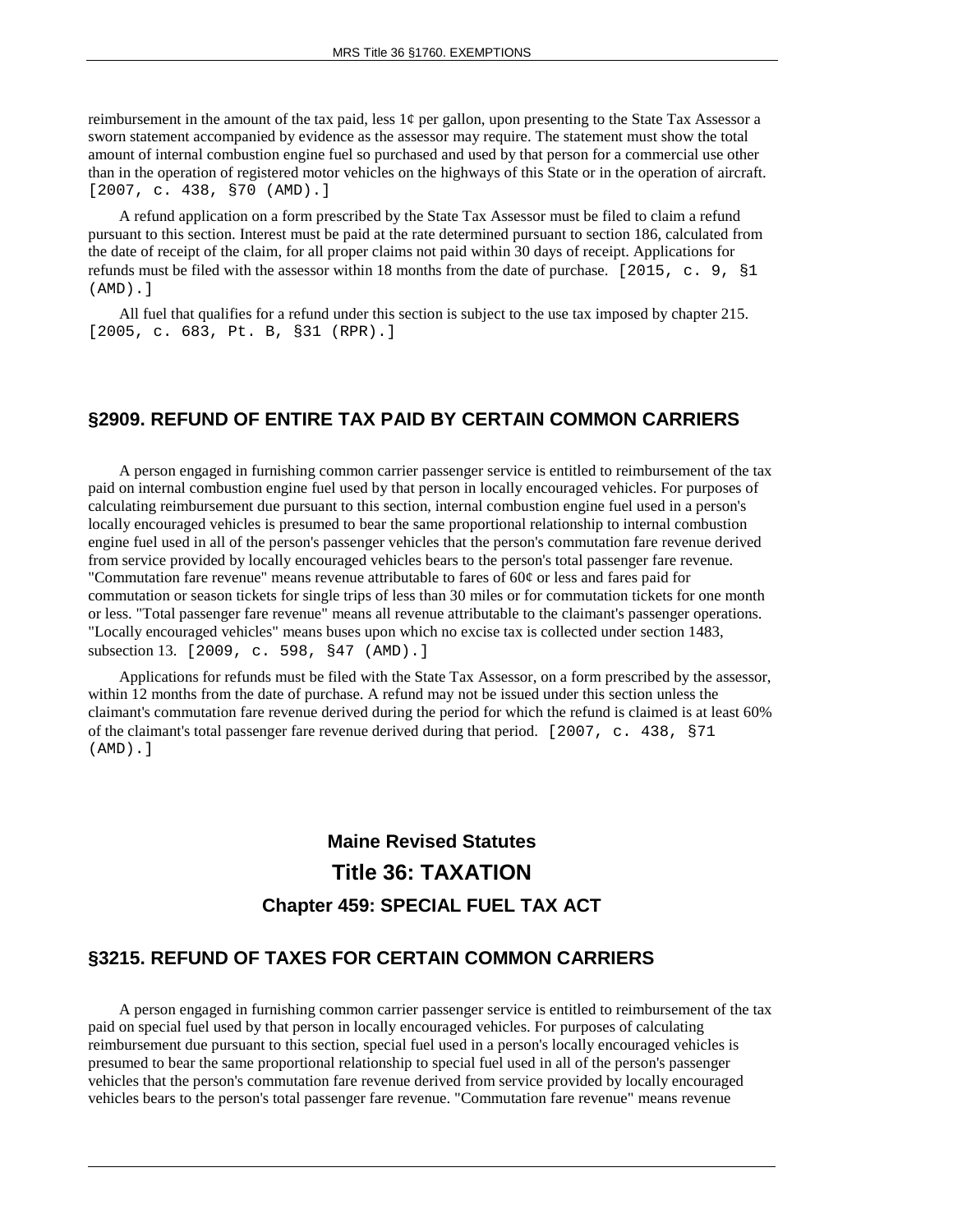attributable to fares of 60¢ or less and fares paid for commutation or season tickets for single trips of less than 30 miles or for commutation tickets for one month or less. "Total passenger fare revenue" means all revenue attributable to the claimant's passenger operations. "Locally encouraged vehicles" means buses upon which no excise tax is collected under section 1483, subsection 13. [2009, c. 598, §48 (AMD).]

Applications for refunds must be filed with the State Tax Assessor, on a form prescribed by the assessor, within 12 months from the date of purchase. A refund may not be issued under this section unless the claimant's commutation fare revenue derived during the period for which the refund is claimed is at least 60% of the claimant's total passenger fare revenue derived during that period. [2007, c. 438, §85 (AMD).]

#### **§3218. REFUND OF TAX IN CERTAIN CASES, TIME LIMIT**

A person who purchases and uses special fuel for any use other than operation of a registered motor vehicle on the highways of this State, and who has paid the tax imposed by this chapter on that fuel, is entitled to reimbursement in the amount of the tax paid, less  $1¢$  per gallon, upon presenting to the State Tax Assessor a sworn statement accompanied by evidence as the assessor may require. The statement must show the total amount of special fuel so purchased and used by that person other than in the operation of registered motor vehicles on the highways of this State. [2007, c. 438, §86 (AMD).]

A refund application on a form prescribed by the assessor must be filed to claim a refund pursuant to this section. Interest must be paid at the rate determined pursuant to section 186, calculated from the date of receipt of the claim, for all valid claims not paid within 30 days of receipt. Applications for refunds must be filed with the assessor within 18 months from the date of purchase. [2015, c. 9,  $\S$ 2 (AMD).]

All fuel qualifying for a refund under this section is subject to the use tax imposed by chapter 215. [2003, c. 390, §17 (RPR).]

#### **Chapter 711-A: REAL ESTATE TRANSFERS**

#### **§4641-C. EXEMPTIONS**

The following are exempt from the tax imposed by this chapter: [2001, c. 559, Pt. I, §5 (AMD); 2001, c. 559, Pt. I, §15 (AFF). (AMD); 2001, c. 559, Pt. I, §15 (AFF).]

**1**. **Governmental entities.** Deeds to property transferred to or by the United States, the State of Maine or any of their instrumentalities, agencies or subdivisions. For the purposes of this subsection, only the United States, the State of Maine and their instrumentalities, agencies and subdivisions are exempt from the tax imposed by section 4641-A; except that real property transferred to the Department of Transportation or the Maine Turnpike Authority for transportation purposes; gifts of real property to governmental entities; and deeds transferring real property to governmental entities from a bona fide nonprofit land conservation organization are exempt from the tax;

[ 1997, c. 504, §10 (AMD) .]

**2**. **Mortgage deeds, deeds of foreclosure and deeds in lieu of foreclosure.** Mortgage deeds, discharges of mortgage deeds and partial releases of mortgage deeds.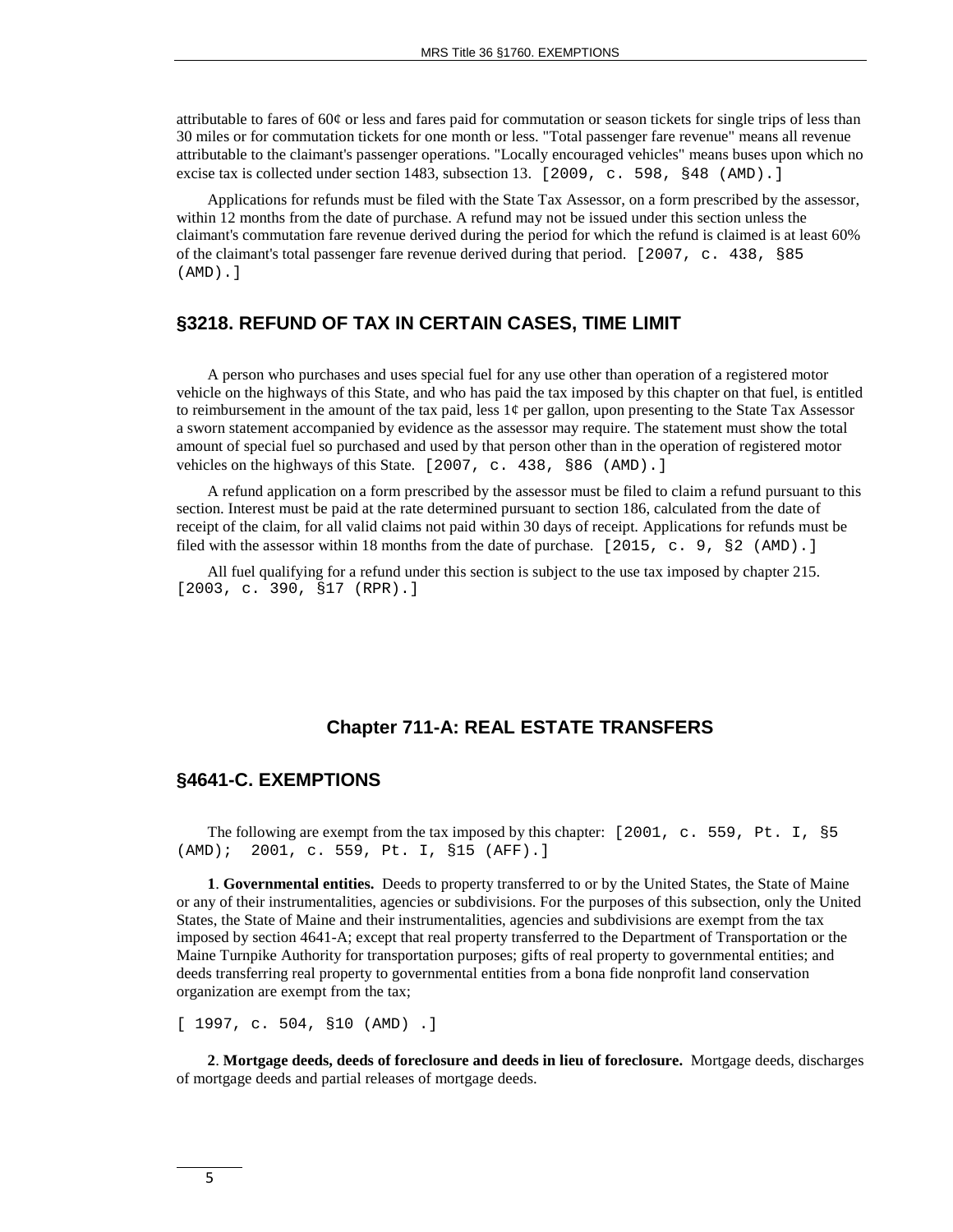A. For the purposes of this subsection, only the mortgagor is exempt from the tax imposed for a deed in lieu of foreclosure. [2013, c. 521, Pt. A, §3 (NEW).]

B. In the event of a transfer, by deed, assignment or otherwise, to a 3rd party at a public sale held pursuant to Title 14, section 6323, the tax imposed upon the grantor by section 4641-A applies only to that portion of the proceeds of the sale that exceeds the sums required to satisfy in full the claims of the mortgagee and all junior claimants originally made parties in interest in the proceedings or having subsequently intervened in the proceedings as established by the judgment of foreclosure and sale. The tax must be deducted from the excess proceeds.  $[2013, c. 521, Pt. A, §3 (NEW).]$ 

C. In the event of a transfer, by deed, assignment or otherwise, from a mortgagee or its servicer to the mortgagee or its servicer or to the owner of the mortgage debt at a public sale held pursuant to Title 14, section 6323, the mortgagee or its servicer if the servicer is the selling entity is considered to be both the grantor and grantee for purposes of section 4641-A. [2013, c. 521, Pt. A, §3 (NEW).]

D. In the event of a deed in lieu of foreclosure and a deed from a mortgagee or its servicer to the mortgagee or its servicer or to the owner of the mortgage debt at a public sale held pursuant to Title 14, section 6323, the tax applies to the value of the property. [2013, c. 521, Pt. A, §3 (NEW).]

For the purposes of this subsection, "servicer" means a person or entity that acts on behalf of the owner of a mortgage debt to provide services related to the mortgage debt, including accepting and crediting payments from the mortgagor, issuing statements and notices to the mortgagor, enforcing rights of the owner of a mortgage debt and initiating and pursuing foreclosure proceedings;

[ 2013, c. 521, Pt. A, §3 (RPR) .]

**3**. **Deeds affecting a previous deed.** Deeds that, without additional consideration and without changing ownership or ownership interest, confirm, correct, modify or supplement a deed previously recorded;

[ 1997, c. 504, §11 (AMD) .]

**4**. **Deeds between certain family members.** Deeds between husband and wife, parent and child or grandparent and grandchild, without actual consideration for the deed, and deeds between spouses in divorce proceedings;

[ 2005, c. 519, Pt. SSS, §1 (AMD); 2005, c. 519, Pt. SSS, §2 (AFF) .]

**5**. **Tax deeds.** Tax deeds;

[ 1977, c. 318, §1 (NEW) .]

**6**. **Deeds of partition.** Deeds of partition when the interest conveyed is without consideration. However, if any of the parties take shares greater in value than their undivided interest, a tax is due on the difference between their proportional undivided interest and the greater value, computed at the rate set forth in section 4641-A;

[ 1993, c. 398, §4 (AMD) .]

**7**. **Deeds pursuant to mergers or consolidations.** Deeds made pursuant to mergers or consolidations of business entities, from which no gain or loss is recognized under the Code. For purposes of this subsection, "business entity" means an association or legal entity organized to conduct business, including, without limitation, a domestic or foreign corporation, a limited partnership, a general partnership, a limited liability partnership, a limited liability company, a joint venture, a joint stock company or a business trust;

[ 2009, c. 361, §26 (AMD); 2009, c. 361, §37 (AFF) .]

**8**. **Deeds by subsidiary corporation.** Deeds made by a subsidiary corporation to its parent corporation for no consideration other than the cancellation or surrender of the subsidiary's stock;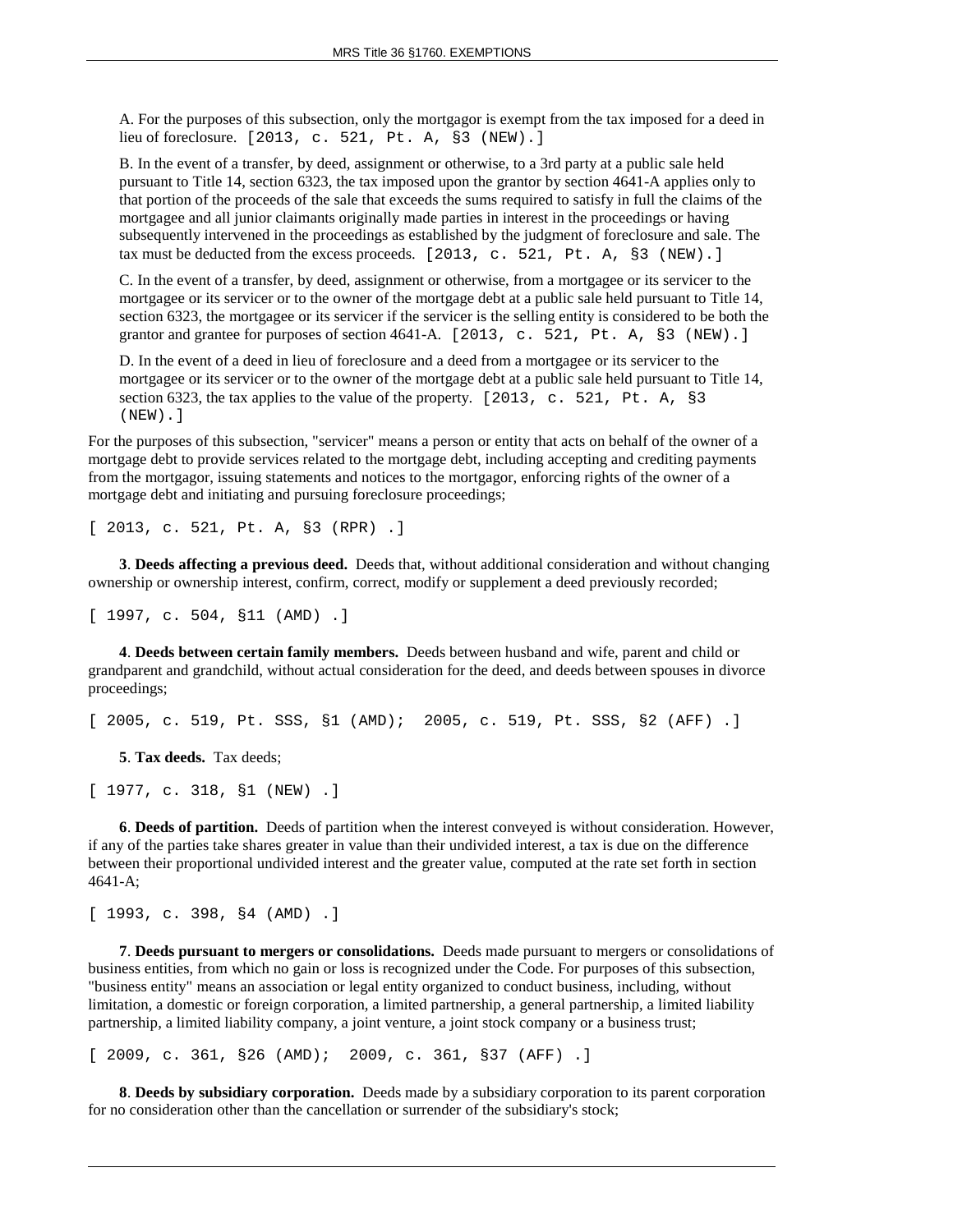[ 1981, c. 148, §1 (AMD) .]

**9**. **Deeds prior to October 1, 1975.** Deeds dated or acknowledged prior to October 1, 1975, and offered for recording subsequent to that date;

[ 1993, c. 398, §4 (AMD) .]

**10**. **Deeds by parent corporation.** Deeds made by a parent corporation to its subsidiary corporation for no consideration other than shares of stock of the subsidiary corporation;

[ 1993, c. 398, §4 (AMD) .]

**11**. **Deeds of distribution.** Deeds of distribution made pursuant to Title 18-A or Title 18-B;

[ 2005, c. 397, Pt. C, §21 (AMD); 2005, c. 397, Pt. C, §22 (AFF) .]

**12**. **Deeds executed by public officials.** Deeds executed by public officials in the performance of their official duties;

[ 1993, c. 398, §4 (NEW) .]

**13**. **Deeds of foreclosure and in lieu of foreclosure.**

[ 2009, c. 402, §23 (RP) .]

**14**. **Deeds given pursuant to the United States Bankruptcy Code.** Deeds given pursuant to the United States Bankruptcy Code;

[ 1993, c. 398, §4 (NEW) .]

**15**. **Deeds to a trustee, nominee or straw.** Any deeds:

A. To a trustee, nominee or straw party for the grantor as beneficial owner; [1993, c. 398, §4 (NEW).]

B. For the beneficial ownership of a person other than the grantor when, if that person were the grantee, no tax would be imposed upon the conveyance pursuant to this chapter; or [1993, c. 398, §4 (NEW).]

C. From a trustee, nominee or straw party to the beneficial owner; [1993, c. 647, §2 (AMD); 1993, c. 718, Pt. B, §10 (AMD).]

[ 1993, c. 647, §2 (AMD); 1993, c. 718, Pt. B, §10 (AMD) .]

**16**. **Certain corporate, partnership and limited liability company deeds.** Deeds between a family corporation, partnership, limited partnership or limited liability company and its stockholders, partners or members for the purpose of transferring real property in the organization, dissolution or liquidation of the corporation, partnership, limited partnership or limited liability company under the laws of this State, if the deeds are given for no actual consideration other than shares, interests or debt securities of the corporation, partnership, limited partnership or limited liability company. For purposes of this subsection a family corporation, partnership, limited partnership or limited liability company is a corporation, partnership, limited partnership or limited liability company in which the majority of the voting stock of the corporation, or of the interests in the partnership, limited partnership or limited liability company is held by and the majority of the stockholders, partners or members are persons related to each other, including by adoption, as descendants or as spouses of descendants of a common ancestor who was also a transferor of the real property involved, or persons acting in a fiduciary capacity for persons so related;

[ 1995, c. 462, Pt. A, §69 (RPR) .]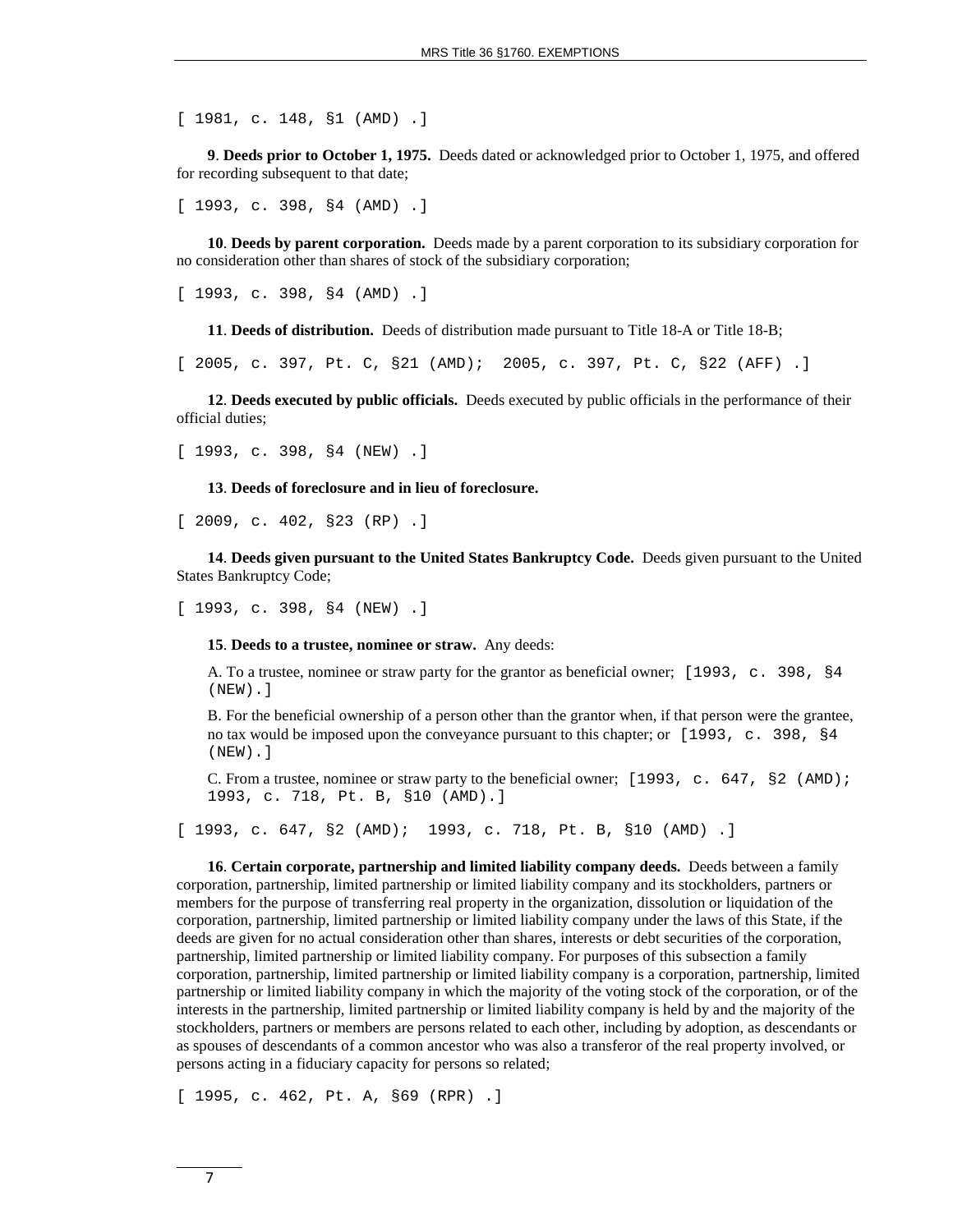**17**. **Deeds to charitable conservation organizations.** Deeds for gifts of land or interests in land granted to bona fide nonprofit institutions, organizations or charitable trusts under state law or charter, a similar law or charter of any other state or the Federal Government that meet the conservation purposes requirements of Title 33, section 476, subsection 2, paragraph B without actual consideration for the deeds;

[ 1999, c. 638, §45 (AMD) .]

**18**. **Limited liability company deeds.** Deeds to a limited liability company from a corporation, a general or limited partnership or another limited liability company, when the grantor or grantee owns an interest in the limited liability company in the same proportion as the grantor's or grantee's interest in or ownership of the real estate being conveyed;

[ 2001, c. 559, Pt. I, §6 (AMD); 2001, c. 559, Pt. I, §15 (AFF) .]

**19**. **Change in identity or form of ownership.** Any transfer of real property, whether accomplished by deed, conversion, merger, consolidation or otherwise, if it consists of a mere change in identity or form of ownership of an entity. This exemption is limited to those transfers when no change in beneficial ownership is made and may include transfers involving corporations, partnerships, limited liability companies, trusts, estates, associations and other entities; and

[ 2001, c. 559, Pt. I, §7 (AMD); 2001, c. 559, Pt. I, §15 (AFF) .]

**20**. **Controlling interests.** Transfers of controlling interests in an entity with a fee interest in real property if the transfer of the real property would qualify for exemption if accomplished by deed of the real property between the parties to the transfer of the controlling interest.

[ 2001, c. 559, Pt. I, §8 (NEW); 2001, c. 559, Pt. I, §15 (AFF) .]

#### **§5122. MODIFICATIONS**

**2**. **Subtractions.** Federal adjusted gross income shall be reduced by:

C. Social security benefits and railroad retirement benefits paid by the United States, to the extent included in federal adjusted gross income; [1989, c. 502, Pt. A, §136 (RPR); 1989, c. 556, Pt. B, §7 (RPR).]

G. For income tax years commencing on or after January 1, 1989 and before January 1, 2000, an amount equal to the total premiums spent for insurance policies for long-term care that have been certified by the